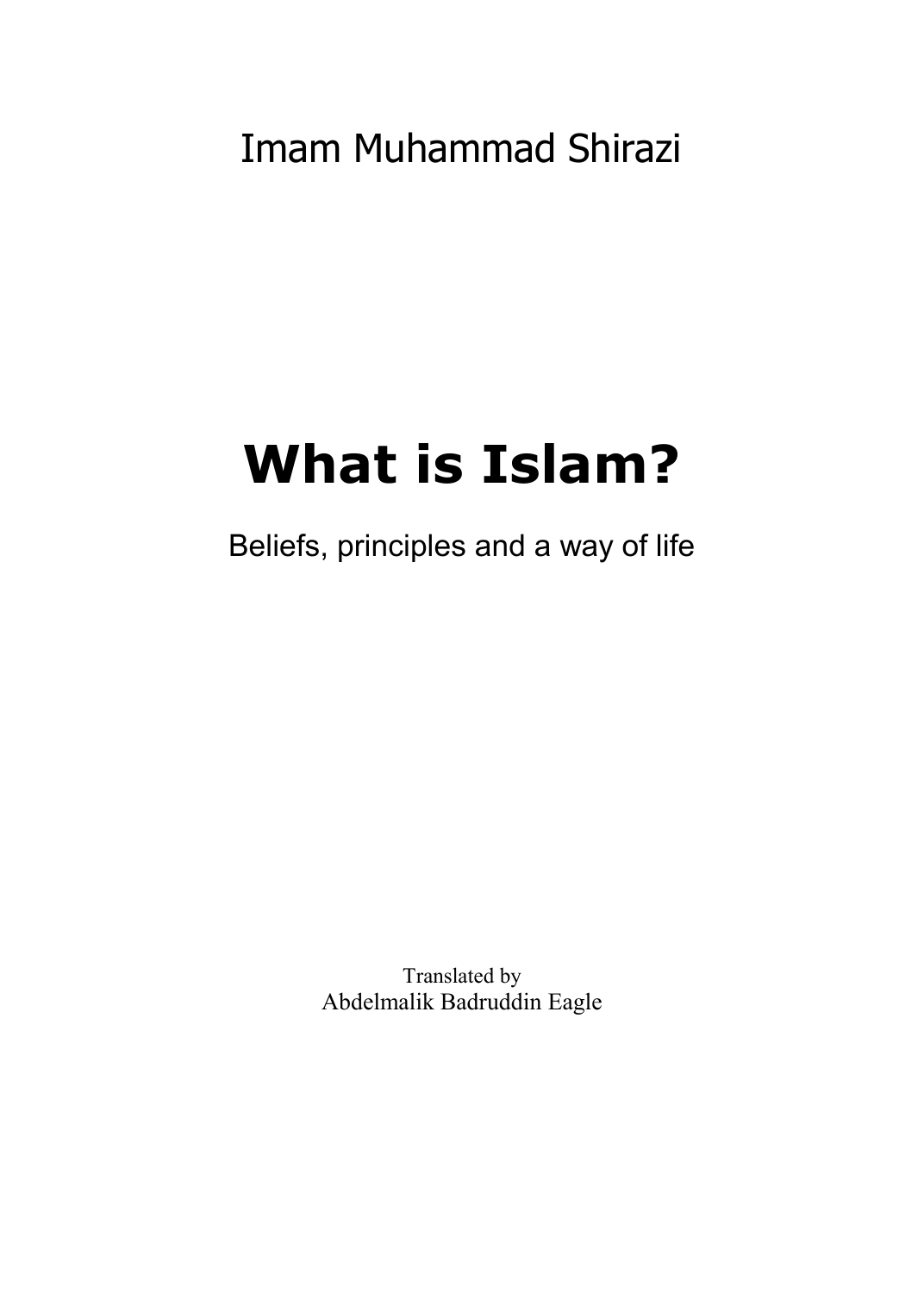

BM Box 8545 London WC1N 3XX UK www.fountainbooks.com

*In association with*  Imam Shirazi World Foundation 1220 L. Street N.W. Suite # 100 – 333 Washington, D.C. 20005 – 4018 U.S.A. www.ImamShirazi.com

Second English edition, 2002 Third edition, 2003

ISBN 1-903323-09-6

## $\circ$  fountain books

All rights reserved. No part of this publication may be reproduced, stored in retrieval system, or transmitted, in any form or by any means, electronic, mechanical, photocopying, recording, or otherwise, without the prior permission of **fountain** books.

British Library Cataloguing in Publication Data.

A catalogue record for this book is available from the British Library.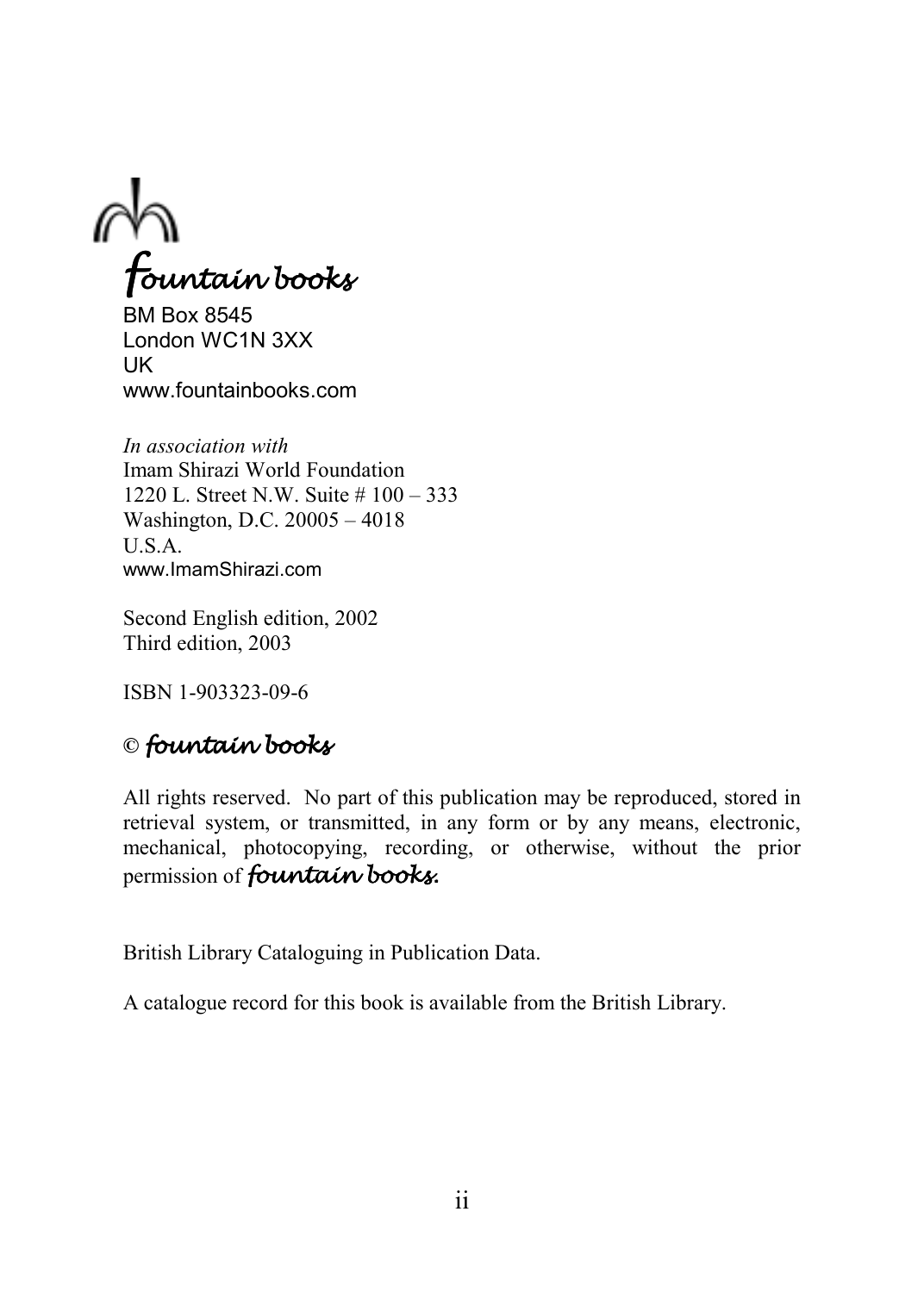| <b>Contents</b> |
|-----------------|
|-----------------|

| <b>A Biographical Sketch</b>                                                                                                                                                                                                                                                                                                                  | vi                                                                         |
|-----------------------------------------------------------------------------------------------------------------------------------------------------------------------------------------------------------------------------------------------------------------------------------------------------------------------------------------------|----------------------------------------------------------------------------|
| <b>Foreword by the Author</b>                                                                                                                                                                                                                                                                                                                 | ix                                                                         |
| 1 - The Islamic Faith - An Introduction                                                                                                                                                                                                                                                                                                       | 1                                                                          |
| 2 - The Basic Beliefs of Islam<br>The Oneness and Unity of God (Tawhid)<br>Prophethood<br>Resurrection<br>Paradise<br>Hell<br>The Day of Judgement<br>The Justice of God<br>Imamate                                                                                                                                                           | 9<br>9<br>10<br>13<br>15<br>16<br>17<br>17<br>18                           |
| 3 - Islamic Moral Qualities, Ethics and Ideals                                                                                                                                                                                                                                                                                                | 23                                                                         |
| 4 - An Islamic Life-Style                                                                                                                                                                                                                                                                                                                     | 33                                                                         |
| 5 - What is Forbidden in Islam                                                                                                                                                                                                                                                                                                                | 37                                                                         |
| 6 - Islamic Acts of Worship<br>Praying<br>Fasting<br>Khums and Zakat<br>Jihad<br>Hajj                                                                                                                                                                                                                                                         | 43<br>44<br>48<br>50<br>52<br>55                                           |
| 7 - Some Aspects of the Shari'a<br>Purification in Islam:<br>Ablutions (Wudu')<br>Complete Wash (Ghusl)<br>Tayammum<br>Places for Worship<br><b>Holy Shrines</b><br>Supplication<br>Congregational Prayer (Salat Al-Jama'a)<br>Enjoining what is Good, Forbidding what is Reprehensible<br>I'tikaf<br>Propagating Good<br>Tawalli and Tabarri | 61<br>61<br>62<br>62<br>64<br>64<br>66<br>69<br>71<br>73<br>74<br>75<br>79 |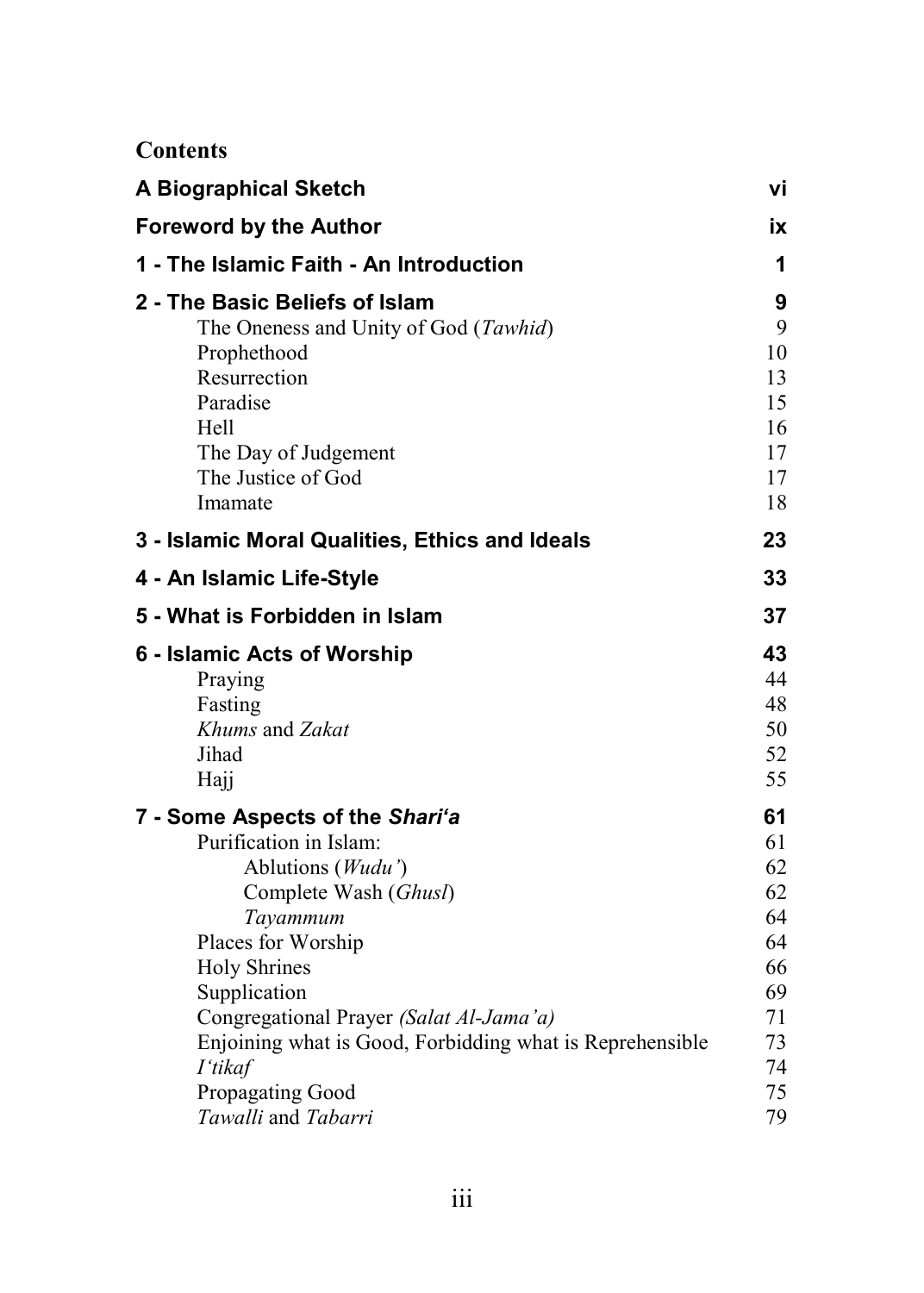| 8 - Freedom in Islam<br>The Limits to Freedom<br>Kinds of Freedom | 81<br>81<br>82 |
|-------------------------------------------------------------------|----------------|
| 9 - Islamic Economics                                             | 85             |
| 10 - Peace in Islam                                               | 89             |
| 11 - Politics in Islam                                            | 93             |
| 12 - Society in Islam                                             | 99             |
| 13 - Islamic Rulings                                              | 103            |
| 14 - A Life of Happiness under the Banner of Islam                | 107            |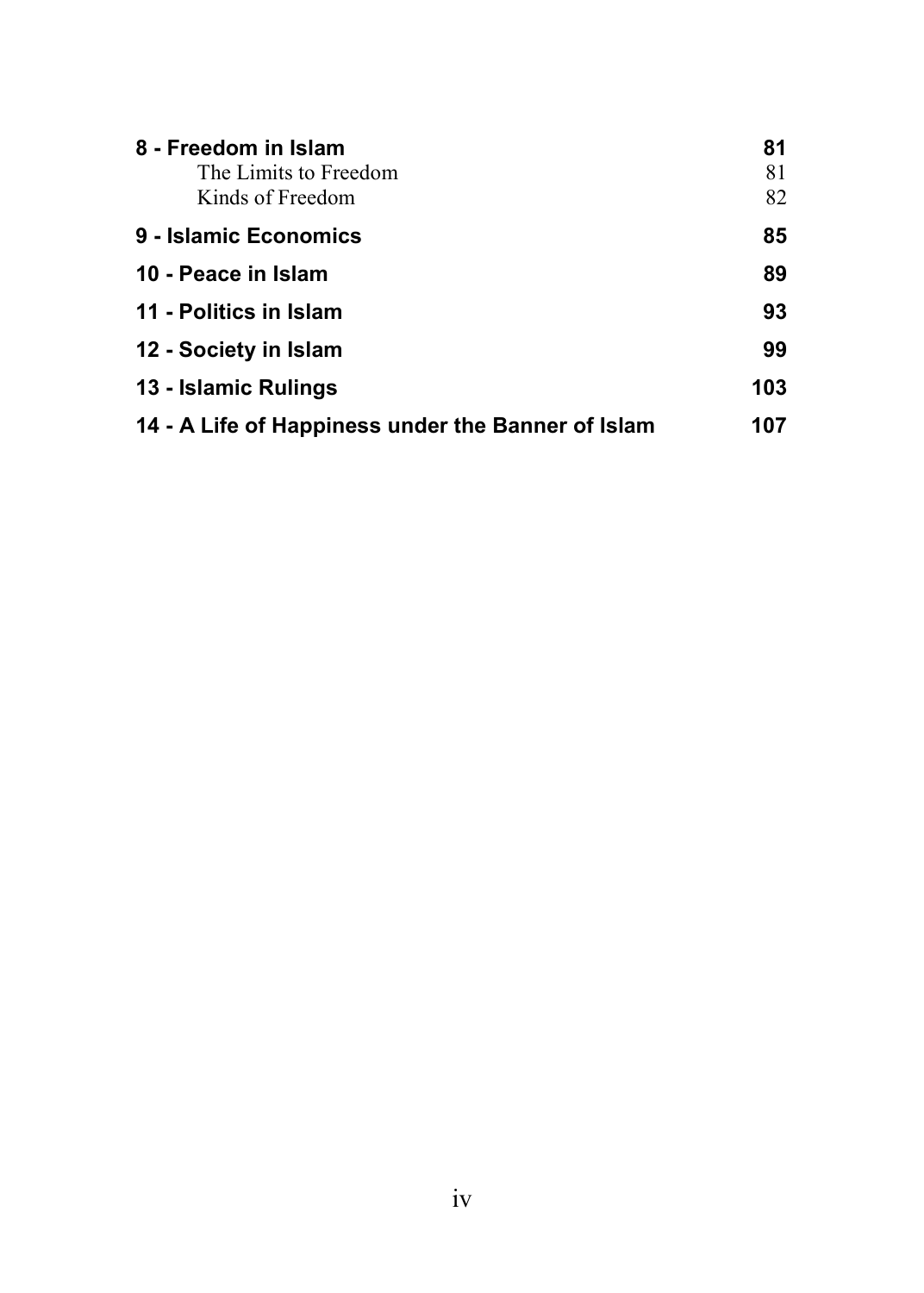## **Translator's note**

(a) This is a translation of *Ma-huwa 'l-Islam?* from its 3rd printing in Beirut in 1414/1993. The book was first published in mid 1960's.

(b) In the transliteration of Arabic words I have generally followed current academic usage but I have, however, deliberately avoided macrons and diacritics which might only confuse the non-specialist, (hence al-Rida, without a dot beneath the *d*, which would indicate one of the letters which have no parallel in English). Also, the Arabic letter (written like the emphatic *ta'* with a dot), I have rendered as *dh* but solely as a compromise: hence Kadhim, dhuhr (noon), 'adhim (great), since Kazim, zuhr and 'azim without diacritics give little idea of the correct pronunciation.

The *ta' marbuta* at the end of a word is rendered by an *a* not *ah*, as, for instance, *balagha* not *balaghah*, except in a construct when it is written as a *t*, e.g. *ma'rifat Allah*. The Arabic letters *hamza* and *'ayn* throughout are rendered by (') and (') respectively.

(c) The holy cities of Mecca and Medina are rendered according to their original Arabic: Makka and al-Madina, respectively.

(d) The Arabic text has a few footnotes. These were not the work of the author. I have revised them, sometimes adding to them as well as adding new footnotes of my own.

(e) In references from the Holy Qur'an, the number of the *sura* (chapter), in italics, precedes that of the *aya* (verse).

(f) Whenever the author mentions Imam Amir al-Mu'minin, he is referring always to 'Ali ibn Abi Talib.

(g) Where two dates are given, the Hijri (Islamic) date precedes the CE (Common Era) one: i.e. the current year would be rendered 1422/2002.

**NB** Throughout this book, *man* and the pronoun *he* refer to *mankind* in general (men and women) and frequently translates the Arabic *insan*. This is to avoid the tedious repetition of *he/she* and so on. Similarly Muslim/the Muslims, as in Arabic, refers to Muslim men and women in general.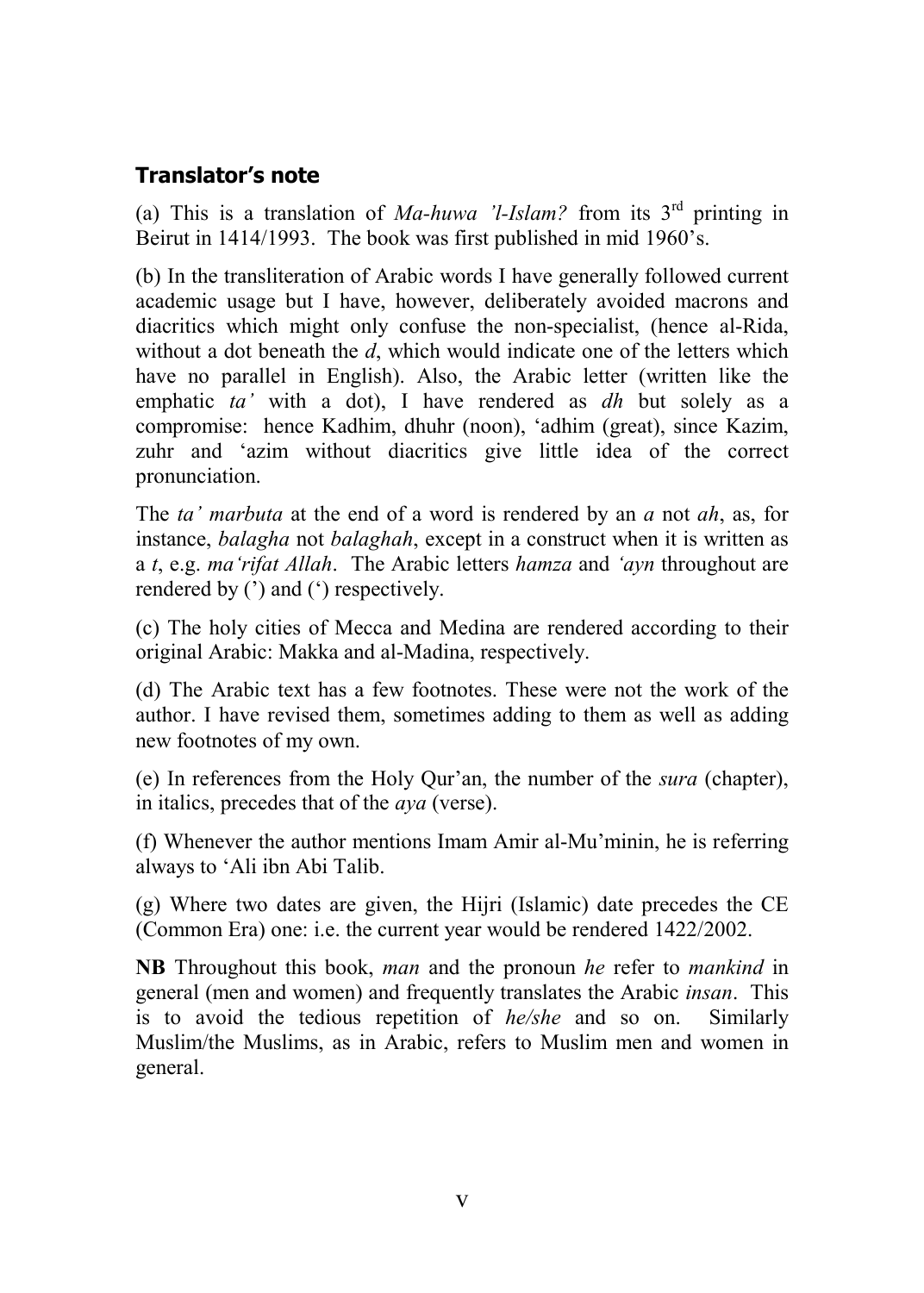# <span id="page-5-0"></span>**Grand Ayatollah Sayyid Muhammad al-Husayni al-Shirazi (1928-2001)**

## **A biographical sketch**

Grand Ayatollah Muhammad al-Shirazi, who died in Qum on 17 December 2001 at the age of 73, was one of the most prominent Muslim scholars and spiritual authorities (*maraji'*, sing. *marja'*) of modern times.

He was a direct descendant of the Prophet Muhammad (God's blessings and peace be upon him and his progeny) and his genealogy can be traced back through Zayd "al-Shahid", a son of the fourth imam of the Ahl al-Bayt, Imam 'Ali Zayn al-'Abidin. For more than a century and a quarter the Shirazi family, so called because of the long association of their ancestors with the city of Shiraz in south-western Iran, have played an outstanding role as religious scholars (*'ulama'*, sing. *'alim*) jurists and *maraji'*. A famous member of the family is Mirza Muhammad Hasan Shirazi, known as *al-Mujaddid* ("the renewer") because of his outstanding learning, who played a leading role in the so-called "Tobacco Rebellion" of 1890-1. His son Mirza 'Ali Agha was also a *marja'*. Another Shirazi and a leading *marja'* Mirza Muhammad Taqi, the maternal uncle of Ayatollah Shirazi's father, was, along with his son Muhammad Rida, in the vanguard of the revolt of 1920 against the British occupation of Iraq. A brother-in-law of Ayatollah Shirazi's father, Mirza 'Abd al-Hadi al-Shirazi, was an *'alim* and well-known poet who became a *marja'* briefly after the demise of Grand Ayatollah Sayyid Burujirdi in 1961.

Sayyid Muhammad was born in Najaf in Iraq in 1928. He was the son of the renowned *marja'* Grand Ayatollah Mirza Mahdi al-Shirazi. His mother was Alawiyya Halima, a distant cousin. At the age of nine, the family moved to Karbala', 50 miles to the north. There at the Hawza (Religious Academy, plur. *hawzat*) he went through the various stages of the traditional education necessary in order to become a *mujtahid* (one competent to make independent juridical decisions). Among his principal teachers at the highest stage called *Bahth al-Kharij* numbered his own father, and the Grand Ayatollahs Sayyid Muhammad Hadi al-Milani (the future renowned *marja'* of Mashhad in Iran), Shaykh Muhammad Rida al-Isfahani, Shaykh Muhammad al-Khatib and Sayyid Zayn al-'Abidin al-Kashani. The young Sayyid Muhammad excelled in his studies to such an extent that before he had reached the age of 20 he had become a *mujtahid*  (one competent to make independent juridical decisions) and, not yet 30,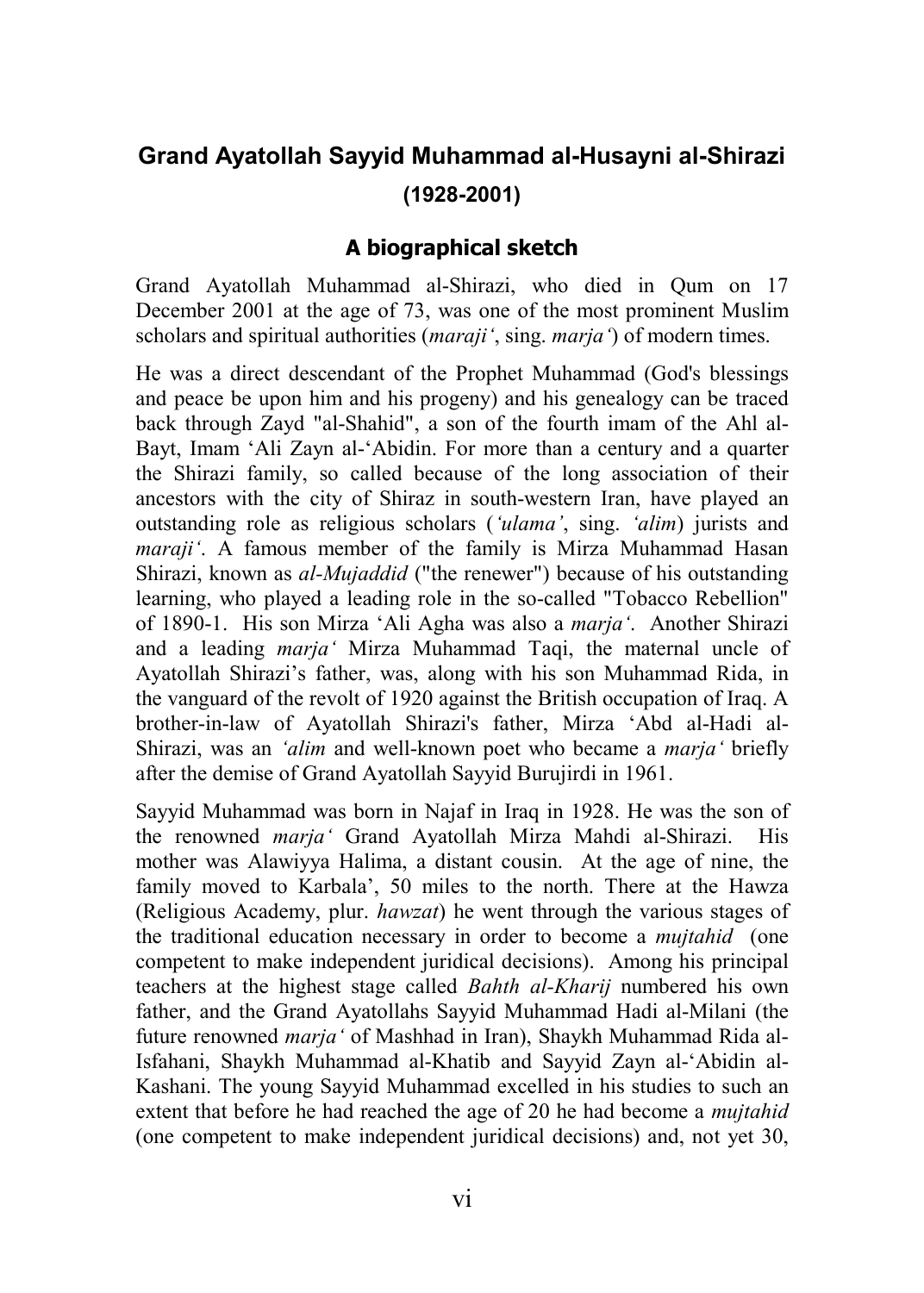he began to teach *Bahth al-Kharij*. After his father's death, in February 1961, he published his own collection of juridical edicts (his *risala 'amaliyya*), a necessary step if one wishes to be a *marja'*, and soon afterwards he was recognised as one. Not long after the Ba'th Party had gained supreme power in Iraq, the first of the *'ulama'* to be arrested for their outspoken criticism of the regime was Shirazi's brother Ayatollah Sayyid Hasan who, in the spring of 1969, was imprisoned in Baghdad and savagely tortured. After his release Sayyid Hasan fled to Lebanon (where a decade later he was assassinated by the Iraqi regime) and Sayyid Muhammad, forced into exile, left Karbala' along with his family for Kuwait. In 1979 he moved to Qum in Iran.

Shirazi has written more than 1000 works. These deal with every branch of Islamic studies. His greatest scholarly contribution is perhaps in the field of *fiqh* (jurisprudence). Up to his time the most popular work on *fiqh*  in the *hawzat* was Najafi's *Jawahir al-Kalam* in 44 volumes which dates from the early 19th century. Shirazi's monumental encyclopaedic work on *fiqh*, which he commenced when only 25, amounts to 150 volumes, all of which have been published. For the first time subjects like the environment, economics, politics, freedom, the system of government in Islam have been studied using strictly the criteria of jurisprudence. Shirazi believed in the concept of an Islamic State governed by a consultative system of leadership (*shura*). Since he also encouraged freedom of expression and favoured political pluralism he was against a one-party state. He eschewed violence and coercion calling vehemently for a policy of non-violence to be exercised in every aspect of life: private and public. Shirazi maintained that Islam was essentially a message of peace and tolerance to all mankind, stressing that it was better to forgive one's enemy rather than vilify him or seek revenge. Shirazi promoted the institution of marriage and traditional family values; was concerned for human rights and the dignity of the individual, whether Muslim or non-Muslim; emphasized the concept of justice, which is a fundamental one in Islam, and the need to have special care for the environment. His house in Qum became in effect a Hawza where *'ulama'* and students alike would come to attend his lectures in *Bahth al-Kharij*. Shirazi had followers throughout the world, especially in Kuwait, the Gulf States, the Eastern Province of Saudi Arabia, Europe, the UK and North America.

Ayatollah Shirazi was buried in the mausoleum of Fatima Ma'suma (a sister of the eighth Imam, 'Ali Rida) in Qum. He is survived by his wife who bore him 6 sons and 6 daughters.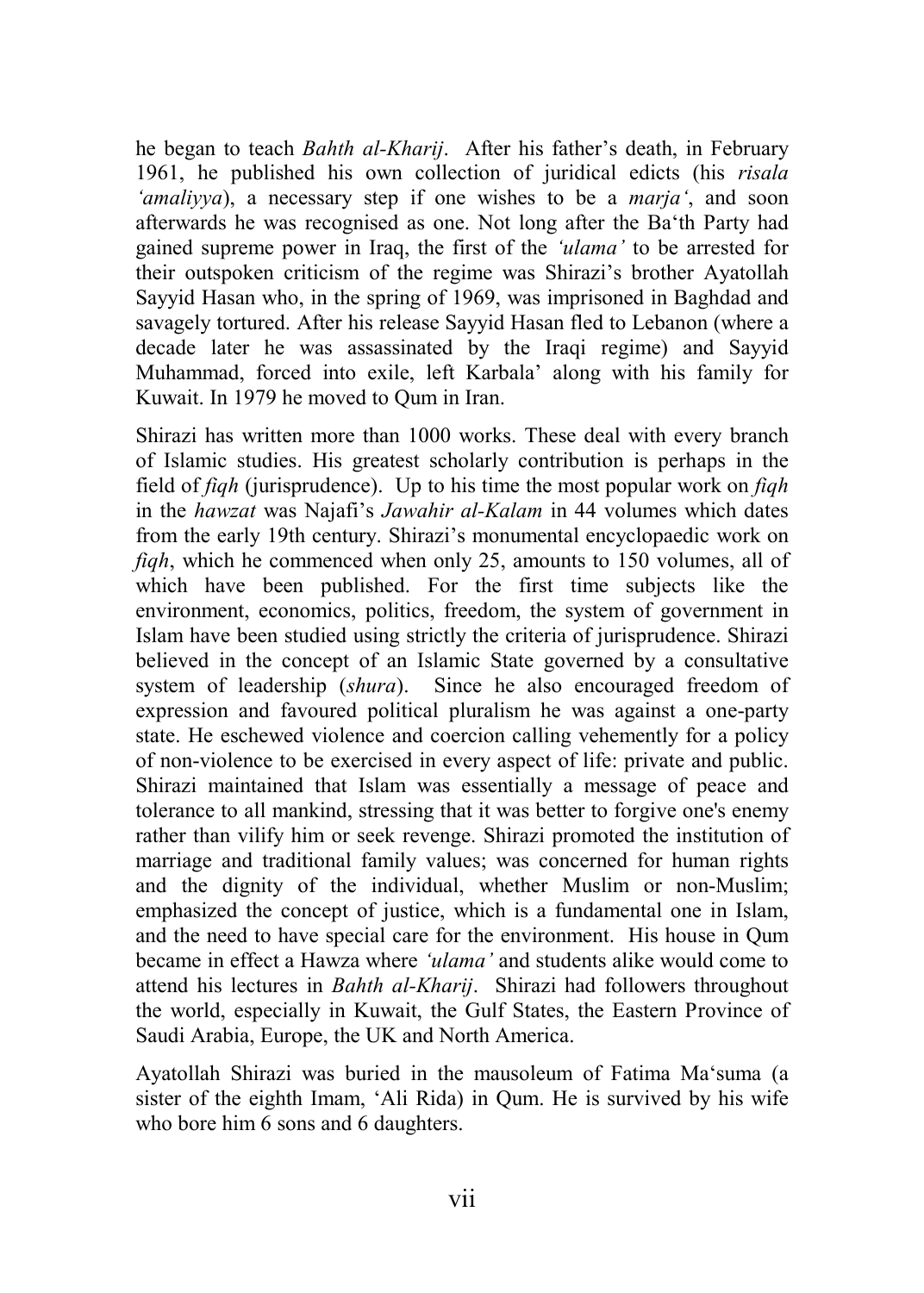Shirazi had always encouraged outstanding *mujtahids* to publish their own *risala 'amaliyya*. Among these *mujtahids* figured his own brother, Sayyid Sadiq. During his lifetime Shirazi, both orally and in writing, had urged the believers to have recourse to Sayyid Sadiq and to profit from his knowledge in all aspects of jurisprudence but the latter had declined to publish his *risala* out of deference to his elder brother. However, now after the demise of Sayyid Muhammad it has surprised no one that Sayyid Sadiq should be recognised as a *marja'*, bearing in mind that his late brother had made it clear that he was eminently qualified for this great task.

Grand Ayatollah Sayyid Sadiq al-Shirazi was born in Karbala' in January 1942 and among his teachers were the Grand Ayatollahs, his own father Mirza Mahdi, his brother Sayyid Muhammad, Sayyid Muhammad Hadi al-Milani and Shaykh Muhammad Rida al-Isfahani. He became a *mujtahid* in his early twenties and for over 20 years he has taught *Bahth al-Kharij* and many well-known *mujtahids* of the present-day had attended his **lectures** 

Sayyid Sadiq has already written more than 80 compilations among which figure his commentary on the monumental work on *fiqh*, *al-'Urwa alwuthaa*, by the late 19<sup>th</sup> century/early 20<sup>th</sup> century *maria* Sayyid Tabataba'i Yazdi. He began to write it in Karbala' 35 years ago and the first volume on *ijtihad* and *taqlid*, published in Beirut in the 1970s, illustrates admirably both the depth of Sayyid Sadiq's learning and his deductive powers. The remaining 20 volumes, on prayer, have yet to be published. His *Bayan al-usul* on the fundamentals of jurisprudence runs into 10 volumes and its fifth volume (*la-darar wa-la-dirar:* which is the Islamic principle that "one must do no harm or receive harm") has been published and has been printed at least three times. Grand Ayatollah Sadiq resides in the holy city of Qum from where he directs the affairs of the *Marja'iyya* and of course is in constant touch with his representatives worldwide. He is also busy teaching *Bahth al-Kharij* (higher studies) both in *usul al-fiqh* (fundamentals of jurisprudence) and *fiqh* and also gives public lectures on a whole range of topics*.* Daily, sitting in the same office that his brother used, he receives visitors who come to Qum to seek his advice and spiritual guidance or who ask for a fatwa in a particular juridical matter.

> Abdelmalik Badruddin Eagle London August 2002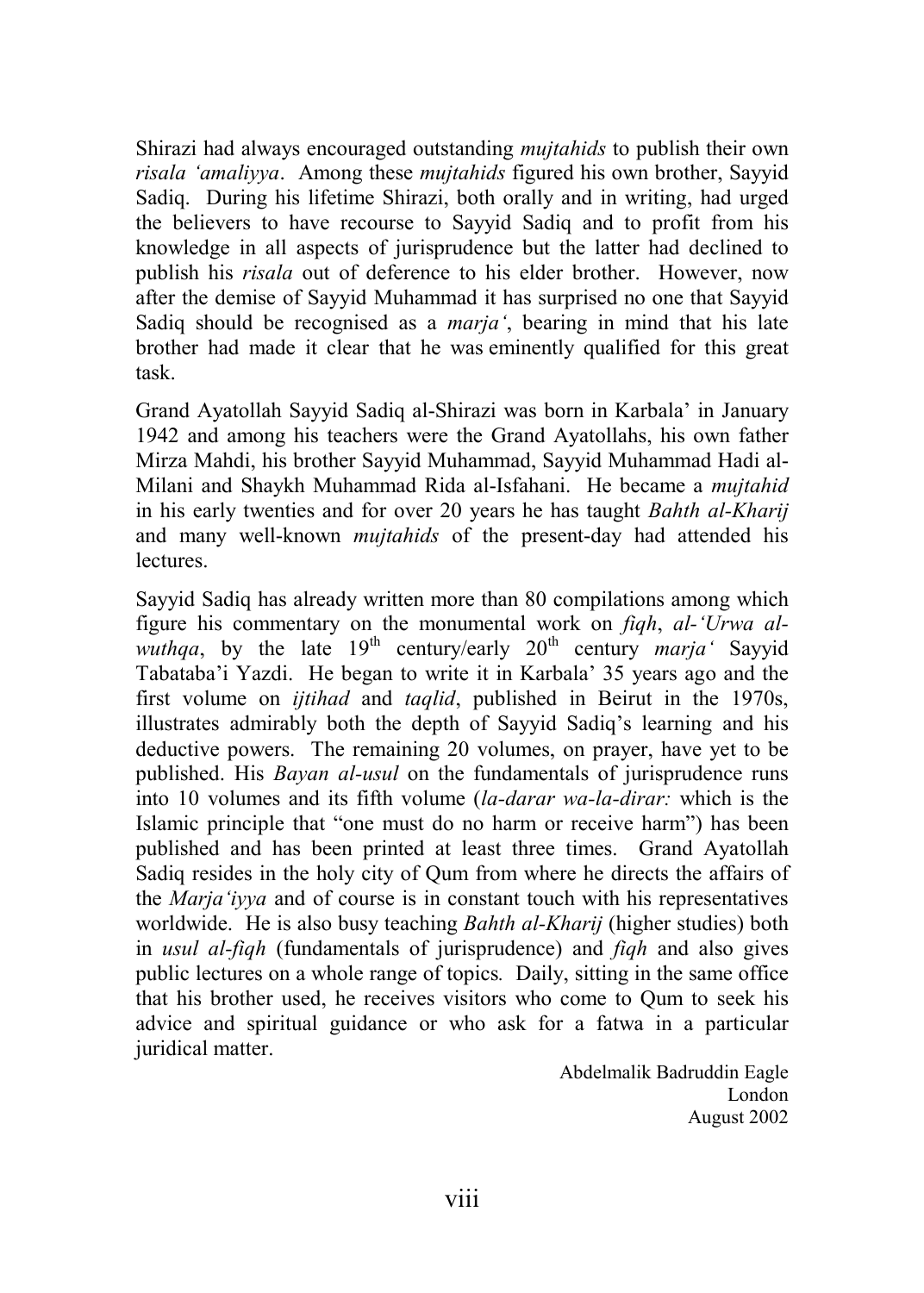## <span id="page-8-0"></span>**Foreword by the Author**

Praise be to God the Lord of the Worlds and peace and blessings be upon Muhammad and his pure progeny and may God curse their enemies until the Day of Judgement.

In today's world we see that materialism has rushed in from all sides and spurious values prevail in every quarter and peace of mind and tranquillity now barely exist. Revolution and wars throughout the world have caused everyone to be apprehensive and people feel that they have been robbed of their security and sense of stability. Many are beginning now to seek a way-out from this state of anxiety and alarm which would bring them contentment and inner peace and are looking for a cure to this allpervasive disease and a way to rid themselves of mental and spiritual pain and disquiet.

For a long time I have been thinking that if people only lived according to Islam as it has been revealed by the God of the Universe, they would find therein a complete cure which would remove every anxiety and unease and quench this thirsting for inner serenity. Islam is indeed a way of life, a religion of light, equanimity and peace, for the Almighty says in the Holy Qur'an: " …… when He calls you to that which gives you life" [*8*: 24] and speaks of those who follow "the light which has been sent down" [*7*: 157]. God Almighty also says: "surely by remembering God, hearts find rest" [13: 28] and in another *sura* (chapter), "With it [the Qur'an] God guides whomsoever follows His pleasure into the ways of peace" [*5*: 16]. Moreover Islam can cope with all the problems of life and indeed the Almighty says "He [Prophet Muhammad] makes lawful for them the good things and makes unlawful for them things which are bad and rids them of their burden and the fetters that were upon them" [*7*: 157].

However large numbers of Muslims are not aware of these things (and so what must be the case with those who are not Muslims?) and therefore suffer all this distress just like someone who lives on top of treasure but does not realize it and is in a state of hunger, misery and nakedness.

Thus it is essential to introduce people to Islam and perhaps this will lead them to accept it which means happiness in this world and the reward of paradise, whose breadth is the heavens and the earth, in the hereafter.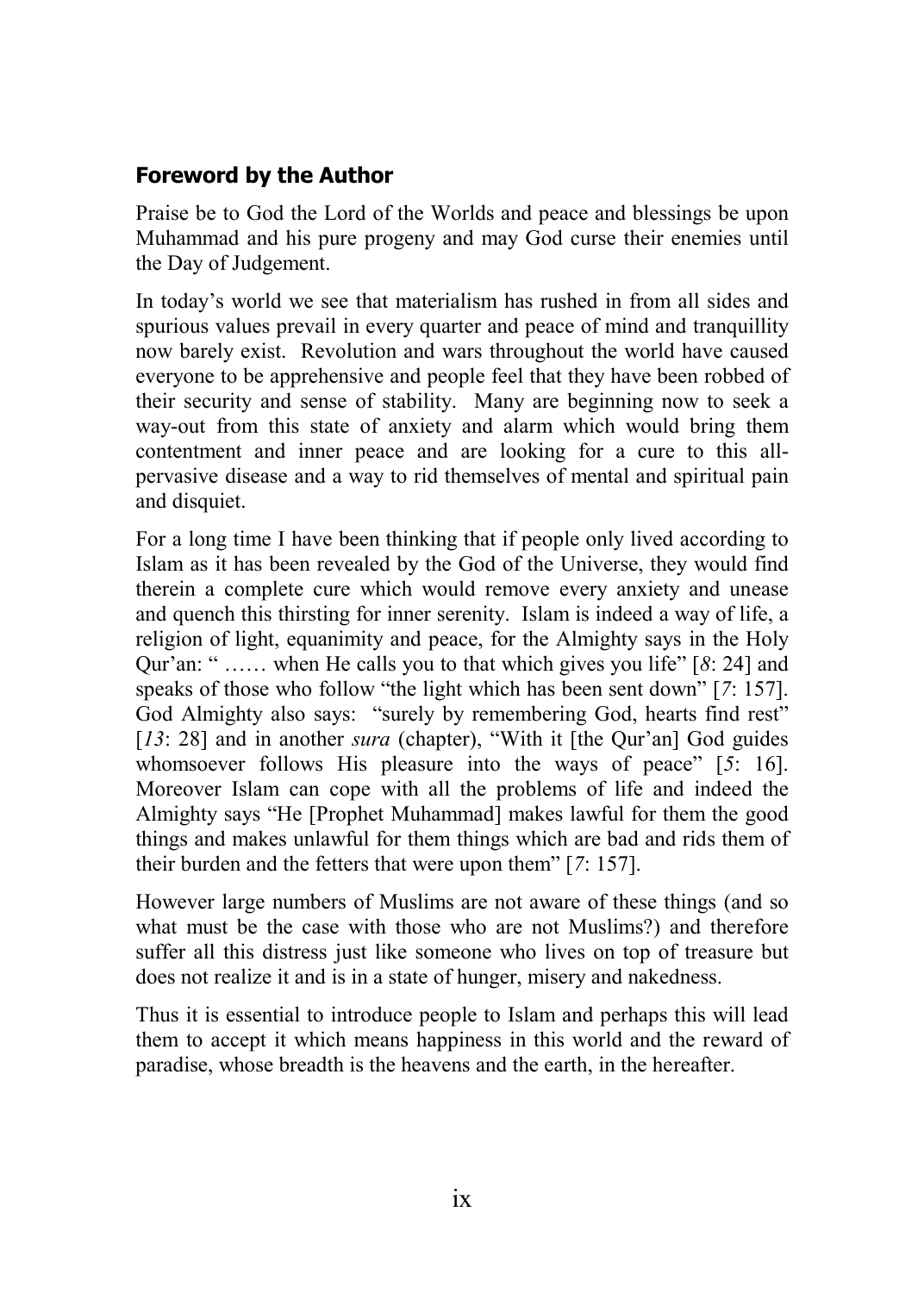This is what induced me to write this little book *What is Islam?* (*ma-huwa 'l-Islam?*) and since my aim was merely to introduce Islam I have been succinct and concise throughout so that it can be easily read by all.

I pray God Almighty that it will meet His pleasure and that He will make it a means through which people are guided, for He it is who grants success and upon Him do we call for help.

The holy city of Karbala',

*Muhammad*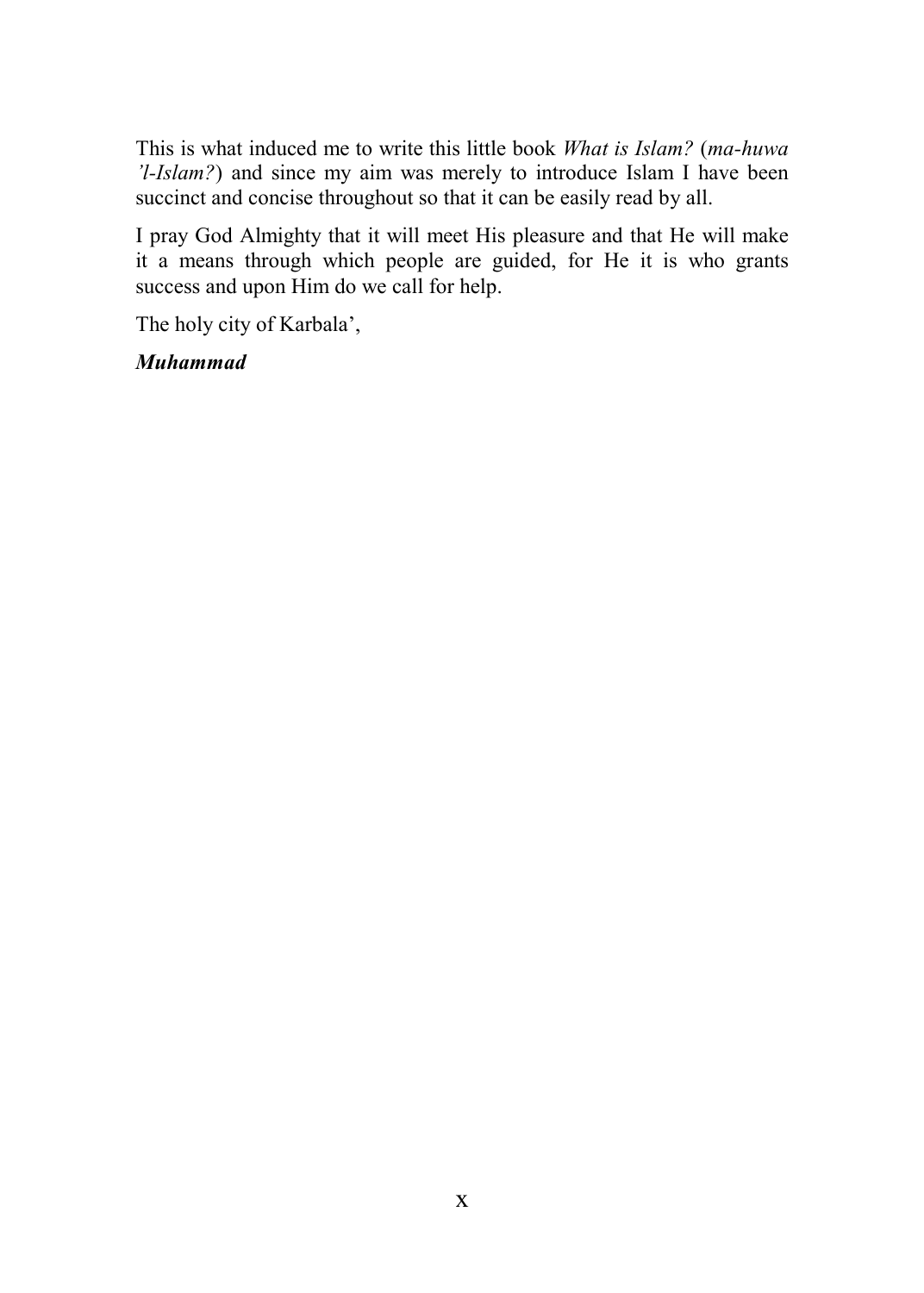## <span id="page-10-0"></span>**1-The Islamic Faith - an Introduction**

#### *Question:*

What is Islam?

#### *Answer:*

Islam is both a faith and a legal system (*shari'a*) which provides for all the needs of a human being at every stage of his or her life.

#### *Question:*

Who established Islam?

#### *Answer:*

Islam did not come into being through human deliberation. On the contrary, it has been revealed by God Almighty as something perfect and complete without any defect.

## *Question:*

Can Islam survive forever and is it valid for every time, place and nation?

#### *Answer:*

God Almighty has revealed Islam to be the faith of all mankind forever, relevant in every age, place and nation.

## *Question:*

On whom was Islam revealed?

#### *Answer:*

 $\overline{a}$ 

God Almighty revealed Islam to the last of his prophets, the Prophet Mohammad (*sallallahu 'alayhi wa-alihi wa-sallam*, God's blessings and peace be upon him and his progeny). $<sup>1</sup>$ </sup>

 $<sup>1</sup>$  It is a mark of piety in Islam to use this salutation when mentioning the name of the Holy</sup> Prophet Muhammad. It is a similar mark of piety to use the greeting *'alayhi al-salam*, peace be upon him, on mentioning one of the other Prophets or one of the Imams from the Household (the Progeny) of the Holy Prophet, the Ahl al-Bayt. This practice has been followed throughout the book.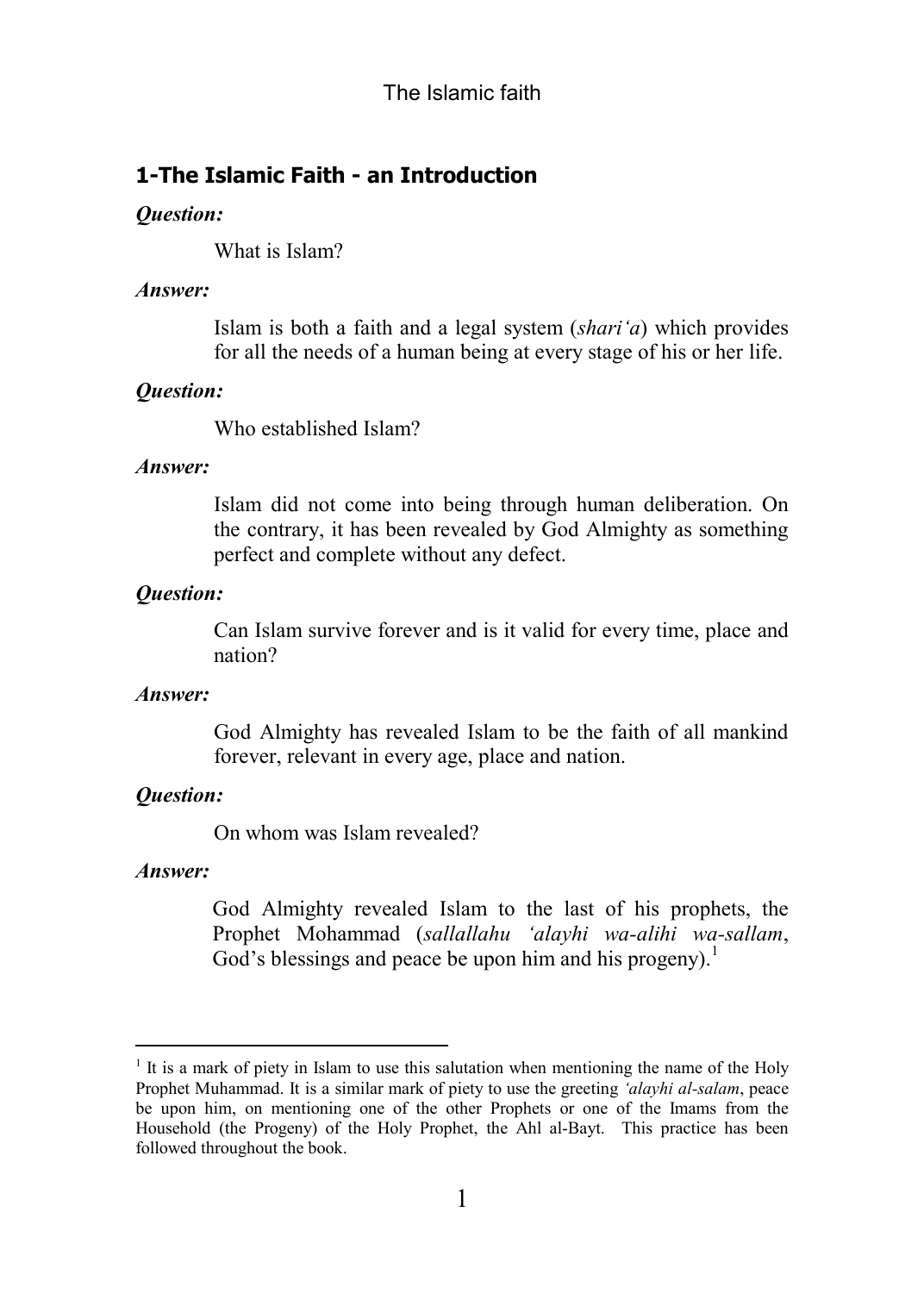## *Question:*

At what time did the Prophet of Islam live?

#### *Answer:*

He lived fourteen centuries ago, that is nearly five centuries after Jesus Christ (peace be upon him), and this present year, which is 1387/1967, one thousand and four hundred years have passed since Islam was established.

## *Question:*

What is the difference between the Islamic faith, and the Christian, Jewish and other faiths?

#### *Answer:*

Religious systems that have been revealed by God Almighty are many, each of them being suitable for its own time, and whenever a new religion came the older faith would be abrogated. So is the case with Islam which is the last religion revealed by God for the guidance and leadership of mankind. It can be said that the difference between religions is similar to the difference between today's educational institutions: elementary school, secondary school and university in that as mankind advanced a new religious system would be revealed appropriate to the stage which had been reached, until the time came when Islam was proclaimed as the religion of mankind for all time.

All religions share the same common essence and their difference lies in details and certain characteristics which have developed according to the advancement of the human race.

#### *Question:*

Does Islam develop or not?

#### *Answer:*

Islam has two aspects:

1. The fixed and unchanging aspect of Islam in which there is no place for development, and in which if changes were to take place there would only be insanity and confusion. In this category falls the exhortation to the telling of the truth and trustworthiness; finding repugnant oppression and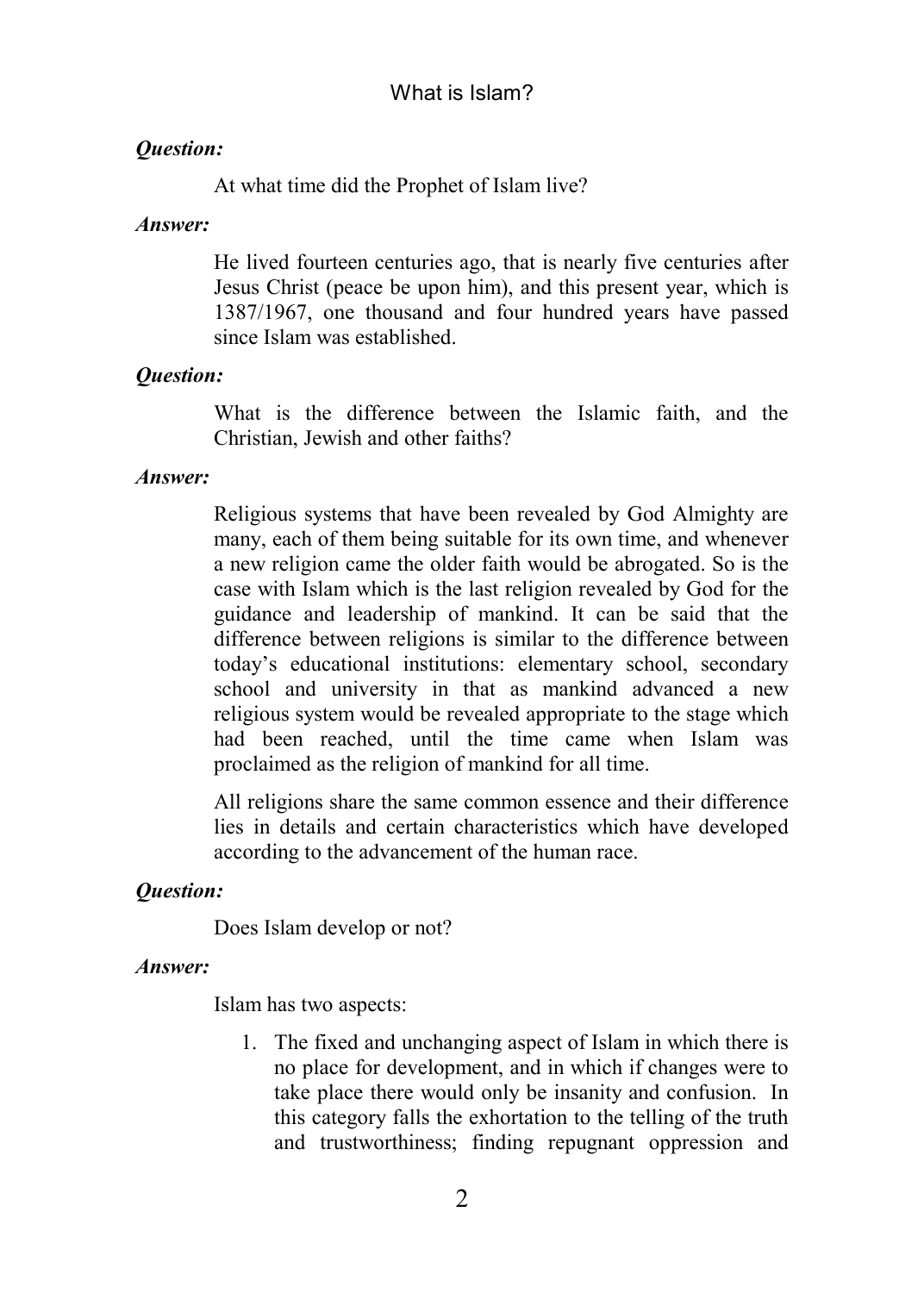## The Islamic faith

miserliness; the prohibition of hoarding and murder; the obligation to pray and fast and to seek the consent of both parties in a sale or purchase and so on.

2. The second aspect of Islam is where change and alteration are legitimate. Islam has enunciated overall principles that can be applied to matters that undergo development. For example, means of transport have changed from fourlegged animals to carriages and have then developed further to motorcars and trains, and then to aeroplanes and missiles. The means of lighting have gone from candle to oil lamps and from there to electricity and nuclear power. Islam allows such developments and in fact encourages them in all these spheres.

## *Question*:

Is Islam sufficient for all man's needs? And how are those needs fulfilled?

## *Answer:*

Islam is sufficient for all man's needs because it is a faith that God has revealed in such a manner that it can be applied to all aspects of life.

You ask, how can Islam be all sufficient? This is because the Holy Qur'an and the *sunna*<sup>1</sup> have set out two types of laws:

- 1. Laws which relate particularly to a specific issue such as forbidding the drinking of wine.
- 2. Laws which establish a general principle such as the one forbidding the imbibing of anything that intoxicates.

## *Question:*

 $\overline{a}$ 

How can you say that Islam is sufficient for all man's needs seeing that now new matters and problems have arisen which are not mentioned in the Qur'an or *Sunna* such as banks or insurance? Such things did not exist at the time of the advent of Islam?

<sup>&</sup>lt;sup>1</sup> The words and deeds of the Prophet Muhammad and the Imams of the Ahl al-Bayt.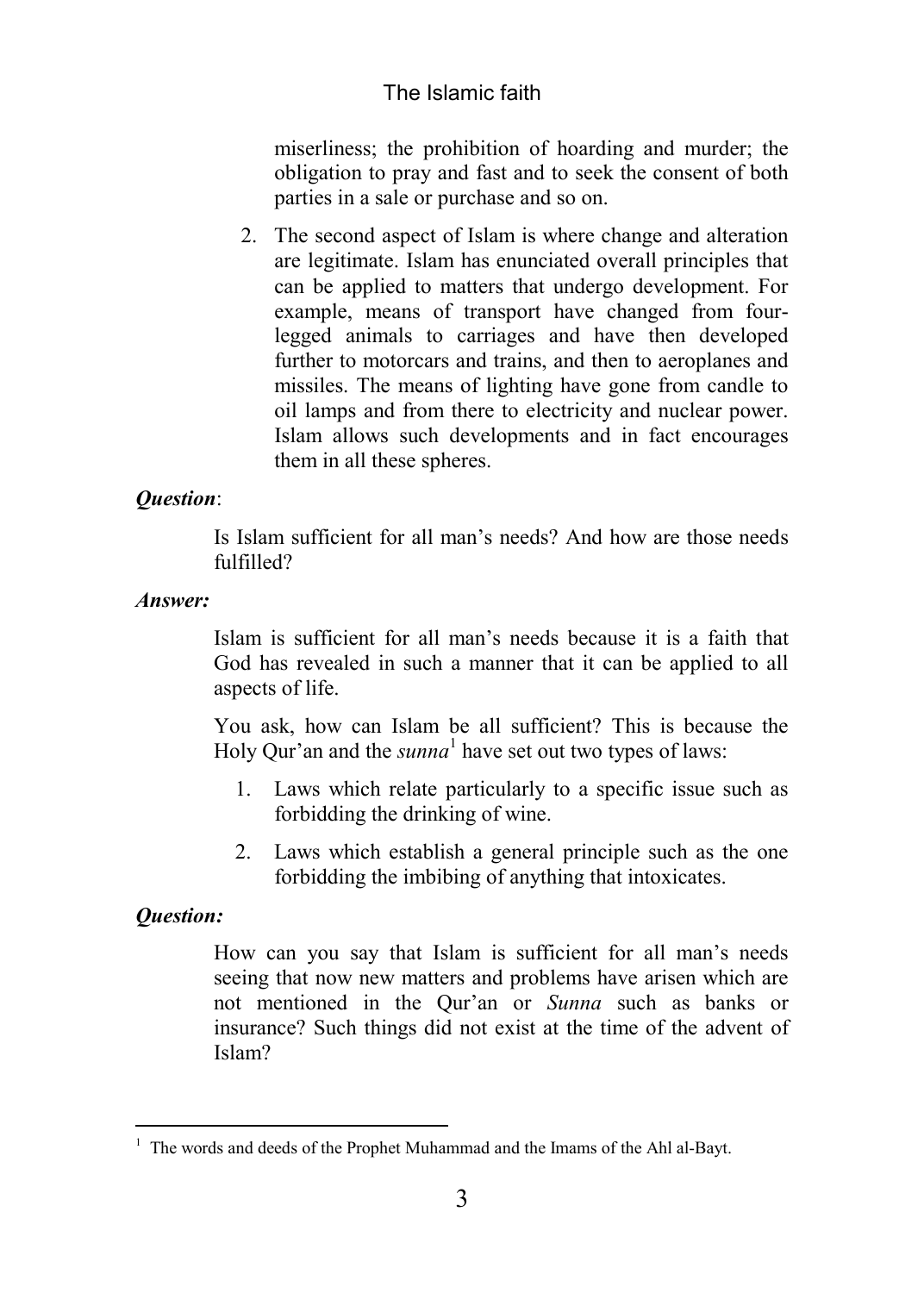#### *Answer:*

Since Islam is the Faith revealed by God for the guidance of mankind for all time and God is omniscient, Islam therefore enters into all man's affairs even those of recent manifestation. The two examples that you mentioned are also covered by general principles enunciated in Islamic Law.

Banking operations consist of various matters which have been dealt with by the *Shari'a* as, for instance, borrowing money, security on a loan and a transference transaction. Insurance is covered by the Qur'anic verse: "… except that it be trading by your mutual consent"[*4*: 29]. Elsewhere it is stated: "… fulfill [your] contracts"<sup>[5]</sup>: 1]. These orders depend upon conditions that have been described in the books on Islamic jurisprudence (*fiqh*).

#### *Question:*

Why do we need Islam?

#### *Answer:*

Islam, as mentioned before, is a faith and *shari'a*.

Islamic faith is firstly the unchanging reality: one who does not believe in it has believed in something that is based on a fiction. Secondly, a great loss in the hereafter will be the lot of one who does not believe in Islam. Moreover, anyone not bound by the Islamic *Shari'a*, will not obtain true happiness in this world to say nothing of the punishments of the hereafter. Indeed the Islamic *Shari'a* is the best of all legal systems, better than man-made laws which also seek to improve man's lot at every stage of his life. In brief, the happiness of man in this world and the hereafter is conditional upon whether or not he has believed in Islam

#### *Question:*

Firstly, how do we know that after this life there is another existence called the hereafter and that the happiness of man depends upon whether or not he is a Muslim? Moreover, what is your proof that the Islamic *Shari'a* is superior to all laws and codifications and thus is able to deal best with man's condition, whereas other religions do not possess such capability?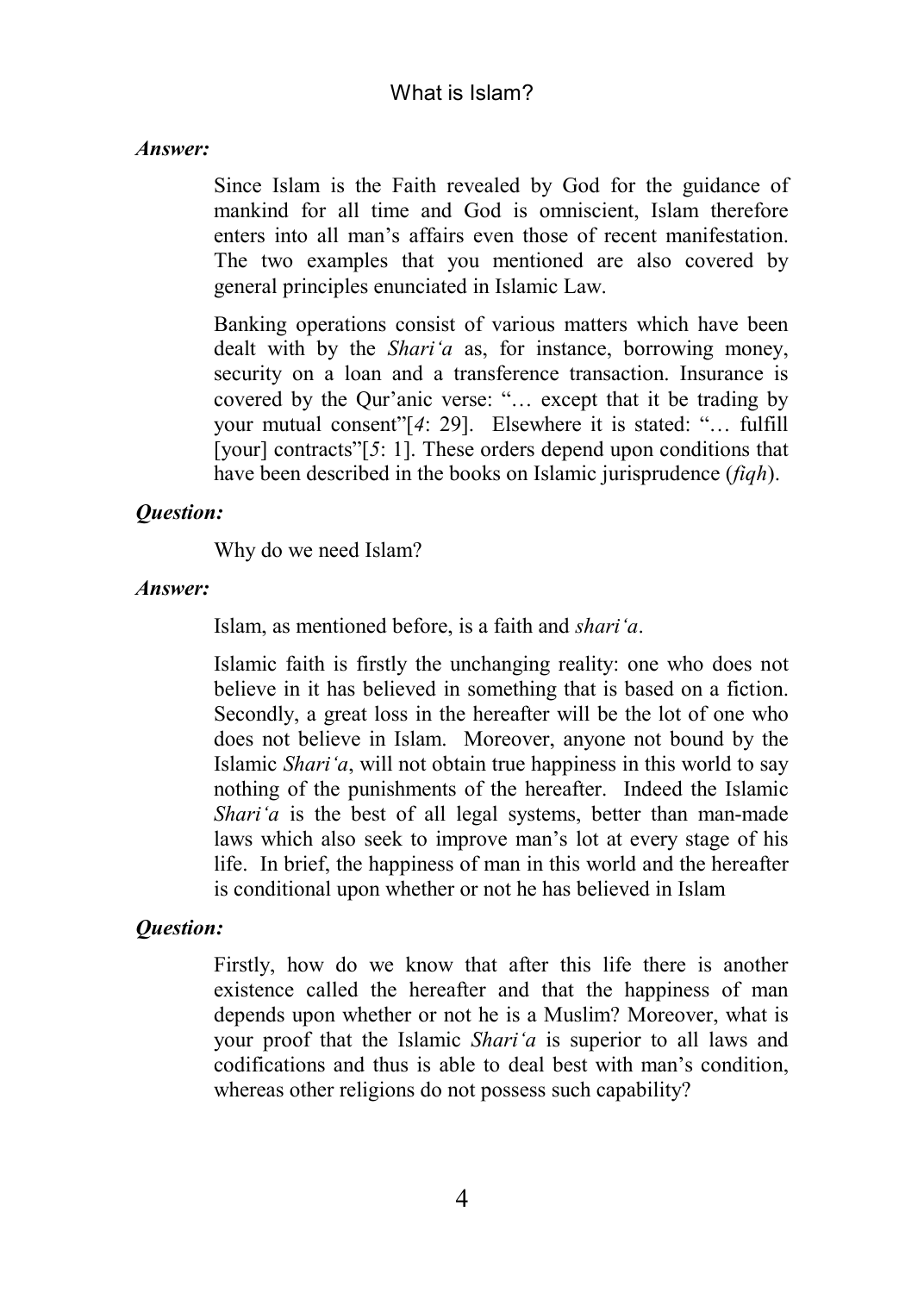## The Islamic faith

#### *Answer:*

The proof of the existence of the hereafter after this world can be obtained from the arguments set out in the books of Islamic Philosophy (*kalam*). Similarly modern psychological fields of knowledge like magnetic hypnosis, hypnotism, spiritualism (recalling the spirits of the dead) and so on prove that after death the spirit remains eternal. $<sup>1</sup>$ </sup>

Moreover, proof of the superiority of the Islamic *Shari'a* and its being better than all other laws and codifications can be seen by comparing how Islamic laws and all man-made legal systems deal with man's various needs $<sup>2</sup>$ </sup>

#### *Question:*

What is the total number of Muslims today in the world?

#### *Answer:*

The exact figure is not known, but according to statistics found in certain books and journals this figure is as high as "800 million".<sup>3</sup>

#### *Question:*

Where do Muslims live?

#### *Answer:*

There are Muslims in nearly all the countries of the world but the majority of them live in Asia and Africa.<sup>4</sup>

#### *Question:*

Are Muslims of the belief that their religion will finally become the religion of all the people on earth?

#### *Answer:*

 $\overline{a}$ 

Yes, Muslims are of the belief that their religion will become the religion of all those on earth and the time will come when there

<sup>1</sup> Refer to other works by the author namely, *Al-'aqa'id al-islamiyya*; *Kayfa 'arafta 'llah* and *Hal tuhibb ma'rifat Allah.*

<sup>2</sup> Refer to *Al-tashri' al-jina'i al-islami* by 'Abd al-Razzaq 'Oda.

<sup>&</sup>lt;sup>3</sup> This was the figure available in the 1950's. The figure today is more than 1.5 billion.

<sup>&</sup>lt;sup>4</sup> Of course there are now large Muslim communities in Europe and North America.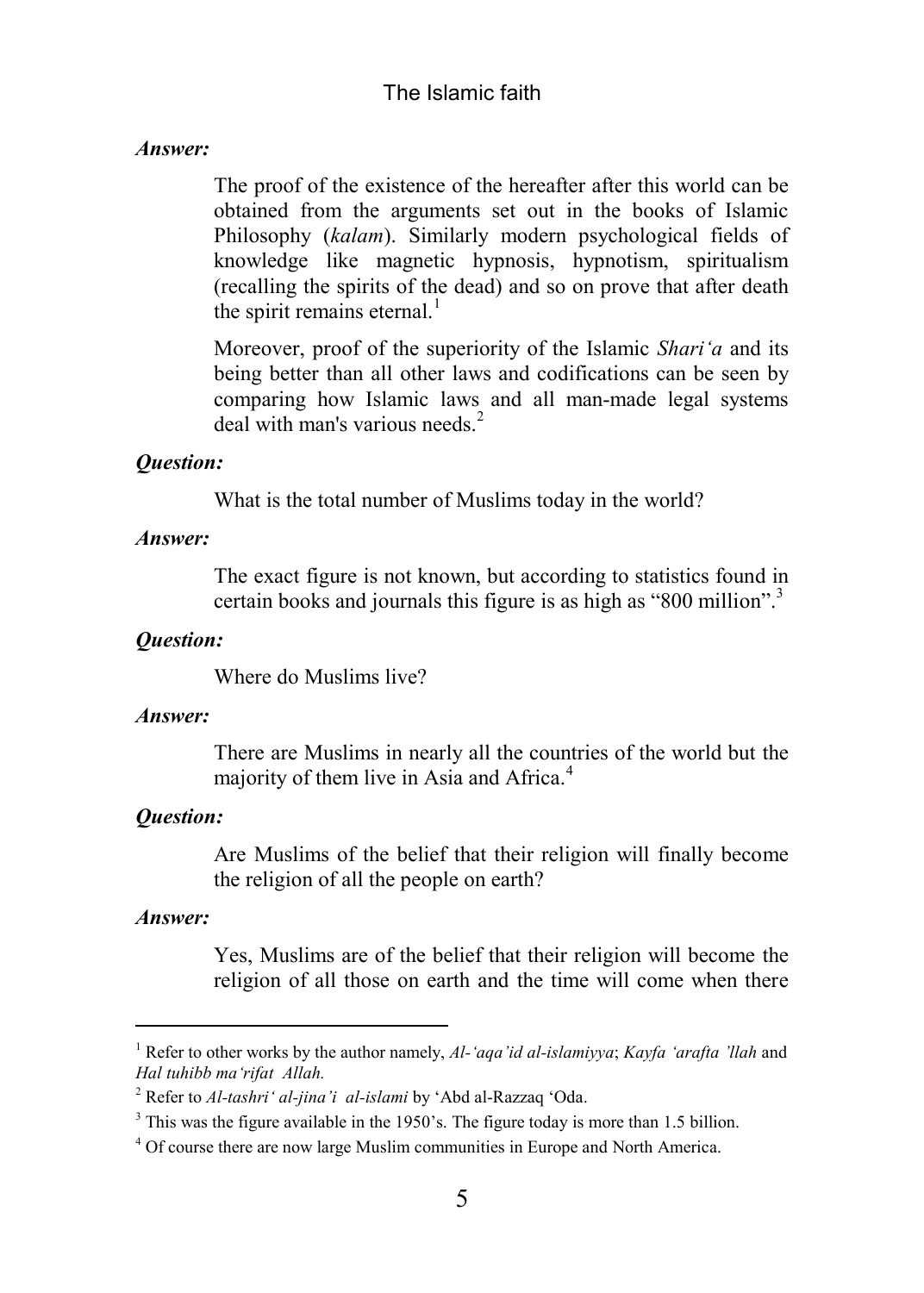will no longer be even one non-Muslim. The Our'an has also promised the same and proclaims "that He may make it (Islam) prevail over all the religions"[*48*: 28].

In several *hadiths*<sup>1</sup> that have been quoted from the Prophet and the pure Imams, it has been made clear that at the end of time a man from the Prophet's descendants by the name of "Imam al-Mahdi" (peace be upon him) will appear and will consequently spread Islam throughout the whole world. $2^2$ 

#### *Question:*

How does Islam see this life? Is Islam a religion concerned for the material life or just about the spiritual life, or about both?

#### *Answer:*

 $\overline{a}$ 

The Islamic viewpoint about this life and the material and spiritual aspects of man's existence are summed up in the Almighty's words in the Qur'an where He says:

"And among them is he who says: 'O Our Lord! Give us in this world that which is good and in the hereafter that which is good, and save us from the torment of the Fire' "[*2*: 201].

The Prophet Muhammad (God's blessings and peace be upon him and his progeny) says: "One who renounces his worldly affairs for the life of the hereafter is not from among us, and one who renounces the life of the hereafter for his worldly affairs is also not from among us".<sup>3</sup>

He also says: "Strive for your world in such a manner as if you will live for ever and for the life of the hereafter act in such a way as if you will die tomorrow"<sup>4</sup>.

<sup>&</sup>lt;sup>1</sup> A *hadith* is a statement or saying of the Holy Prophet Muhammad or of one of the Imams of the Ahl al-Bayt.

<sup>2</sup> See, for instance, *Kanz al-'ummal*, 'Ala' al-Din Al-Mutaqqi al-Hindi (d. 975/1567-8), Beirut, 1989 (16 vols.), vol. XIV, p. 271, *hadith* 38691: "The Day of Judgement will not occur before tyranny and aggression encompass the earth, then a man from my progeny will rise up and fill it with justice and equitableness just as it had been full of tyranny and aggression"; also see, p. 271, *hadith* 38692 and p.265, 38667. 3

See *Wasa'il al-Shi'a* (*ila tahsil masa'il al-Shari'a*) by Muhammad b. al-Hasan al-Hur al- 'Amili (d. 1104/1692-3), 20 volumes, Beirut,1983, vol.12, p. 49. 4

See *Wasa'il al-Shi'a*, vol. 12, p. 49.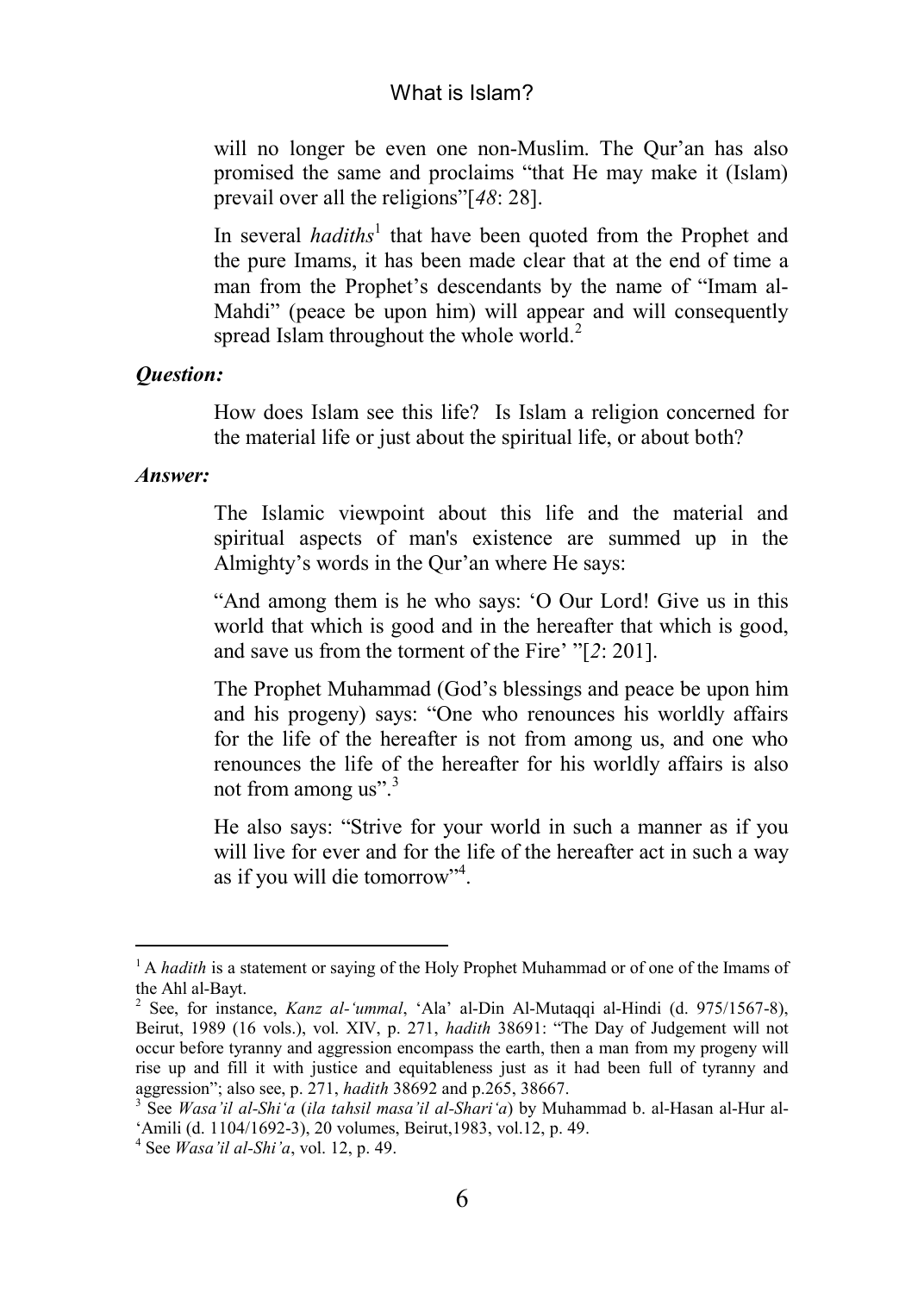## The Islamic faith

## *Question:*

What were the boundaries of the Islamic World in the previous centuries and what are they at the present time? How did Islam spread?

#### *Answer:*

Information about these two topics requires extensive study of various books but a summary can be found by a perusal of the study of a map of the Islamic World and the book "Invitation towards Islam".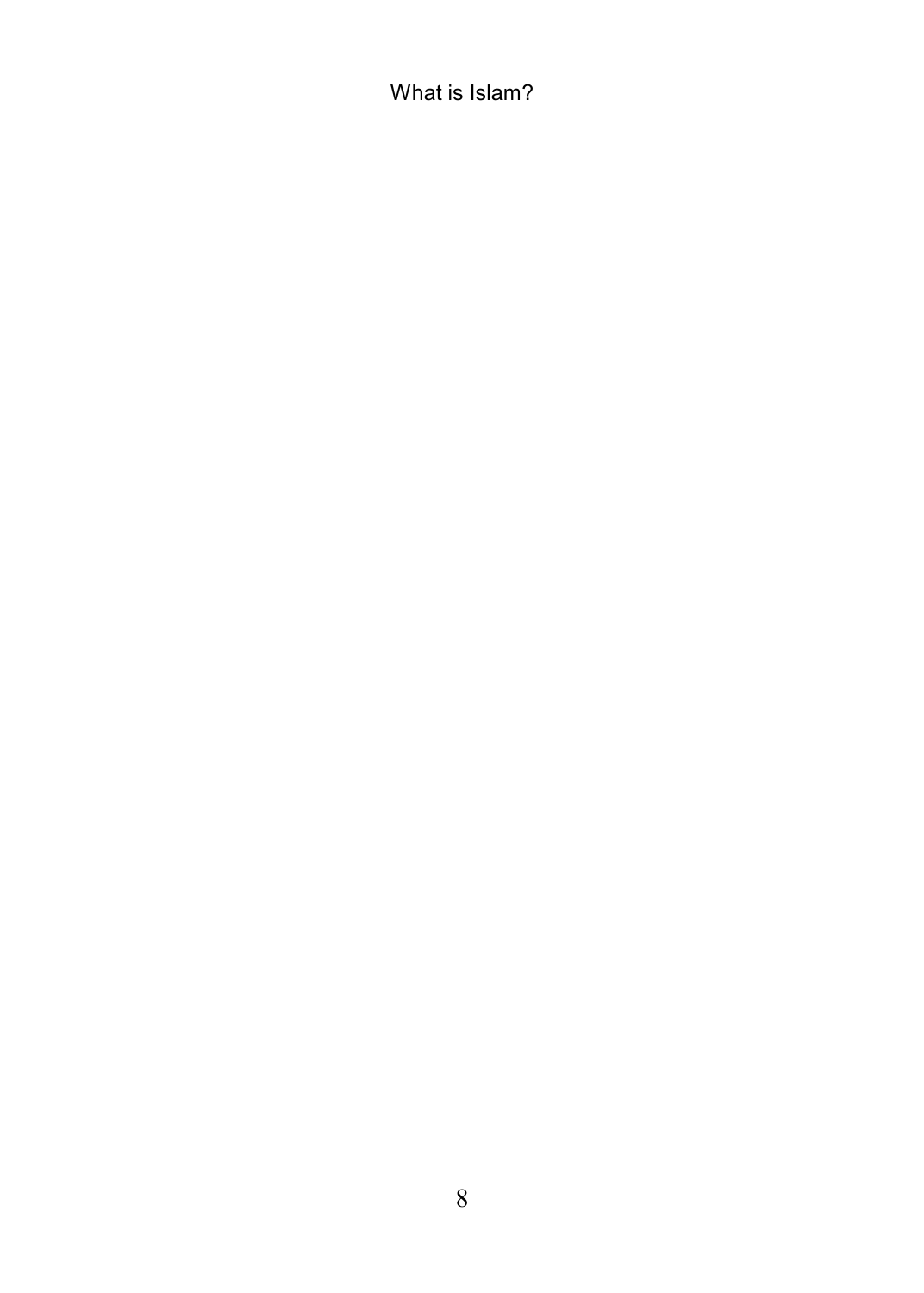## <span id="page-18-0"></span>**2-THE BASIC BELIEFS OF ISLAM**

## *Question:*

What are the basic beliefs of Islam?

## *Answer:*

There are three fundamental beliefs as well as beliefs that follow from these three fundamentals.

## **THE ONENESS and UNITY of GOD (TAWHID)**

## *Question:*

What are these three fundamental beliefs?

## *Answer:*

Firstly, the faith that this world has an omniscient, omnipotent, wise, all-hearing and all-seeing God, who has no beginning or end and who possesses all qualities of perfection and is free from any fault or deficiency. This God is One and has no partner, and none of His creation resembles Him, and there is absolutely no possibility of seeing Him, either in this world or in the hereafter. The oneness of God can be proved.

## *Question:*

What is the meaning of oneness?

## *Answer:*

The oneness of God can be considered to have four aspects:

## **1-Oneness of Essence:**

This means that God is one and has no partners. He is not like man who consists of several parts for God does not possess any parts at all.

## **2-Oneness of Attributes:**

This means that God's attributes are identical to His essence: hence there is no duality between His attributes and His essence. In other words, God is not like man whose knowledge is separated from his essence and whose strength is something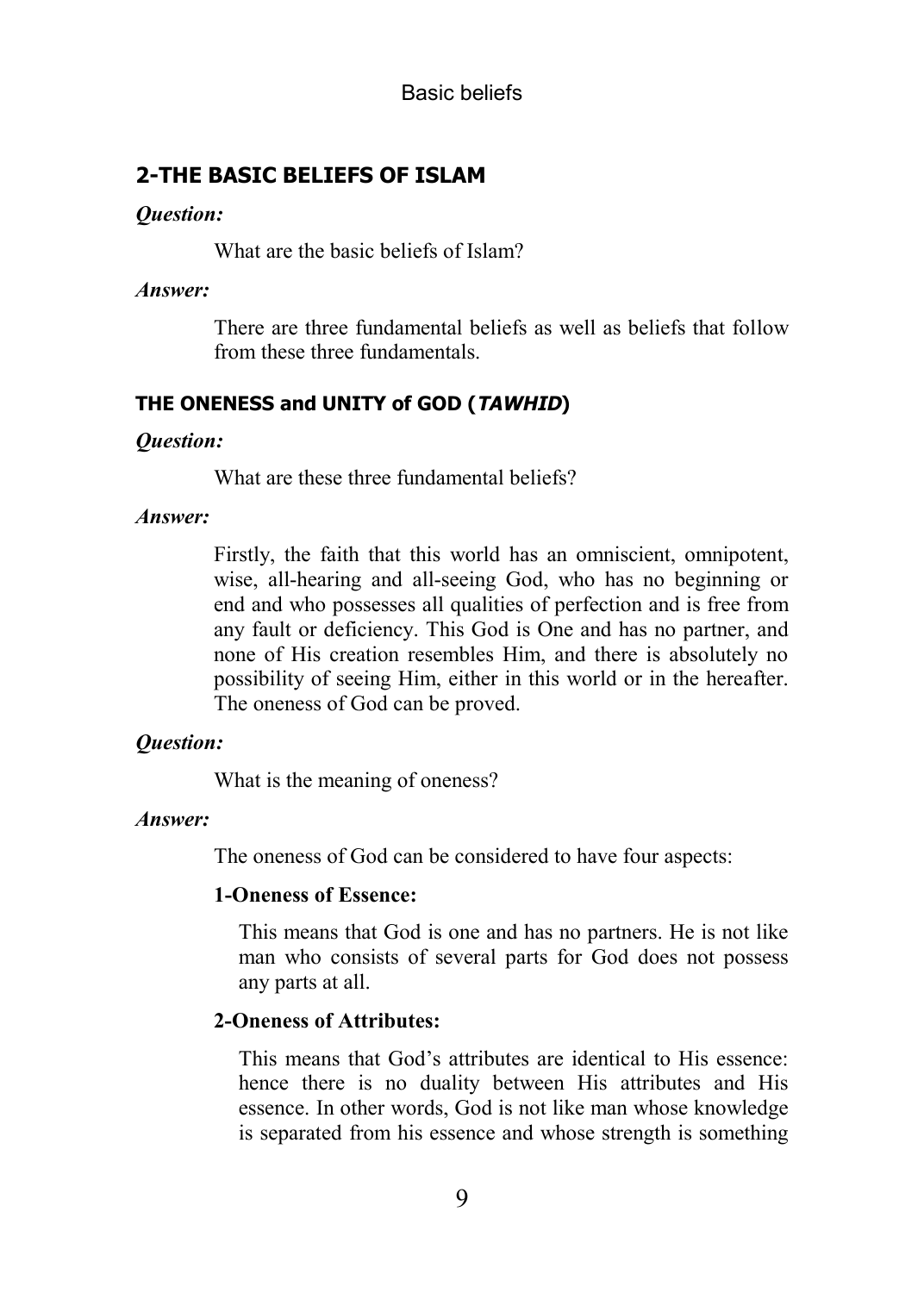<span id="page-19-0"></span>separate from him, but in fact the essence of God, His knowledge, His power and so on are one and the same thing.

#### **3-Oneness of His Works:**

This means that everything in the universe is of His creation.

#### **4-Oneness of Worship:**

This means that only God Almighty has the right to be worshipped.

#### **PROPHETHOOD**

#### *Question:*

What is the second fundamental from among the fundamental beliefs in Islam?

#### *Answer:*

It is prophethood. This means that God Almighty has sent prophets to mankind in order to guide him to the truth and the right path.

#### *Question:*

Who is the first prophet?

#### *Answer:*

The first prophet is our father Adam (peace be upon him). God created him from clay; then created him a companion Hawa (Eve) - peace be upon her. Then God blessed Hawa with two sons Habil (Abel) and Qabil (Cain). Then God created two girls, not from the stock of Adam and Hawa, but as a new creation. Habil and Qabil married these two girls and from them children were created, and consequently cousins married each other and so the human race started to increase.

#### *Question:*

Who is the last of all the prophets?

#### *Answer:*

The last prophet is the Prophet of Islam, Muhammad (God's blessings and peace be upon him and his progeny).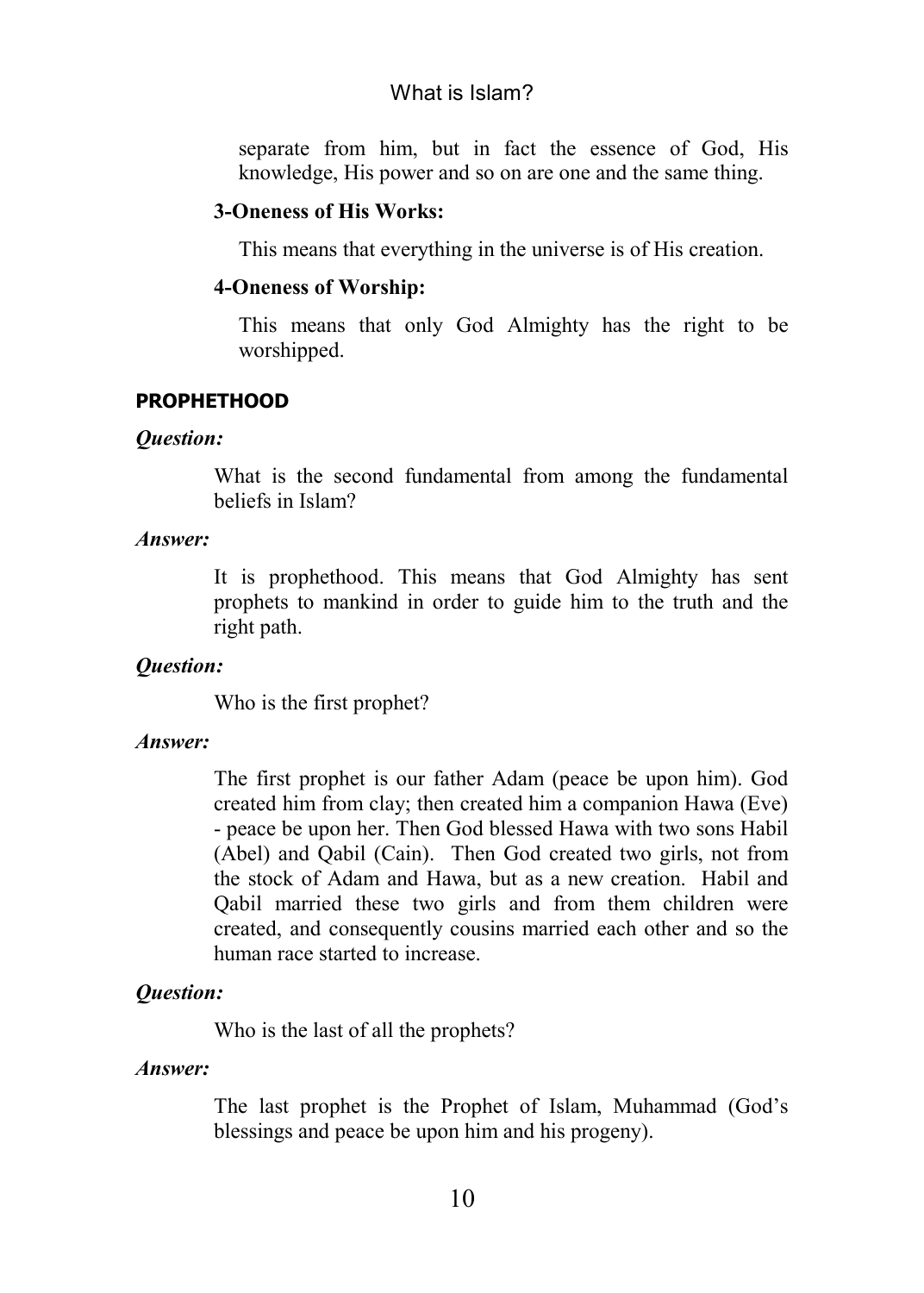## Basic beliefs

## *Question:*

How many prophets are there?

## *Answer:*

Their number is 124,000. From among them are Nuh (Noah), Ibrahim (Abraham), Musa (Moses) and 'Isa (Jesus). These four prophets together with the Prophet of Islam are superior to the rest of mankind.

## *Question:*

What is the difference between prophets and other human beings?

## *Answer:*

The difference is that the prophets receive direct revelation from God Almighty and are given commands either concerning their own affairs or commands to be proclaimed to other people. The rest of humanity do not receive such divine revelations. On the contrary, they are charged to follow the prophets.

## *Question:*

How do we know that one who claims prophethood is telling the truth?

## *Answer:*

We know the truthfulness of the claimant of prophethood by means of miracles. Miracles consist of supernatural feats that a prophet performs which indicate that he is from God, since if he were not he could never perform such acts.

## *Question:*

Give examples of miracles.

## *Answer:*

For example:

- 1- Ibrahim (peace be upon him) was cast into the fire but did not get burnt.
- 2- Musa (peace be upon him) would throw down his staff and it would turn into a huge serpent. Then when he picked it up it would return to its original condition.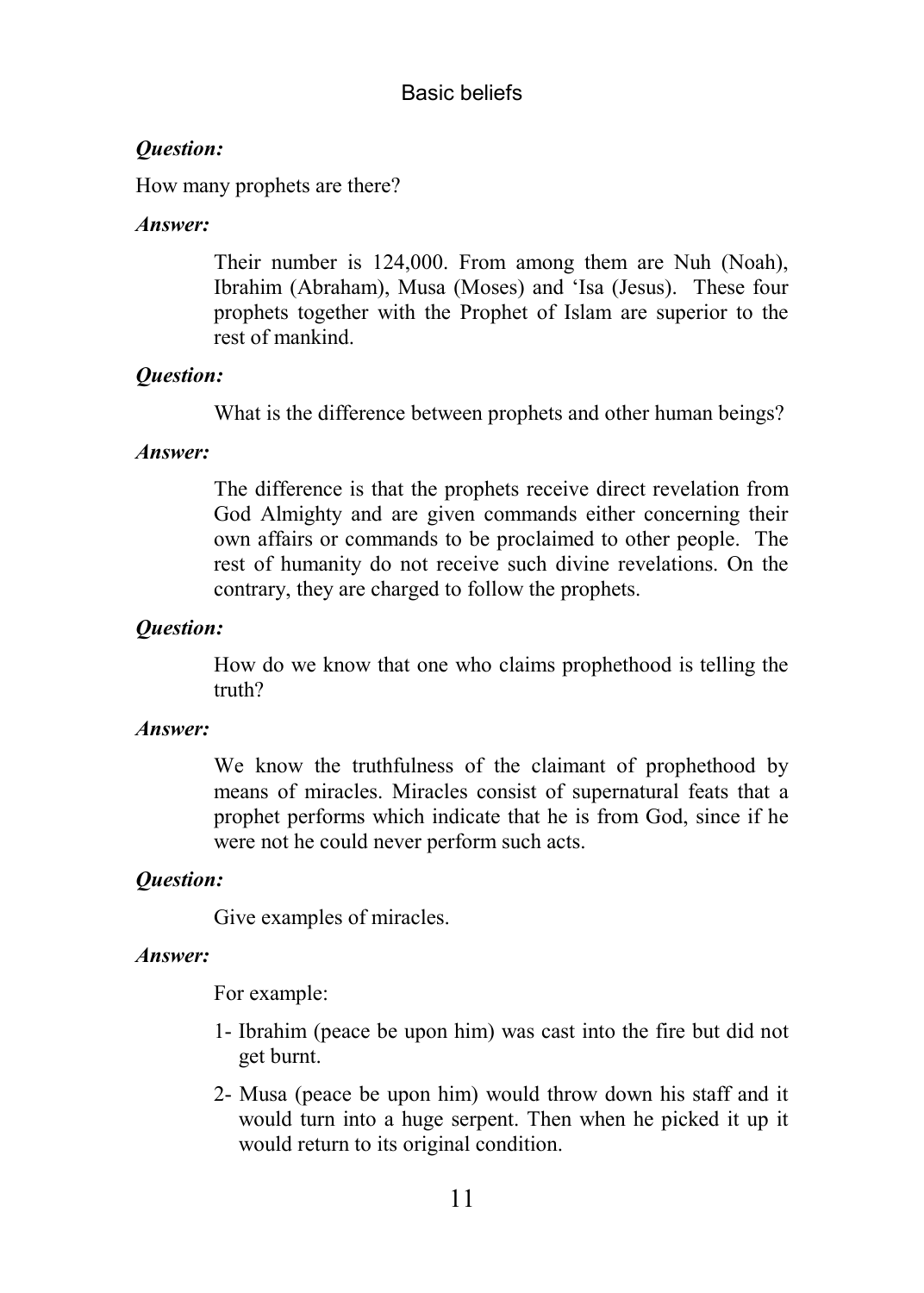- 3- 'Isa (peace be upon him) would heal the blind and lepers and by the will of God would bring the dead to life.
- 4- Muhammad (God's blessings and peace be upon him and his progeny) split the moon into two and brought the Qur'an the like of which man has been incapable of producing.

#### *Question:*

How is it that man has been incapable of producing something like the Qur'an?

#### *Answer:*

The Qur'an itself has challenged mankind and invited him to bring forth something like itself. "Say: If men and jinn should meet together to bring the like of this Qur'an, they could not bring the like of it, even if they came to the aid of one another" [*17*: 88].

And when they were incapable of producing the like of the whole Qur'an, they were challenged to produce only ten *suras* (chapters) like the suras in the Qur'an: "Bring you then ten forged *suras* like it…"[11: 13].

And when again they remained incapable, they were challenged to bring forth only one *sura* like a Qur'anic *sura*: "Then produce a *sura* like it"[2: 23].

But men of that day, even though they were eloquent and spoke the purest Arabic and were outstanding poets and masters of rhetoric could not meet these challenges and in the end fought the Prophet since they could not produce even the like of the smallest *sura*, *al-Kawthar* [no. *108*], which says:

"In the Name of God, the most Merciful, the most Compassionate.

Verily, we have granted you [Oh Muhammad] *al-kawthar*.

Therefore turn in prayer to your Lord and sacrifice [to Him].

For he who makes you angry will be cut off."

#### *Question:*

What are the special attributes of the prophets?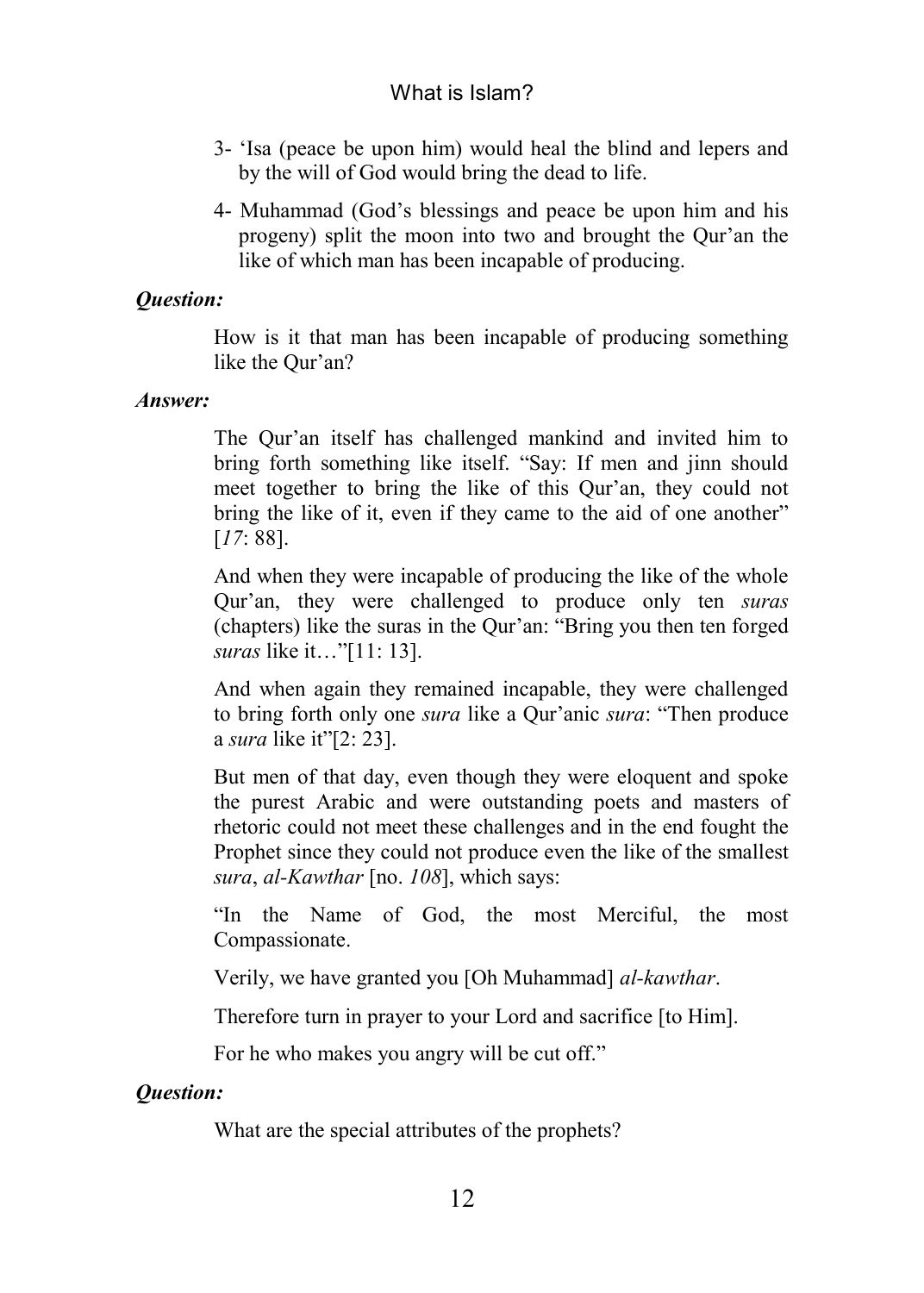## Basic beliefs

#### <span id="page-22-0"></span>*Answer:*

Prophets, Imams and angels all share the same quality, namely they are free from error and every transgression or sin. Throughout their entire life they never disobey God Almighty or commit a sin, since they are aware of the majesty of God Almighty, and at the same time are also utterly aware of the detestable nature of disobedience: both these factors prevent them from committing any transgression. Similarly the Prophets and the Imams possess the finest of virtues like courage, generosity, sense of honour, noble-mindedness and so on and they are free from every ignoble trait. They have to be absolutely the best of the people of their time and therefore it is incumbent upon people to follow them.

#### *Question:*

Do Prophets and Imams possess some degree of divinity just as Christians have claimed regarding Christ?

#### *Answer:*

Absolutely not, for Prophets and Imams are human. However they receive guidance from God Almighty and possess the quality of freedom from error and from every transgression and sin as well as possessing all the other virtues. Christ too was nothing but a human being: Almighty God created him from his mother without a father, just as God Almighty created Adam and Hawa without father or mother.

#### **RESURRECTION**

#### *Question:*

What is the third fundamental from among the Islamic fundamental beliefs?

#### *Answer:*

The third fundamental belief of Islam is resurrection: this means that after the destruction of the world, and after the death of everything alive, God Almighty will again bring people to life, so that He may give them the recompense for what they did in this life - one who has believed and done good deeds, his recompense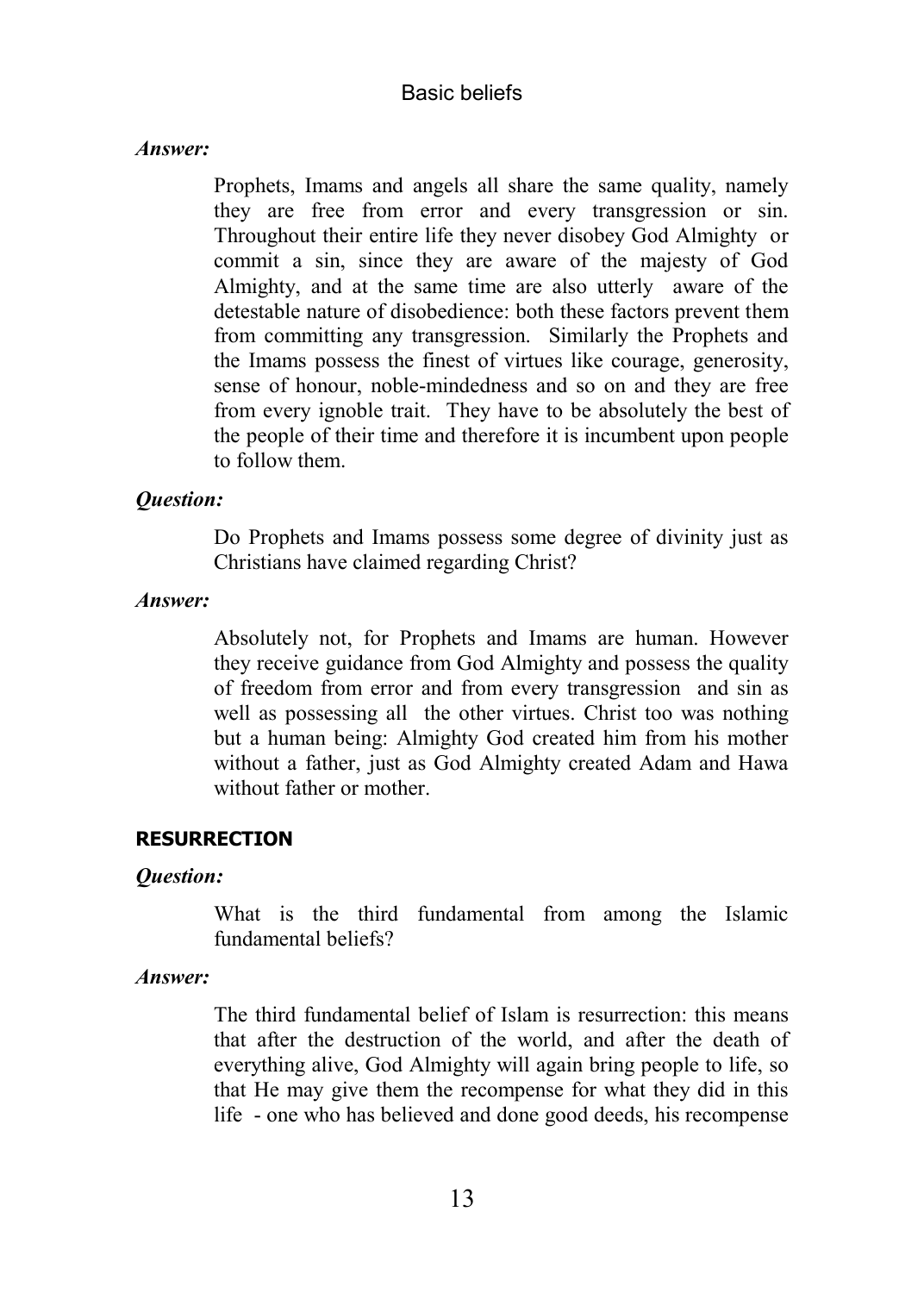will be paradise, and as to one who did not believe or was disobedient, hell shall be his end.

#### *Question:*

Many people do not know the truth being either incapable of finding it out because their powers of understanding are weak, like the mentally deranged or the mentally retarded, or because they are far from the centres of religion and therefore, since they have little contact with the truth, have not heard about the true faith. Are such people unbelievers and will therefore go to hell?

#### *Answer:*

Not at all. No one will enter the fires of hell except those who have received clear knowledge about Islam, so the mentally deranged and those incapable of finding out the truth will be examined at the resurrection on the day of judgement. Those who pass the test on that day will go to heaven but as to those who fail, their lot will be hell.

#### *Question:*

If man dies does he stop functioning until the day of resurrection?

#### *Answer:*

No, for when man dies his body decays but his spirit stays alive. If he is a believer and has done good deeds in this life he will be in a state of happiness after death. However if he was an unbeliever and disobedient to God's commands, his spirit will undergo suffering.

#### *Question:*

What is the name of the world after this life, but before the day of resurrection?

#### *Answer:*

Its name is "Barzakh". In this way man, from the beginning to the end, encounters six worlds:

1. The world prior to being human, for every man is first dust, then becomes plant or animal, and then when man eates of them his seed will be formed.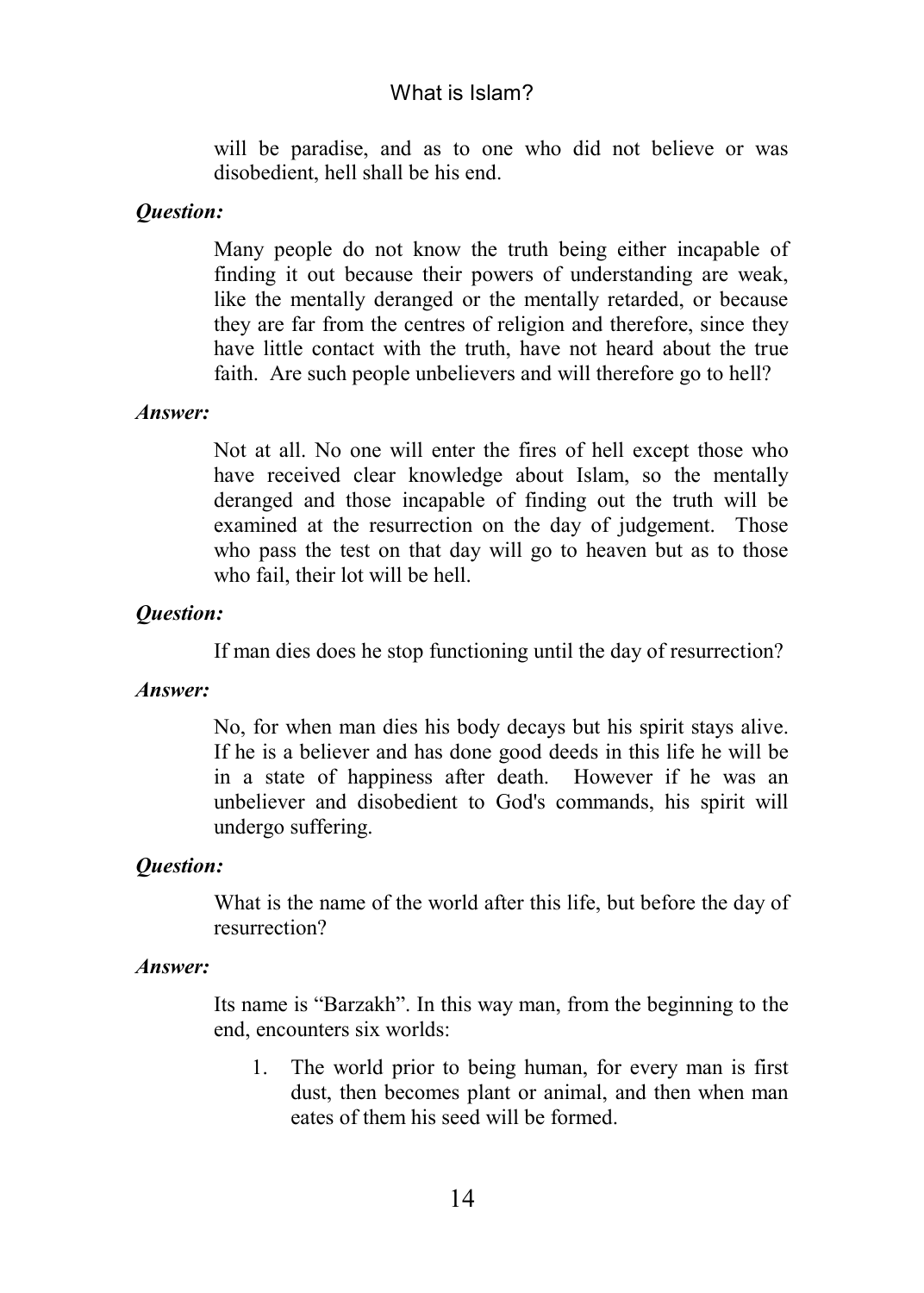## Basic beliefs

- <span id="page-24-0"></span>2. The world of humanity, which starts with the implantation of the sperm in the mother's womb until a human is born into this life.
- 3. The physical world, in which we are at present and where we have obligations to perform. It is how we carry out these duties and obligations that determines our future destiny.
- 4. The world of Barzakh.
- 5. The world of resurrection (day of recompense) the duration of which, according to the Qur'an, is fifty thousand years.
- 6. The final world which will be paradise or hell.

## *Question:*

Is there proof for the survival of the soul?

#### *Answer:*

The survival of the soul has become a widespread subject for study and special courses have been drawn up in western countries and elsewhere. The book by Abu Madyan, and many other works that have been written about the soul and the spirit, the summoning up of souls, dreams and similar phenomena can be profitably referred to.

This is from the experimental and ocular point of view but from the philosophical and auditory angle there are numerous proofs for the survival of the soul and for the resurrection that have been set out in books of Islamic philosophy.

## **PARADISE**

#### *Question:*

What is paradise?

#### *Answer:*

Paradise is a place which God Almighty has prepared for the believers who perform righteous deeds and which man enters after his soul returns to the body he had in this life. In paradise there is every kind of pleasure: gardens and mansions and pure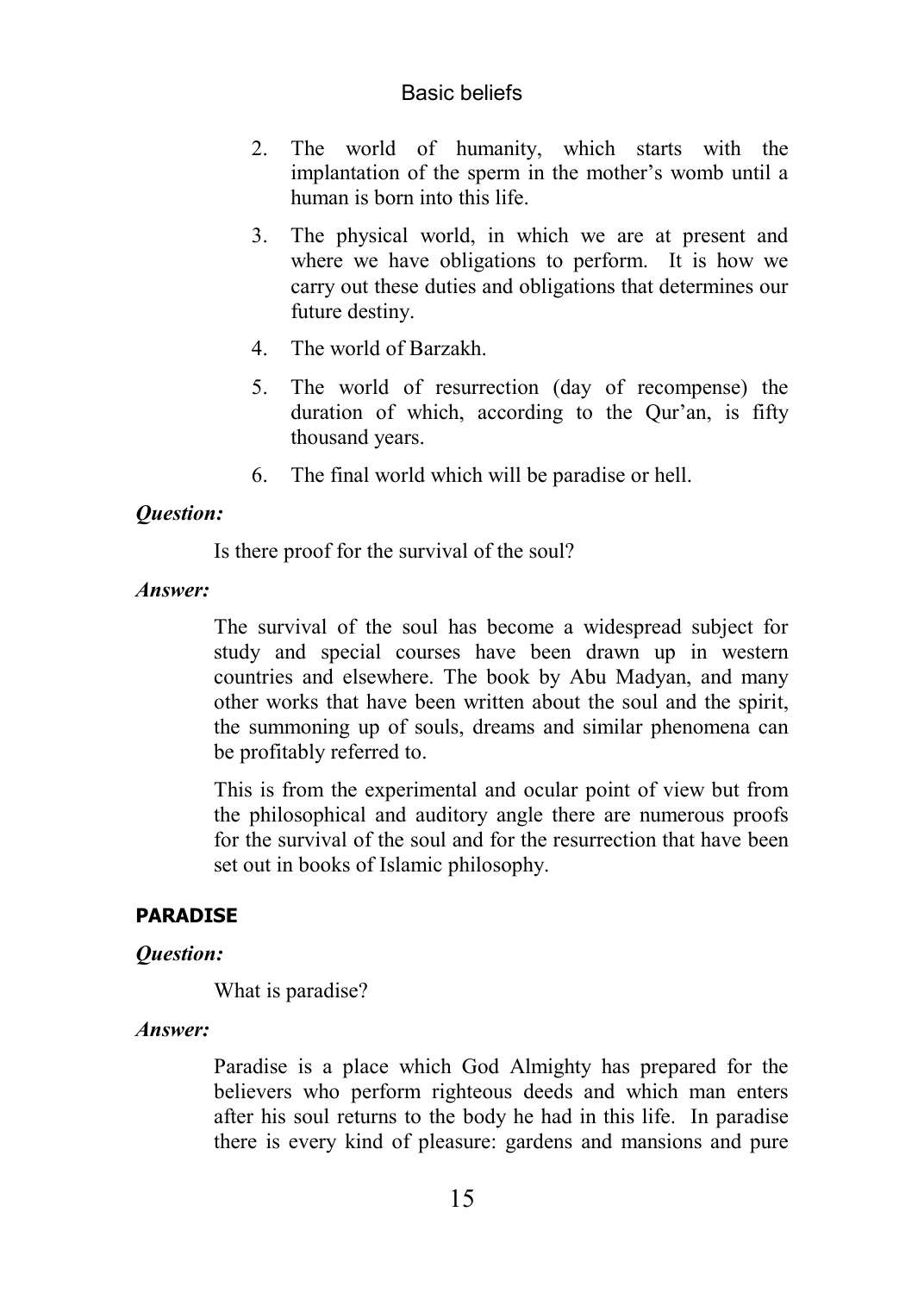<span id="page-25-0"></span>breezes, vitality, chaste wives, delectable foods and delicious beverages.

If man enters paradise he shall remain there forever and there does not exist in it anything that troubles mankind in this life like poverty, disease, fatigue, jealousy, tribulations, oppression, incapacity, hunger, nudity, thirst, distress, enmity and animosity. The inhabitants of paradise shall remain young forever, in a state of bliss and happiness.

Paradise is extensive and vast, so much so that every man is given a palace bigger than the whole world. He will be put in charge of companies of angels, but greater than all those blessings is that God will be pleased with him: "and best of all is God's goodly pleasure"[9:72].

In this way, it is incumbent upon man throughout his life to strive for that place and that he should only get from this world what suffices him, and on no account should he perform impious deeds or disobey God, so that he does not lose that eternal and everlasting recompense.

#### **HELL**

#### *Question:*

What is hell?

#### *Answer:*

Hell is the opposite of paradise. It is a place that God has made ready for unbelievers and the disobedient and therein exist a variety of physical and psychological tortures. Man in hell is in a state of torment and punishment and has to deal with chains of fire and unquenchable flames - flames that will never ever be put out. Therein he is in a despised and lowly state and God has destined that one sent to hell shall spend his time in eternal torment and shall not die: "As often as their skins are roasted through we shall change them for other skins"[*4*: 56].

Therefore it is obligatory upon man that he should strive in this world with all his strength so that he does not enter into hell. That place is for the obstinate of whom God says: "But if they returned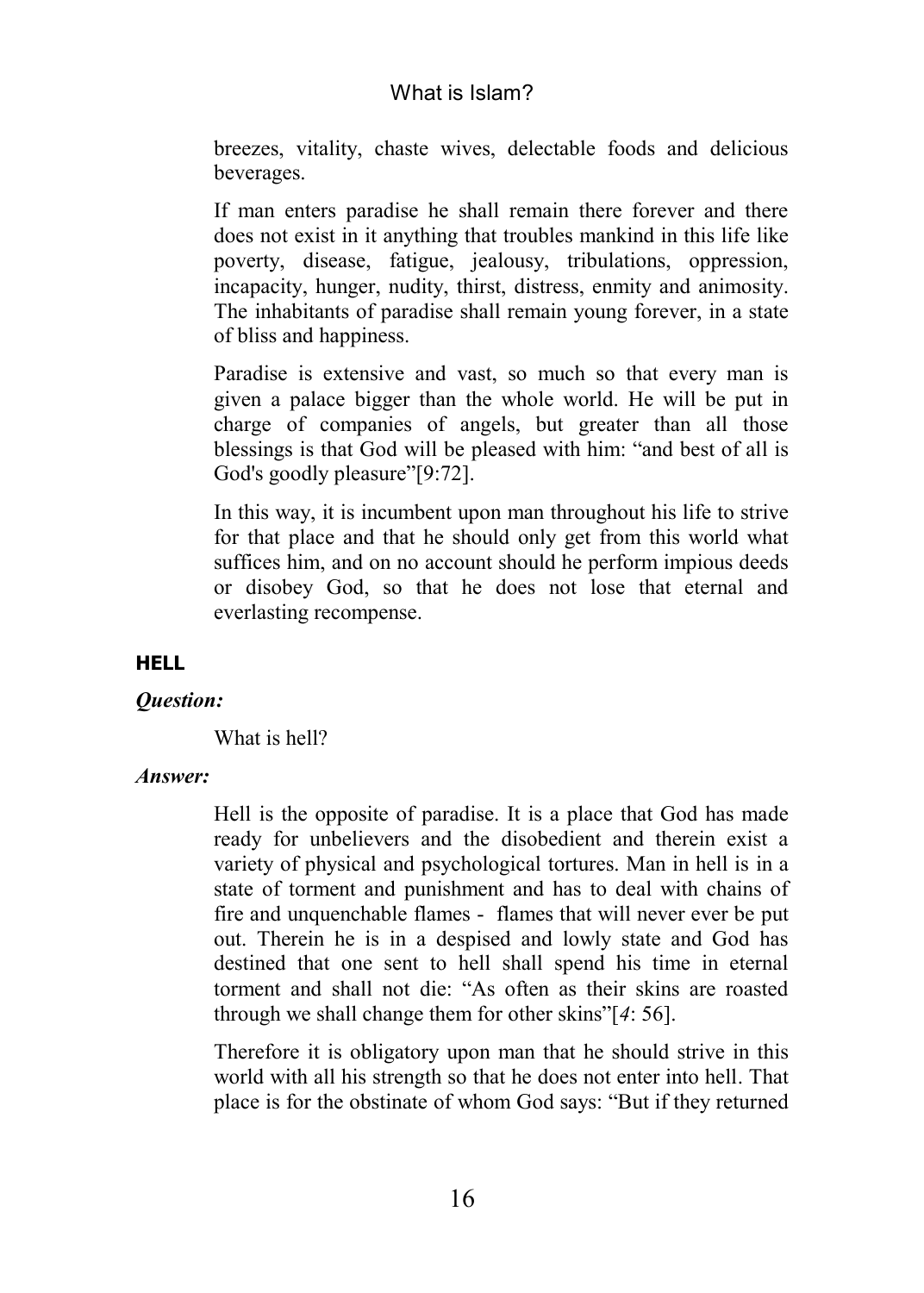#### Basic beliefs

[to the world], they would revert to that which they were forbidden"[*6*: 28].

## <span id="page-26-0"></span>**THE DAY OF JUDGEMENT**

#### *Question:*

What is the Day of Judgement?

#### *Answer:*

After man dies he remains for a long time in the state of Barzakh and then God Almighty brings him to life for God's court of justice. Therein all created beings will gather and each will be given his own dossier and in it all his pious and bad deeds will have been recorded. "So, he who has done an atom's weight of good shall see it. And he who has done an atom's weight of evil shall see it"[*99*: 7,8].

When he looks at his record of deeds and sees that all his actions. hidden and apparent, have been written in it, and even his thoughts and the misgivings of his heart have not been omitted, he is surprised and says, "Ah! Woe to us! What sort of book is this! It does not omit a small thing nor a big thing but numbers them (all)"[*18*: 49].

Then the scales are set up and the Prophets and their successors and the martyrs stand up to intercede at the trials and judgements: whoever was a true believer and did good acts, his lot shall be paradise and, as previously mentioned, the day of resurrection will be equivalent to fifty thousand years.

## **THE JUSTICE OF GOD**

#### *Question:*

What are the remaining beliefs that are fundamental to Islam?

#### *Answer:*

They are justice; the imamate; *qada'* and *qadar*; compulsion or free will.

#### *Question:*

What is meant by justice?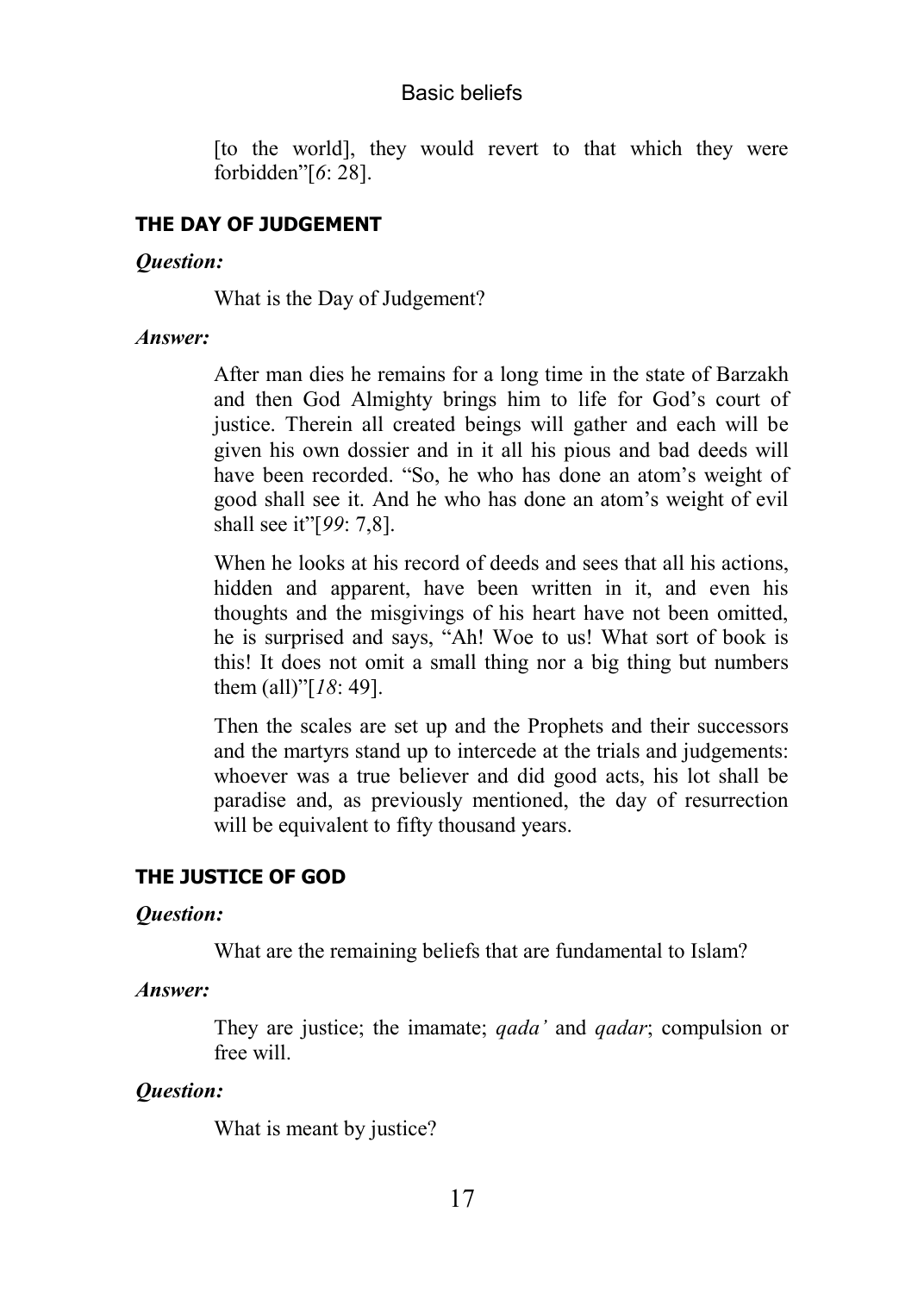#### <span id="page-27-0"></span>*Answer:*

Justice means that God is fair and is not unjust to anyone, and does not commit any shameful act. Whatever oppression, cruelty and evil we see in the world is from human kind. For example, if one man kills another this murder is an evil act and an injustice that has been committed by man, not by God.

## *Question:*

It is true that an aggressive act committed by an individual on another is not from God, but how do you account for natural disasters like floods, storms, earthquakes, diseases and so on that humans have no hand in, and which, in the main part, result in death and misery for innocent people?

#### *Answer:*

These matters which people have no hand in can be explained in this way: for the transgressors it is a chastisement, and for the innocent it is a warning, and they will be recompensed in the hereafter.

#### **IMAMATE**

#### *Question:*

What is the imamate?

#### *Answer:*

The meaning of the imamate is that the greatest of all the prophets, Muhammad (God's blessings and peace be upon him and his progeny) appointed by the command of God Almighty successors to take his place after his demise in guiding the people and showing them the true path. Their number is twelve, in succession.

#### *Question:*

Who are the 12 Imams?

#### *Answer:*

- 1. Imam 'Ali, Amir al-Mu'minin
- 2. Imam al-Hasan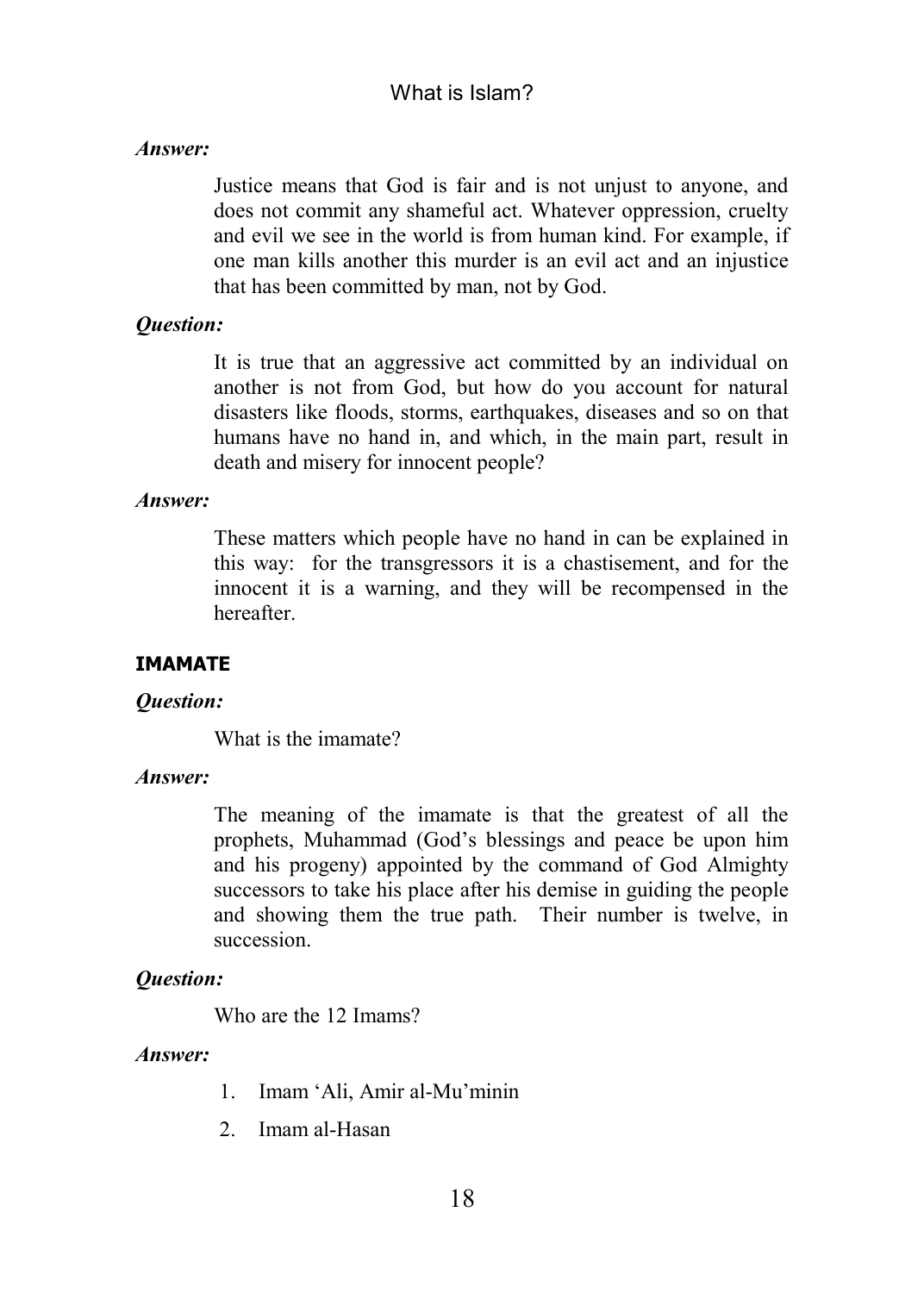## Basic beliefs

- 3. Imam al-Husayn
- 4. Imam Zayn al-'Abidin
- 5. Imam Muhammad al-Baqir
- 6. Imam Ja'far al-Sadiq
- 7. Imam Musa al-Kadhim
- 8. Imam 'Ali al-Rida
- 9. Imam Muhammad al-Jawad
- 10. Imam 'Ali al-Hadi
- 11. Imam Hasan al-'Askari
- 12. Imam al-Hujja al-Mahdi

## *Question:*

What are their characteristics?

*Answer:* 

These Imams, as is of course the case with the Prophet Muhammad and his daughter Fatima al-Zahra', are all protected by God from every sin and transgression and they stand at the highest level of virtue and holiness. The difference between the Prophet Muhammad and the Imams is that the Prophet was the recipient of revelation direct from God himself whereas this was not the case with the Imams.

## *Question:*

 What distinguishes the Imams from great discoverers and inventors?

#### *Answer:*

 Apart from the fact that the Imams are God's deputies (*khulafa' Allah*) on earth and are at the highest peak of humanity, they also laid out the bases for a happy life and followed the correct way which would make such a life a reality. They showed clearly the path to a true humanity so that were people only to follow it, they would experience happiness in this world before they did so in the next. Is it not reasonable that whoever indicates the way to attain such a life should have a higher status than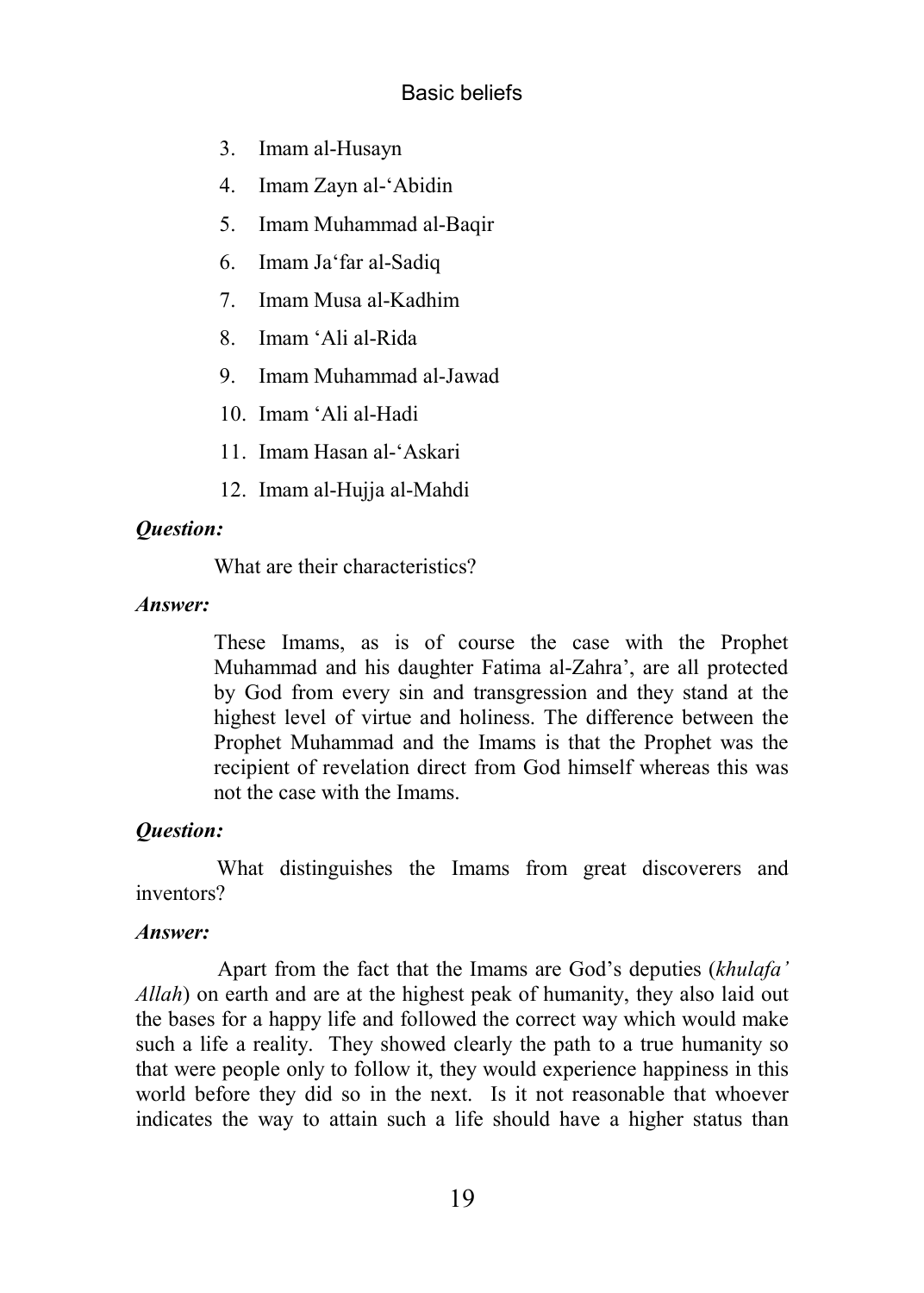someone who introduces to mankind lighting or a new means of travelling about?

## *Question:*

Explain the distinction and difference.

## *Answer:*

A life of well-being and happiness, before anything else, depends on peace and security, freedom from want, knowledge, health and virtue. In contrast, war, poverty and ignorance, disease, crime and depravity in all its forms, result necessarily in distress. Secondly it depends upon factors that make life more comfortable like aeroplanes for travelling, electricity for lighting and elevators for getting up into high buildings. These ways to make life easier are to be contrasted with the use of animals for travelling and candles for lighting, and so on.

It is clear that these means alone cannot be the means of welfare and prosperity for man unless life is so structured that it will bring about happiness and well-being. What is better, having peace, even if man lights a candle to see, or having electricity, when man at the same time is plagued by wars and anarchy?

The Prophets and Imams made clear to the people the way to a life of well-being which is the most important thing. Thus it is a mistake to compare the virtues of anyone else to their virtues even though he be an inventor or a scientist.

## *Question:*

Is it correct that Muslims believe that the twelfth imam, Imam al-Mahdi is still alive? If so, what is the use?

## *Answer:*

Yes. The truthful Prophet and the Imams have testified that he remains alive, to appear at the end of time and fill the world with justice after it had been full of oppression. He will establish peace everywhere as well as bringing prosperity, knowledge, health and virtuous living which will turn this world into a small paradise.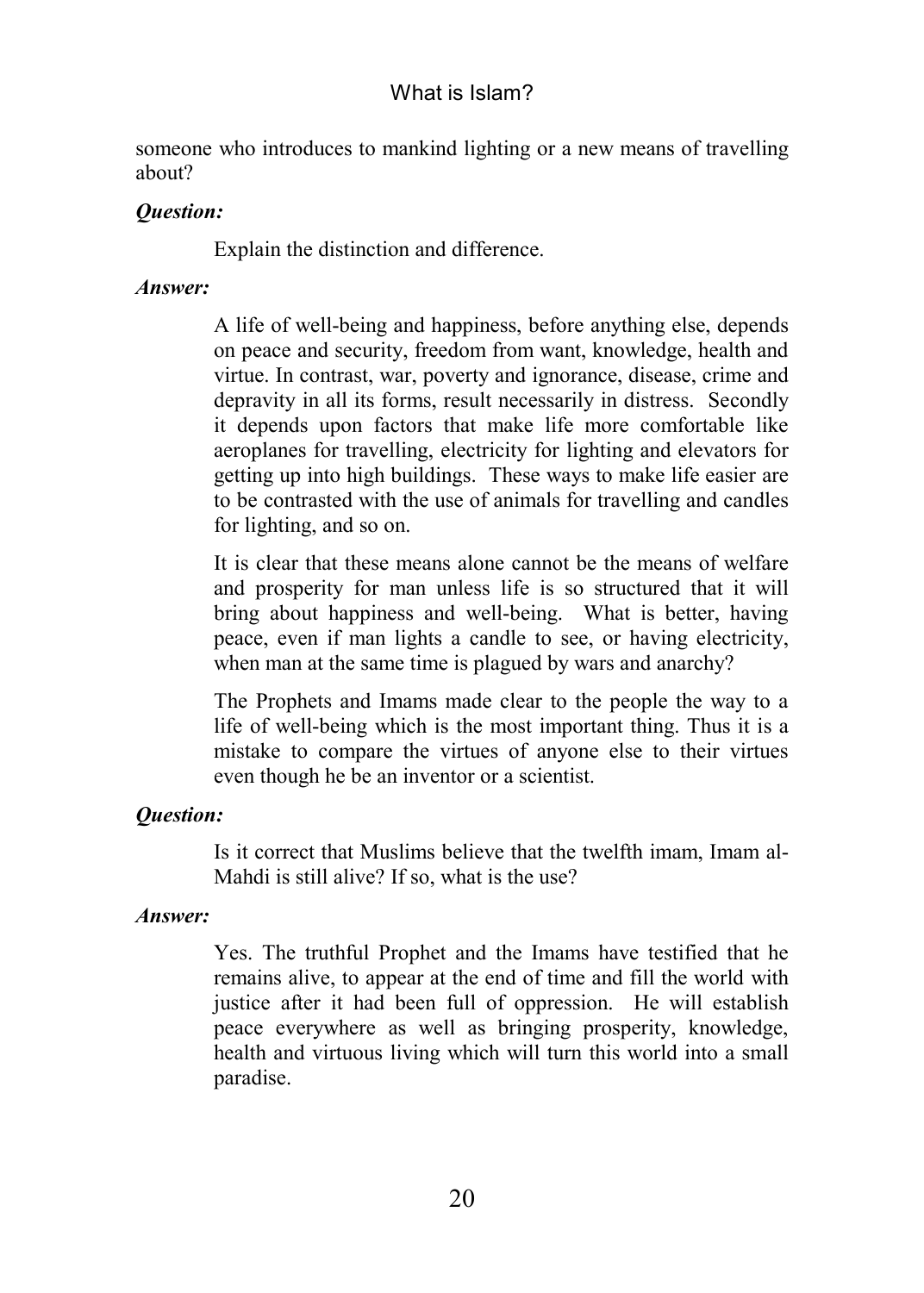## Basic beliefs

## *Question:*

Is it possible for anyone to have such a long life?

#### *Answer:*

It is indeed possible, for history has related that some people have lived for centuries. Also modern knowledge has proved the possibility of survival. So much so that in the west at the present time research is being specifically carried out to this end. And more than all this, is the truth that God Almighty is omnipotent and all-powerful.

## *Question:*

What is the meaning of *qada'* and *qadar*?

## *Answer:*

Just as an engineer draws out plans for a building, provides the necessary equipment and materials, and gives the workers the necessary instructions for carrying out the work, similarly God too has drawn out a wise plan for this world called *qadar*.

Thereafter, he has also provided the equipment and materials by means of which work may be carried out, that is *qada'*. After that, He ordered people to do good and forbad them from doing evil and now whoever does a good thing will be rewarded for it, and whoever does something bad will be punished.

Thus God in the Holy Qur'an says: "If you do good, you do good [only] for yourselves, but if you transgress [you transgress] against yourselves"[*17*: 7].

## *Question:*

What is the meaning of *jabr* and *ikhtiyar*: compulsion and free will? Is man forced in his actions or does he possess free will?

## *Answer:*

*Jabr* is the opposite of *ikhtiyar*. For example, a healthy person can choose to move his hand about at will but the movement of the hand of a person afflicted with a trembling ailment is involuntary.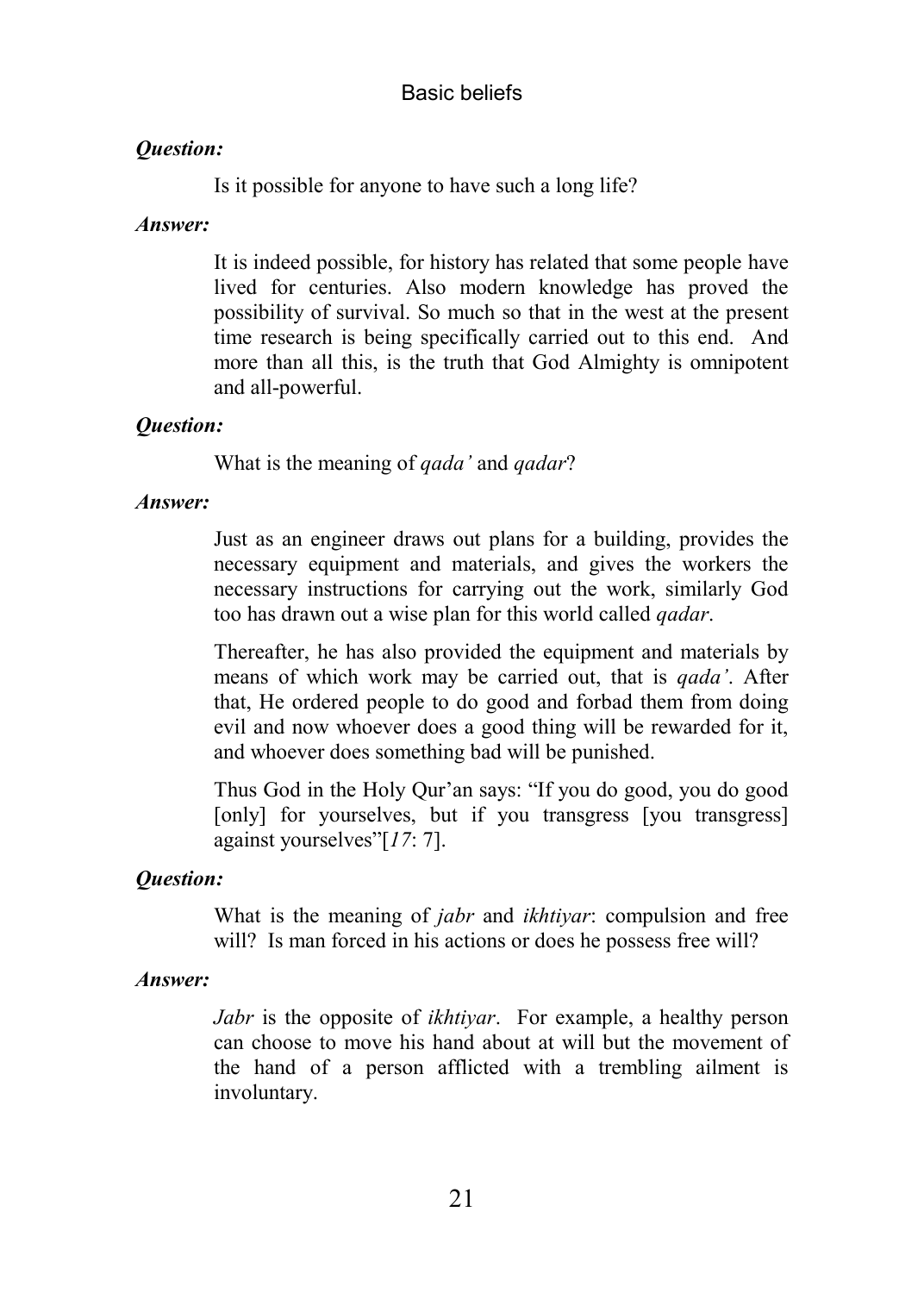Man has freedom of choice in his actions: he can do good or do bad as he wishes. However, man has no freedom of choice in matters like being male or female, white or black, handsome or ugly and so on.

## *Question:*

Is God Almighty involved at all in the actions of mankind?

## *Answer:*

Yes, and the meaning of that is: means and materials are from God and the action is from man. For instance, if someone builds a house, the labourers, the aptitude of the contractor, the land on which the house is to be built and the building materials are the result of God's creation whereas the actual process of constructing the house is the work of man. So it is with man's actions. If he does something good, prayer for example, he deserves a reward for that but if he does something bad, like adultery, he deserves to be punished.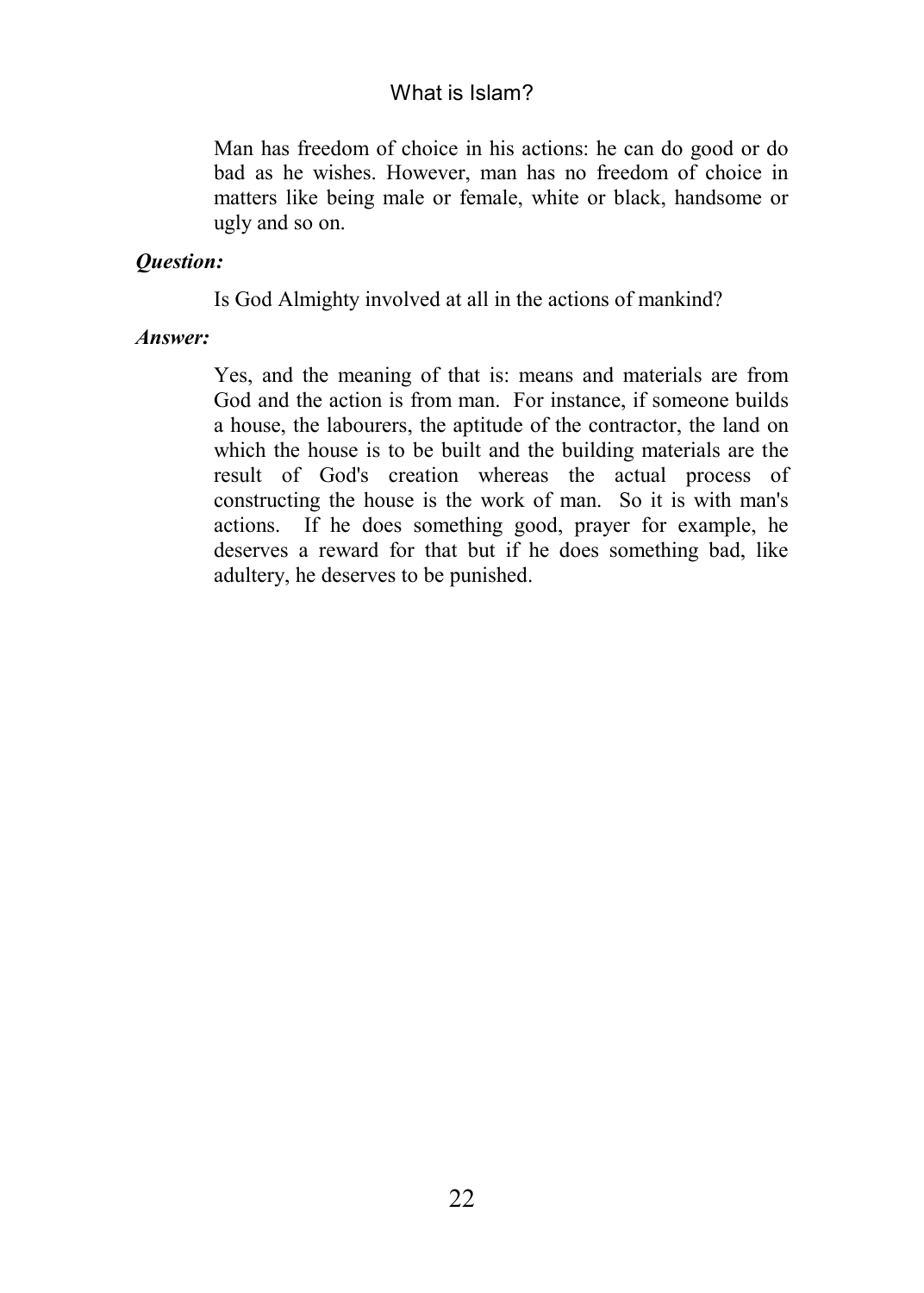## <span id="page-32-0"></span>**3-ISLAMIC MORAL QUALITIES, ETHICS AND IDEALS**

#### *Question:*

What are moral qualities or traits?

#### *Answer:*

They are of two kinds: those relating to the heart; those relating to parts of the body and the limbs.

#### *Question:*

Please provide examples for each kind.

## *Answer:*

Moral traits relating to the heart are, for instance, tenderness of heart or, conversely, jealousy, and examples of traits relating to parts of the body are truthfulness or lying.

## *Question:*

Moral qualities, as a whole, may be divided into how many kinds?

#### *Answer:*

They can be divided, on the whole, into two kinds:

- 1. Good moral traits, or virtues, whose presence in man is commendable.
- 2. Bad moral traits, or vices, whose presence in man is found repulsive.

## *Question:*

What is man's responsibility as regards moral principles?

## *Answer:*

Man is charged with adorning himself with "virtues" and avoiding vices, for virtues are perfection and vices are a deficiency. Man by nature seeks perfection and distances himself from defects.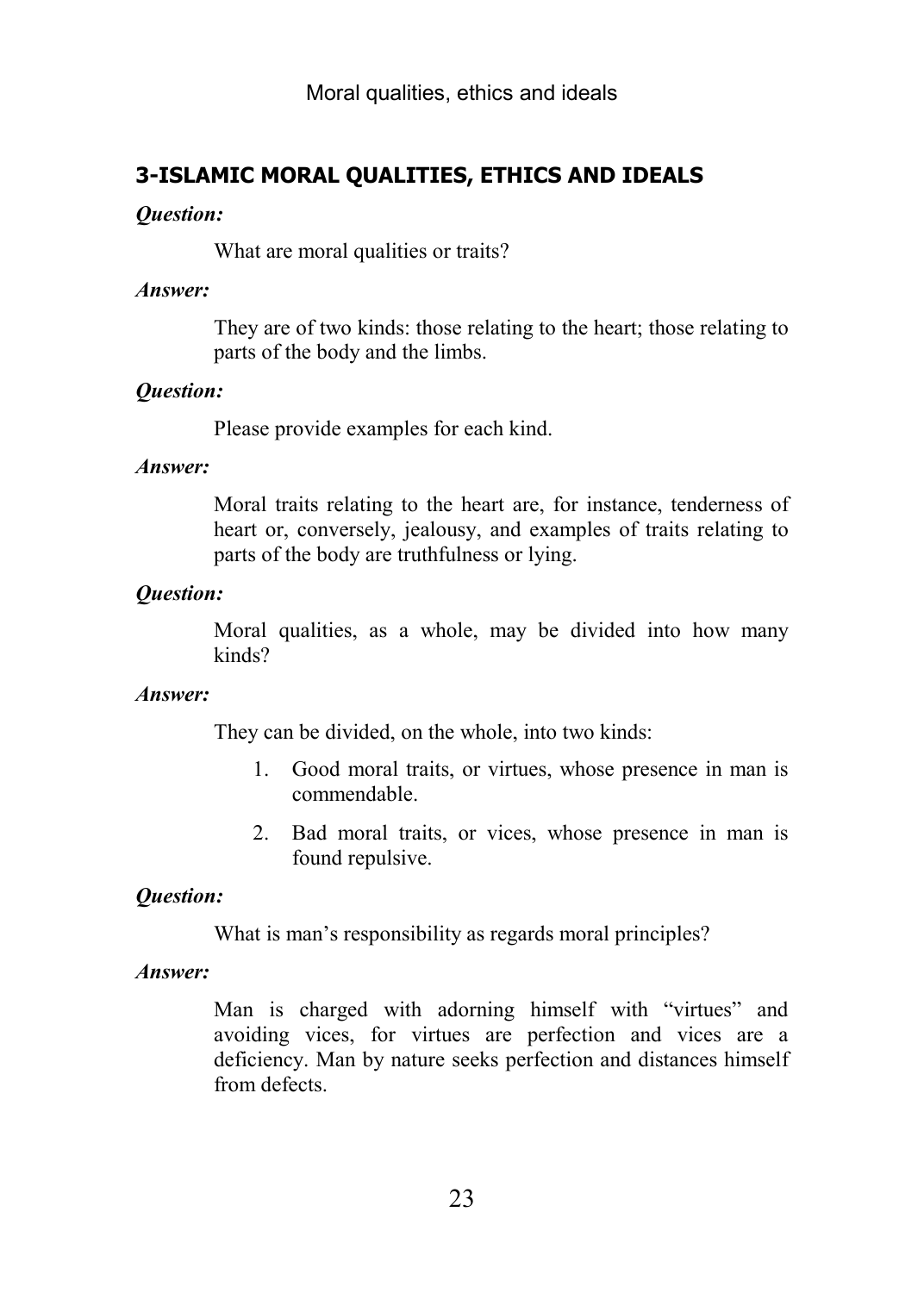#### *Question:*

Is it possible for man to adorn himself with virtues and keep away from vices?

#### *Answer:*

Yes, this is possible, for man's soul is like a white sheet of paper which is receptable to any colour. The only thing is that it is difficult to be in command of one's soul which needs to be made tractable and, particularly with regard to acquiring virtues, it requires continuous vigilance until the praiseworthy quality becomes inherent in one's nature. When such a quality becomes fixed within a person's soul, he or she cannot help but do good and does so without any hardship

The soul, when it comes to ethics, is similar to man when he wants to learn or make things. A man needs to learn and apply continually his knowledge in order to become an artisan who almost automatically and without difficulty can perform his job. In the same way man can acquire virtues

#### *Question:*

Give an example of this.

#### *Answer:*

If someone wants to be truthful he should tirelessly make an effort to speak nothing but the truth, and should do this time and time again until truthfulness becomes a part of his nature. The same applies to other qualities especially the most commendable which are more of a trial for the soul of man.

#### *Question:*

How does Islam regard having moral principles?

#### *Answer:*

Islam incessantly orders people to acquire virtues and forbids them from doing base deeds

#### *Question:*

What is to be gained from tiring oneself to acquire virtues and of keeping away from bad things?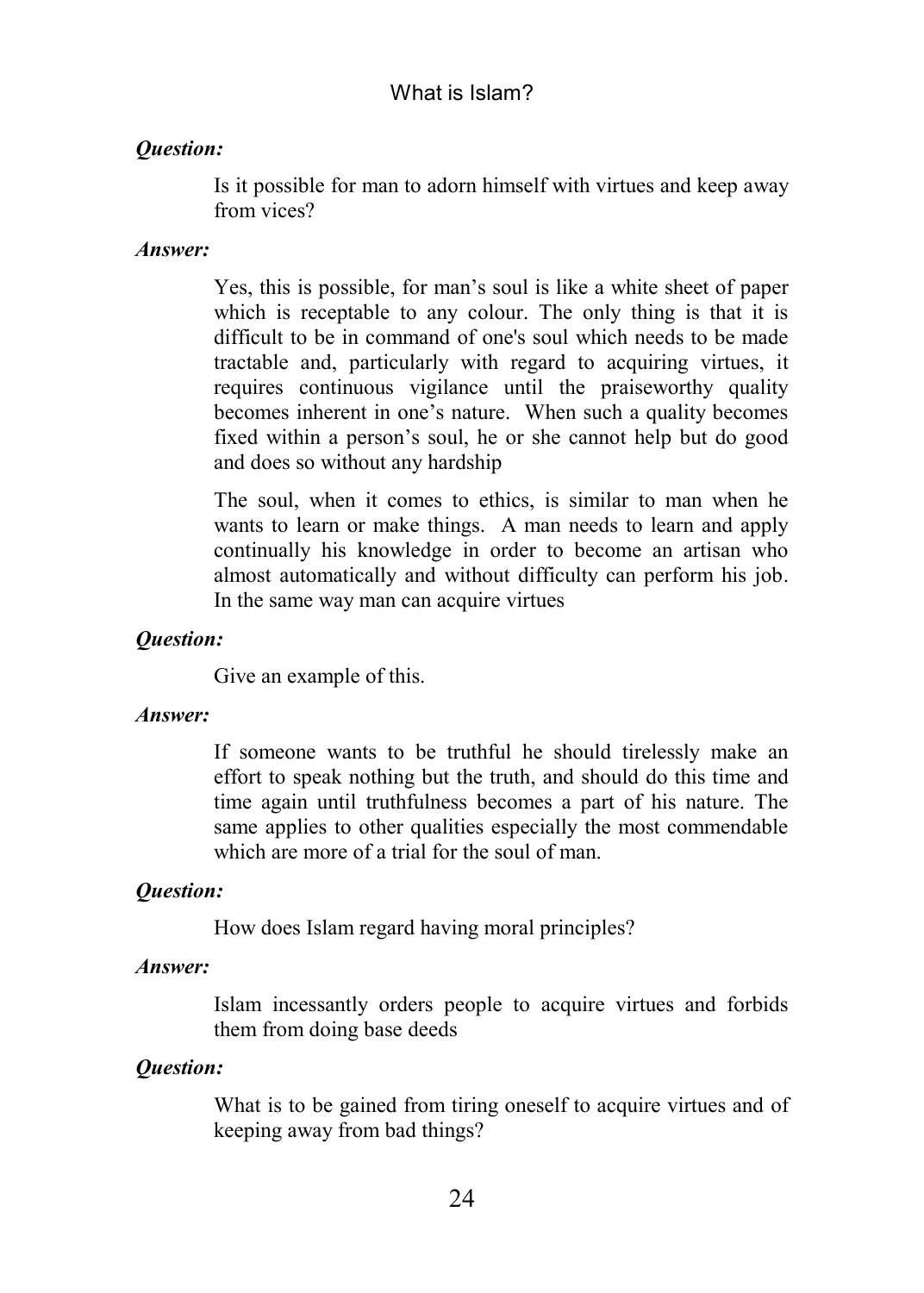#### *Answer:*

Virtues and good deeds benefit both the individual and society, as opposed to base things which harm equally the individual and society. For example, activity, which is in itself a virtue, makes man progress and strive harder and at the same time encourages society to develop more, whereas stagnation and laziness harm both man and society. Such is the case with all the virtues and vices.

#### *Question:*

Some say that ethical principles reflect a society divided by class. Is this true?

#### *Answer:*

Not at all. Let us ask this group whether justice in the application of the law is a mere reflection of a particular society and so if the attitudes of that society were to change, injustice would become an admired quality? And is treason against the state such that if a different kind of society came about, treason would be counted lawful? A similar argument can be applied to all the other virtues.

Virtue will always be virtue and baseness will always be baseness and this is irrespective of how society is at a particular time or how it changes.

#### *Question:*

What are good moral traits?

#### *Answer:*

There are many good moral traits. We will here mention some of them:

#### **1-Honesty in Word and Deed:**

Man should be truthful in what he says and should be honest in what he does, in that his actions do not contradict what he really believes as in the case of a person who, out of outward show or flattery, is respectful to another although in his heart he thinks otherwise. Man should also be sincere in his actions. This means that he should not give the impression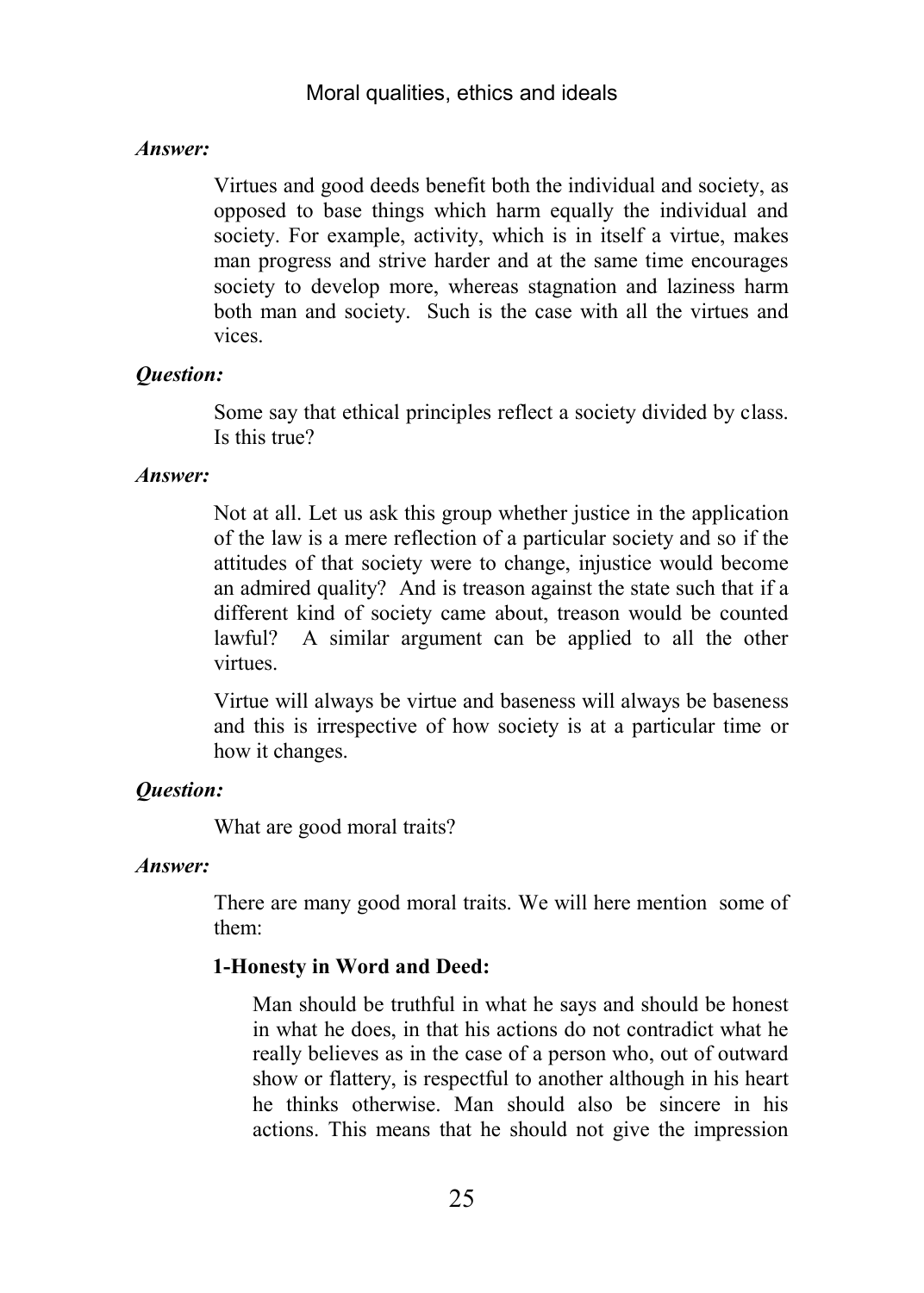that he is intent on doing a particular thing whereas he really wants to do something else. He should also keep his promises and never break his word. He should avoid pretence and not make himself out to be something that he is not, like someone, for instance, who wears tattered clothes so that people will think that he is poor whereas in reality he is well-off.

#### **2-Trustworthiness in Speech and Character:**

Man should be sincere with his Lord and should not offend Him on any account. He should be honest in his dealings with others and not cheat anyone and should be trustworthy with regard to things that belong to other people and never betray their trust. He should act honourably concerning the reputation of another and never do anything God has forbidden behind his back.

The importance of these two virtues, truthfulness and trustworthiness have been emphasized in *hadith* transmitted from the Holy Prophet and his pure progeny to the extent that one of the traditions relates that, "Every prophet sent by God was truthful in what he said and trustworthy in his dealings".<sup>1</sup> Indeed an honest and trustworthy man is loved by others and by God and is successful in what he does, in contrast to a liar and one who cannot be trusted who wrecks his future even though he may benefit from some brief gain in the short term.

#### **3-Courage:**

 $\overline{a}$ 

Man should be courageous and intrepid, and in his affairs should not let fear near him, for the coward is always at the end of the line. Every prophet and reformer possessed this quality and this is enough to show how desirable it is. They could otherwise never have been able to change society from being a corrupt one to being righteous and lead it from decadence onto the path of upward development, since to confront people with what they do not want to hear even

<sup>&</sup>lt;sup>1</sup> See *Usul al-Kafi*, Muhammad b. Ya'qub al-Kulayni (d. 329/940), Beirut, 1995, p.111, with the addition, " ……with a pious man and an unrighteous one [alike]".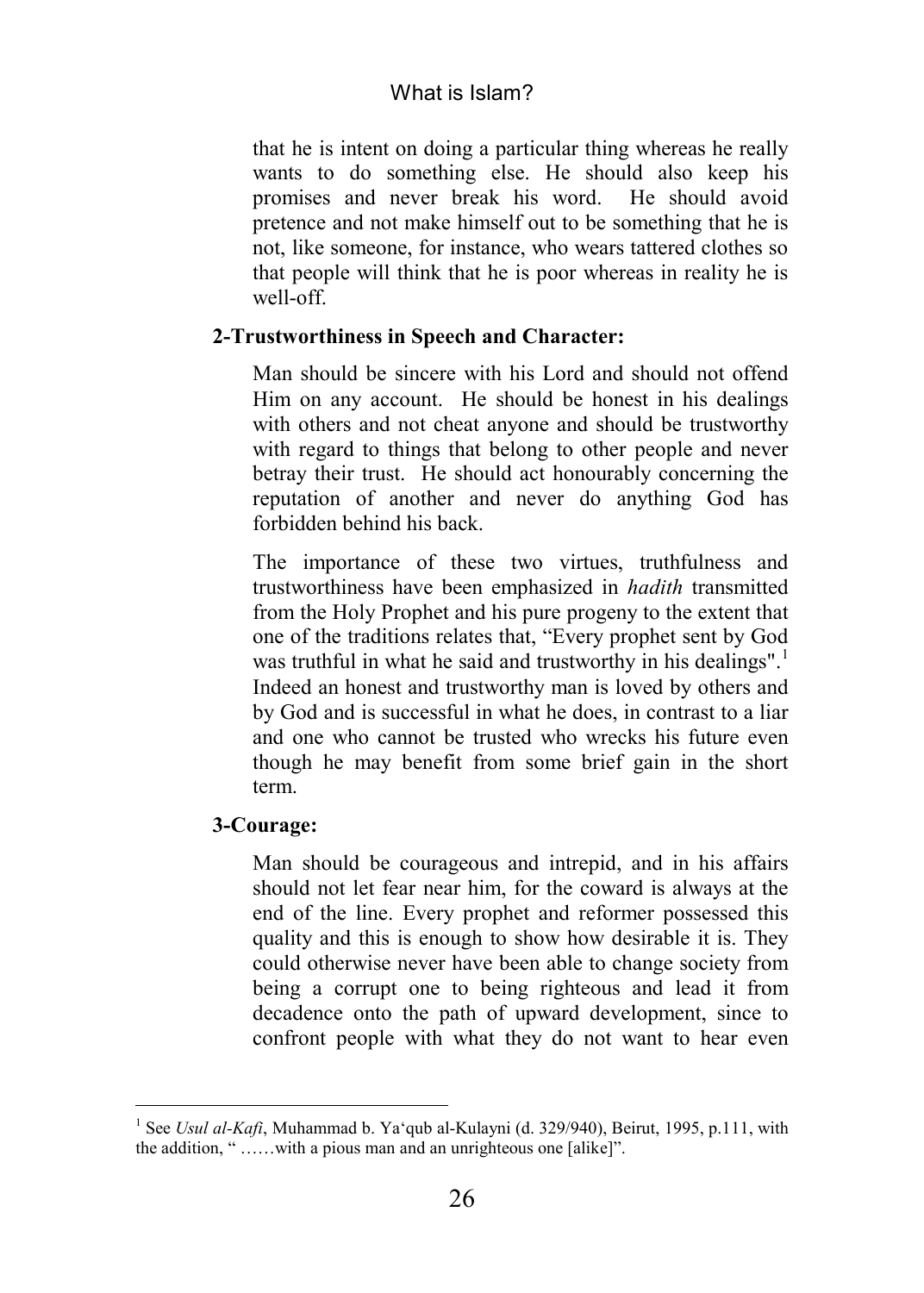#### Moral qualities, ethics and ideals

though it is for their own good requires the strongest kind of courage.

#### **4-Generosity:**

In society there are always poor and needy people, and there are always schemes which need help. [Those who give generously] are the mainstays of society upon whom the disadvantaged pin their hopes. Therefore man should be generous and give liberally. If the generous person is rich, his generosity will not be a cause of loss for him, and if he should be of average means his smaller contribution will also be accepted. According to the popular saying, "The best generosity is to give whatever you can". The poet says:

*If the world has favoured you dispense of its bounty* 

*to others before it slips from your grasp,* 

*If this bounty is coming your way generosity will not destroy it* 

*and if this bounty is leaving you, miserliness will not hold it back* 

#### **5-A Sense of Honour:**

Honour is a condition in man by means of which he protects those things which should be protected and guarded like religion, country, reputation and so on and is one of the virtues. If an individual or community cease to have honour their very nature comes under threat.

Of course teachers of ethics have talked in detail about those things which are a matter of honour, as well as those things in which it would be harmful if a sense of honour were applied but that is outside the scope of this book.

#### **6-Cooperation in Good Works:**

Life is not shaped by the individual but, on the contrary, by individuals cooperating together. The greater this cooperation and mutual assistance, the more life will get better and the more society will progress. Cooperation is of various kinds: through intellectual endeavour, through money, work, and the various ways of cooperating as a community.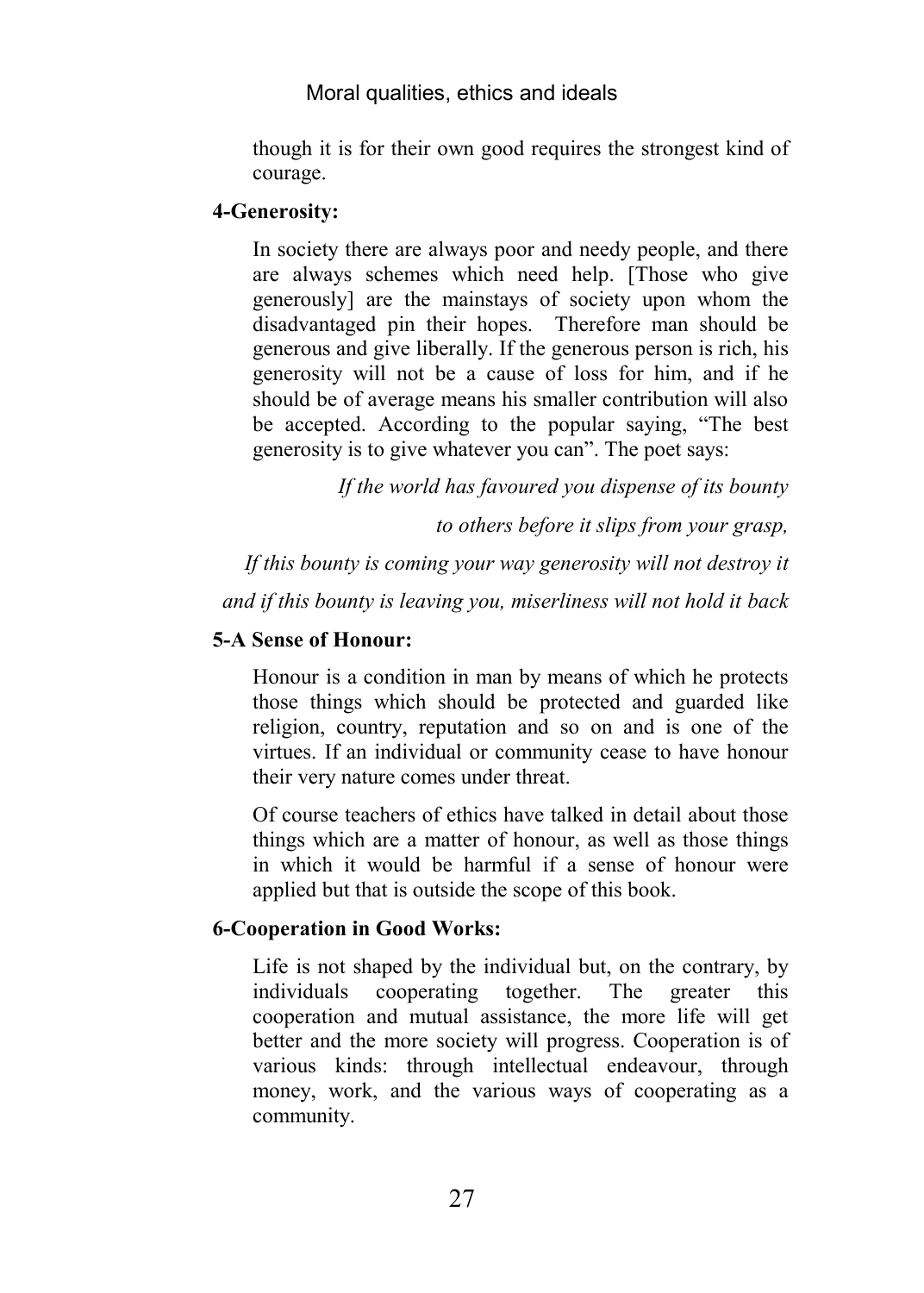## **7-Effort and Joy:**

Man loves pleasures and comfort which are the enemies of progress and advancement and cause laziness, indolence, backwardness and decline. Therefore effort and activity have become indispensable for mankind. Activity is incumbent upon mankind since it is a quality which moves him forward in all aspects of life. Anyone who is not active and does not make an effort will undoubtedly remain backward. Similarly, any nation which does not possess this quality is on the road to decline.

## **8-Organization:**

Imam Amir al-Mu'minin (peace be upon him) says "By God I exhort you to organize your affairs".  $1$ 

Man's time is very scarce and the duties and responsibilities that he has in relation to himself, society, his future in this world and the afterlife are numerous. Therefore he should organize his tasks carefully and meticulously.

In this respect he should take an example from the phenomena of the universe. Everything has a special system otherwise the universe would be chaotic. Similarly if a government or administration does not have a system or division of work responsibilities, society will fall into disarray.

## **9-Reform:**

The world whether it likes it or not tends towards disorder. Time makes every new thing obsolete and destroys eventually anything that has been built. Tyrants corrupt nations and treat the people like slaves. Therefore, man must rise like a reformer and, according to his ability, make the world a better place to live in, make people more civilized, improve society by introducing into it ways by which it can progress and go forward, and reform conditions which have got out of order or been corrupted by the oppressors.

 $\overline{a}$ 1 See *Nahj al-Balagha*, ed. 'Aziz-Allah al-'Utaradi, Iran, 2<sup>nd</sup>. Print. 1995, p. 362: "I exhort you and all my offspring and my family and those who hear these words to fear God and organize your affairs" - from 'Ali's last testament (no. 47).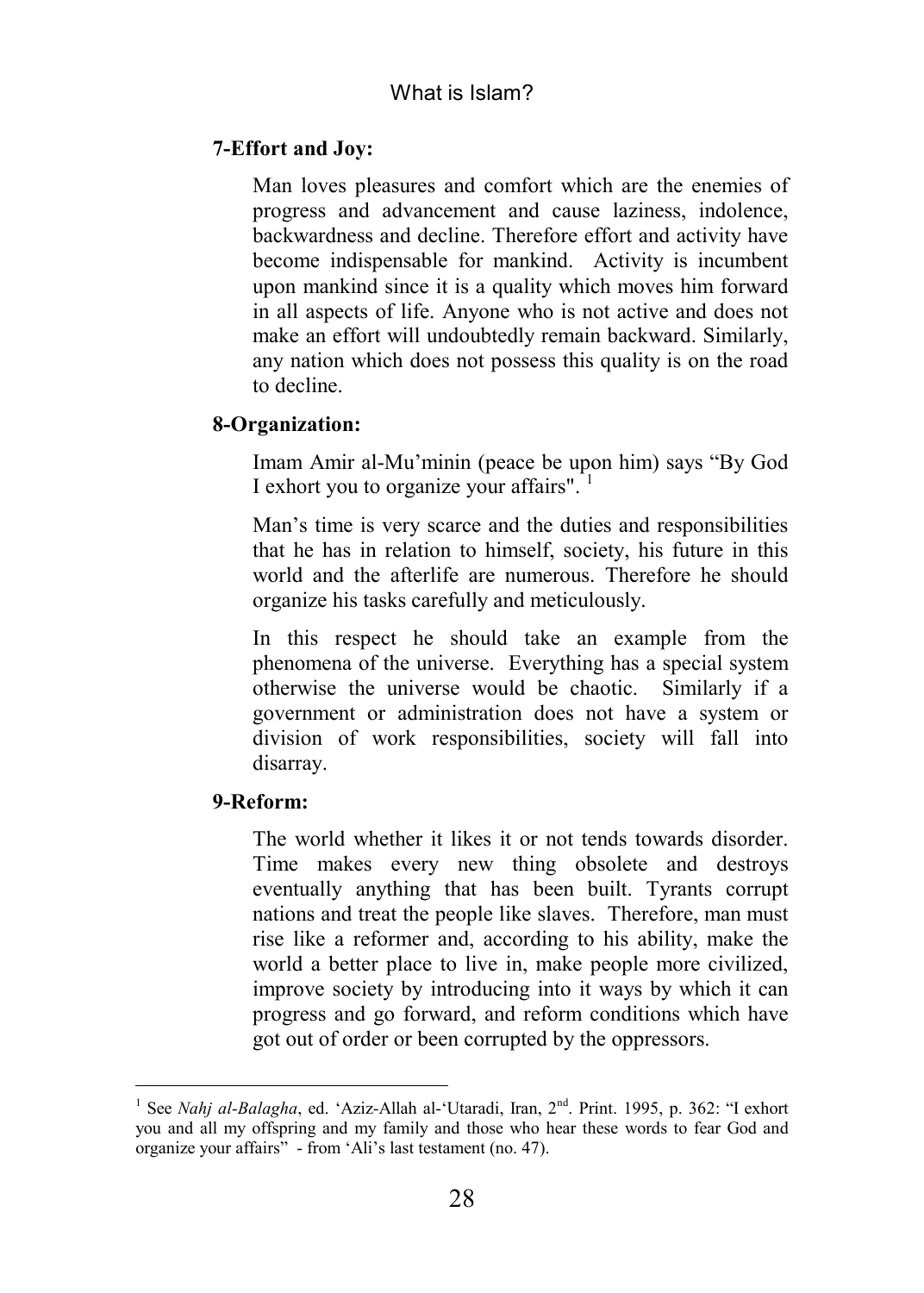## **10-Cleanliness:**

The Holy Prophet (God's blessings and peace be upon him and his progeny) says, "cleanliness is a part of faith".

- Cleanliness is of four kinds:
- Cleanliness in speech, which means that man's speech should be free of idle talk, meaningless utterances, gossip, lies, poking fun at people and so forth.
- Cleanliness in character, that is not doing bad and nasty things.
- Cleanliness in every part of the body, which is fulfilled by washing thoroughly, removing dirt and grime, and by using perfumes.
- Cleanliness in one's clothes and in one's food and drink and so on.

### **11- Moderation:**

Man should be moderate in all his affairs. For excess and over-indulgence cause fatigue and, consequently, destruction. Wastage creates backwardness and decadence. God, in the Qur'an, states:

"Thus we have made you a moderate nation"[*2*: 143]. For example, if the safest speed for a a car is 100 kms per hour, then the speed of 150 kms per hour is excessive and the speed of 50 kms per hour is too little.

#### **12-Justice:**

In all his dealings man must be just whether they are personal, family or social, whether he is a judge or ruling a country or anything else. In the heart of every man, God Almighty has placed a yardstick by which he can distinguish justice from injustice. Justice is one of the greatest virtues and personal qualities by means of which man can reach the highest levels of spirituality.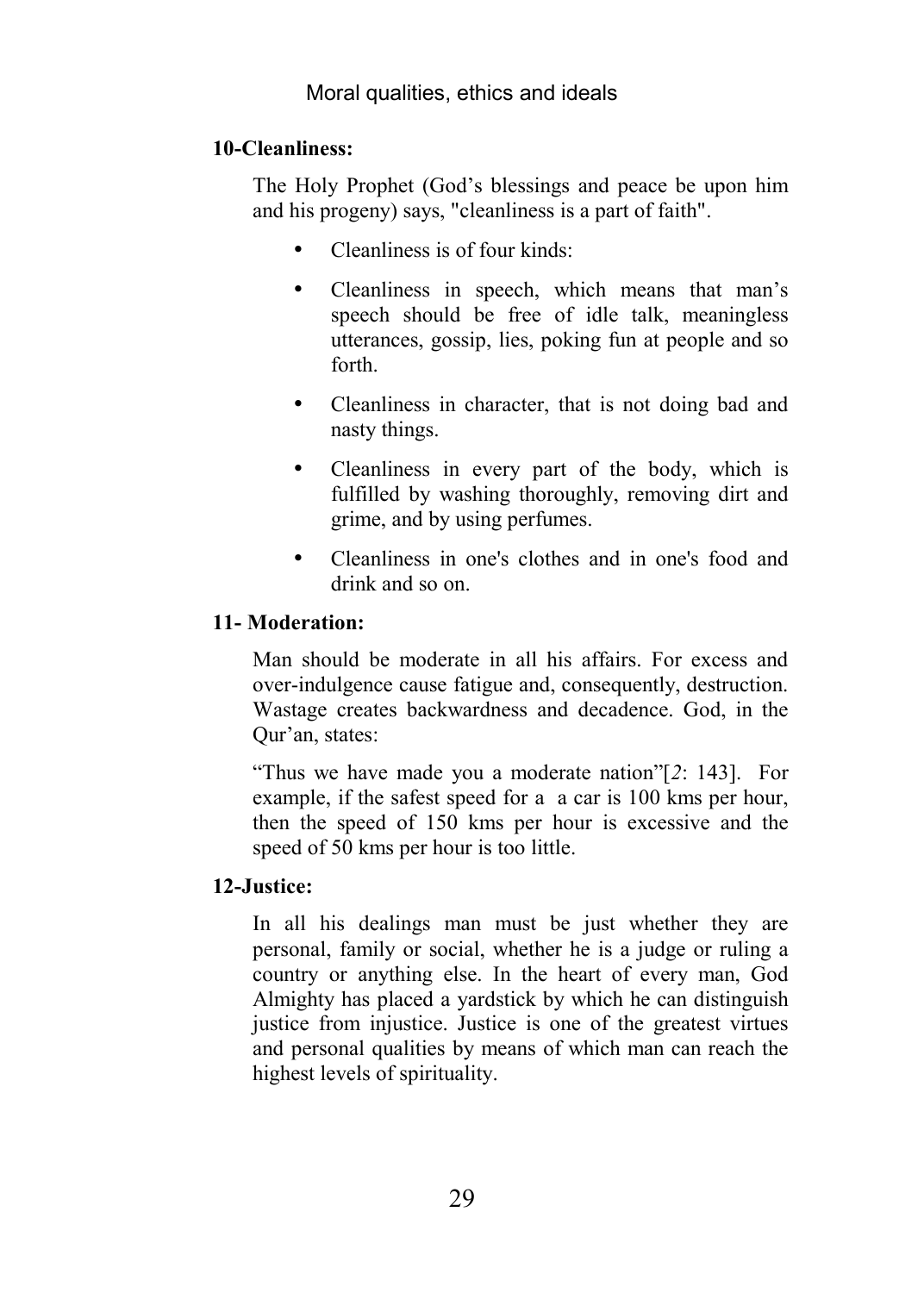## **13-Prudence:**

By this quality man can organize affairs according to wisdom and correctness, paying careful attention to matters that concern him personally: giving and receiving, bringing up his children, getting on with people, and, if he is the manager of a business or the like, how best to run it; similarly in all his affairs, whether they be personal or affect society as a whole, whether they be religious or worldly and so on.

## **14-Affability and Amiable Conduct:**

This means he speaks to others kindly and maintains a pleasant countenance whether they be his family or relatives, neighbours, his colleagues at work or anyone else. He should try to acquire the friendship of others through the interchange of visits and gifts, by participating in the happiness and sorrows of other people, by forgiving anyone who does him a wrong and by apologizing to anyone he may have offended.

## **15-Piety:**

Man should fear God in all circumstances and in everything he does. He should not do anything which displeases God Almighty for he will not remain forever in this world. He will die and afterwards if he has done good he will receive a good reward but if has done bad he will be duly punished

In addition to this, piety is one of the best ways by which both the individual and society will prosper in this world.

## **16-Knowledge:**

Not, however, just a little knowledge: on the contrary, just as the Holy Prophet of Islam has stated, "Seek knowledge from the cradle to the grave". It is through knowledge that God Almighty raises the status of a human being in His sight for as He himself states in the Qur'an: "Allah will exalt those of you who believe, and those who are given knowledge, in high degrees"[*58*: 11].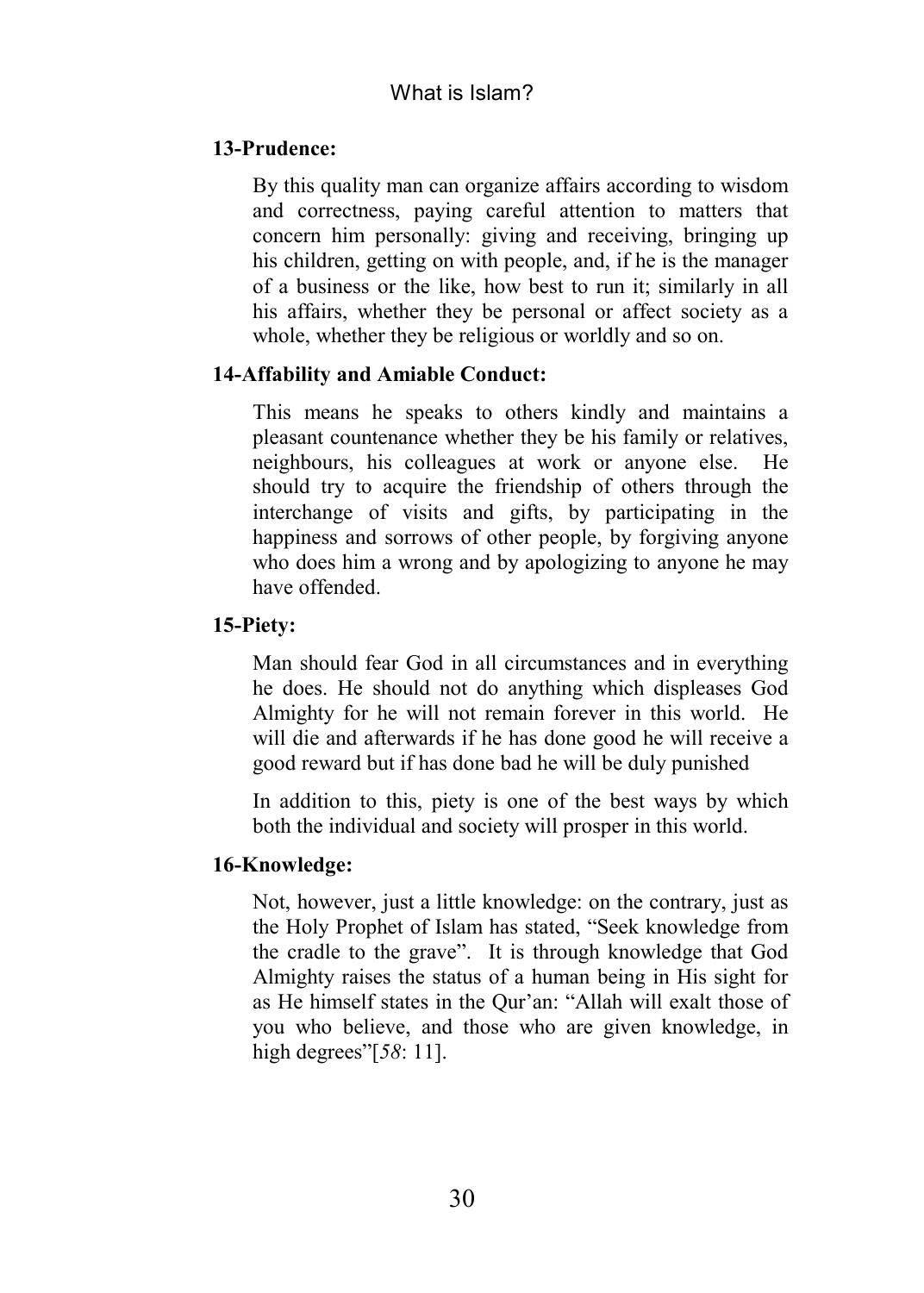#### Moral qualities, ethics and ideals

Amir al-Mu'minin 'Ali (peace be upon him) also says: "The worth of a person is what he knows"<sup>1</sup>.

#### **17-Fondness and Friendship:**

Man has been created a social being and so the more his friendship with his fellow creatures increases, the more his own hidden merits and those of the community where he lives become apparent, and this is always perceived whenever a man loves other human beings and when people get on with each other in a spirit of friendship. Therefore we read in the *hadith*: "A believer is someone who is fond of others and so others become fond of him, and there is nothing praiseworthy to say about a person who is not affectionate towards others and so he himself is not the recipient of affection". <sup>2</sup>

#### **18-High-mindedness:**

It has always been high-aiming aspirations, which have raised man to the ranks of the great ones.

The poet in praise of the Prophet (God's blessings and peace be upon him and his progeny) says:

*He has aspirations the greatest of which there is no limit to it,* 

*and whose smallest one is more sublime than time itself.*

#### **19-Perseverance:**

Man is perpetually confronted with problems, particularly if he strives for progress desiring advancement for society and wishing to work for the common good. So if he defies misfortune and continues in his work he will succeed but if he does not, he will be counted among the losers. As God states: "Verily, those who say, 'Our Lord is Allah', and then they stand fast, on them the angels will descend [saying], 'Fear not, nor grieve'…….."[*41*: 30].

 $\overline{a}$ 

<sup>1</sup> *Nahj al-balagha*, *hikma* no 78, page 419. 2

See *Kanz al-'ummal*, vol. I, p. 141, *hadith* 678; p. 142, *hadith* 679 for similar versions; the latter has the addition, " …. and the best people are those who do the most for others".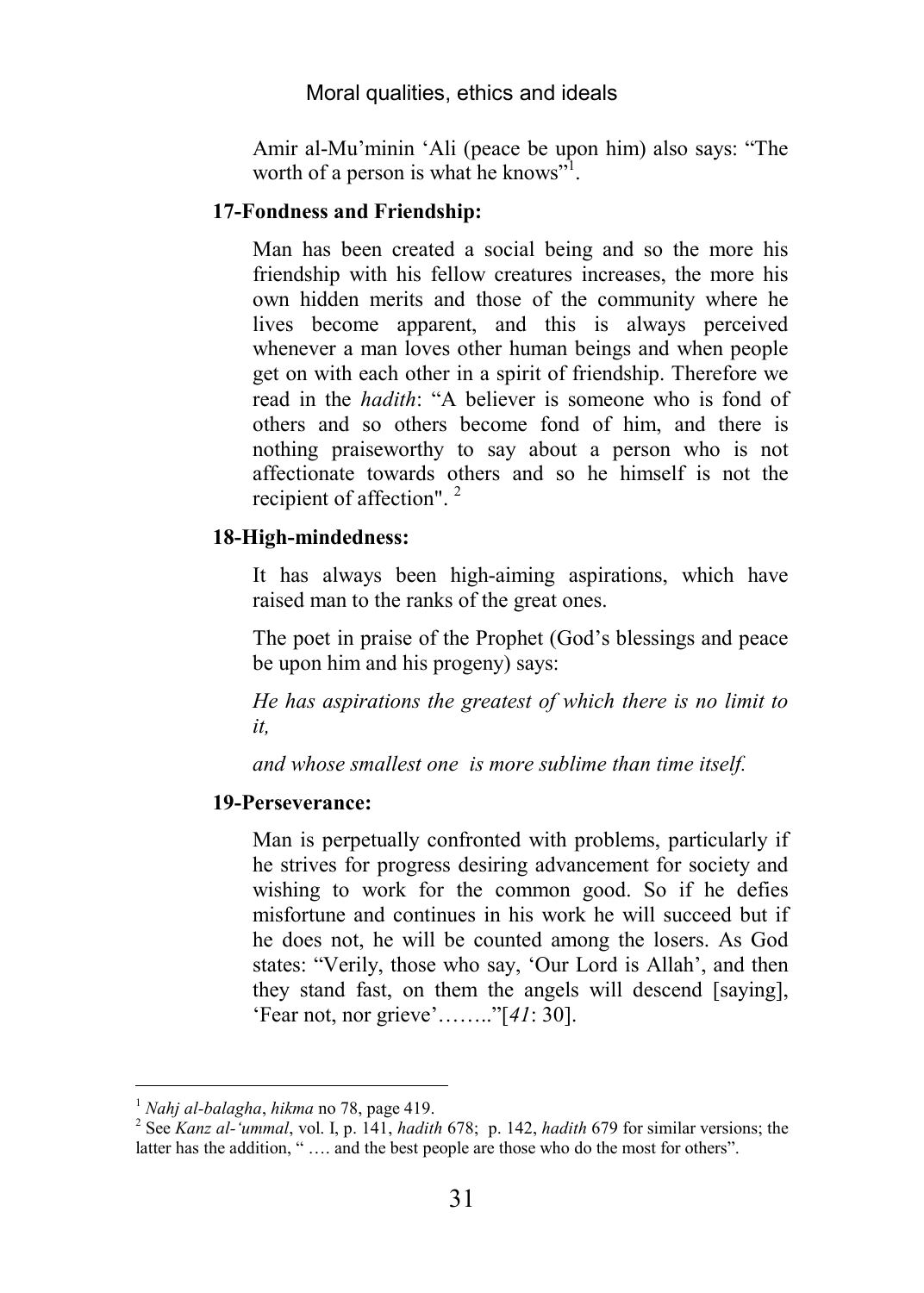## **20-Adherence to the Highest Standards in the Treatment of Others:**

Such as, possessing humility, which is not being proud; having no arrogance; possessing forbearance and not flying into a rage. Also having patience and not being easily irritated; doing good for other people and not hesitating from being a service to others, and so on.

There are many other virtues that scholars of ethics have mentioned in more detail in their books and which contain a greater number of verses from the Qur'an and *hadith* of the Holy Prophet and the pure Imams.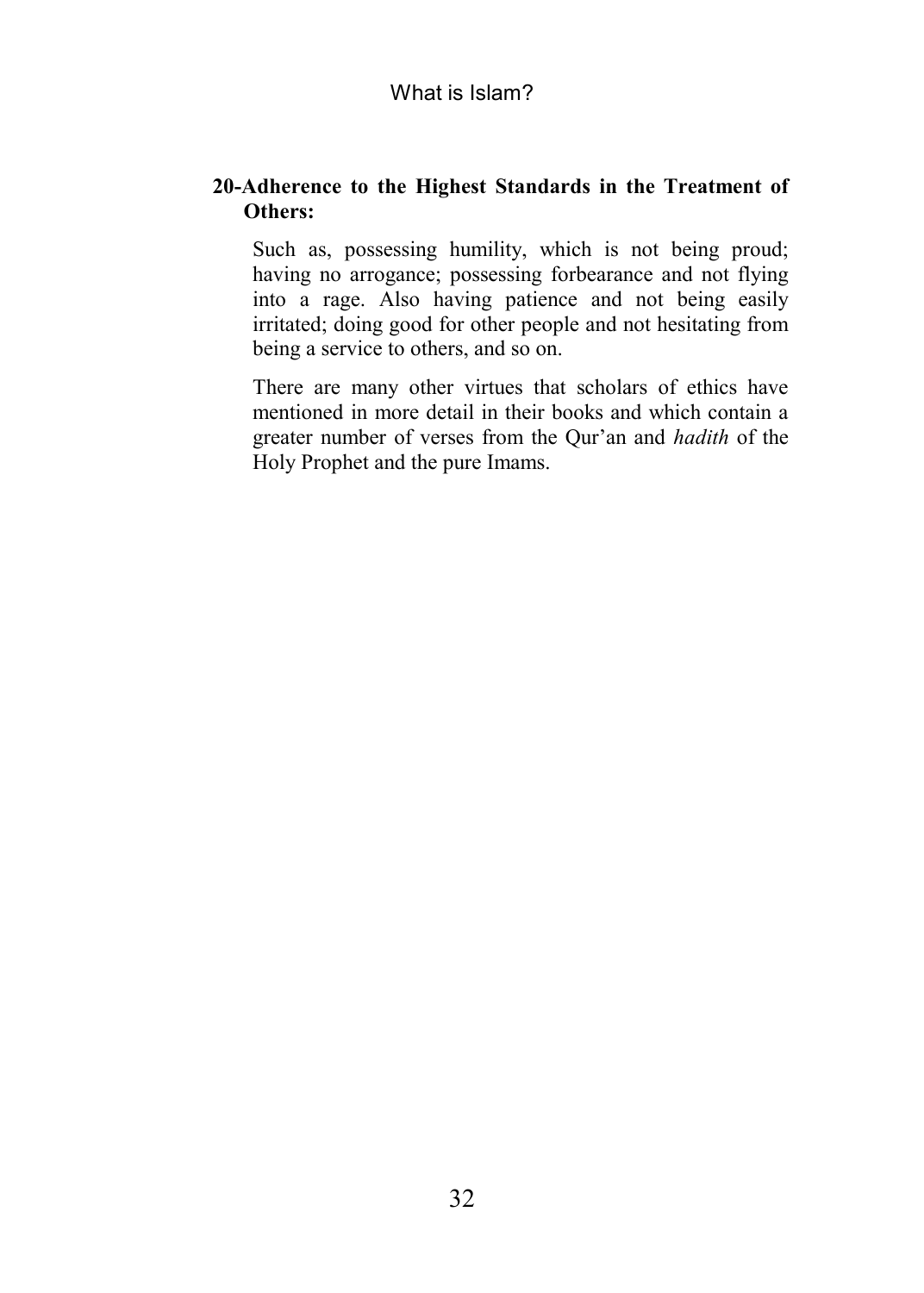# **4-AN ISLAMIC LIFE-STYLE**

#### *Question:*

What is meant by an Islamic life-style?

#### *Answer:*

An Islamic life-style relates to man's various activities but, however, concerns matters which Islam either encourages or discourages but which are not in the category of being obligatory or forbidden.

Such a life-style or way of living is to the greater benefit of the individual and society in this world and the next.

### *Question:*

If these matters bring about an upward spiritual growth in man why has not Islam made them obligatory?

#### *Answer:*

Because Islam realizes that man by nature is weak and does not want to tire him out with a plethora of laws. Therefore it has only made obligatory what is essential for his religion and his wellbeing in this life and has left the non-essential matters up to him entirely. If he wishes he can do them, and if he does not want to do them then he need not. Islam has issued directives concerning matters of which it approves or disapproves so that those of strong character who seek greater advance and well-being for themselves and for society as a whole should act upon them.

## *Question:*

Please give us examples of Islamic behaviour or an Islamic lifestyle.

#### *Answer:*

An Islamic life-style is multi-faceted but here we shall set out the main aspects of Islamic behaviour and which relate to the following subjects:

1. What a woman should do when a man wants to marry her, and vice-versa. The subject is bound up with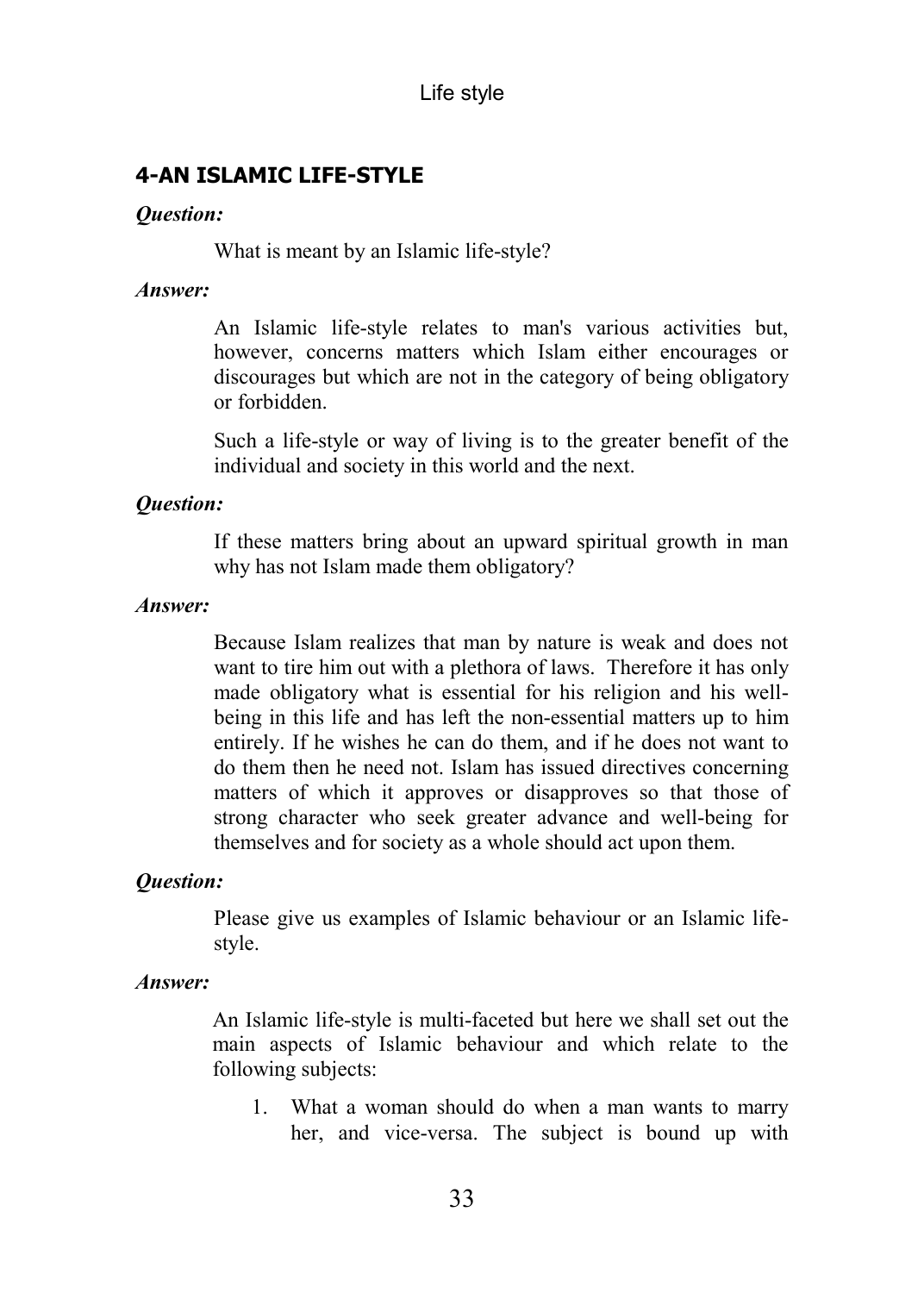considerations regarding religion, manners, looks, finance, family and maturity.

- 2. The marriage ceremony, dowry, the intimate side of marriage, how a husband and wife should treat one another, the waiting-period after divorce (the *'idda*), becoming a widow.
- 3. Pregnancy, breast-feeding and the bringing-up of children.
- 4. Responsibility relating to work (man and wife) within the house and outside.
- 5. Dress code in relation to fabric, colour, cut and the number of dresses.
- 6. The hair, beard, eyebrows and the hair on the rest of the body, as regards combing, oiling, cutting and beautifying, the removal and plucking of hair and dyeing and colouring.
- 7. The rules of caring and looking after the body as regards oiling, rubbing the skin and doing exercise.
- 8. Eating and drinking.
- 9. Waking, sleeping, lying down and stretching out the body.
- 10. Applying kohl (antimony) to the eyes, brushing the teeth, using a toothpick or dental floss, making the mouth smell nice as well as the whole body.
- 11. Going to the bathroom or toilet with regard to entering and leaving, how to cleanse oneself with water and remove impurities (after bodily functions) and wearing a bathing cloth.
- 12. Meeting one another and such topics as being the first to greet the gathering, opening up space for others, and the guarding of tongue, eyes and ears from habits incompatible with good manners like whispering in someone's ear; eschewing foolish talk; the use of polite language when meeting others and avoiding vulgarity; and the way of sitting properly.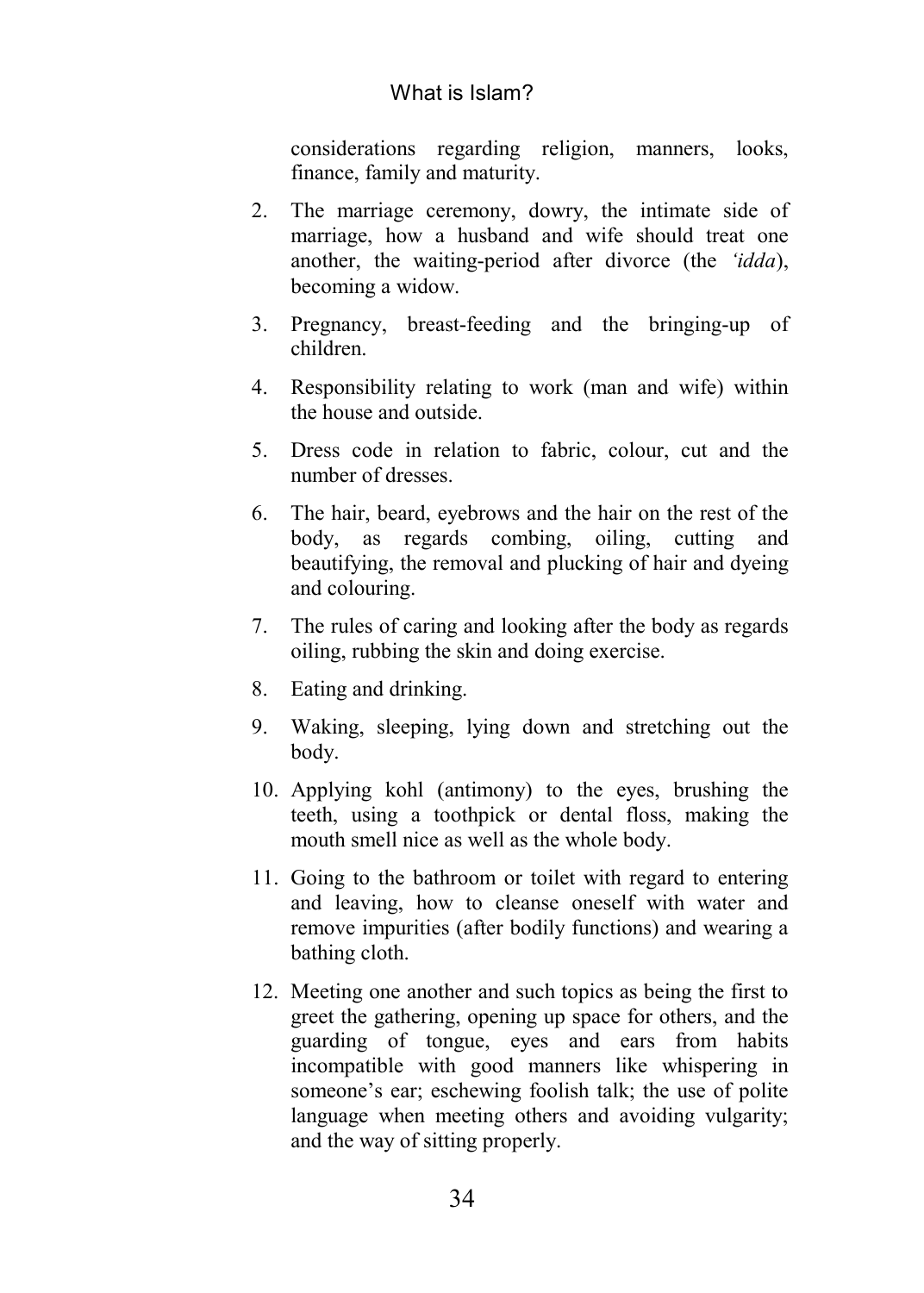### Life style

- 13. Eating and the way of eating with others; washing the hands before and after eating; to eat only when hungry and to stop eating before being full; how to sit properly before the food; to partake first of all with salt; saying *bismillahi-rrahmani-rrahim* (in the name of God, the Most Merciful, the Most Compassionate) at the beginning of the meal and *al-hamdulillahi Rabb al- 'alamin* (praise be to God, the Lord of the worlds), or similar expressions of thanks to God, at the end.
- 14. Drinking water: whether to drink standing or sitting; gulping down the water or drinking in sips; the suitable time to drink.
- 15. Making a living and engaging in trade.
- 16. Farming.
- 17. Keeping healthy: ways of preventing bad health and how best to go about a cure.
- 18. Teaching and learning, duties of a teacher and his student, composition, handwriting and memorising lessons.
- 19. Business transactions; buying and selling; renting and pawning and related matters.
- 20. Buying poultry and birds and how best to look after them.
- 21. Keeping the house and the area around it clean and how best to arrange the house and its rooms and so on.
- 22. Acquiring livestock and other animals: watering and feeding them; getting them to carry loads and looking after them.
- 23. Constructing buildings.
- 24. Widening roads, digging wells, opening up canals and rivers.
- 25. Profiting from the hidden resources of the world: mines, treasure hoards (sea and land).
- 26. Behaviour when travelling or staying in a place.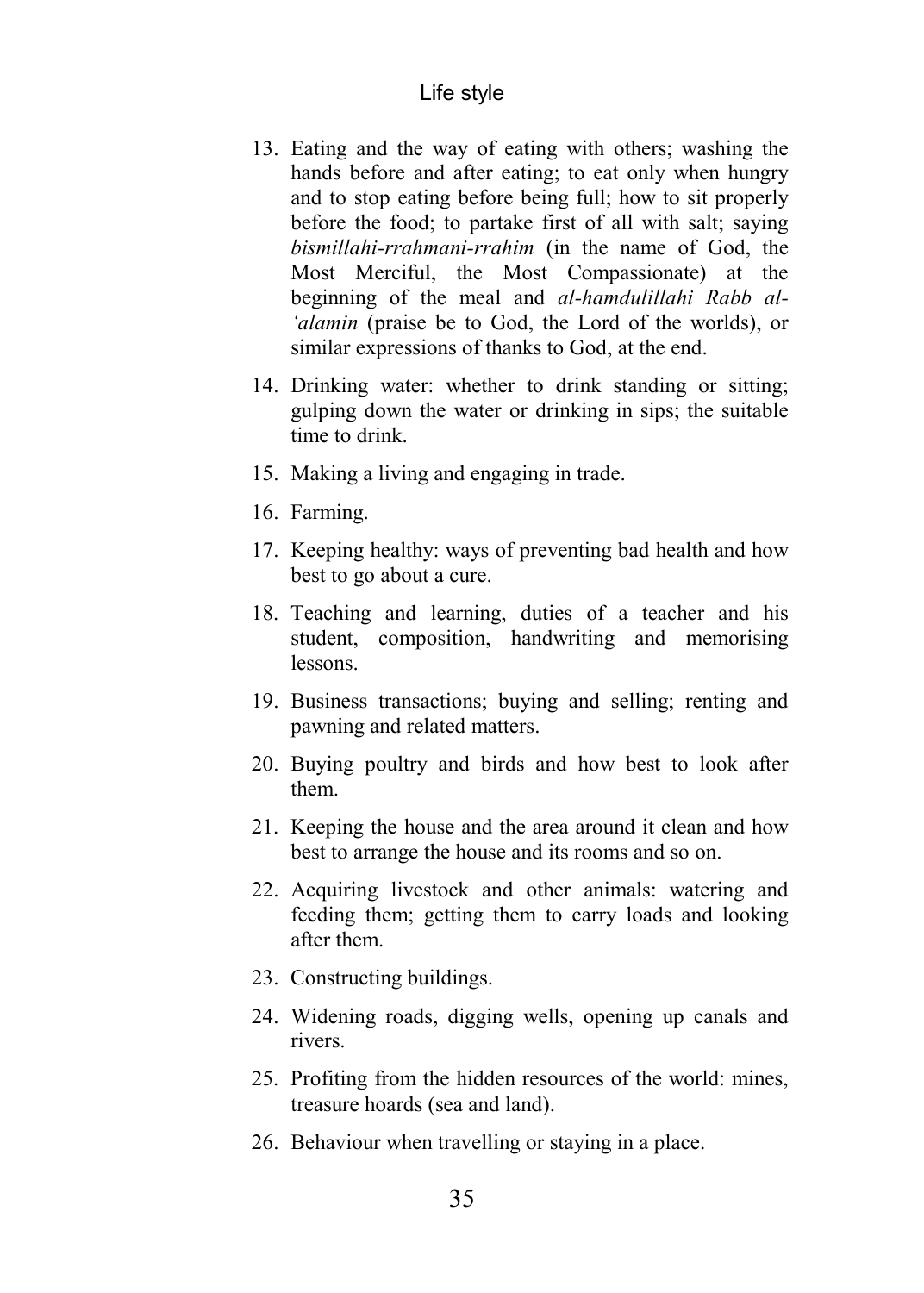- 27. The prescribed way of slaughtering an animal.
- 28. The sentencing of crimes and redress of grievances and matters relating to the judge, the witnesses, the taking down in writing of the court proceedings, documents produced to substantiate a claim, the way a courtroom should be arranged and the hearing of an independent opinion.
- 29. Wearing gold and jewellery and looking in the mirror.
- 30. Going to the lavatory as regards squatting or sitting, what to say before entering and after leaving and the removal of impurities.
- 31. Socializing with relatives and people in general; shaking hands and so on.
- 32. Establishing peace and enacting a peace-treaty; war and attacking the enemy.
- 33. Boarding and alighting from a vehicle and the like, alighting in the middle of the road, accompanying a friend on a journey.
- 34. Someone who is about to die, someone who has died, the funeral procession, the grave, mourning and so on.
- 35. How a healthy person treats someone who is ill.
- 36. Being rich and being poor.
- 37. Telling other people about Islam and how best to guide them to the truth.
- 38. The way a judge, religious scholar, preacher, imam of the mosque and other people in authority should behave.
- 39. Making a will, matters relating to the carrying out of punishments and judicial retaliation.
- 40. Invoking God, the five daily ritual prayers, the other acts of worship and the visiting of holy shrines.

There are many other topics for which we would require numerous volumes if we were to cover them in detail. Our aim here was simply to refer to the main themes.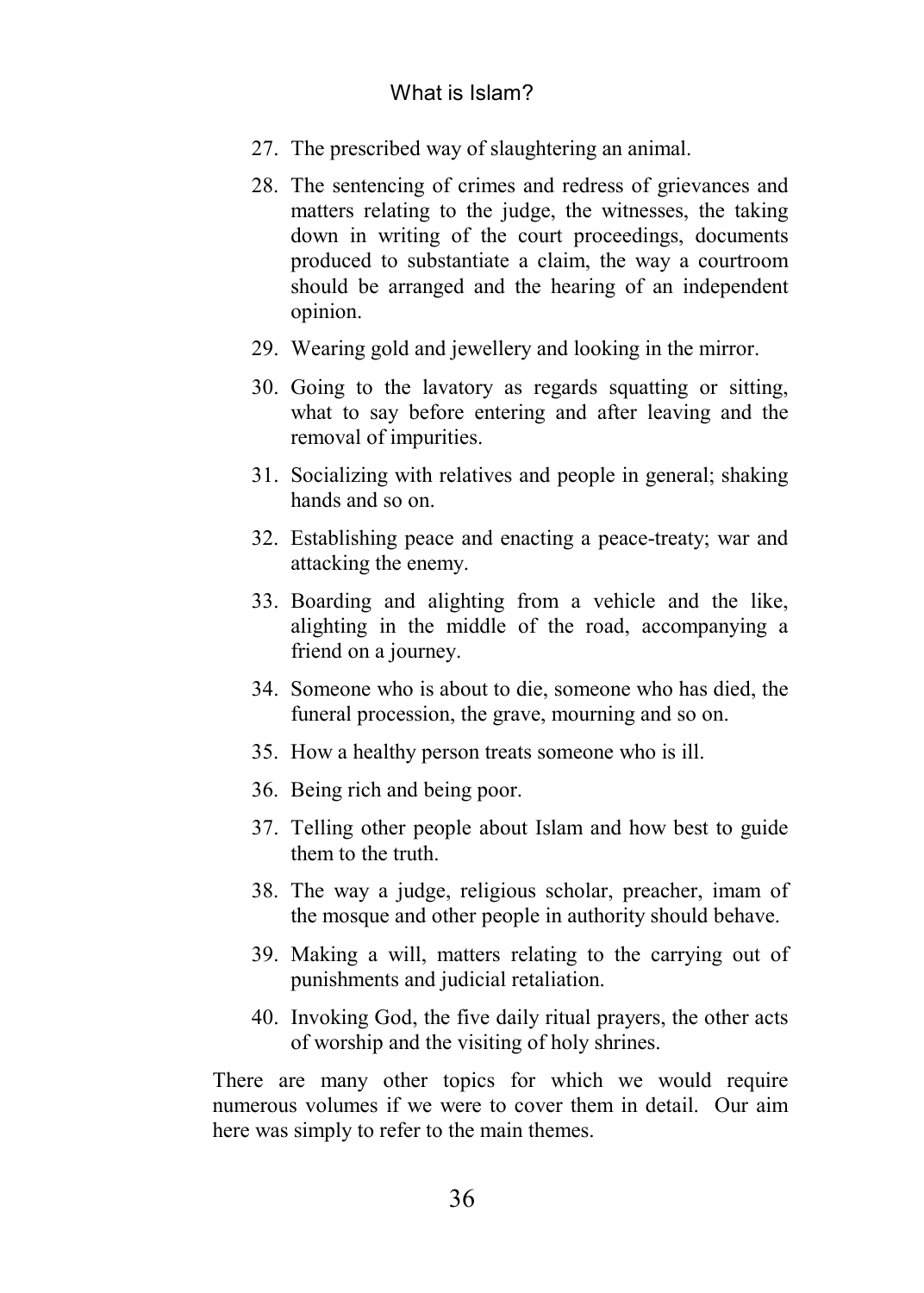# **5-WHAT IS FORBIDDEN IN ISLAM**

#### *Question:*

What is the meaning of something forbidden?

#### *Answer:*

Something forbidden is what Islam has prohibited and has forbidden being done absolutely.

### *Question:*

Why has Islam forbidden certain things?

#### *Answer:*

Because in doing them there is considerable harm.

### *Question:*

If someone does a forbidden thing what will be his lot?

### *Answer:*

Distress in this life and suffering in the world to come.

## *Question:*

Give an example of distress in this life? What is it like?

## *Answer:*

For example: gambling leads to loss of possessions, alcoholic drinks lead to illnesses, listening to songs can cause neurasthenia, adultery has the effect of confusing genealogy, sodomy is the source of venereal diseases and related ailments in both partners, interest brings about disorder in economic balance.

## *Question:*

So why don't we see these harmful consequences in society despite the fact that most, if not all, of these prohibited acts are widespread?

## *Answer:*

In fact it is the reverse: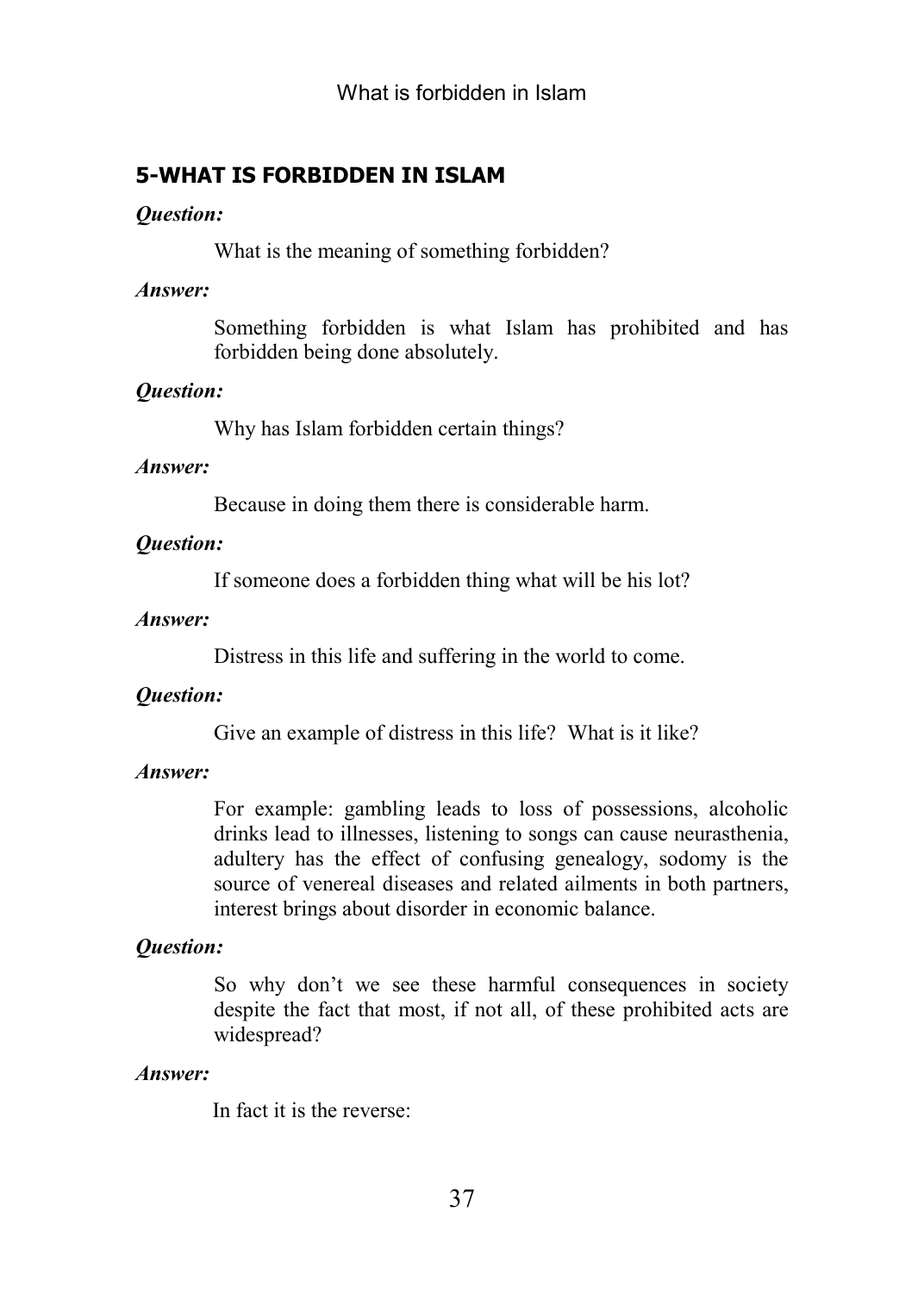Crime has spread throughout the length and breadth of society, the courts are being swamped by criminals and the prisons are full.

Economic imbalance has reached its apex in that some possess millions while others are dying of hunger.

Dangerous diseases have got out of control so that thousands of hospitals, clinics and pharmacies and the like are of no avail in getting rid of them or even limiting their scope.

Anxiety and confusion have taken over people's lives to an extent never seen previously in history.

In short, revolutions and wars dominate the history books of our time so that there is no room for anything else: wars which leave in their wake misfortune, tears, blood and catastrophes.

After all that we have said above, can it still be claimed that forbidden acts (according to Islam) have no bad effects?

#### *Question:*

What are things forbidden by Islam?

#### *Answer:*

Islamic prohibitions are numerous, some of which are as follows:

- 1. Assisting an unjust person.
- 2. Turning away from remembering God.
- 3. Wasting money (or any of God's bounties).
- 4. (For men), wearing golden trinkets or silk clothes.
- 5. Masturbation.
- 6. Causing distress to others.
- 7. Using gold or silver utensils.
- 8. Divulging the secrets of others.
- 9. Disobedience of parents by children, and unsubmissiveness of a wife to her husband (in those instances where submission is obligatory).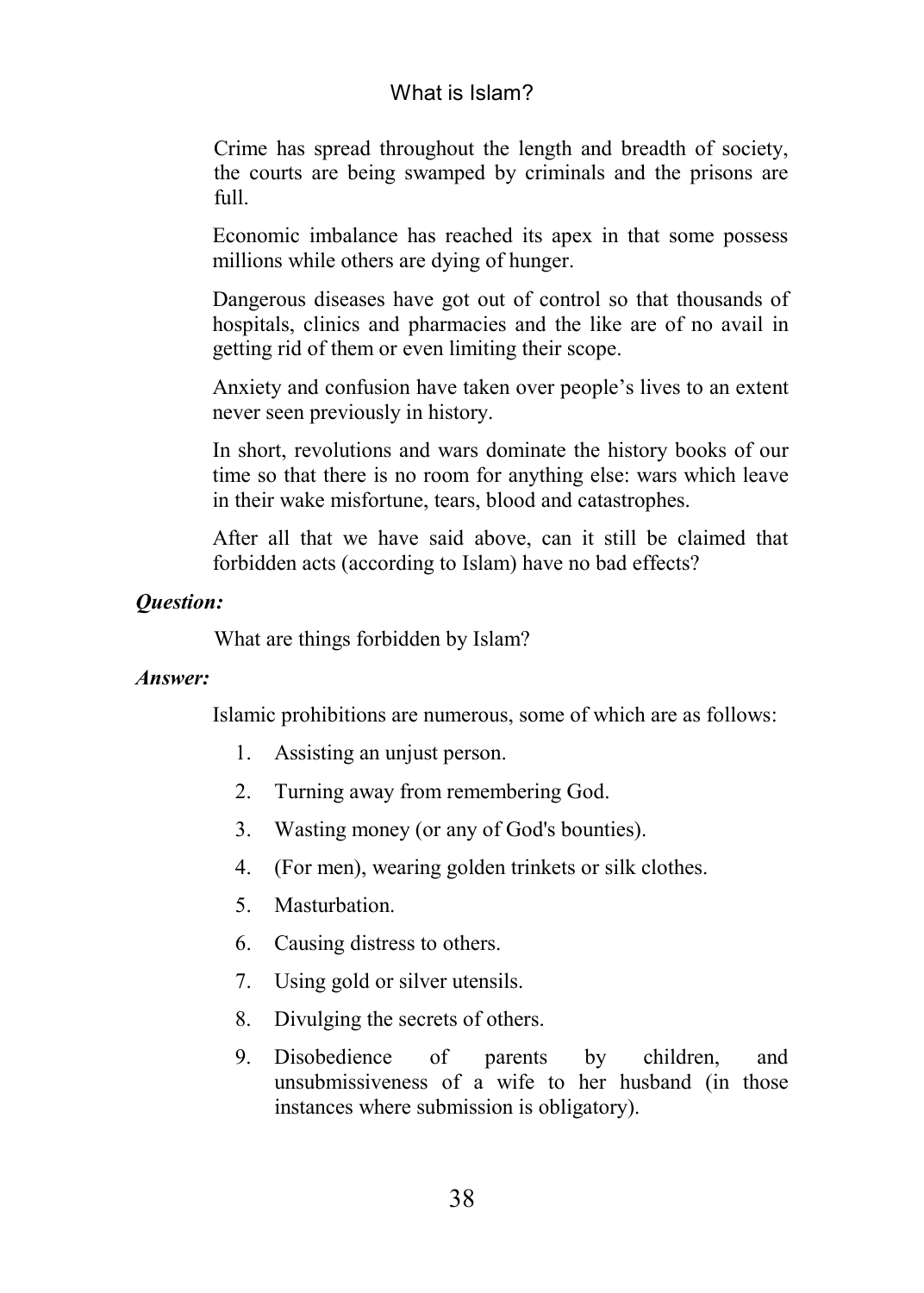#### What is forbidden in Islam

- 10. Spreading rumours about adulterous behaviour and the like.
- 11. Hoarding essential commodities.
- 12. Endangering one's life unnecessarily.
- 13. Charm, magic and so on.
- 14. Slander and malicious accusations.
- 15. Astrology and the like.
- 16. Swindling and fraud.
- 17. Altering a dead person's will.
- 18. Spying on others.
- 19. Murdering or wounding another or severing one of his limbs.
- 20. Withholding what is due to God or to man.
- 21. Imprisoning someone unjustly.
- 22. Jealousy.
- 23. Squandering money held in trust for others.
- 24. Drinking any intoxicating liquid: alcoholic beverages or anything else.
- 25. Eating the meat of an animal not slaughtered according to Islamic law, eating pork or other forbidden meats, eating or drinking impure things and eating other forbidden things like clay and so on.
- 26. Betrayal, deceit and cheating.
- 27. Stealing.
- 28. Acting as a procurer (pimp) to bring a man and a woman together for illicit sex, or two men or a boy and a girl.
- 29. Telling lies.
- 30. Using insulting language against God, the Prophets, Imams, Islam, the Qur'an or against other people.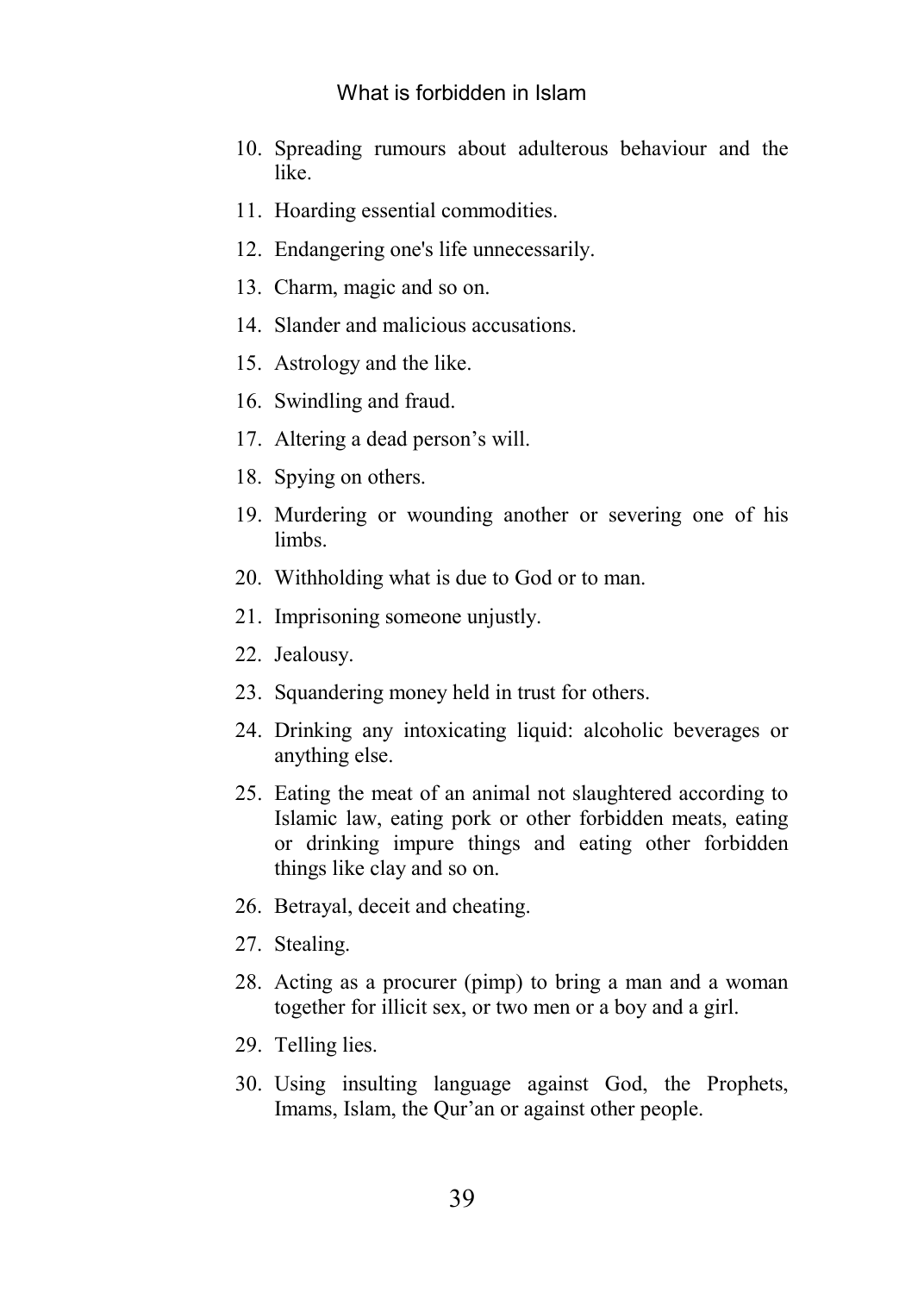- 31. Hypocrisy in all its kinds, one of which is being doublefaced, that is praising a person when he is present but backbiting him in his absence.
- 32. Bribery.
- 33. Usury.
- 34. Robbing travellers on the road.
- 35. Shaving off the beard and the cutting off of any of one's bodily parts or getting rid of one of the faculties, such as blinding oneself.
- 36. The free mixing and intermingling of boys and girls in a forbidden manner.
- 37. Approving what is forbidden.
- 38. Adultery, sodomy, lesbianism, looking with desire at someone or touching him/her who is not in that degree of consanguinity that precludes marriage.
- 39. Punishing others unjustly.
- 40. Falsely accusing someone of adultery, sodomy or being illegitimate.
- 41. Spreading lies, backbiting, getting involved in useless talk and spreading discord.
- 42. Attempting to demolish mosques or desecrate them.
- 43. To show someone in a bad light in front of ruthless people.
- 44. Making musical instruments, things for gambling, crucifixes.
- 45. Women discarding the veil and showing their fineries in public.
- 46. Breaking an oath, a vow or a covenant.
- 47. Giving a false testimony and concealing the truth.
- 48. The playing of chess, backgammon and other such games.
- 49. Not looking after those family members who are his dependants.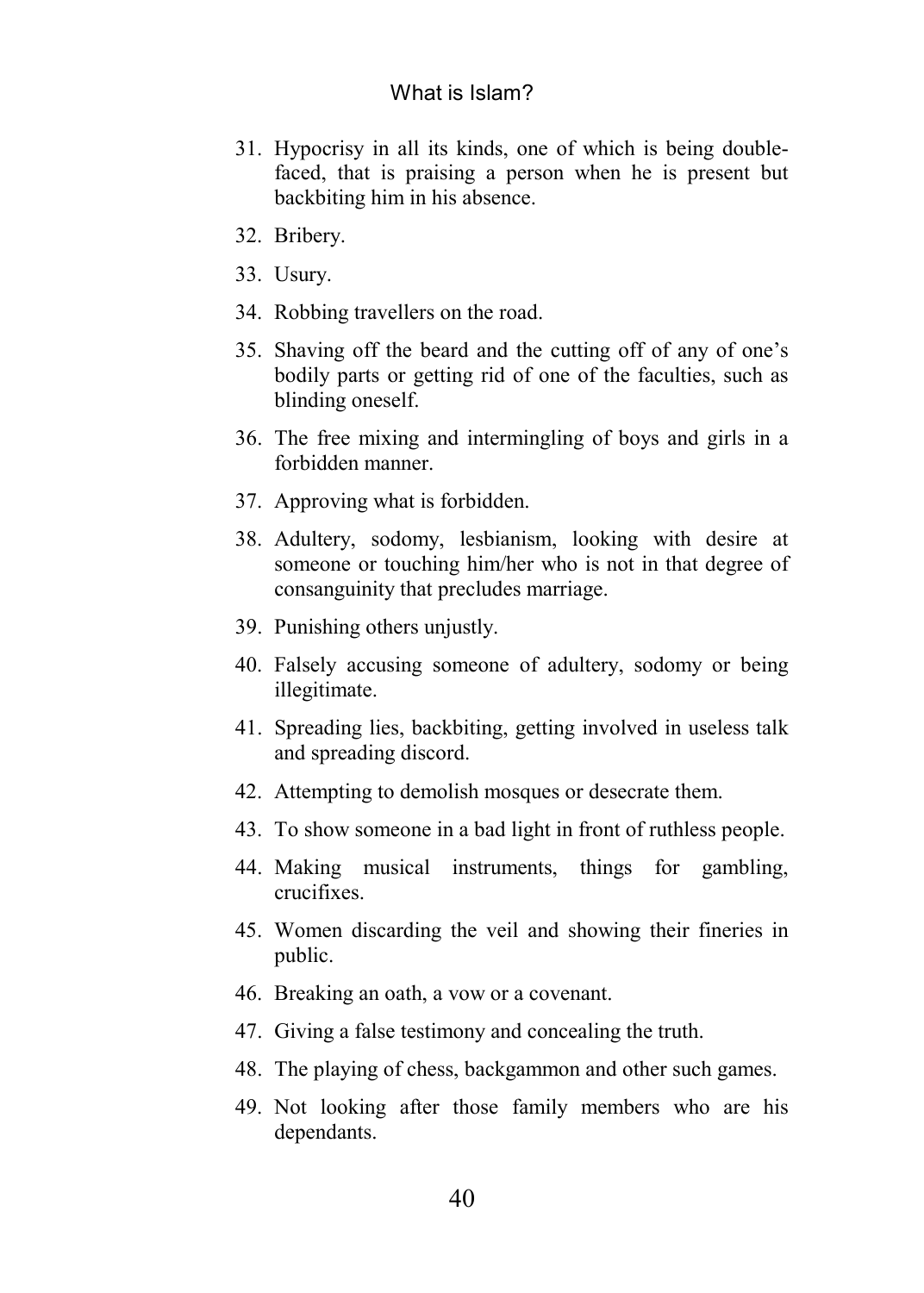- 50. Oppressing people and violating the rights of others.
- 51. Getting worked up about matters of little consequence.
- 52. Songs with music.
- 53. Spreading corruption or evil ways.
- 54. Breaking off ties with one's close relations, being disobedient to parents, and not looking after one's children.
- 55. Using short weights and tampering with the scales.
- 56. Singing love poetry about a chaste woman or man who is not your wife/ husband.
- 57. Revealing one's private parts in front of someone who is outside the degree of consanguinity.
- 58. Arguing for the sake of arguing.
- 59. Peeping into the houses of neighbours.
- 60. Using anything which causes excessive harm to the body and similarly harming others ………… and other prohibitions.

You, esteemed reader, will see at a glance that the reason for most of these prohibitions is clear and obvious, and does not require much reflection. For example, can anyone deny the repugnance of murder, pillaging the property of others or injuring them, spying into other people's houses or doing harm?

However, some of the matters do require some thought concerning the reason for their prohibition, for instance gambling, alcoholic drinks and women not covering their heads and their dressing immodestly. Anyone must surely realize that gambling leads to anxiety and material loss, alcohol causes numerous illnesses, dressing immodestly can often lead to immorality and the breaking up of families, and so on and so on. Is there any religion or legal system which has not formulated a list of forbidden things? Nevertheless the question remains, does not the fact that certain things are forbidden lead to a degree of unhealthy repression? The answer is that anything which leads to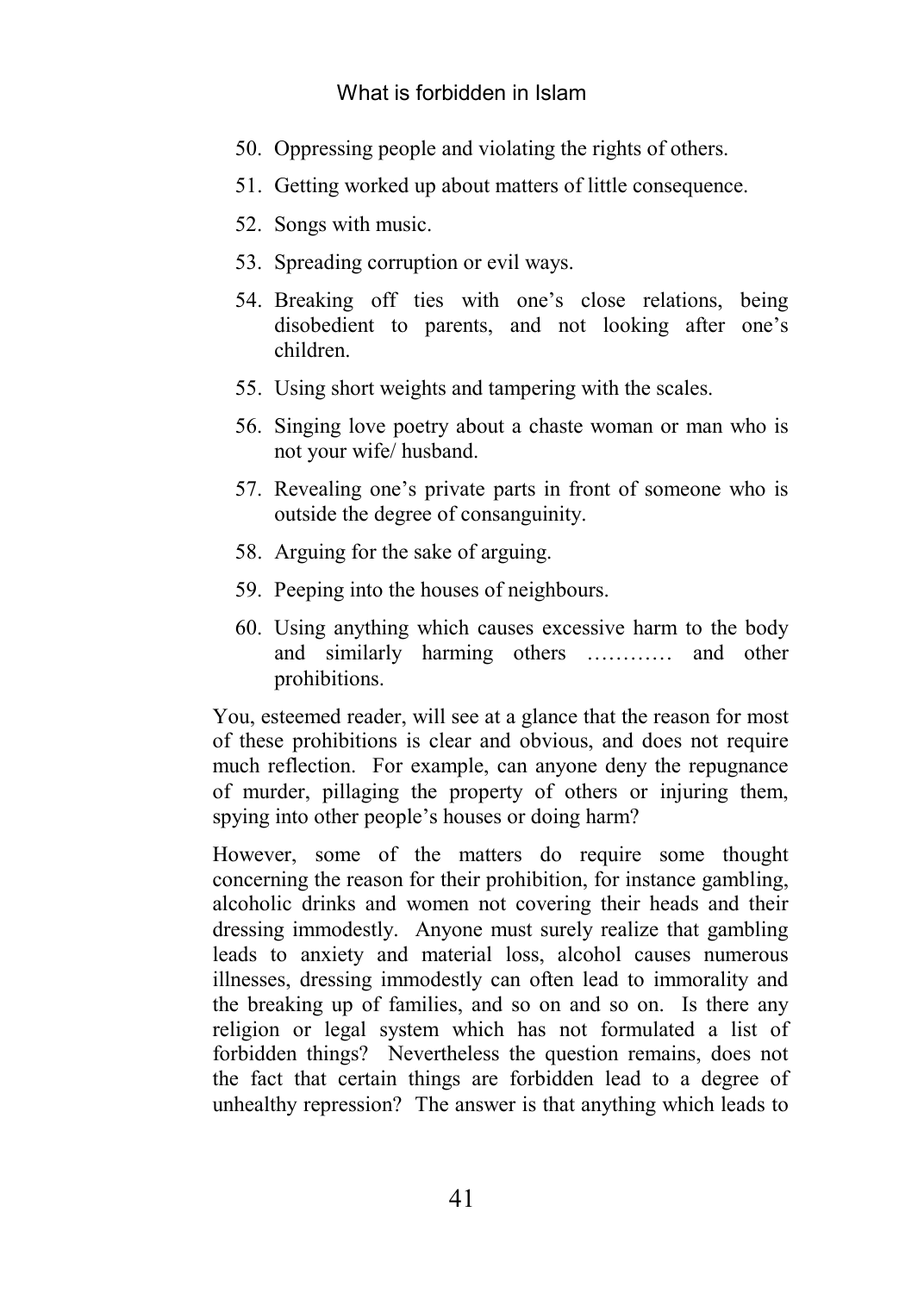bad things has to be repressed or restrained in some way and legal systems, in general, are full of attempts to do so.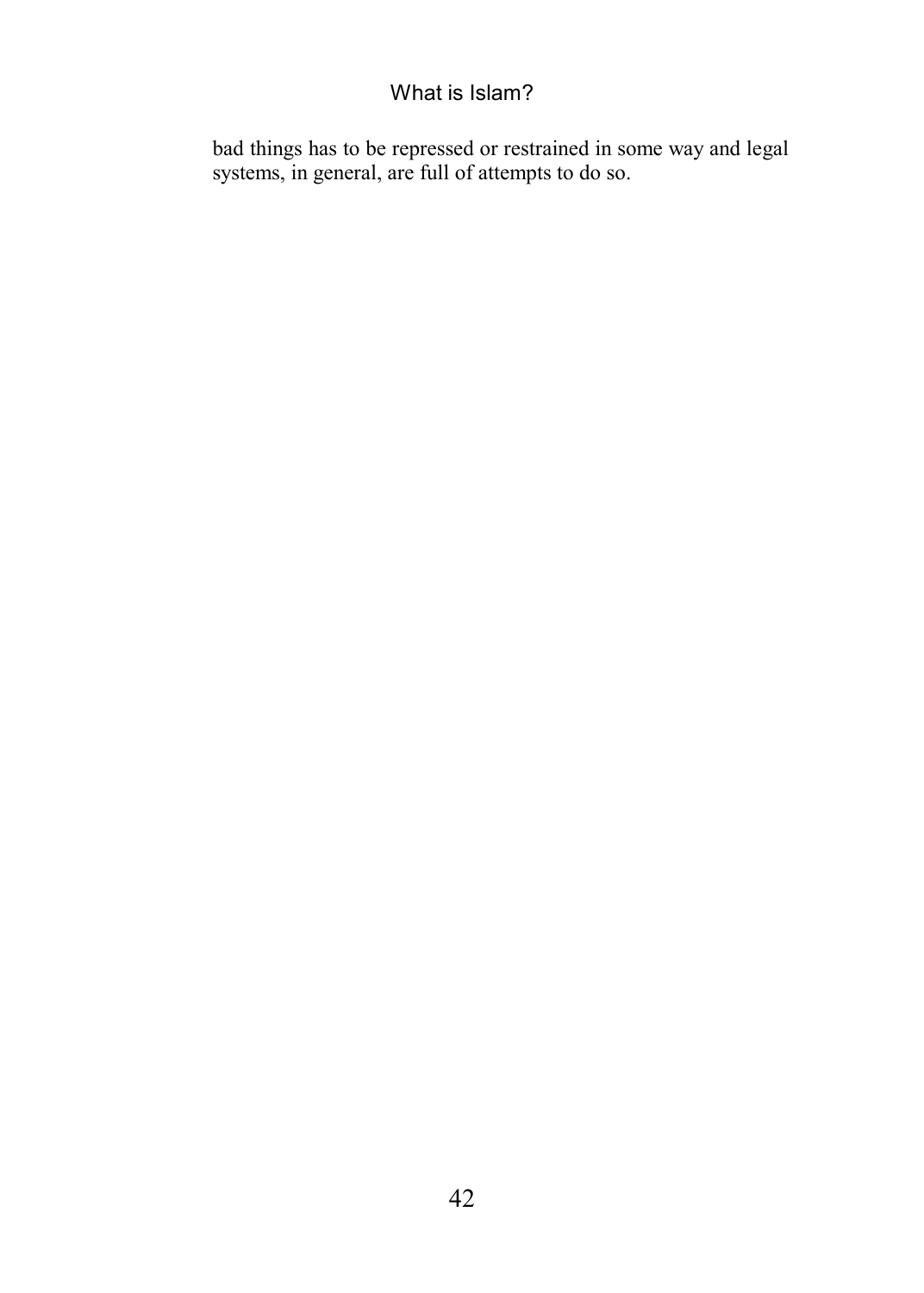# **6-ISLAMIC ACTS OF WORSHIP**

#### *Question:*

What is the meaning of worship?

#### *Answer:*

Worship are those things that Islam has made obligatory and must be performed with the intention of seeking nearness or closeness to God Almighty.

#### *Question:*

What is meant by the intention of seeking nearness to God?

#### *Answer:*

It means that the action should be performed only for the sake of God and this intention distinguishes acts of worship and the other obligatory acts, because worship requires the intention of seeking nearness to God whereas acts which are not worship, but which are considered a means of gaining access to God's mercy, may be performed without that specific intention.

## *Question:*

Give an example of both:

#### *Answer:*

For example, offering prayers is an act of worship and they are not valid without the intention of seeking nearness to God but washing an item of clothing to make it pure is not worship and therefore can be done without that intention.

## *Question:*

Why is worship conditional upon the intention of drawing near to God?

#### *Answer:*

Firstly, because worship is obedience to God Almighty and complete obedience cannot be expressed unless the act of worship is performed solely for the sake of God. Secondly, worship elevates the soul and so if man continually remembers God and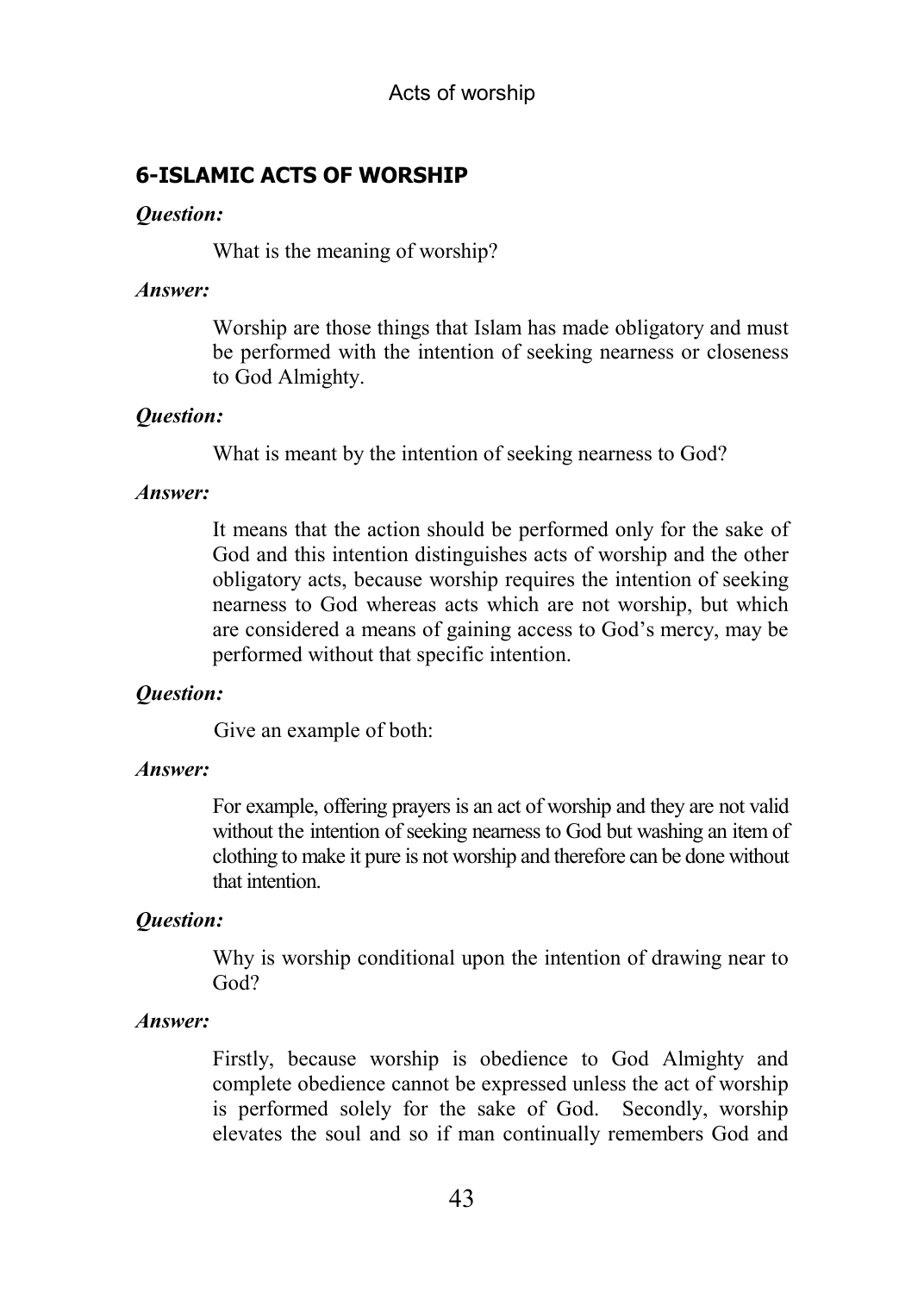realizes that he is in the presence of his Lord who is the Great, the Powerful, the All-Seeing and All-Hearing, undoubtedly he will be granted an excellence of character which will lead him towards the highest spirituality and noblest conduct and will distance him from bad things, whether they be attitudes of mind or actual deeds.

#### **PRAYING**

#### *Question:*

What are the Islamic acts of worship?

#### *Answer:*

The most important Islamic acts of worship are prayers, fasting, *khums*, *zakat*, jihad and *hajj*.

Since this book has been written in order to provide a brief introduction to Islam, we will forgo an explanation of the wisdom and reasons behind these acts of worship and so anyone who wishes to know about these aspects should refer to our book entitled "Islamic Acts of Worship"<sup>1</sup>.

#### *Question:*

What are prayers? How many units do they have and what else is involved?

#### *Answer:*

Prayers are of two kinds: obligatory prayers and recommended prayers.

#### *Question:*

Which are the obligatory prayers?

#### *Answer:*

 $\overline{a}$ 

Obligatory prayers are performed in the following sequence:

1. Dawn prayer (called *fajr* or *subh*). This has two units<sup>2</sup>, and its time is from dawn to sunrise.

<sup>&</sup>lt;sup>1</sup> *'Ibadat al-Islam*, 3<sup>rd</sup> printing, Beirut, 1994.

<sup>&</sup>lt;sup>2</sup> Each unit (or *raka'*) consists (briefly) of standing, bowing and then two prostrations.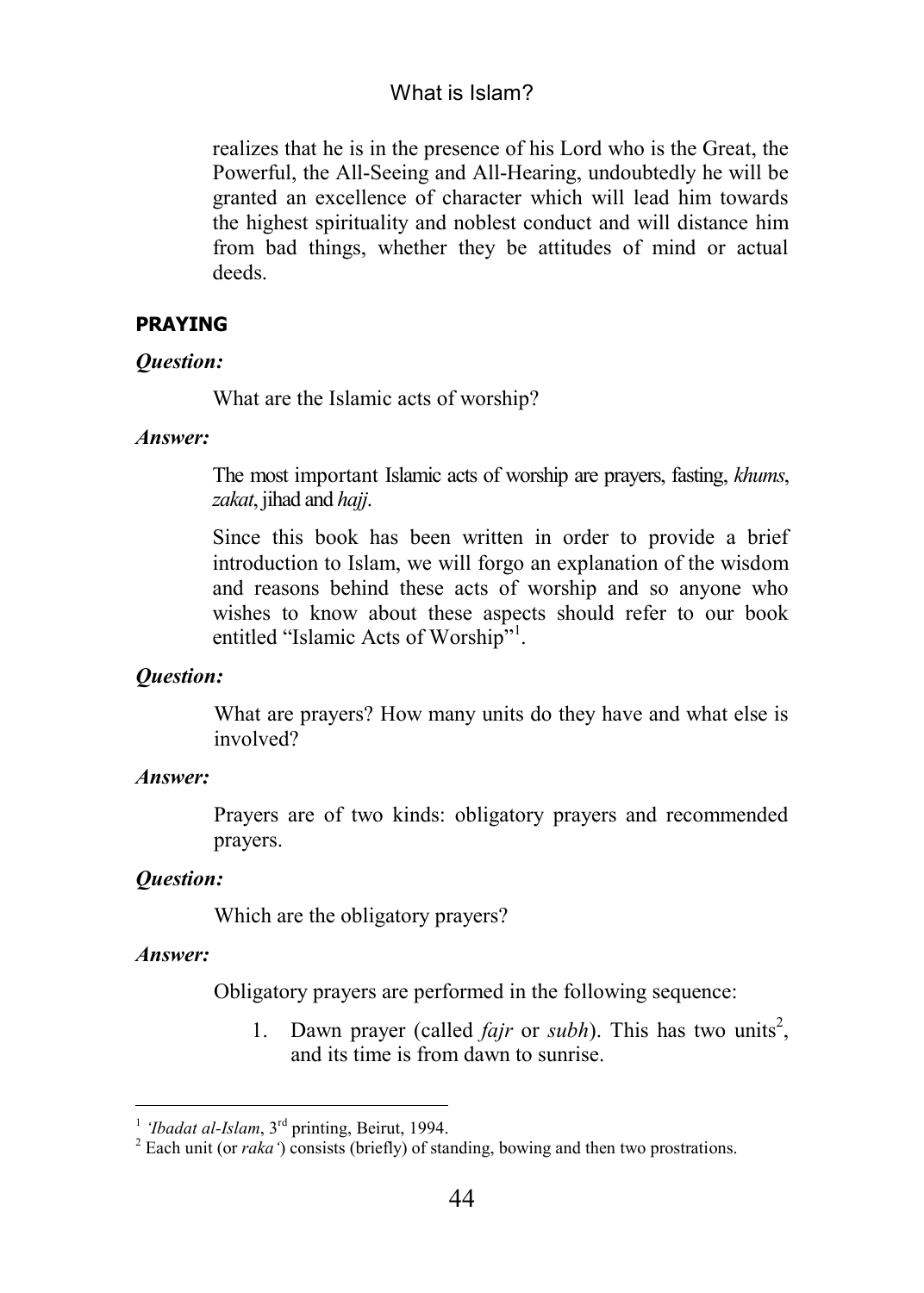## Acts of worship

- 2. Noon or Midday prayer (called *dhuhr*): four units, and its time is from the passing of the sun from the middle of the sky of the country where you happen to be until shortly before the sun sets beneath the horizon.<sup>1</sup>
- 3. Afternoon prayer (called *'asr*): four units, and its time is from after the noon prayer until the setting of the sun beneath the horizon.
- 4. Sunset prayer (called *maghrib*): three units, and its time is from sunset, which means in this case when the redness in the sky has passed from above one's head (that is about a quarter of an hour after the actual sunset), until shortly before the middle of the night<sup>2</sup>.
- 5. Evening prayer (called *'isha'*): four units, and its time is from after the sunset prayer until the middle of the night.

### *Question:*

Do prayers while travelling differ from prayers in the place of residence?

## *Answer:*

Yes. Prayers while travelling are "*qasr* - shortened" that is the midday (*dhuhr*), afternoon (*'asr*) and evening (*'isha'*) prayers should each be performed in two units like the dawn (*fajr*) prayer<sup>3</sup>.

## *Question:*

How is the prayer divided up?

#### *Answer:*

 $\overline{a}$ 

It is divided up as follows:

1. Saying *Allahu akbar*<sup>4</sup> , after first having made the intention.

 $1$  to the extent that there is still time for the afternoon prayer.

 $\frac{1}{2}$  to the extent that there is still time for the afternoon prayer.<br>  $\frac{2}{3}$  so that there is time to prayer the evening prayer. Night here is defined as being the time from sunset (in the prayer sense) until the beginning of dawn.

<sup>&</sup>lt;sup>3</sup> Note that the sunset prayer is not shortened.

<sup>&</sup>lt;sup>4</sup> God is great.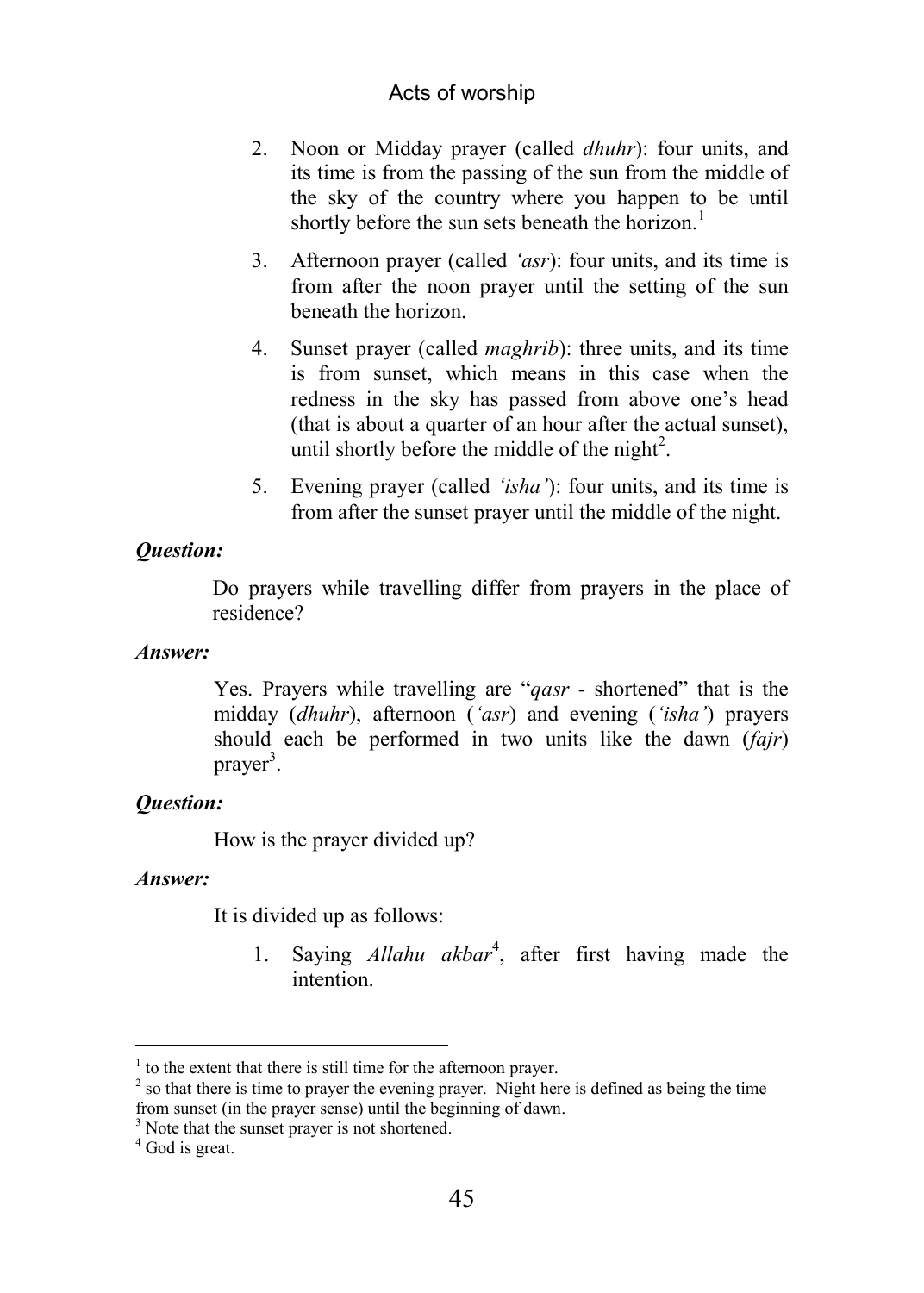- 2. The reading of the first chapter (*sura*) of the Qur'an (*al-Fatiha*), and any one other chapter, while standing.
- 3. Bowing with its specific invocation<sup>1</sup>.
- 4. Standing upright again after bowing.
- 5. Two prostrations with their specific invocation<sup>2</sup>, respectively, and sitting up between the two prostrations.
- 6. Standing up straight again, then the recitation of *al-Fatiha* and any other *sura* (just like 2 above) followed by the *Qunut* prayers<sup>3</sup> which are recommended but not obligatory.
- 7. Then bowing and standing up straight, after bowing; two prostrations (just like 5 above) and sitting back; then the saying of the *tashahhud*<sup>4</sup> and the *salam*<sup>5</sup>.

That is the way to pray two units. As for prayers of three or four units, however, in the third and fourth unit instead of reciting *al-*Fatiha and any other *sura*, special praises to God are recited<sup>6</sup>.

#### *Question:*

What are the conditions of prayers?

#### *Answer:*

 $\overline{a}$ 

The conditions of prayers are as follows:

- 1. To stand facing the Qibla<sup>7</sup>.
- 2. Cleanliness of dress, the body and the place of prostration.

<sup>1</sup> *Subhana rabbiyal-'adhim wa-bi-hamdih.*

<sup>2</sup> *Subhana rabbiyal-a'la wa-bi-hamdih.* 3

As, for instance, *Allahumma salli 'ala Muhammadin wa-Aali Muhammad*; *Rabbana atina fi 'd-dunya hasanatan wa-fi 'l-akhirati hasanatan wa-qina 'adhab an-nar* [*2*: 201]; *Rabbana amanna bi-ma anzalta wa-ttaba'n-ar-rasula fa-ktubna ma'-ash-shahidin* [*3*: 53]. 4

Which includes ( among other invocations) testifying (hence *tashahhud*) to the Divine Unity and the Prophethood of Muhammad and invoking the peace and blessings of God upon him and his progeny.

<sup>5</sup> *As-salam 'alaykum wa-rahmatullahi wa-barakatuh.*

<sup>6</sup> *Subhanallah*; *wa-'l –hamdulillah*; *wa-la ilaha illa -'llah*; *wa-'llahu akbar* (thrice). 7

 $<sup>7</sup>$  i.e. in the direction of Makka.</sup>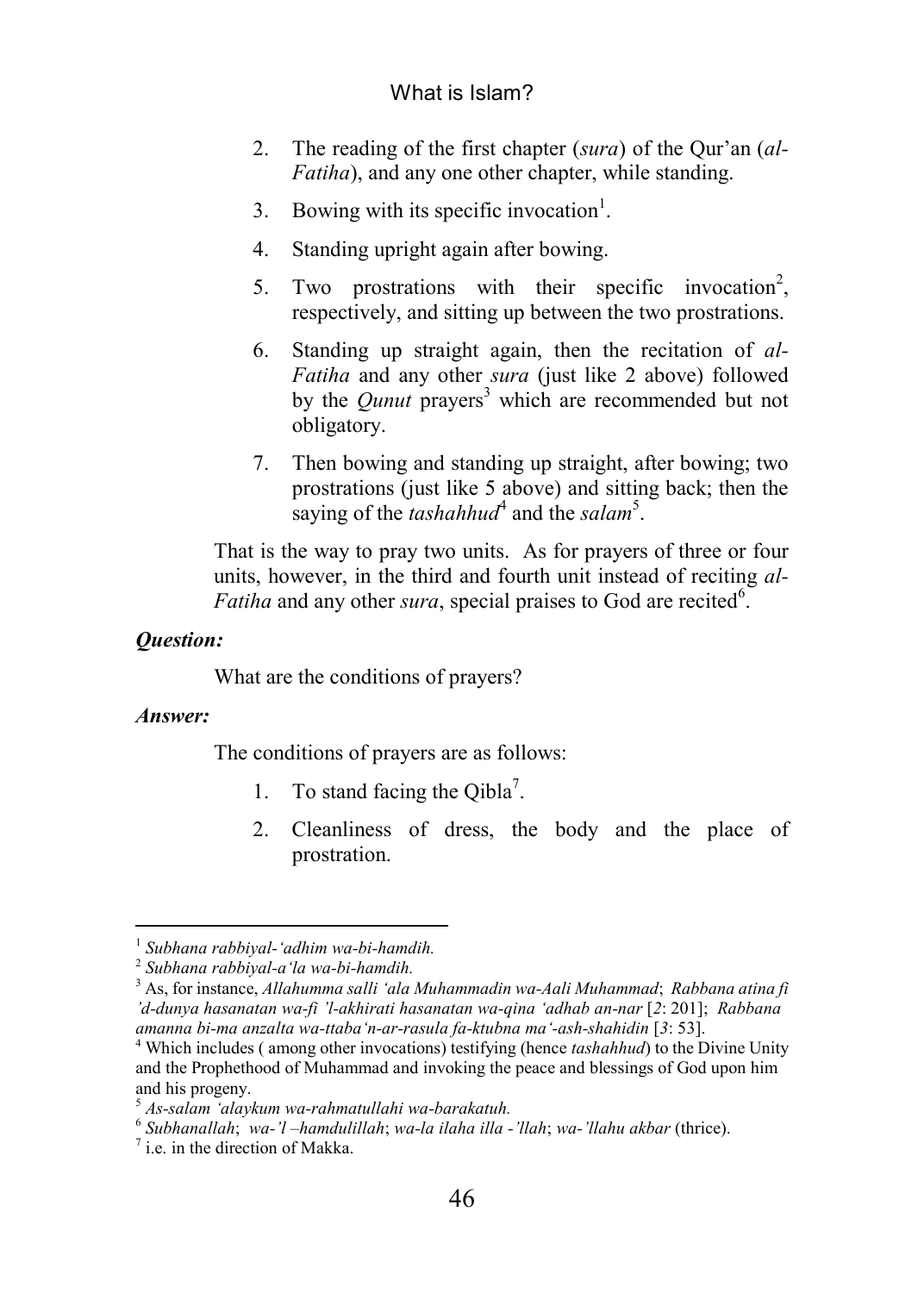## Acts of worship

- 3. Being in the state of purification by means of ablutions  $(wudu')^1$  or *ghusl*<sup>2</sup> or *tayammum*<sup>3</sup>.
- 4. The clothes of the person praying and the place of prayer must have been lawfully acquired.
- 5. Not doing anything which nullifies the prayers while they are being performed as, for example, flatulence and so on, laughing, or turning away from the Qibla.

#### *Question:*

Are there other prayers besides the daily prayers which Islam has made obligatory?

#### *Answer:*

Yes.

- 1. The prayer over the deceased.
- 2. The prayer at the time of wondrous or fearful happenings (*salat al-ayat*) 4 .
- 3. The prayer after the circumambulation  $(tawaf)^5$ .
- 4. Prayers performed on behalf of a dead person, if an individual is obliged to do them.
- 5. Prayers said after a vow.

There is a particular way to pray each of these other obligatory prayers and books on jurisprudence should be consulted for details.

#### *Question:*

Which are the prayers which are particularly recommended?

#### *Answer:*

 $\overline{a}$ 

There are many recommended prayers, for instance:-

<sup>&</sup>lt;sup>1</sup> Washing the face and arms, and wiping the head and wiping the feet.

<sup>&</sup>lt;sup>2</sup> Pouring water over the whole body.

<sup>&</sup>lt;sup>3</sup> Using clean earth when no water is available.

<sup>&</sup>lt;sup>4</sup> For instance at the time of a solar or lunar eclipse (whether full or partial), earthquakes, hurricanes and so on.

 $<sup>5</sup>$  i.e. the *tawaf* around the Holy Ka'ba in Makka at the time of Hajj or 'Umra.</sup>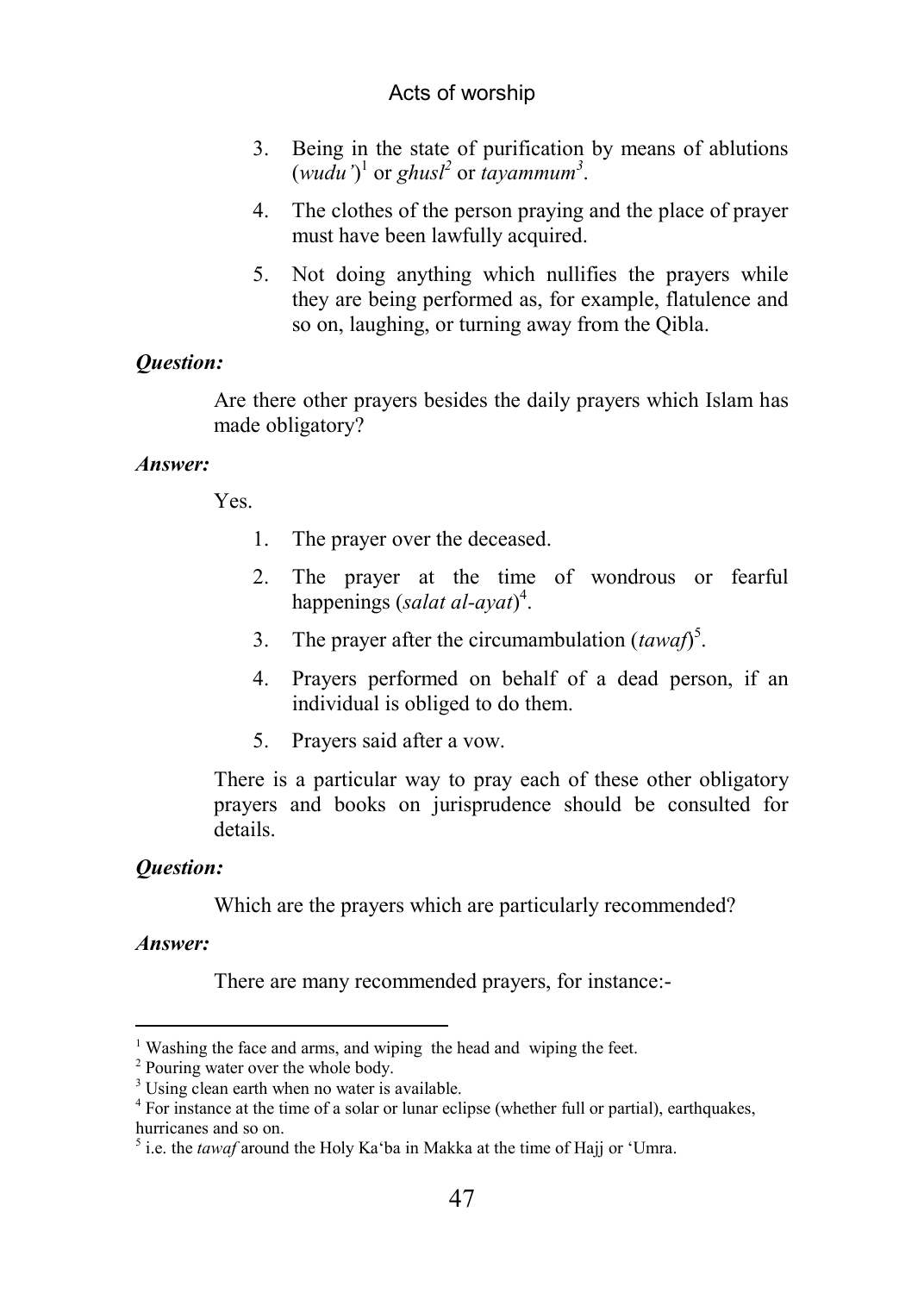- 1. Daily supererogatory prayers (*nawafil*) 1 .
- 2. The special prayers for the month of Ramadan.
- 3. Recommended prayers on sacred days like religious festivals.
- 4. Prayers which have been narrated by the Prophet and the pure Imams, which they themselves used to perform and which are known by their names as, for instance, the Prayer of the Prophet (God's blessings and peace be upon him and his progeny) and the Prayer of 'Ali (peace be upon him).
- 5. Prayers which are recommended in various circumstances such as prayers when visiting holy shrines (either physically or at a distance), the special prayer to beseech Almighty God for rain (*istisqa'*), and the prayer of one who is in a state of fear.

# **FASTING**

## *Question:*

What is fasting?

## *Answer:*

Fasting is keeping away from anything that will break the fast which is from the beginning of dawn until sunset.

# *Question:*

How many different kinds of fasts are there?

## *Answer:*

 $\overline{a}$ 

Fasts are of four kinds:

- 1. Compulsory fasts, such as the fast of the month of Ramadan.
- 2. Recommended fasts such as the fast of the month of  $Rajab<sup>2</sup>$ .

<sup>&</sup>lt;sup>1</sup> Before and after the five obligatory prayers.

<sup>2</sup> The seventh month of the Muslim calendar.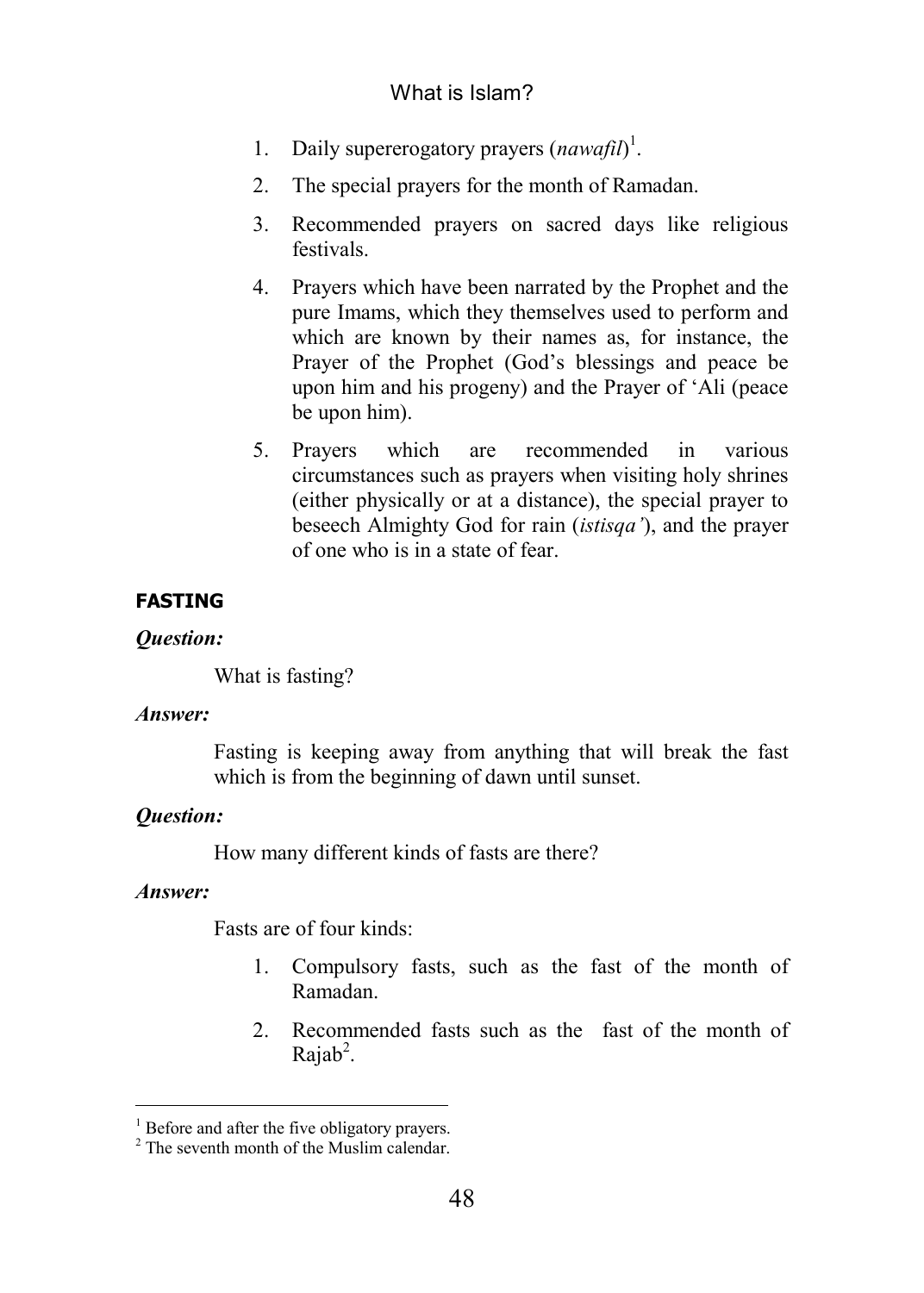### Acts of worship

- 3. Disapproved fasts like fasting on the day of 'Ashura<sup>1</sup>.
- 4. Forbidden fasts such as fasting on the Festival *('Id*) of al-Fitr and the Festival of al-Adha. $<sup>2</sup>$ </sup>

#### *Question:*

How many days is it obligatory to fast in the month of Ramadan?

#### *Answer:*

For a Muslim on whom it is incumbent to fast, he or she must fast for a complete month, that is the month of Ramadan, which is the ninth month of the lunar calendar, the first month being al-Muharram.

### *Question:*

What are the things to which you have alluded that will break the fast and so it is obligatory to abstain from them?

#### *Answer:*

 $\overline{a}$ 

They are 10 in number:-

- 1. Eating.
- 2. Drinking.
- 3. Sexual Intercourse.
- 4. Masturbation.
- 5. Remaining in a state of ritual impurity until after the beginning of dawn. $3$
- 6. Injection of a liquid.
- 7. Enabling thick powder or dust to reach the throat.
- 8. Dipping the head completely in water.
- 9. Vomiting.

<sup>&</sup>lt;sup>1</sup> The tenth day of al-Muharram on which day is commemorated the martyrdom of Imam al-Husayn (peace be upon him), the grandson of the Holy Prophet (God's blessings and peace be upon him and his progeny).

<sup>&</sup>lt;sup>2</sup> Al-Fitr is the day after the fast of Ramadan and al-Adha is the  $10<sup>th</sup>$  of the Islamic month of Dhu 'l-Hiiia.

<sup>3</sup> i.e. being in a state of *janaba*, which requires a complete wash (*ghusl*).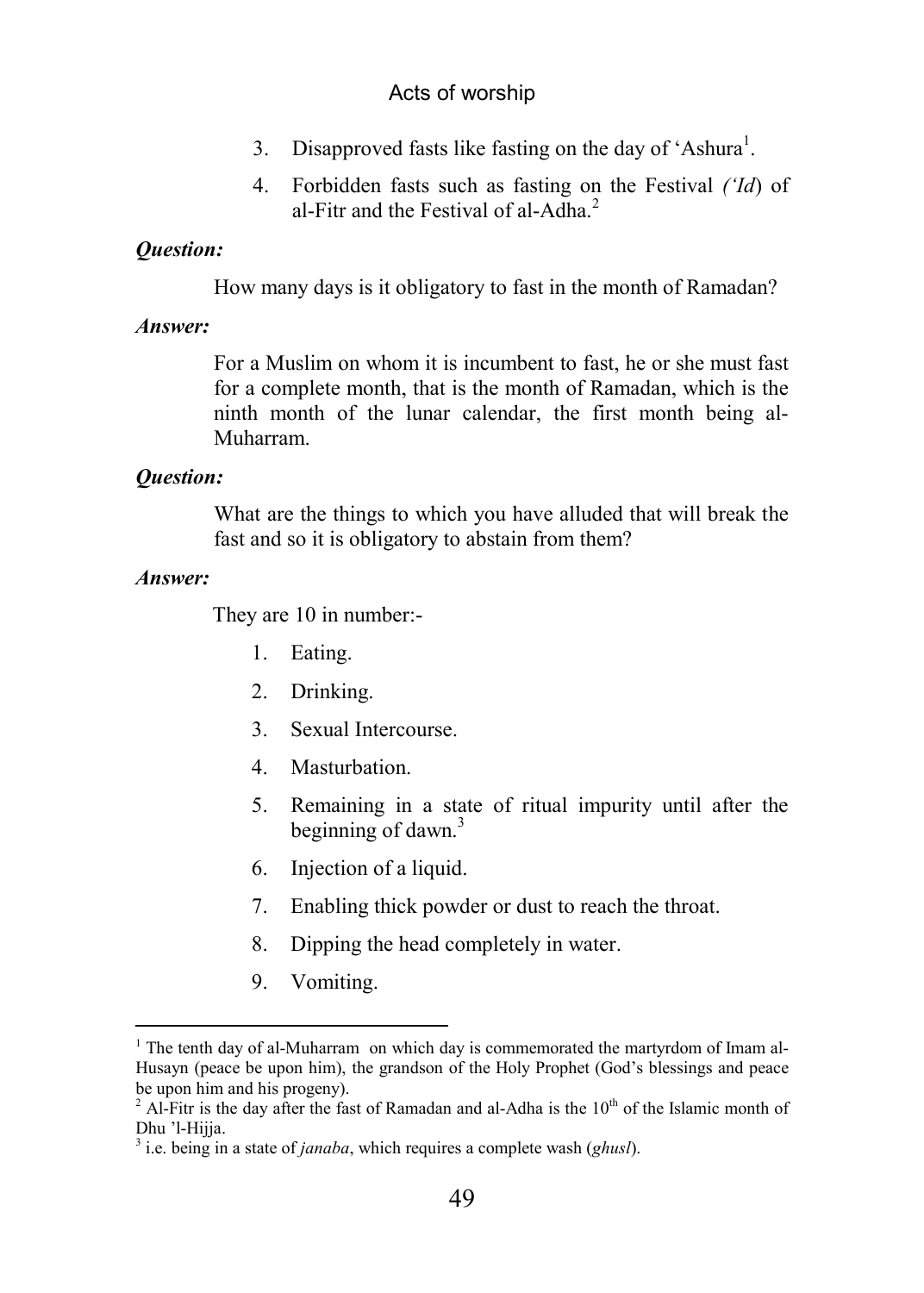10. To ascribe deliberately words or deeds which are false, to God, the Prophet or the 12 Imams.

#### *Question:*

If someone deliberately does not fast for a day, how can he requite himself?

#### *Answer:*

The requital for such a person is threefold :

1. After the month of Ramadan he must fast for a day, in lieu of that day.

2. He must make an expiation which must be one of the following three things:

- a. He should fast for two months successively, without a break.
- b. He should feed 60 poor persons.
- c. He should procure freedom for a believing slave.

3<sup>1</sup>. The Muslim jurist will chastise him for committing this transgression.

#### **KHUMS and ZAKAT**

#### *Question:*

What is *khums*?

#### *Answer:*

*Khums* consists of giving away twenty percent of income for the cause of  $God<sup>2</sup>$ .

#### *Question:*

 $\overline{a}$ 

From what income should *khums* be given?

<sup>&</sup>lt;sup>1</sup> If he does not do 1 and 2.

<sup>&</sup>lt;sup>2</sup> See Qur'an  $(8: 41)$ : "And know that whatever thing you gain (*ghanimtum*), a fifth of it (*khumusahu*) is for God, the Messenger, the near of kin, the orphans, the destitute and the wayfarer, if you believe in God and in that which we revealed to our slave [*'abdina*, i.e. Muhammad]………….".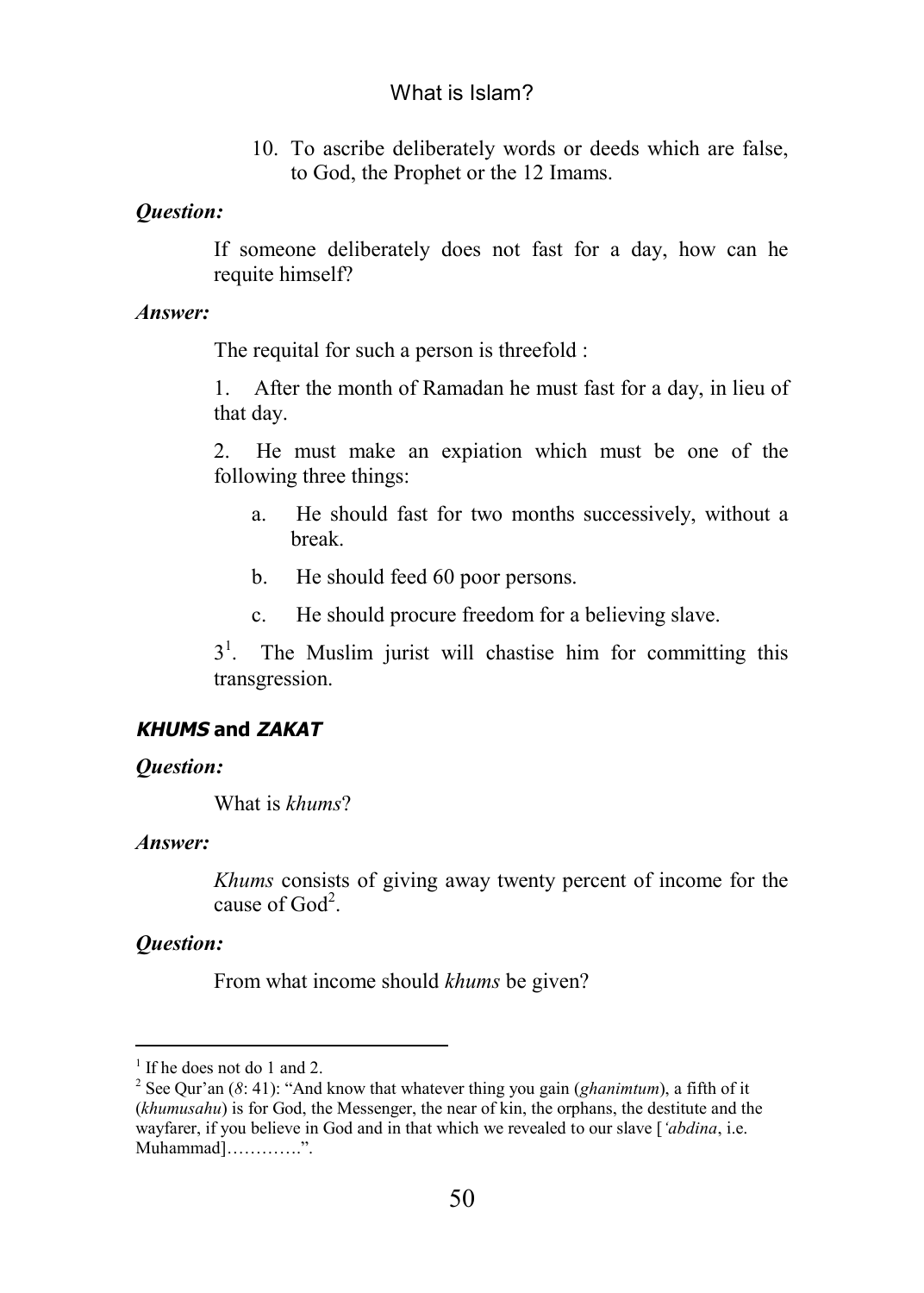## *Answer:*

From seven things:

- 1. Booty from war.
- 2. Things that have been acquired by means of diving in the seas.
- 3. Mineral ore.
- 4. Profits and gains.
- 5. Land that a non-Muslim buys from a Muslim.
- 6. A *halal* (lawful or religiously permissible) gain which has been mixed with a *haram* (unlawful or religiously forbidden) gain.
- 7. Treasure.

### *Question:*

To whom should *khums* be paid?

### *Answer:*

A part of the *khums* should be paid to the Muslim jurist so that he may expend it according to Islamic activities as seems fit to him. The remainder is expended by the person concerned for helping orphans, poor people and needy travellers, from among the descendants of the Prophet (God's blessings and peace be upon him and his progeny).

## *Question:*

What is *zakat*?

#### *Answer:*

*Zakat* consists of the payment of a portion of certain assets for the cause of God.

## *Question:*

From what things should *zakat* be paid?

#### *Answer:*

From three categories:-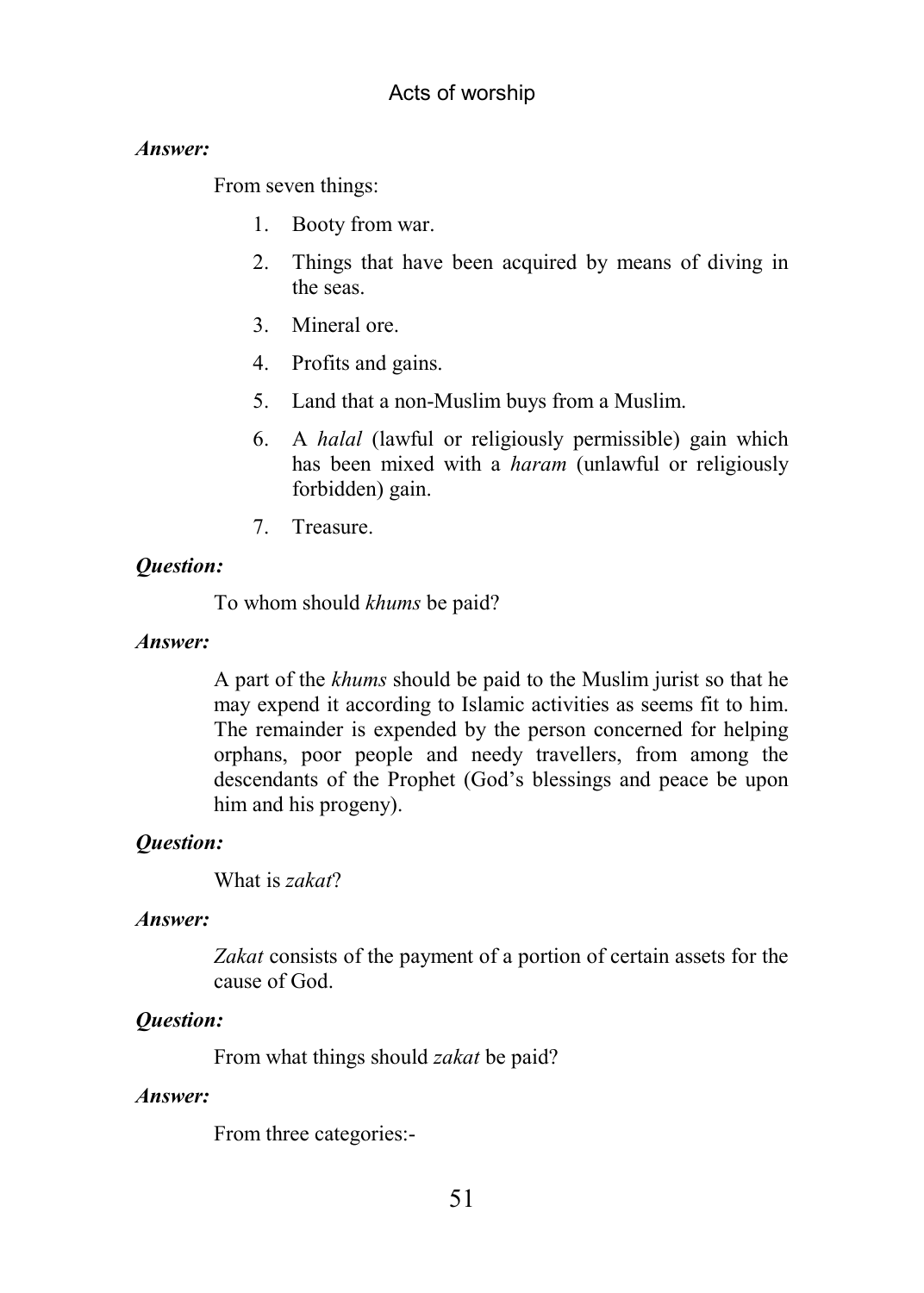- 1. The three groups of grazing livestock: cows, sheep and goats and camels.
- 2. The four types of grains: dates, raisins, wheat and barley.
- 3. Two types of coinage: gold and silver.

Thus *zakat* has to be paid obligatorily from nine things. It is recommended that *zakat* should also be paid from other things like properties and business assets.

#### *Question:*

To whom should *zakat* be given?

#### *Answer:*

*Zakat* should be expended in eight categories:-

- 1. The poor.
- 2. The penurious: one whose condition is more severe than that of a poor person.
- 3. Officials who are appointed to collect the *zakat*.
- 4. Matters that may be considered to be for the cause of God, that is anything which is for the benefit of the Muslims be it related to his religious or worldly affairs.
- 5. Debtors who are unable to pay their debts.
- 6. Wayfarers who cannot travel any further and cannot afford to return to their own homeland.
- 7. Those who receive from the *zakat* in order either to strengthen the faith already present in their hearts<sup>1</sup> or to discourage them from harming the Muslims.
- 8. Slaves: bondspersons who live under difficult conditions should be purchased with *zakat* money or freed.

## **JIHAD**

 $\overline{a}$ 

#### *Question:*

What is jihad?

<sup>&</sup>lt;sup>1</sup> Such as recent converts to Islam.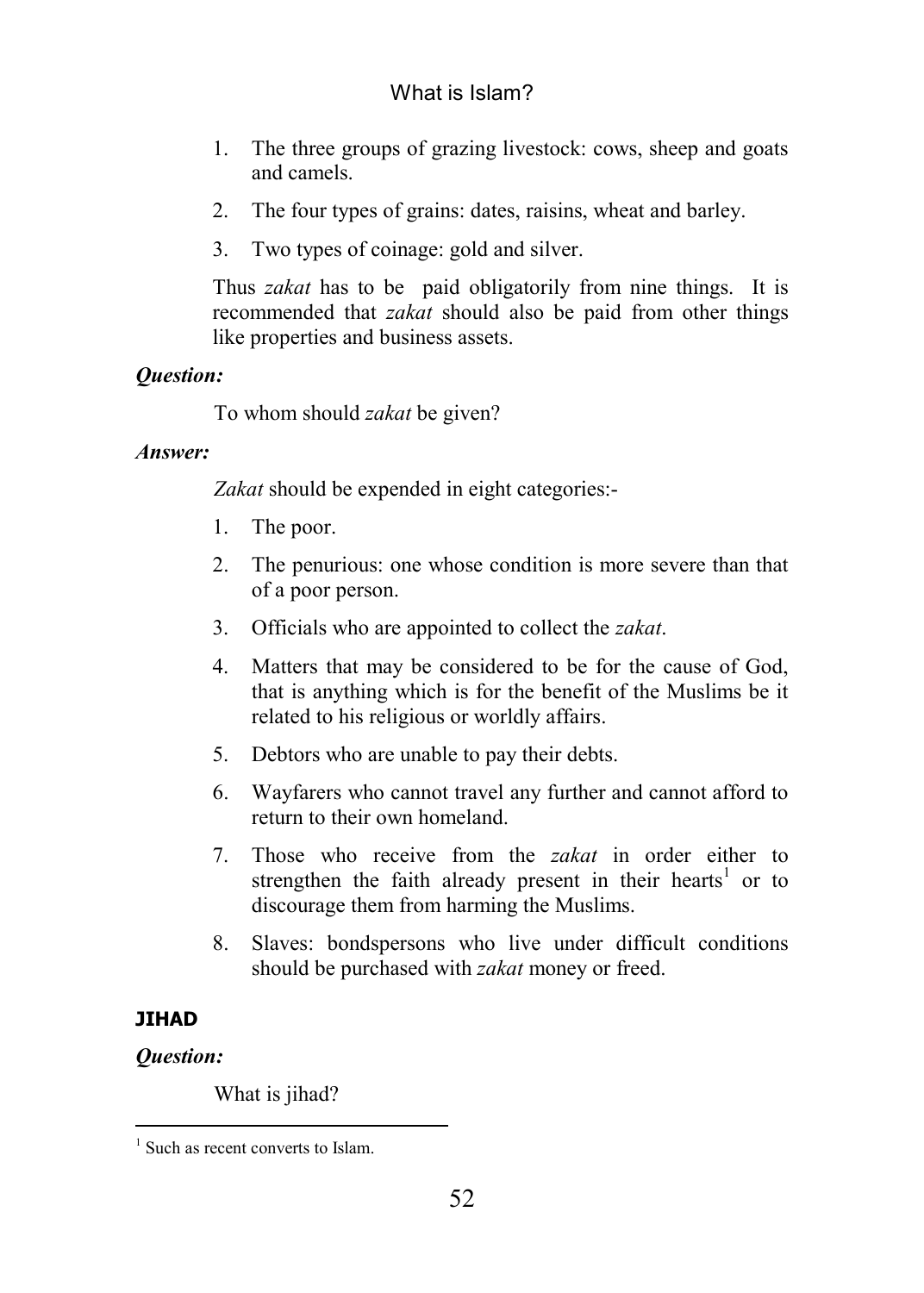## Acts of worship

### *Answer:*

Jihad consists of fighting for the cause of God.

### *Question:*

What is the object and aim of jihad?

### *Answer:*

The purpose of jihad is two-fold:

- 1. Delivering people from superstitions in their beliefs and in what they do.
- 2. Freeing the oppressed from the claws of the oppressors.

## *Question:*

Does Islam ever justify starting a fight or a war with non-Muslims without provocation?

### *Answer:*

No, never. On the contrary Islam fights in self-defence against:

- 1. People of the Scriptures (*Ahl al-Kitab*), that is those who are possessors of a heavenly book, after they have been given an option between embracing Islam, or paying a tax (*jizya*), or fighting.
- 2. People other than the People of the Scriptures when it has given them a choice between embracing Islam or fighting.

## *Question:*

Who are the people of the Scriptures?

## *Answer:*

People of the Scriptures consist of Jews, Christians and Zorastrians, all of whom possess heavenly books.

## *Question:*

Who are those people not considered to be among the People of the Scriptures?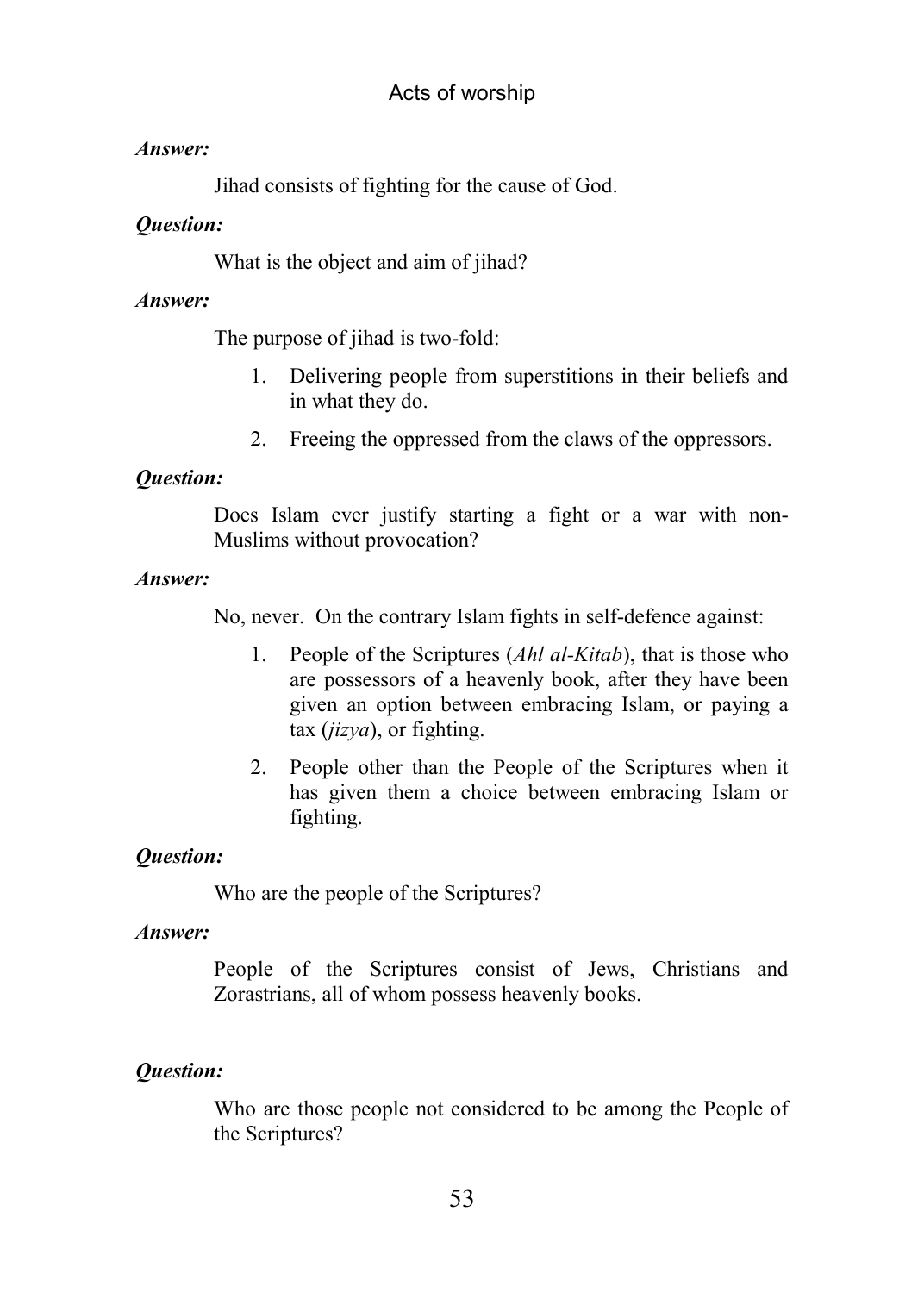## *Answer:*

They are other non-Muslims such as idol-worshippers and the like.

### *Question:*

What is the meaning of *jizya*?

### *Answer:*

*Jizya* is an amount of money taken from the People of the Scriptures in return for the protection of the Muslims.

They are then free to practise their religious rites and they are excused from paying the *zakat* and the *khums*, which are taken from the Muslims.

## *Question:*

Why make this difference? Wouldn't it be more just for the People of the Scriptures to be treated in the same way as Muslims?

## *Answer:*

On the contrary, because the rights of the People of the Scriptures are fully safe-guarded under Islamic government whereas under other legal systems their rights have not been protected to such an extent, as is clear from the following principles:-

- 1. In an Islamic country People of the Scriptures enjoy the same rights as their fellow Muslim citizens.
- 2. Their life, property and honour is protected, just like that of the Muslims.
- 3. The people of the Scripture are free to organize for themselves their own religious ceremonies just as Muslims are.
- 4. With regard to legal problems, the People of the Scriptures can, if they wish, seek justice through the Muslim courts but if they prefer they can go to their own judges.
- 5. The People of the Scriptures pay the *jizya* to the Muslim ruler while Muslims pay *khums* and *zakat*. So can it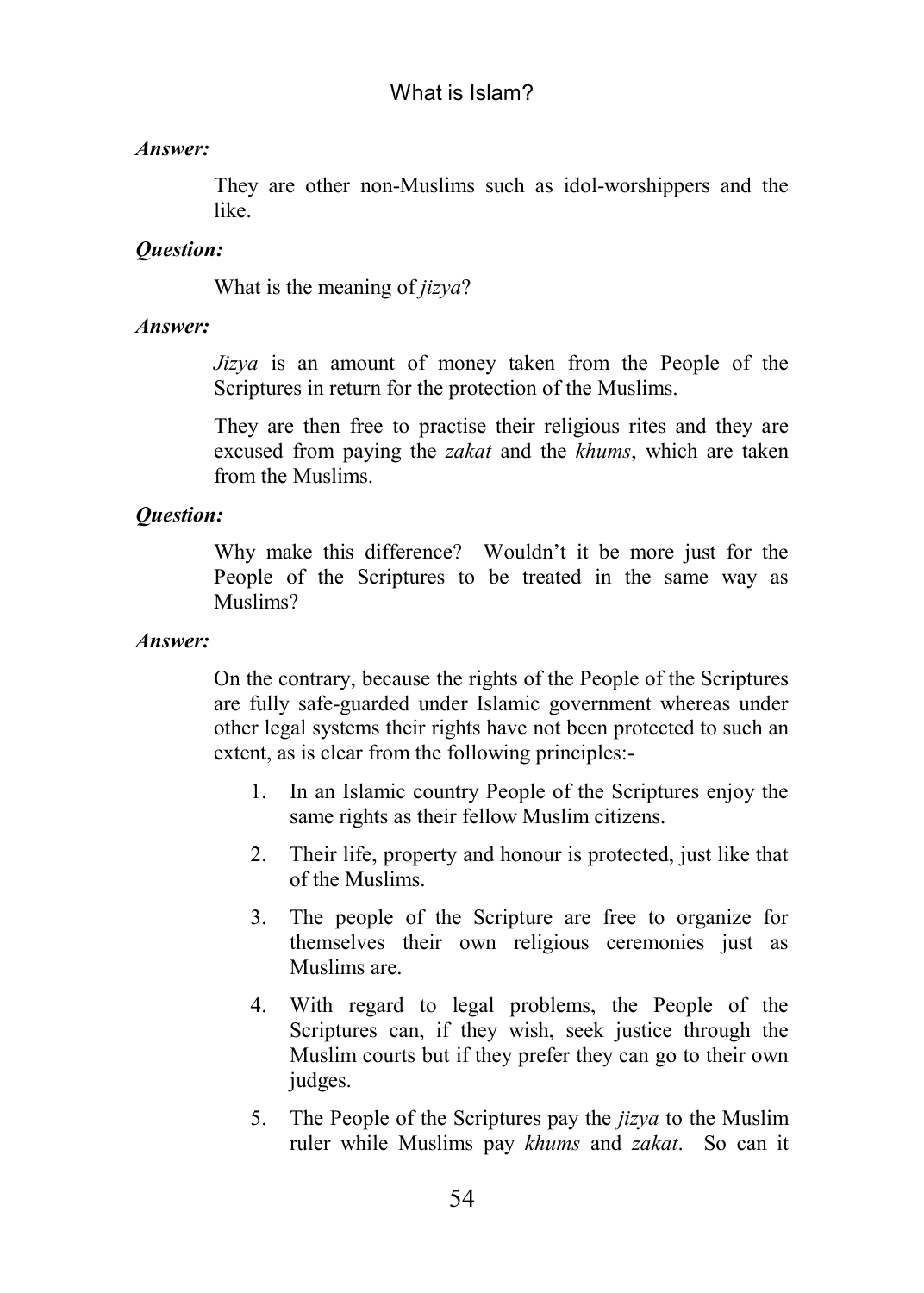### Acts of worship

justifiably be said that the People of the Scriptures are oppressed under Islamic rule?

#### *Question:*

So why did Muslims ever fight the People of the Scriptures?

#### *Answer:*

The conflict was always with their governments who were characterized by the ugliest forms of oppression and persecution. We can see with what eagerness the inhabitants of those countries would welcome the Muslims, since they considered them to be their deliverers from the hands of their tyrannical rulers. History is the best witness to that. The same was the case with those non-Muslims who were not People of the Scriptures because the reason why the Muslims fought others was simply to exalt God's law and to deliver other nations from exploiters and despots who were ruling their people through violence and terror.

### **HAJJ**

#### *Question:*

What is the Hajj?

#### *Answer:*

The Hajj consists of journeying to Makka in the Arabian Peninsula with the purpose of performing rites of worship.

#### *Question:*

Upon whom is Hajj obligatory?

#### *Answer:*

Hajj is obligatory upon one who is able to travel to Makka with his own money, on the proviso that this will not make him poor or cause him hardship.

#### *Question:*

How many times is Hajj obligatory upon a person who is able?

#### *Answer:*

Once in a lifetime.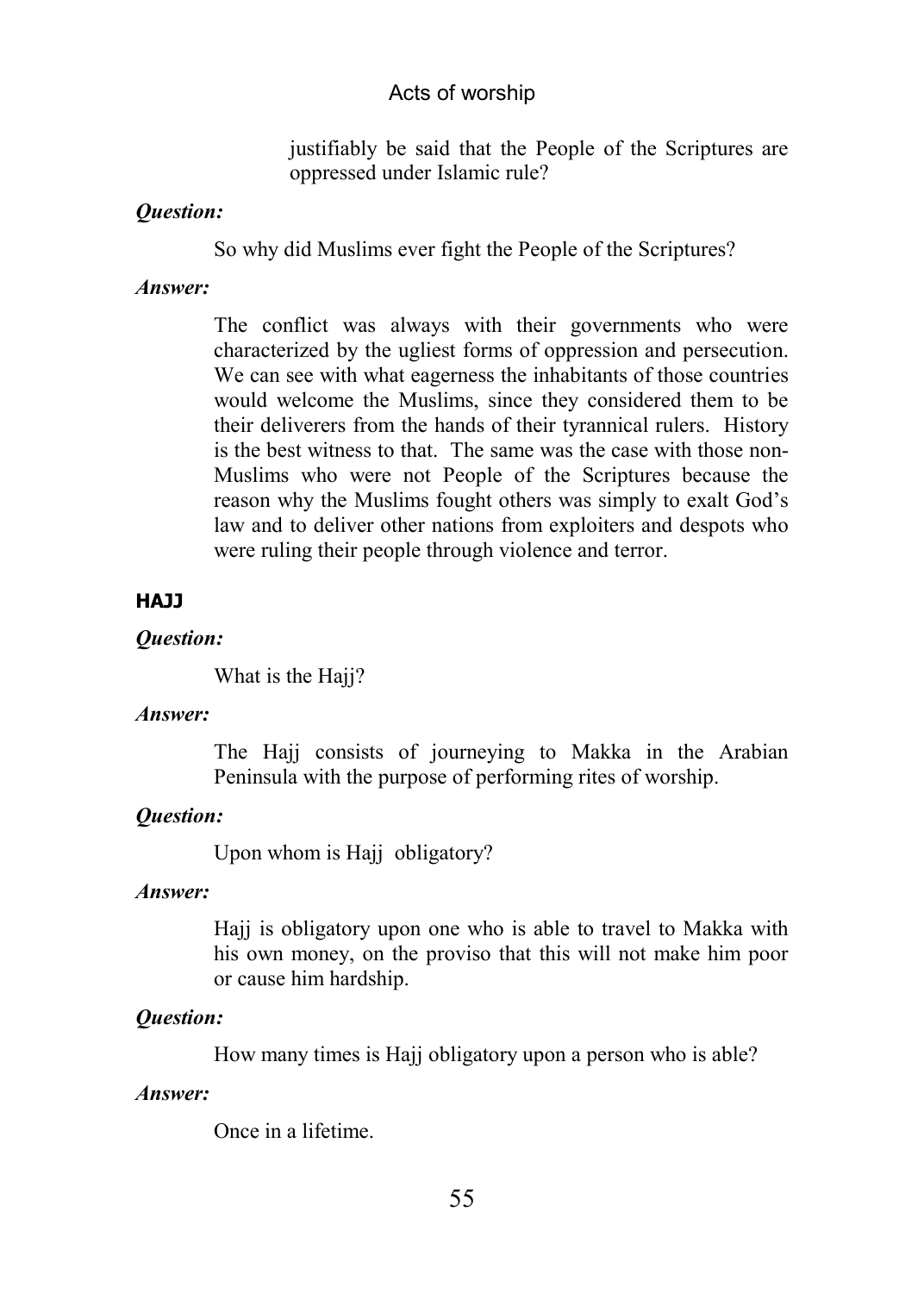## *Question:*

Is Hajj also a recommended act (apart from the obligation)?

## *Answer:*

Yes, for those people who cannot really afford it, and for those who can but have already performed the obligatory pilgrimage. Hajj is recommended.

## *Question:*

What must be done on the Hajj?

## *Answer:*

Hajj is divided into two parts:

- a)  $'Umra<sup>1</sup>$ .
- b) Haii.

a): the rites of 'Umra are as follows:

- 1. *Ihram* (pilgrim's dress) to be worn from the Miqat<sup>2</sup>.
- 2. Going round the Holy Ka'ba (*tawaf*) seven times.
- 3. Two units of prayer after the *tawaf* behind the station (*maqam*) of Ibrahim (peace be upon him).
- 4. Brisk walking (*sa'i*) between the mountains of Safa and Marwa, seven times.
- 5. Cutting (*taqsir*) some hair off the hair of the head or cutting from the nails.

b): the rites of Hajj are as follows:

- 1. *Ihram* (pilgrim's dress) to be worn from Makka.
- 2. Being on 'Arafat on the ninth day of Dhu 'l- Hijja.
- 3. Being at the Mash'ar [Muzdalifa] early on the morning of the tenth.

<sup>&</sup>lt;sup>1</sup> 'Umra can also be performed by itself at most other times throughout the entire year.<br><sup>2</sup> Migst: Any and of the equated places apositied by the Hely Prophet (God's blogging)

<sup>&</sup>lt;sup>2</sup> Migat: Any one of the several places specified by the Holy Prophet (God's blessings and peace be upon him and his progeny) at which people put on the *Ihram* when on their way to Makka to perform Hajj or 'Umra.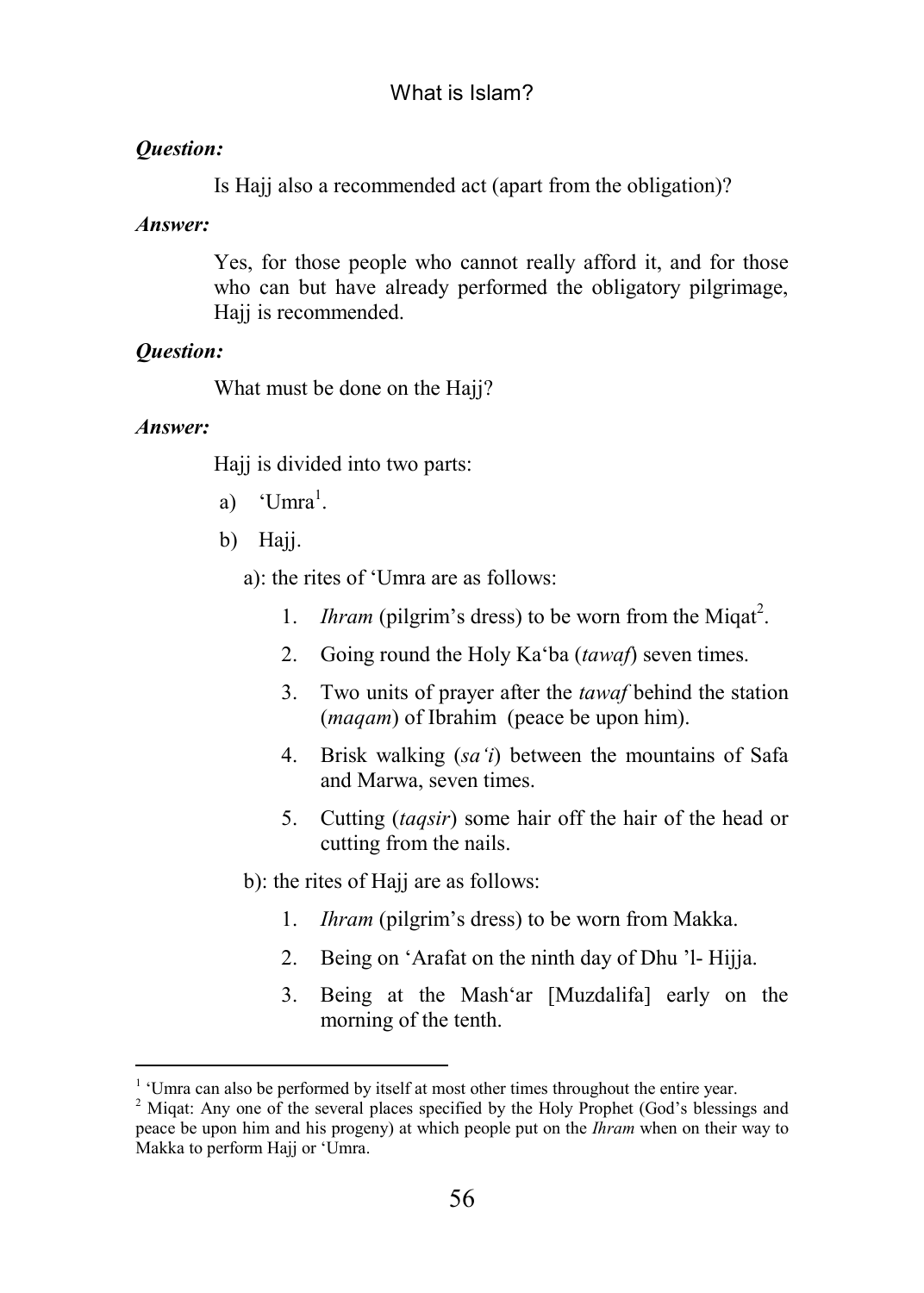#### Acts of worship

- 4. Setting out from the Mash'ar towards Makka on the tenth day, namely the Festival ('Id) of al-Adha.
- 5. Throwing seven pebbles at the Jamra of the 'Aqaba on the 'Id of al-Adha.
- 6. The slaughtering of an animal from among the three categories of livestock: camels, cows or sheep and goats.
- 7. Shaving the head or cutting the hair.
- 8. *Tawaf* of the Ka'ba seven times, called the *tawaf* of *al-ziyara*.
- 9. Performing two units of prayer after this *tawaf*  behind the *maqam* of Ibrahim (peace be upon him).
- 10. *Sa'i* or brisk walking between Safa and Marwa, seven times.
- 11. Another *tawaf* around the Ka'ba seven times, called the *tawaf* of *al-nisa'*.
- 12. As 9, above.
- 13. Staying at Mina on the eve of the eleventh and twelfth, and in some cases the eve of the thirteenth.
- 14. Throwing pebbles at the three Jamarat in Mina, each Jamra being stoned with seven pebbles during the daytime of the 11<sup>th</sup> of Dhu 'l-Hijja and the  $12^{th}$ , and also on the  $13<sup>th</sup>$  if the pilgrim had stayed at Mina on the eve of the  $13<sup>th</sup>$ .

#### *Question:*

When should a Muslim go on the Hajj?

#### *Answer:*

In the months of Hajj, namely Shawwal, Dhu 'l-Qa'da and Dhu  $'$ l-Hijja<sup>1</sup>. Of course, the Hajj itself can only be performed in the month of Dhu 'l-Hijja.

<sup>&</sup>lt;sup>1</sup> The 10<sup>th</sup>, 11<sup>th</sup> and 12<sup>th</sup> months of the Muslim calendar, respectively.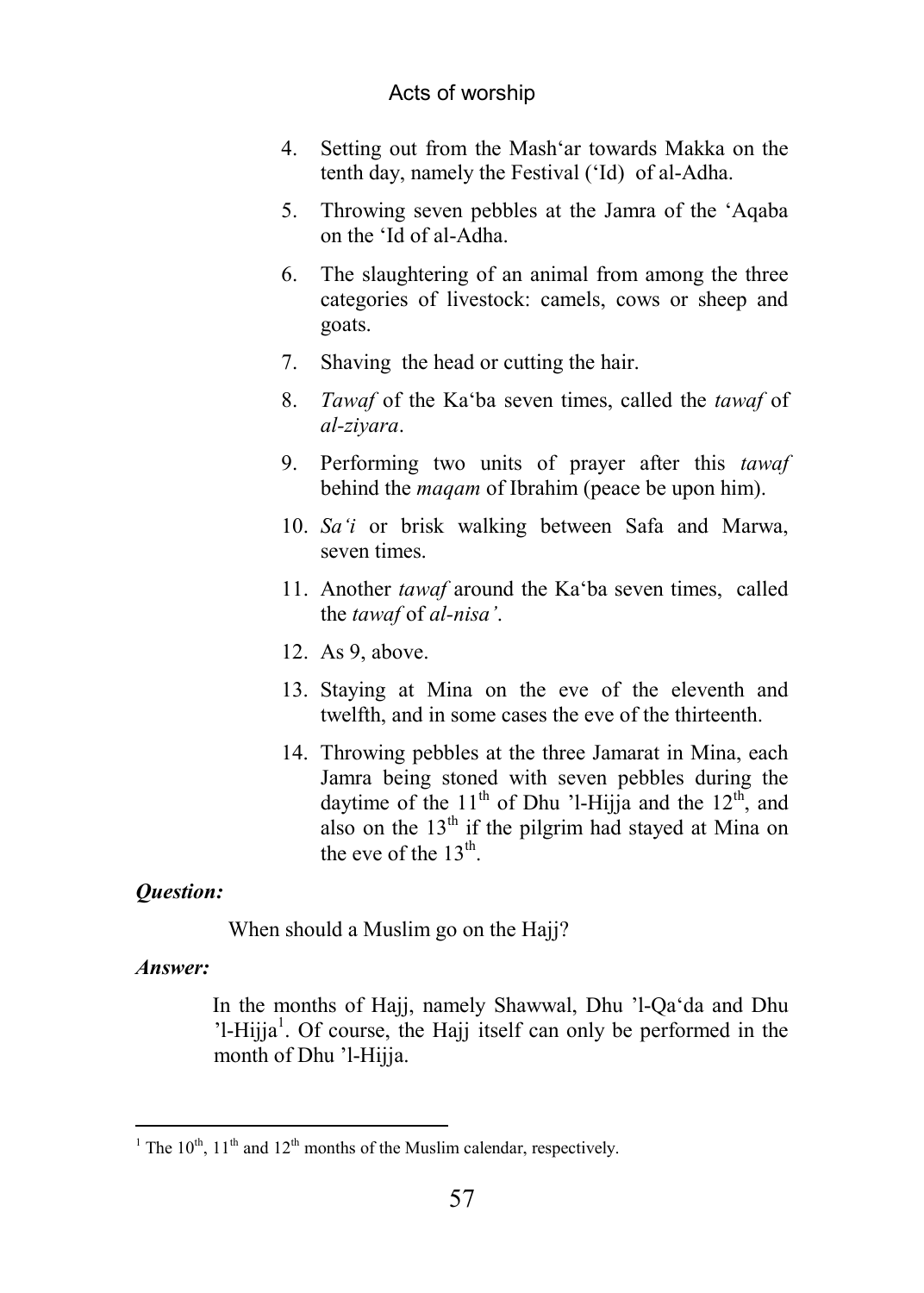## *Question:*

What is 'Umra by itself (that is without Hajj)?

## *Answer:*

The 'Umra is exactly the same as we have mentioned above<sup>1</sup> plus the *tawaf* around the Ka'ba, called the *tawaf* of *al-nisa'*, and the two units of prayer that follow it (as 11 and 12, above). This 'Umra can be performed at any time during the whole year.

## *Question:*

What are the benefits of Hajj?

## *Answer:*

Hajj has many benefits, some of which we will point out here:

# **1-Political Benefits:**

Hajj brings about unity among the Muslims and gives them strength, making their enemies fear their might.

# **2-Economic Benefits:**

Hajj makes money circulate and move from one end of the Islamic World to the other and so causes trade to flourish.

# **3-Psychological Benefits:**

It gives comfort to the soul and bestows the calm and piece of mind that travelling brings and which dispel anxiety and worry regarding the homeland for as the poet says:

> *Go abroad to seek high things and travel, for in travel there are five benefits, The dispelling of anxiety, gaining a livelihood, a sound mind, a good code of conduct and admirable company.*

 $\overline{a}$ 

 $<sup>1</sup>$  Page 56.</sup>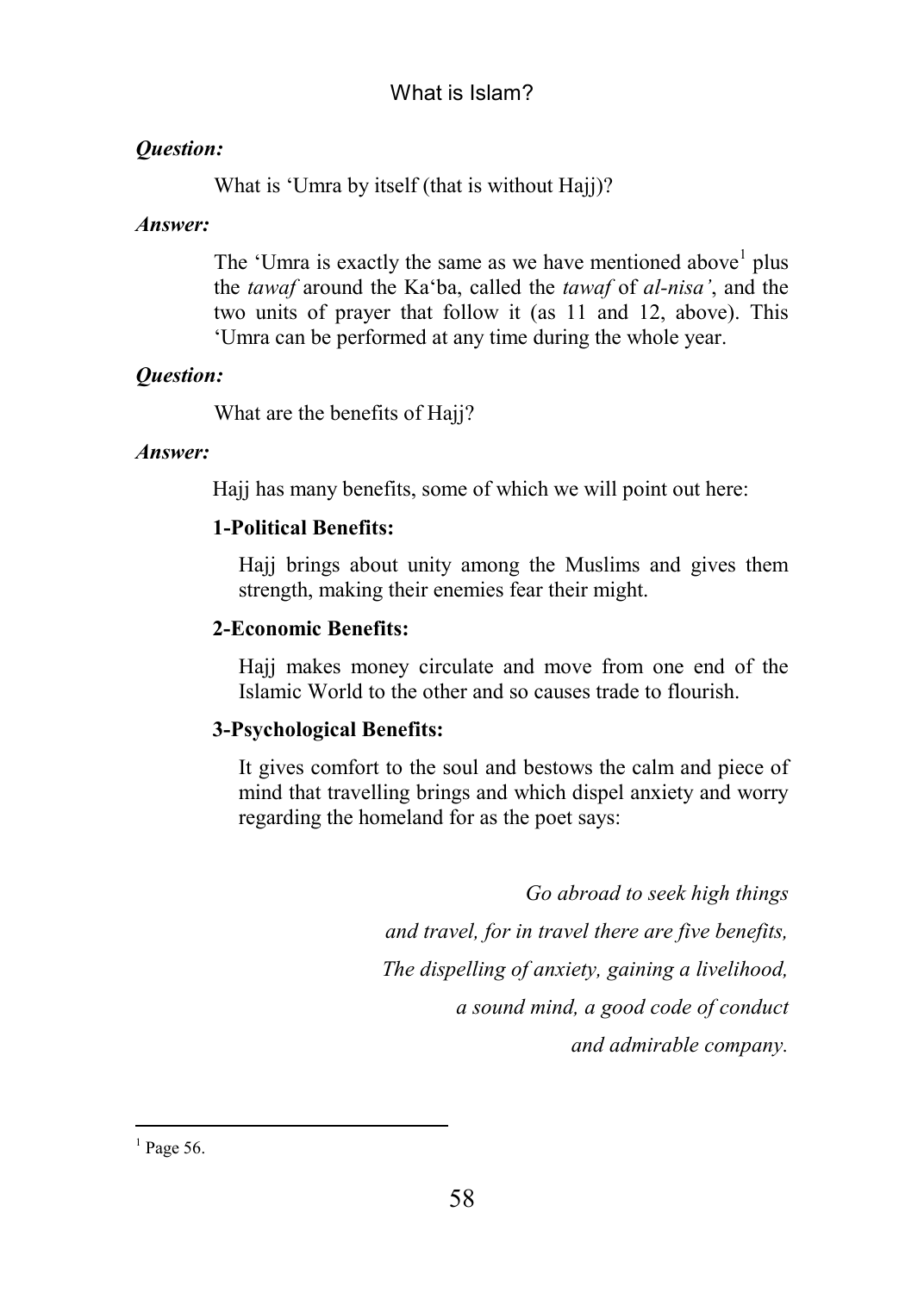## Acts of worship

### **4-Social benefits:**

The Hajj causes the Muslims to get to know each other and helps them speak with one voice.

## **5-Spiritual benefits:**

Circumambulating the Ka'ba, the walk between Safa and Marwa, the prayer of circumambulation, the ritual prayers, the standing on 'Arafat are all worship. There are many other benefits of making the Hajj which are mentioned elsewhere in more detail  $1$ 

 1 See, for instance, the author's *'Ibadat al-Islam .*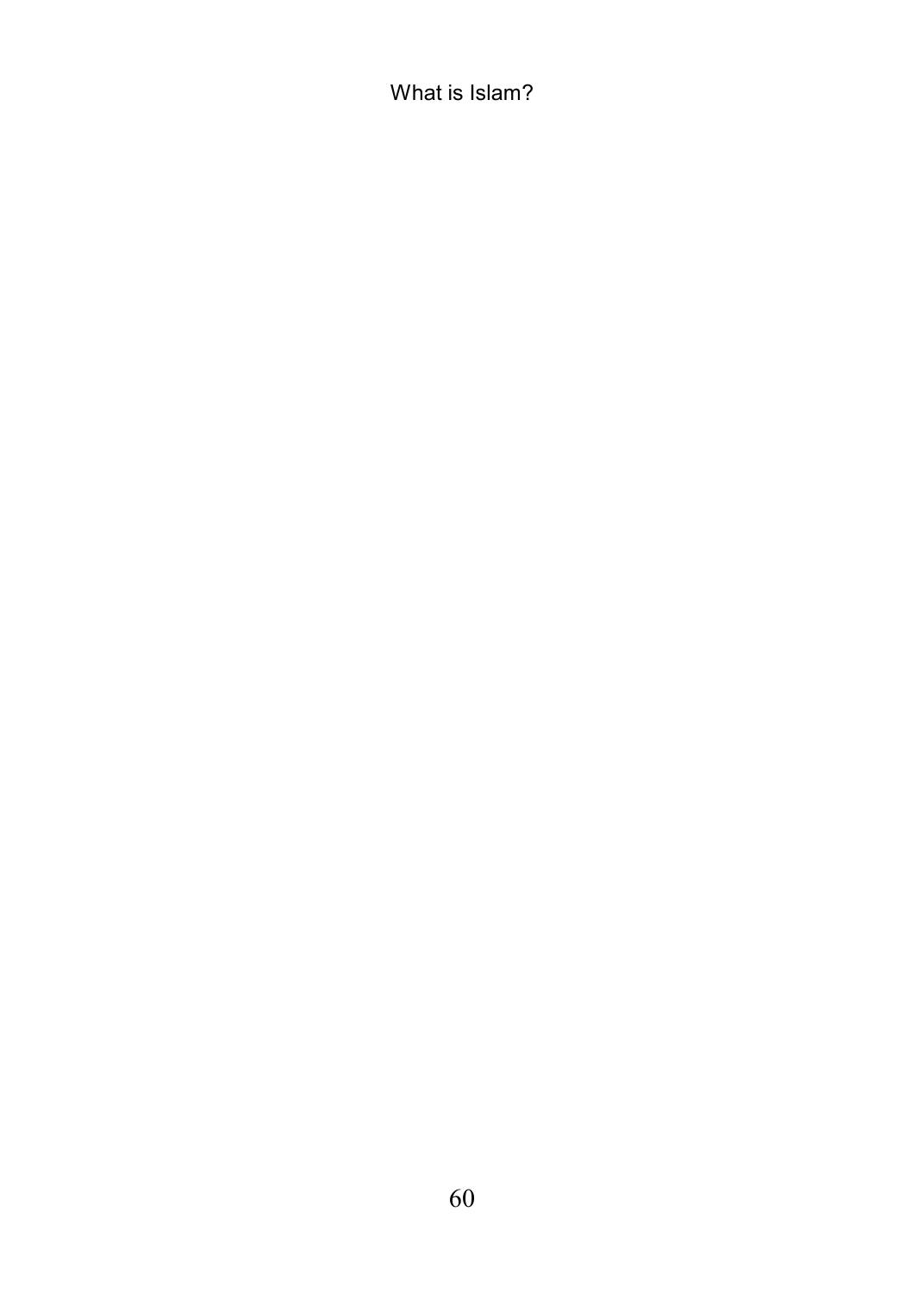# **7- SOME ASPECTS OF THE SHARI'A**

In this section we shall briefly examine some of the lustrous features of the *Shari'a* of Islam namely, making oneself pure for worship, the noble sanctuaries, non-ritual prayers, congregational prayers, enjoining what is right and forbidding what is reprehensible, *i'tikaf*, calling to what is good, recalling memorable past events, the utter allegiance to the Ahl al-Bayt and disassociation from their enemies.

### **PURIFICATION IN ISLAM:**

#### *Question:*

What is meant by making oneself pure?

#### *Answer:*

Purification in Islam is of four kinds:

- 1. Purifying the soul from bad tendencies, such as jealousy, miserliness, anger, cowardliness and other base qualities.
- 2. Purifying bodily parts from things which are incompatible with Islam, as for instance, purifying the eye from treacherous glances, purifying the tongue from idle talk and so on.
- 3. Purifying the body and its various parts from things which are dirty, because Islam makes it obligatory to clean oneself thoroughly from urine, blood, stools and other impurities. Also Islam commends purifying and cleansing anything which has become dirty or filthy and this does not only apply to the body but to everything with which the Muslim comes into contact in the way of clothes, tableware and cooking utensils, carpets and so on.
- 4. Cleaning both the body and the soul together in one of the following three circumstances:-
- A. Performing ablutions after each *hadath*.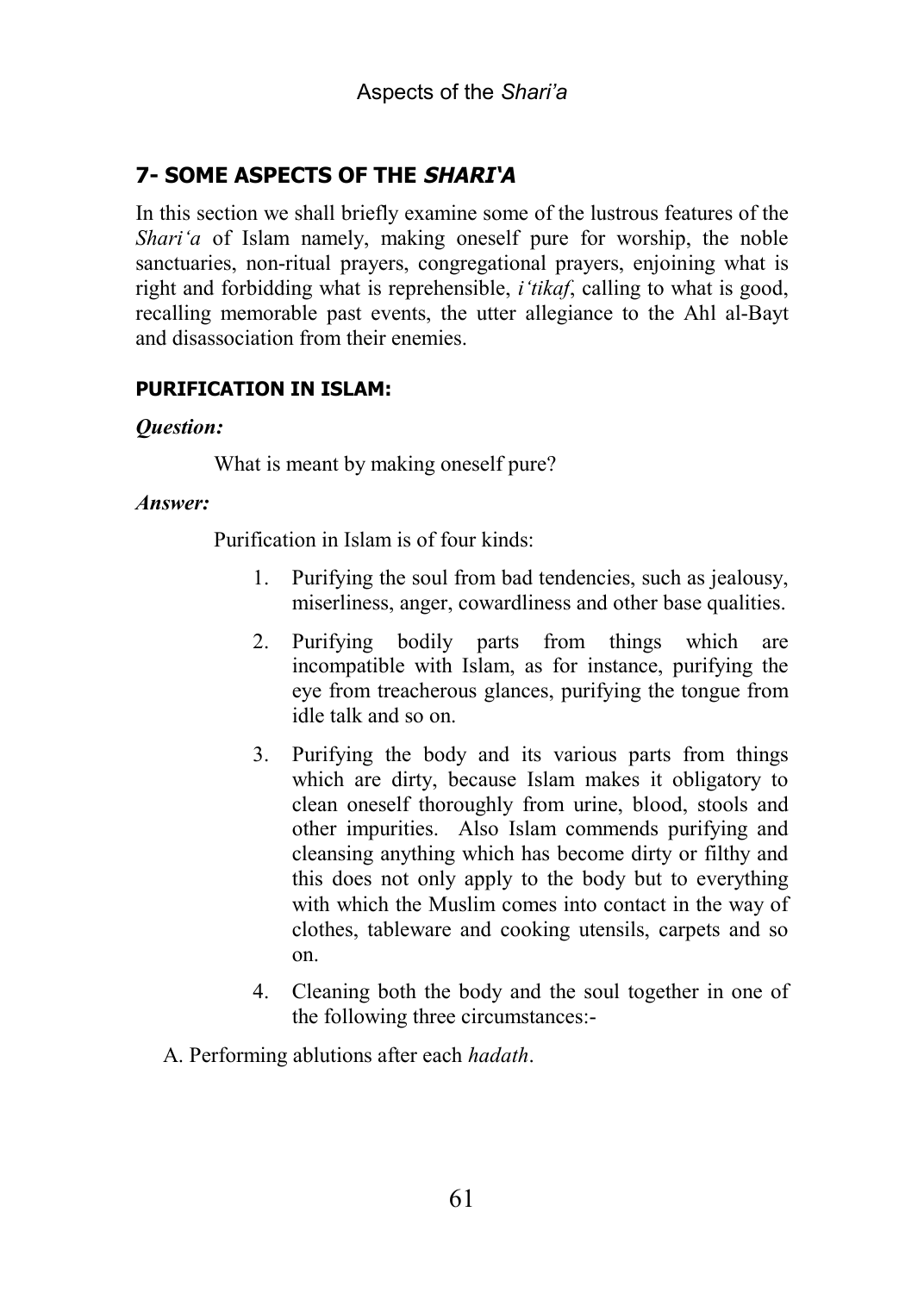# ABLUTIONS (WUDU')

## *Question:*

What is a *hadath*?

## *Answer:*

A *hadath* applies to urinating, making stools, flatulence, sleep, (for a woman) a minor discharge of blood - *istihada qalila,* and it applies to anything which causes mental confusion such as imbibing alcoholic drinks, fainting and the like.

## *Question:*

How should ablutions be performed?

## *Answer:*

The manner of performing ablutions is as follows:

- 1. Washing the face from the hairline to the chin.
- 2. Washing of the right hand from the elbow to the tip of the fingers.
- 3. Washing of the left hand from the elbow to the tip of the fingers.
- 4. Wiping the front part of the head with the moisture from the underside of the right hand.
- 5. Wiping the top surface of the two feet with the moisture from the palms of both hands, respectively.

# COMPLETE WASH (GHUSL)

**B.** A wash of the entire body, which is of two kinds:

- 1. Obligatory complete wash.
- 2. Recommended complete wash.

## *Question:*

When is a complete wash obligatory?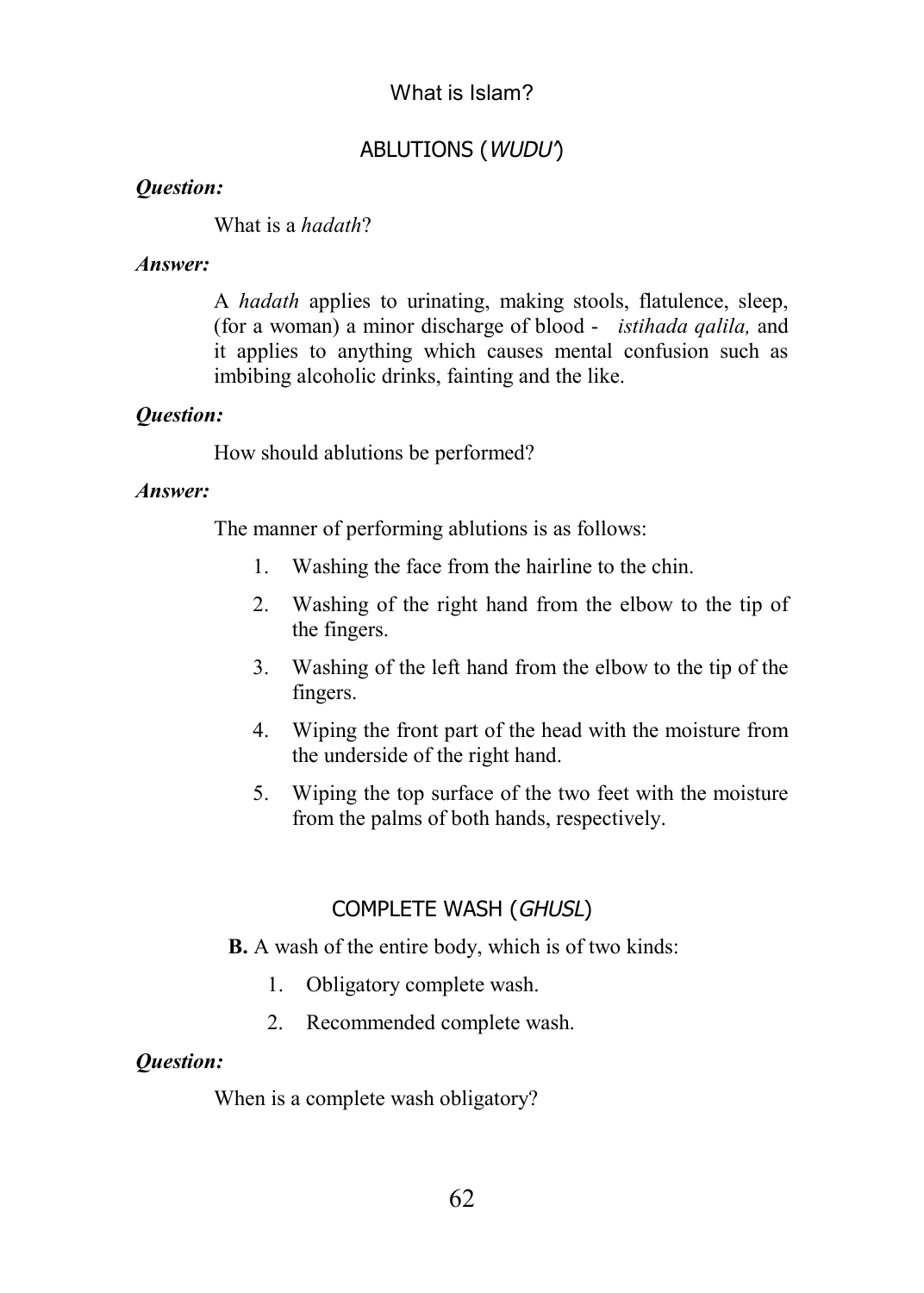### *Answer:*

A complete wash must be taken in the following six instances:

- 1. *Janaba*: that is after the ejaculation of semen or penetration.
- 2. Menstruation: this is blood which a women usually sees being discharged once a month.
- 3. The discharge of blood etc (lochia) after childbirth.
- 4. (For a woman), discharge of blood, other than the monthly menstruation and a minor menstruation - for a full explanation reference should be made to a more detailed volume.
- 5. Touching a corpse: a complete wash becomes obligatory if one touches the dead body of a human being after it has grown cold and before it has been washed.
- 6. A dead person: it is obligatory that he or she be given a complete wash.

# *Question:*

What are the recommended complete washes?

## *Answer:*

There are many such as, for instance, the wash on Fridays, Festival Days<sup>1</sup> and on the nights of the month of Ramadan.

# *Question:*

What is the mode of taking a complete wash?

# *Answer:*

It can be taken in one of two ways:

- 1. Submersing oneself: plunging oneself once into pure water, which it is legally permissible to use (*halal*), in such a way that the water covers the whole body.
- 2. Washing in a certain order: firstly washing the head and neck, then the right side of the body and, after that, the left side of the body.

 $\overline{a}$ 1 The *a'yad* (pl. of *'id*).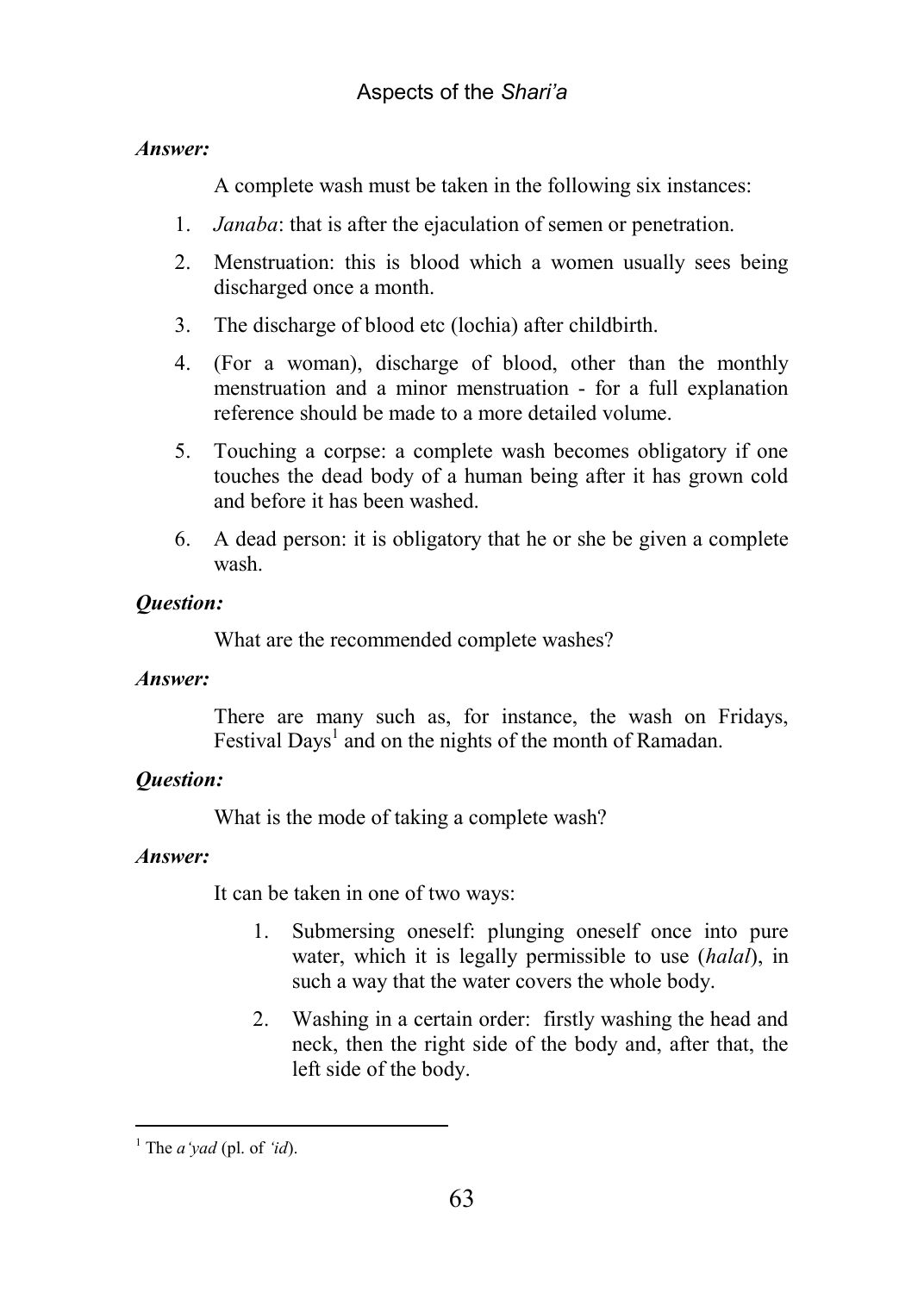However, one who cannot perform ablutions or take a complete wash is required by Islam to do *tayammum*.

## TAYAMMUM

### *Question:*

What is that?

### *Answer:*

*Tayammum* consists of:

- 1. Striking the palms of the two hands on clean and legally permissible earth, then shaking them and after that wiping the forehead with the two palms, from the beginning of the hairline up to the top part of the nose.
- 2. Wiping the upper part of the hands with the palms by first wiping the upper part of the right hand with the palm of the left hand and vice-versa.
- 3. Again striking the palms of the two hands on the earth and wiping the upper part of the hands with them in the way just described.

Clearly these rites of purification have to be done with the intention of seeking nearness to God and consequently they not only purify a person externally but also cleanse him or her inwardly, since seeking to draw close to God necessitates also the cleansing of the soul.

### **PLACES for WORSHIP**

### *Question:*

What do you mean by places for worship?

#### *Answer:*

The Prophet of Islam, Muhammad (God's blessings and peace be upon him and his progeny) says: "The ground has been made for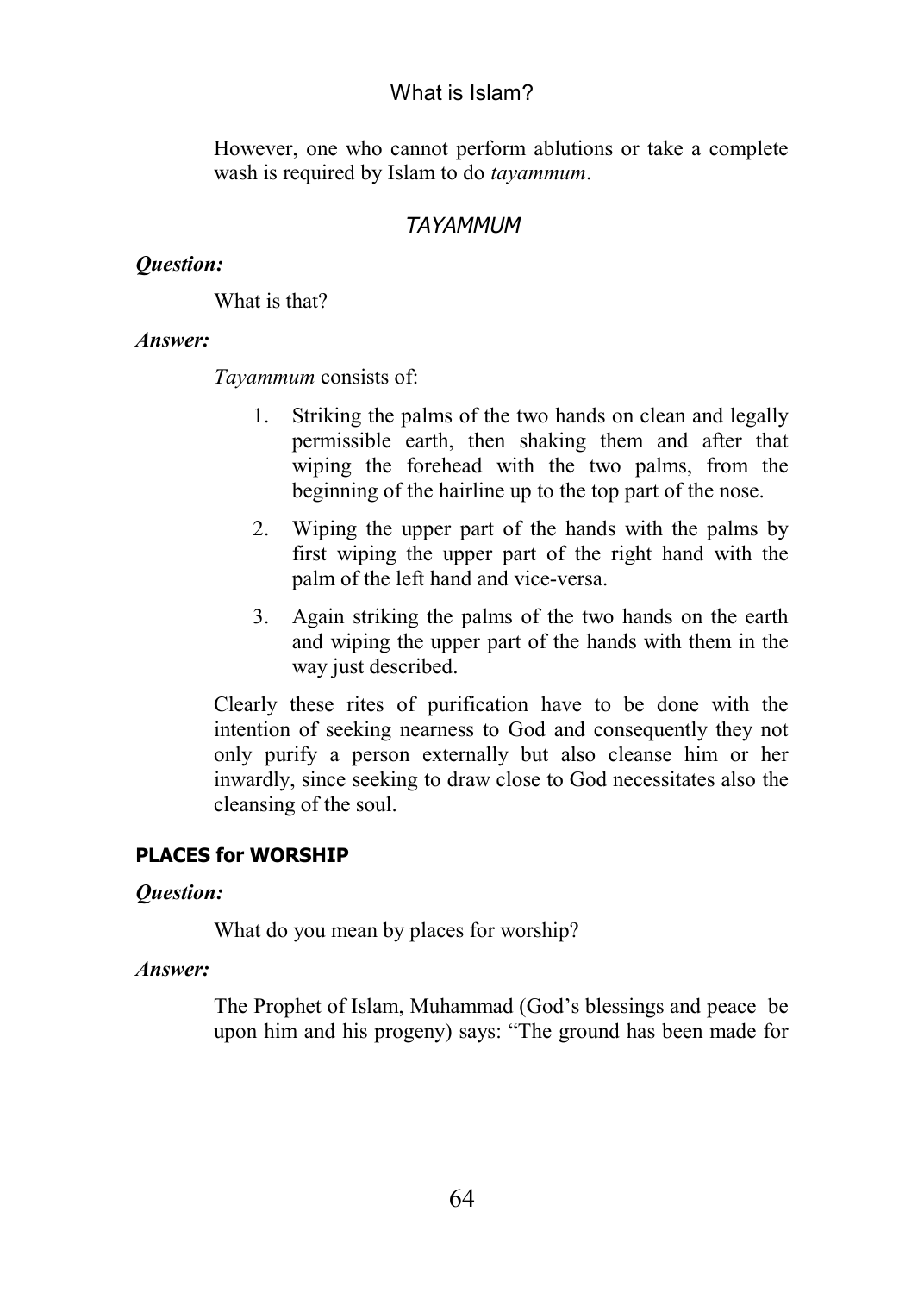me a place of prostration (*masjid*) and its earth [made] pure for  $me^{v_1}$ .

Therefore, in the view of Islam the ground everywhere is suitable for worship, and thus worship has no particular place. Moreover, in Islam, there is no place assigned for the worship of one group of people, and another set up for another group. God Almighty states:

"And turn your faces [to Him] in every place of prostration (*masjid*)"[*7*: 29].

However Islam has established certain places specifically for worship called mosques (*masajid*, sing. *masjid*) and encourages worship and the gathering of people in them and has promised a great reward for building them, lighting them and looking after their affairs. Praying in a mosque is preferable to praying elsewhere.

Places for worship are divided into:-

 $\overline{a}$ 

- 1. Places which are in the highest category of importance such as the al-Haram Mosque at Makka, the Mosque of the Prophet (God's blessings and peace be upon him and his progeny) at al-Madina, the Mosque of Kufa, (near the city of Najaf), the Mosque of Basra in the city of Basra, and the Sakhr al-Sharif (the Dome of the Rock) at Jerusalem in Palestine.
- 2. Places that are in the second category of importance such as the Sahla mosque near Najaf and the Baratha mosque<sup>2</sup> between Kadhimayn and Baghdad.
- 3. Places at the third level of importance which are all the other mosques which Muslims have built throughout the world. They vary one from another in status as has been explained in Islamic jurisprudence.

<sup>&</sup>lt;sup>1</sup> See 'Awali al-la'ali al-'aziziyya fi'l-ahadith al-diniyya, Ibn Abi Jumhur Ahsa'i (born 840/1436-7), Sayyid al-Shuhada' Publishing House, Qum, 4 vols. 1405/1984-5, vol. 2, p. 208, with the addition, "wherever I happen to be and it is time for prayer, I make *tayammum* and pray".

<sup>&</sup>lt;sup>2</sup> Amir al-Mu'minin 'Ali ibn Abi Talib (peace be upon him) passed by Baratha (in the vicinity of Karkh, on the western side of old Baghdad,) and prayed on the site of the present mosque.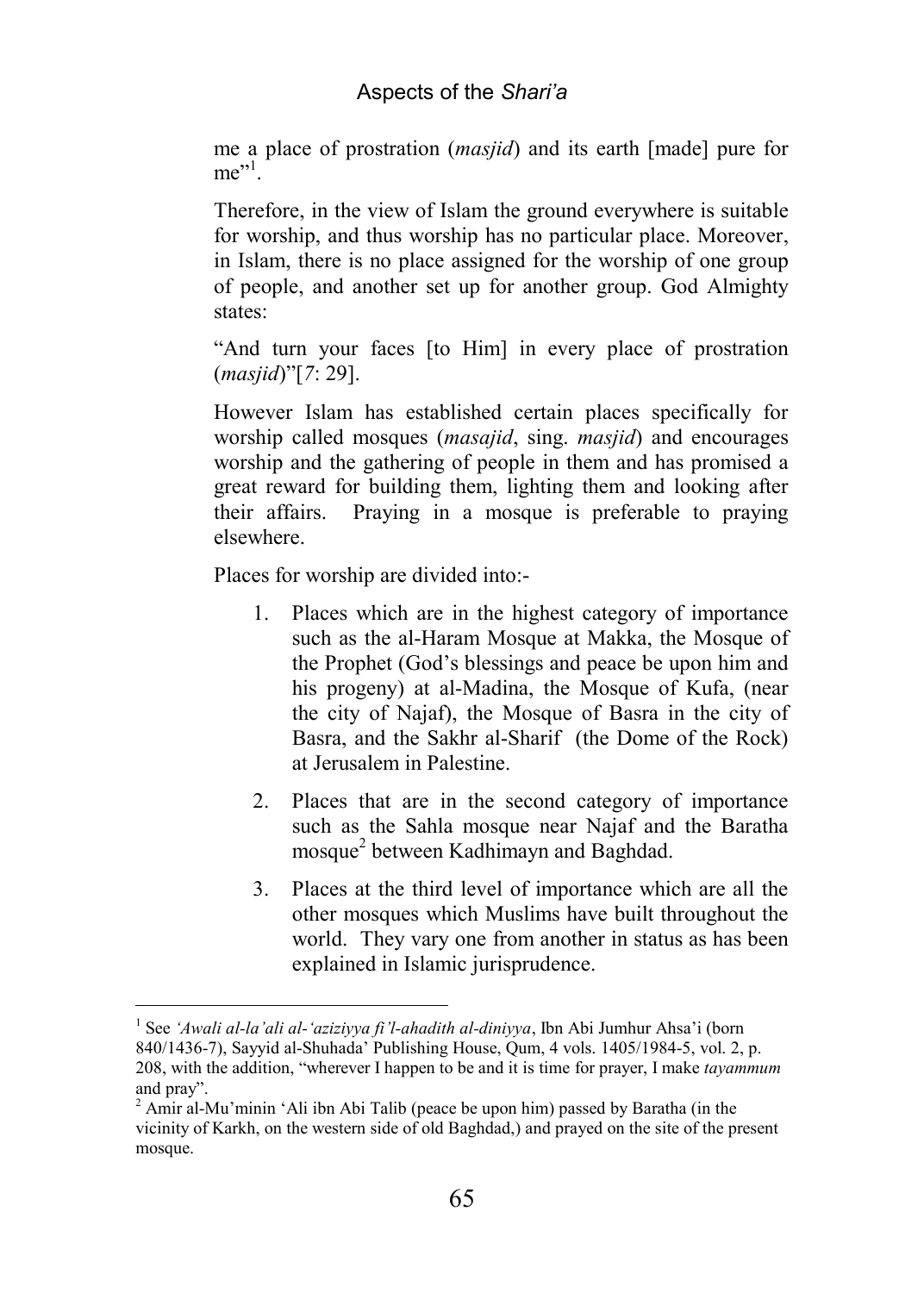## *Question:*

Are there special injunctions relating to mosques?

## *Answer:*

Indeed there are. For instance, it is forbidden to defile them and arbitrarily to demolish them. It is also forbidden for a person in a state of *janaba* or a woman in menstruation or who is in a state of lochial discharge after childbirth to sit in a mosque, and it is forbidden for those in a state of *janaba* even to pass through the al-Haram Mosque at Makka and the Mosque of the Prophet (God's blessings and peace be upon him and his progeny) in al-Madina.

# **HOLY SHRINES**

## *Question:*

Which are the illustrious shrines?

## *Answer:*

These are places where the Prophet and the impeccable Imams have been buried namely:

- 1. The Hujra of the Prophet (God's blessings and peace be upon him and his Progeny ) at al-Madina in the Hejaz.
- 2. Al-Baqi' cemetery at al-Madina which contains the graves of Imam al-Hasan al-Mujtaba, Imam Zayn al- 'Abidin, Imam Muhammad al-Baqir and Imam Ja'far al-Sadiq (peace be upon them all). The final resting-place of Fatima al-Zahra' (peace be upon her), the best of all women, is also probably in al-Baqi'.
- 3. The shrine of Imam Amir al-Mu'minin (peace be upon him) in al-Najaf al-Ashraf in Iraq.
- 4. The shrine of Imam al-Husayn (peace be upon him) in Karbala', Iraq.
- 5. The shrines of Imam Musa al-Kadhim and Imam Muhammad Jawad (peace be upon both of them) in al-Kadhimiyya, Iraq.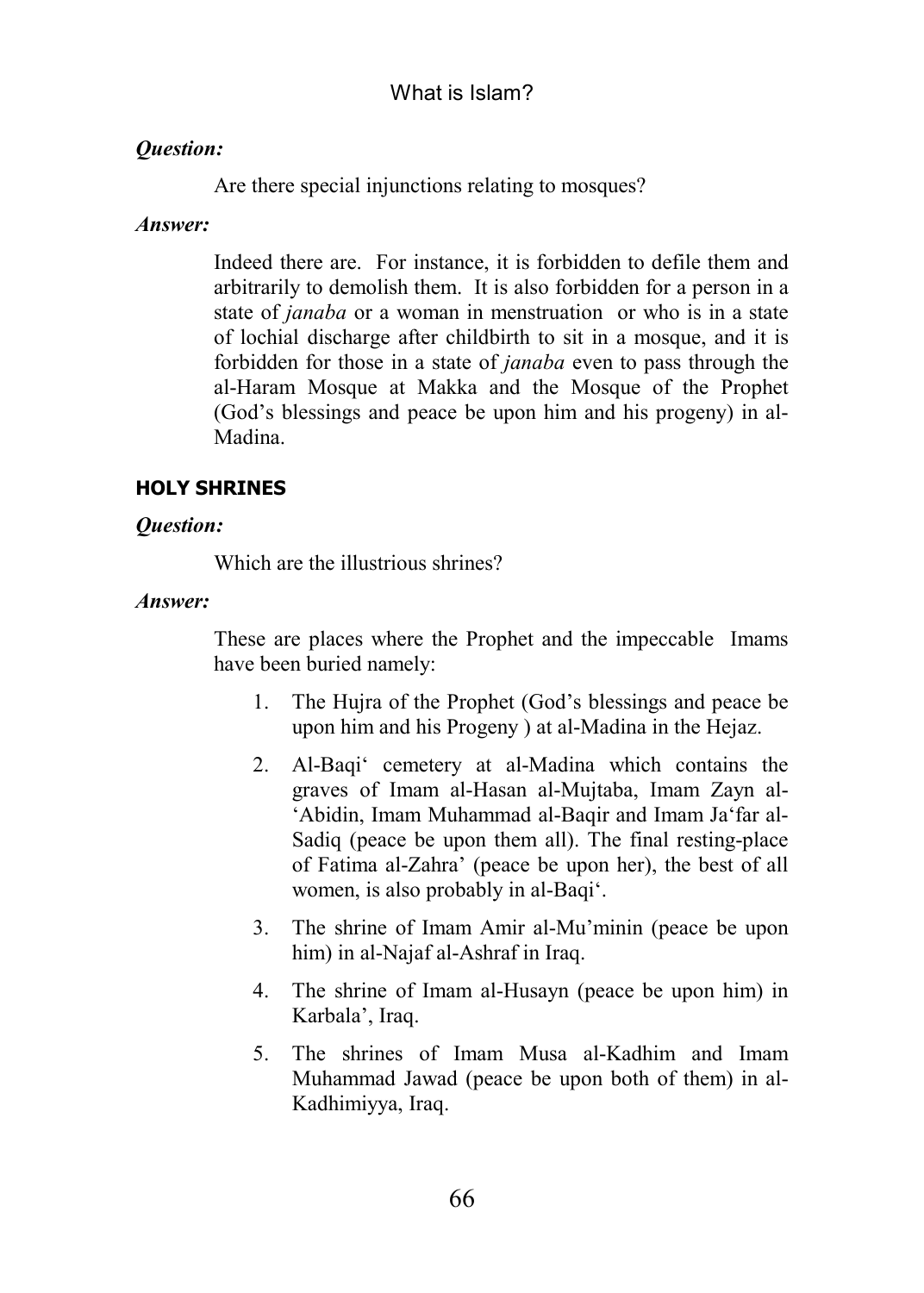### Aspects of the *Shari'a*

- 6. The shrine of Imam 'Ali al-Rida (peace be upon him) in Mashhad in Khurasan, Iran.
- 7. The shrines of Imam 'Ali al-Hadi and Imam al-Hasan al- 'Askari, and the underground vault of Imam al-Mahdi (peace be upon them) in Samara' in Iraq.
- 8. Other shrines approach to some degree the unique status of the above as, for instance, the shrine of al-'Abbas (peace be upon him) in Karbala', the shrine of Sayyida Zaynab (peace be upon her) at Damascus, and the shrines of other Prophets like the shrine of Dhu Kifl (peace be upon him), and the shrine of Musa ( *Kalim-Allah* - peace be upon him).

#### *Question:*

Do these shrines enjoy a special superiority?

#### *Answer:*

Yes, for the reason that the Prophets of God and His deputies (*awsiya'uhu*) and those who are near and close to God are buried there.

### *Question:*

Please explain some aspects of this superior status.

#### *Answer:*

The special injunctions which apply to mosques (as set out above) also apply to these holy shrines with the addition that supplications are particularly recommended in the mausoleum of Imam al-Husayn (peace be upon him). The latter is characterized by other privileges as are the rest of the shrines.

#### *Question:*

Does merely being present at these shrines also carry reward and recompense?

#### *Answer:*

Yes, for Islam has highly recommended that the Muslims visit the graves of the Prophet, his Daughter and the impeccable Imams (peace be upon them all) since such visits will receive an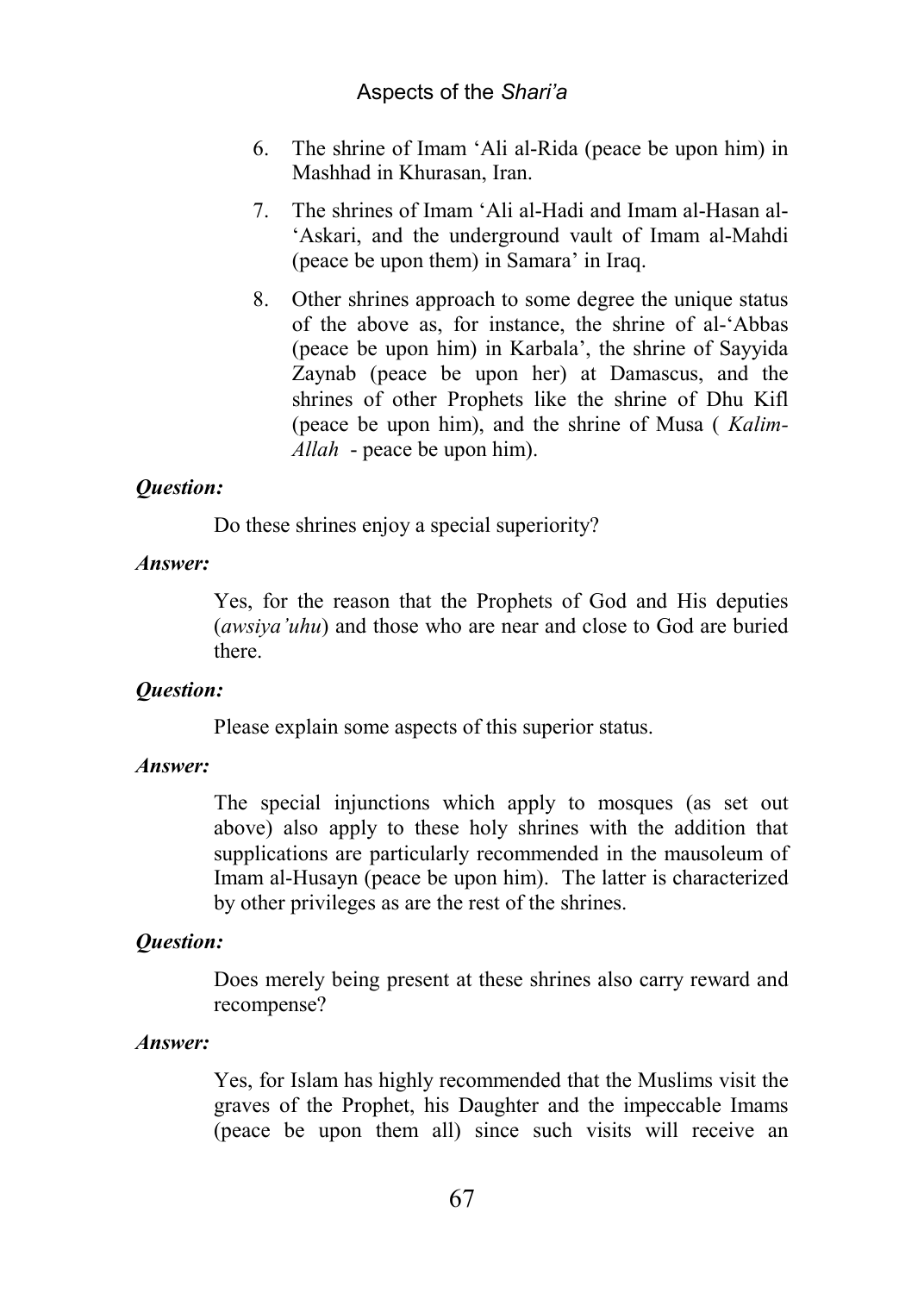abundant reward in the hereafter. Moreover Islam has specified particular occasions which are preferable to other times for such visits.

If in today's world we see that the tomb of the Unknown Soldier has become a spot to visit, thus encouraging people to defend their homeland and as a mark of esteem for the soldiers who are killed on the battlefield, so in Islam there are well-known leaders and if people only were to follow them they would acquire blessings in this world and happiness in the world to come.

Therefore we see that the shrines of the Prophet and the impeccable Imams are as a torch for Islam and the source of abundant happiness.

In particular the prayers for visiting the Prophet and the Imams are in themselves lessons and a method for right belief. For example, in one of the prayers written for the visit to the shrine of Imam Amir al-Mu'minin (peace be upon him), 'Ali is extolled as the one who is,

"Just with the people parcelling out justice with impartiality". 1

From this sentence we glean the principle of justice and the need to be impartial when dealing with the rights of others.

In one of the prayers written for the visit to the sanctuary of Imam al-Husayn we read:

"I bear witness that you are purity, pure and made pure and that you are from the offspring of purity, the pure and those who have been made pure. You yourself are pure and so through you the land was purified, the earth in which you lie is pure because of you, and your sanctuary is pure."<sup>2</sup>

We learn from this that it is incumbent upon man to make his heart, body and everything with which he comes into contact pure

 $\overline{a}$ 

<sup>&</sup>lt;sup>1</sup> See, for instance, *Mafatih al-jinan* by 'Abbas al-Qummi, Dar al-Zahra' Beirut, first print. 1998, p.443, *ziyarat Amir al-Mu'minin ('alayhi 'l-salam)* on the Day of Ghadir: "You parcel out justice with impartiality, you are just with the people and you are more knowledgeable about God's law than the rest of mankind" [after the Holy Prophet Muhammad - peace be upon him and his progeny].

<sup>2</sup> *Mafatih al-jinan*, p. 515, *fi ziyarat al-Imam al-Husayn ('alayhi 'l-salam) al-makhsusa alula.*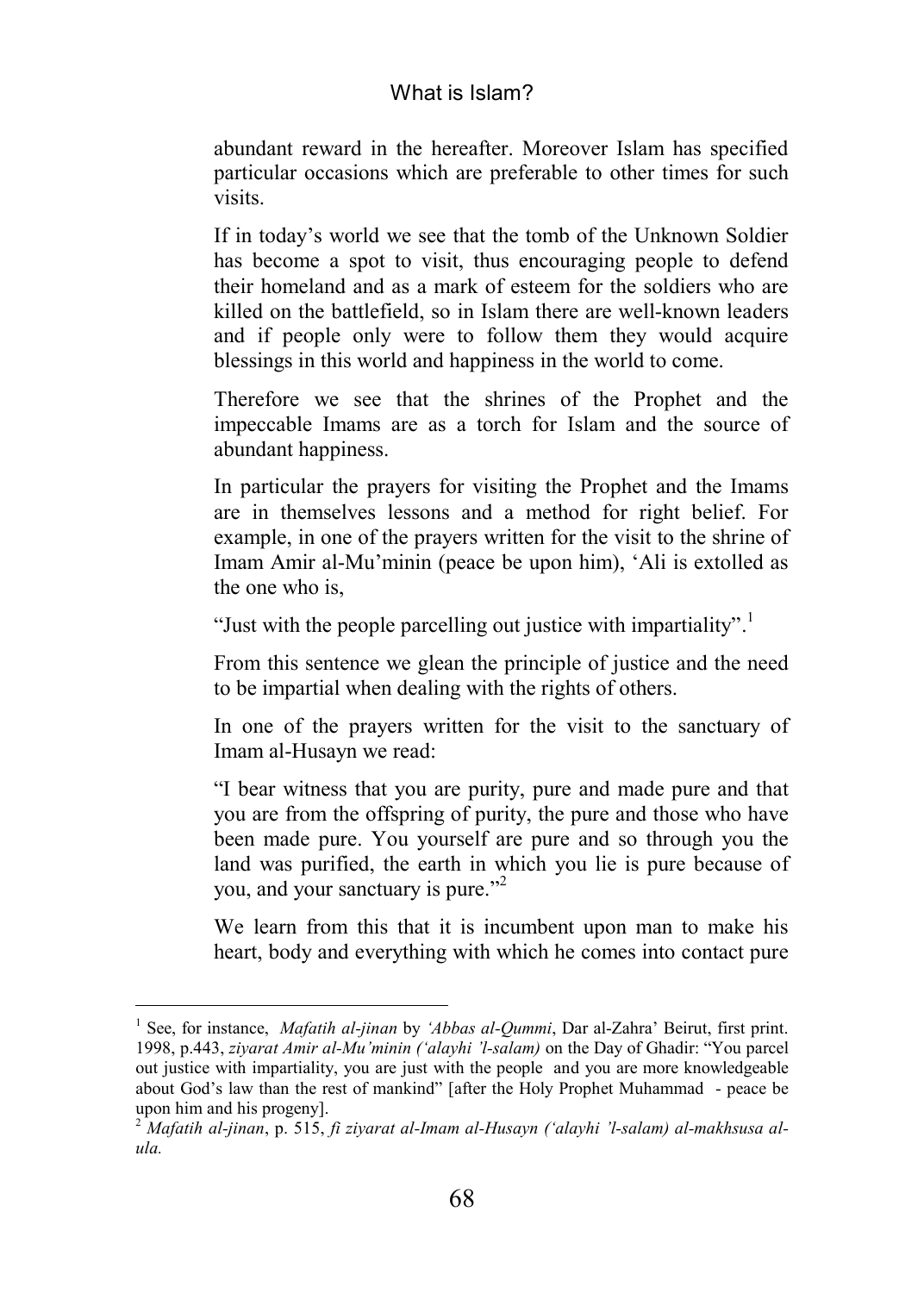### Aspects of the *Shari'a*

and to make pure the land in which he dwells. Should not the pilgrim follow the example of Imam al-Husayn (peace be upon him) through whom the land was purified?

#### *Question:*

Are there other advantages for visiting the shrines on special occasions?

#### *Answer:*

Yes, the same benefits that were mentioned for the Hajj, since during the special occasions for visiting the shrines of the impeccable Imams, people come together from every place and so the benefits that are obtained from the Haij (already listed above) are obtained from these visits too.

### **SUPPLICATION**

#### *Question:*

What are meant by supplications<sup>1</sup> and why should we make them?

#### *Answer:*

 $\overline{a}$ 

Supplication is tantamount to the words man utters to his Creator in which he asks God for a need, expresses a grievance, praises his Lord, enumerates the blessings and benefits bestowed upon him or seeks His guidance concerning something which either he is inclined to do or has an aversion from doing.

The benefits of supplication consist in:

- 1. Man linking himself with the Creator of the universe.
- 2. Strengthening the soul since if man realizes that he is bound to God the Mighty, his soul gains strength and the strength of the soul is the source of courage and fearlessness.
- 3. Bringing about serenity and inner peace, for serenity diffuses happiness.

<sup>1</sup> *Du'a'* (non-ritual prayers) as distinct from *salat* (the five obligatory daily prayers and so on) as described above.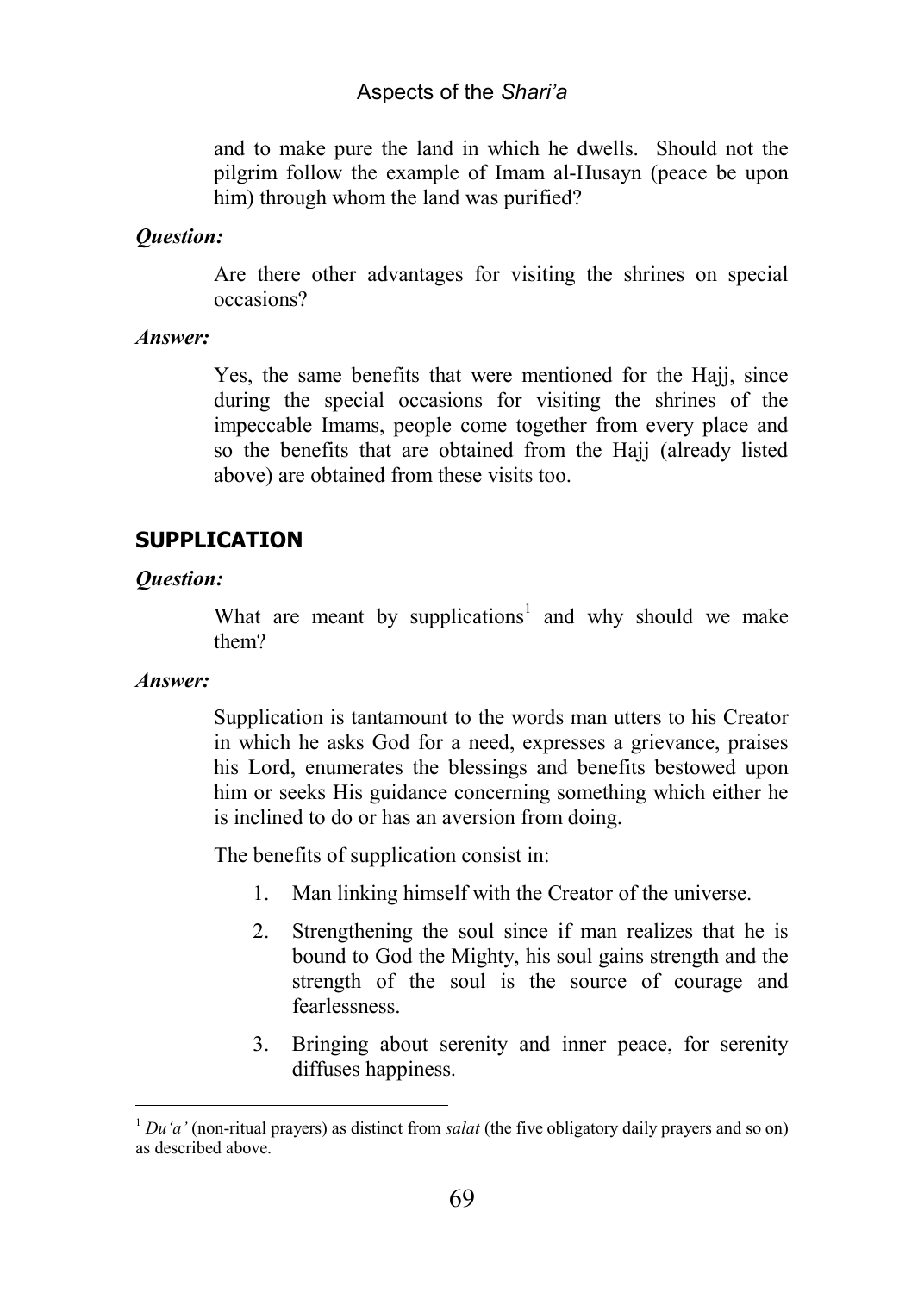- 4. Instilling what is good in the soul and keeping the believer from bad things due to the inspiration which is got from making supplications.
- 5. Leading the supplicant to a recognition of what is good and what is evil since prayers elucidate this. Identification of good and evil, for invocations always contain this.
- 6. Moreover, God Almighty replies to supplication, just as He says in the Holy Qur'an:

"And your Lord said: Pray to me and I will answer you "[*40*: 60] and so the needs of a believer for this world and the hereafter are fulfilled.

In short, Islamic supplications are a perpetual source of learning the like of which is not found in any other faith or religion, and from which man benefits, beginning from his earliest days until the last moments of his life.

### *Question:*

Please give an example of a supplication.

### *Answer:*

 $\overline{a}$ 

We will mention here, as an example, parts of the supplication of Imam al-Sajjad<sup>1</sup> (peace be upon him) from his prayer to acquire "The most beautiful virtues"<sup>2</sup>:

"O God extend your sustenance upon me and do not try me by my looking at [what other people have got]; give me strength and do not afflict me with arrogance; make me Your slave and do not spoil my worship by my becoming absorbed with myself; cause me to be a means of doing good for others; do not blot out my good deeds because of my making others feel that they are indebted to me; grant that I treat others in the noblest way and protect me from self-congratulation"

<sup>&</sup>lt;sup>1</sup> Imam 'Ali Zayn al-'Abidin, the fourth imam of the Ahl al-Bayt.

<sup>2</sup> See *al-Sahifa al-Sajjadiyya al-kamila, (wa-kana min du'a'ihi 'alayhi al-salam fi makarim al-akhlaq wa-mardi 'l-af'al*), 2nd print., Beirut (al-Mu'assisa al-Dawliyya), 1999, with commentary by Ghalib 'Asayli, prayer no 20, pp. 113, 115-6.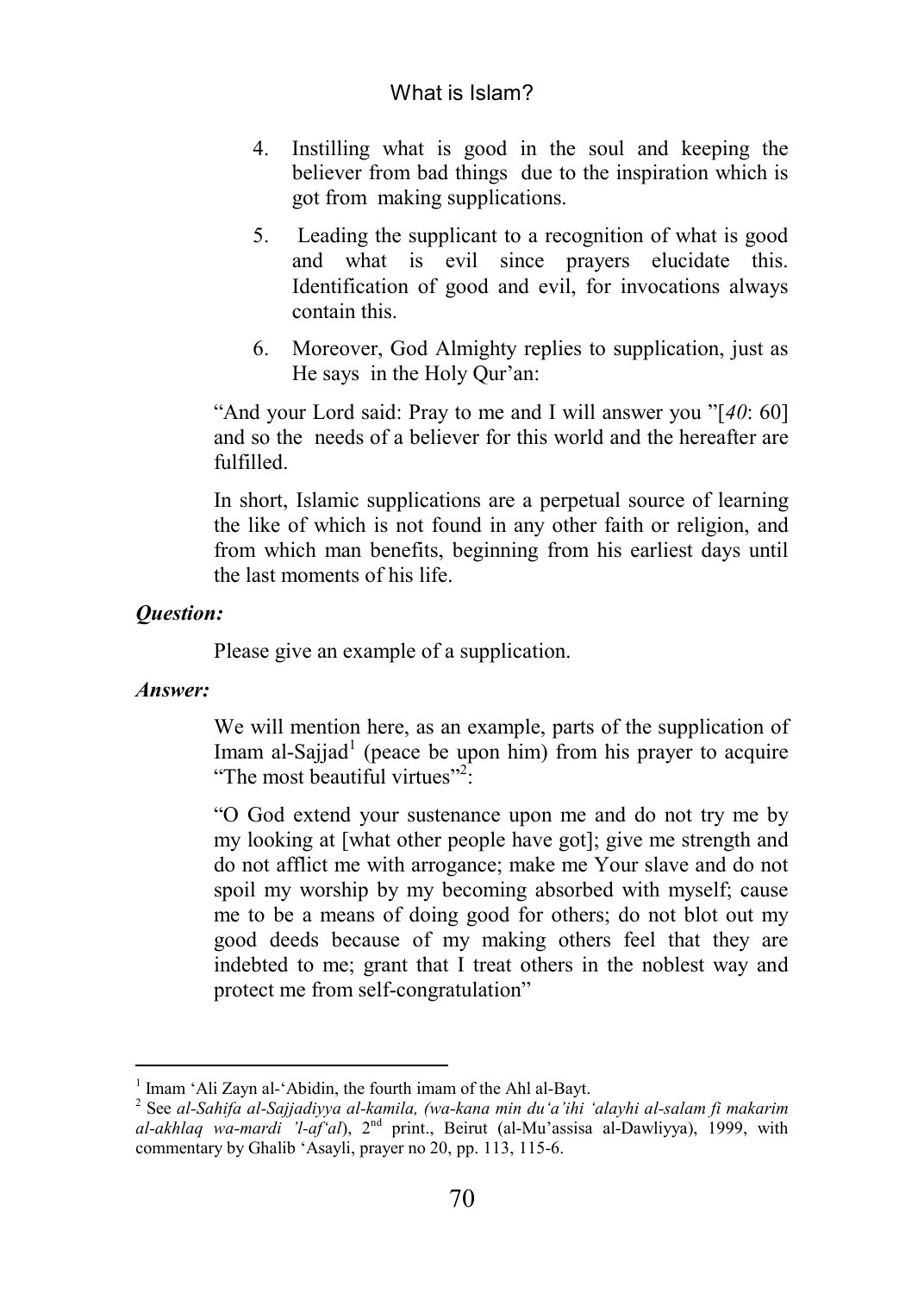### Aspects of the *Shari'a*

"O God pour out Your blessings upon Muhammad and his Progeny and guide me that I combat one who has cheated me, with kindness; that I reward the one who has decided to have nothing to do with me, with munificence; that I remunerate one who has deprived me, with generosity; that I requite one who had cut off any association with me, by visiting him; and oppose one who had spoken behind my back, by speaking well of him; and may I be grateful for any favour [shown to me] and overlook anything done against me."

"O God pour out Your blessings upon Muhammad and his Progeny and I beseech You that I may not be oppressed, since you have the power to defend me; that I do not oppress [others], since you have the power to restrain me; that I am not led astray, since you are able to guide me; that I shall not be in need, since my well-being is in your hands; and that I do not maltreat [others], since any power I have is from You".

Anyone who scrutinizes the supplications of the Prophet (God's blessings and peace be upon him and his progeny) and the Imams, some of which have been included in the volumes called *al-Qur'an wa-'l-du'a'* in *Bihar al-anwar<sup>1</sup> ,* or in *Mafatih al-jinan* or *al-Sahifa al-Sajjadiyya* will realize that supplications are indeed a great treasure that can be used to make man happy both in this life and the hereafter.

### **CONGREGATIONAL PRAYER (SALAT AL-JAMA'A)**

#### *Question:*

What is meant by *jama'a*?

#### *Answer:*

This is congregational prayer. Islam encourages Muslims to offer together their five daily prayers in congregation behind an imam, on condition that he is just, which means that he must be someone sincere in his religion. Throughout the Islamic World from the time of the Prophet, who was the one to establish

<sup>&</sup>lt;sup>1</sup> The encyclopaedic work by the  $17<sup>th</sup>$  century 'Allama Muhammad Baqir al-Majlisi, published (110 volumes) in Beirut,  $2<sup>nd</sup>$  revised edition, 1983. The specific section referred to is *Kitab al-dhikr wa-'l-du'a'* found in vol. 90 (pp. 148 to end) and embraces also vols. 91 and 92.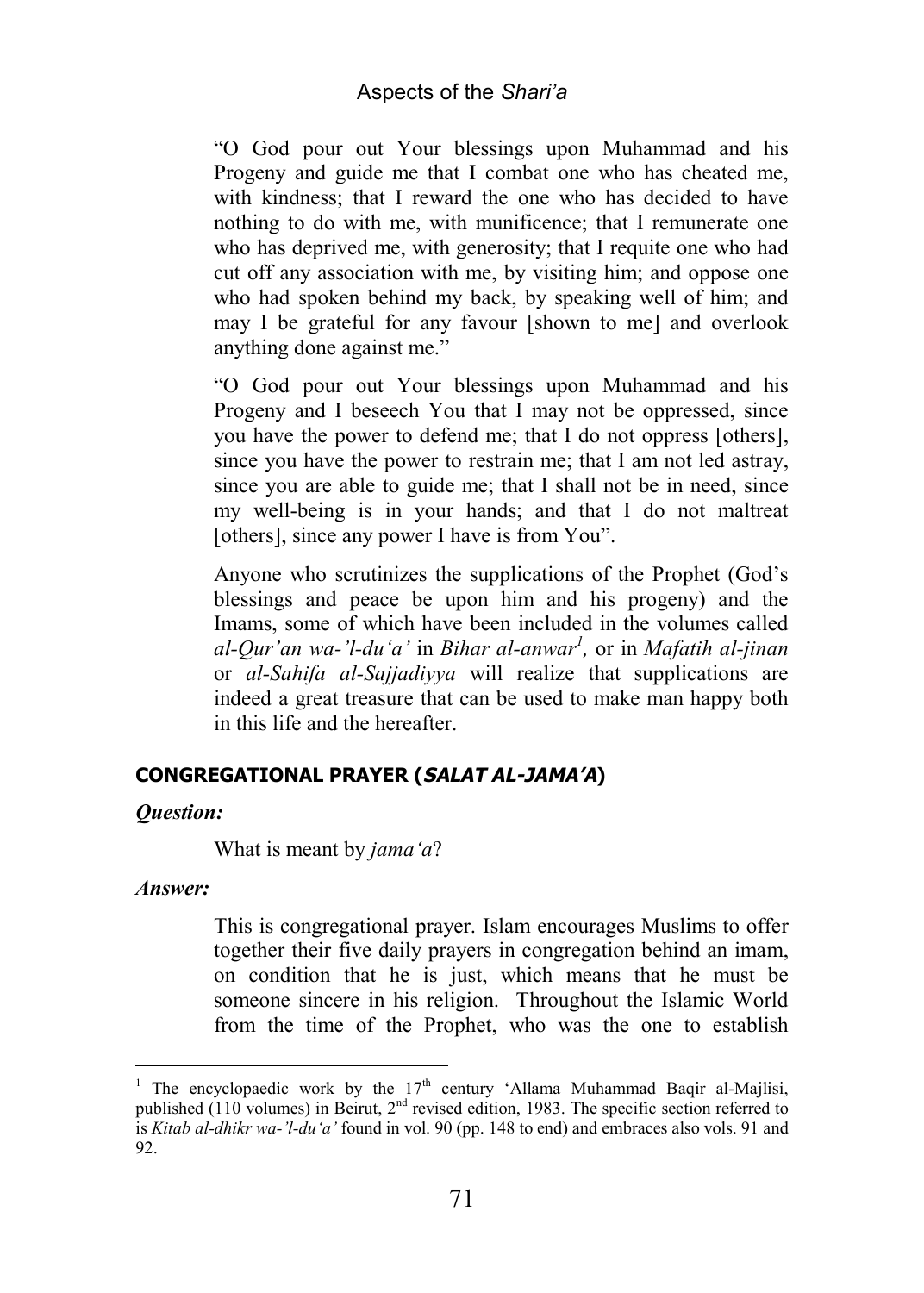congregational prayers, until today Muslims have gathered early in the morning to pray together the dawn prayer, at noon for the noon and afternoon prayers and at sunset for the sunset and early evening prayers.

They usually gather in specific places, such as the shrines of the Imams and in mosques, and prayer behind one of the Muslims whom they know to lead a good and upright life and they perform their obligatory prayers doing what he does in the way of standing, sitting, bowing and prostrating.

#### *Question:*

What do we gain from praying together?

#### *Answer:*

The benefits of congregational prayer are many and they include:-

- 1. Unifying the Muslims in a practical way: every day a Muslim with great responsibilities stands next to a subordinate, a white Muslim next to a black one, a rich Muslim next to a poor one and so on, all before the one Lord, no one being distinguishable from another. At these times all share similar sentiments. Class and other distinctions disappear and from this can come nothing but good.
- 2. Cooperation will occur when Muslims meet together, since everyone will get to know each other individually, friends will then help each other when help is needed and there will be general concern if someone is absent or going through difficult times.
- 3. Inculcating discipline in the hearts of those who are praying, for congregation is one of the best forms of discipline. If it becomes ingrained in the character of a Muslim he will be organized in all his doings.
- 4. Benefiting from homilies and guidance which are given to the congregation before the prayers or, as is usually the case, afterwards. Muslims in these congregations are made aware of the calamities that beset the Muslims throughout the world so as to get them to participate, not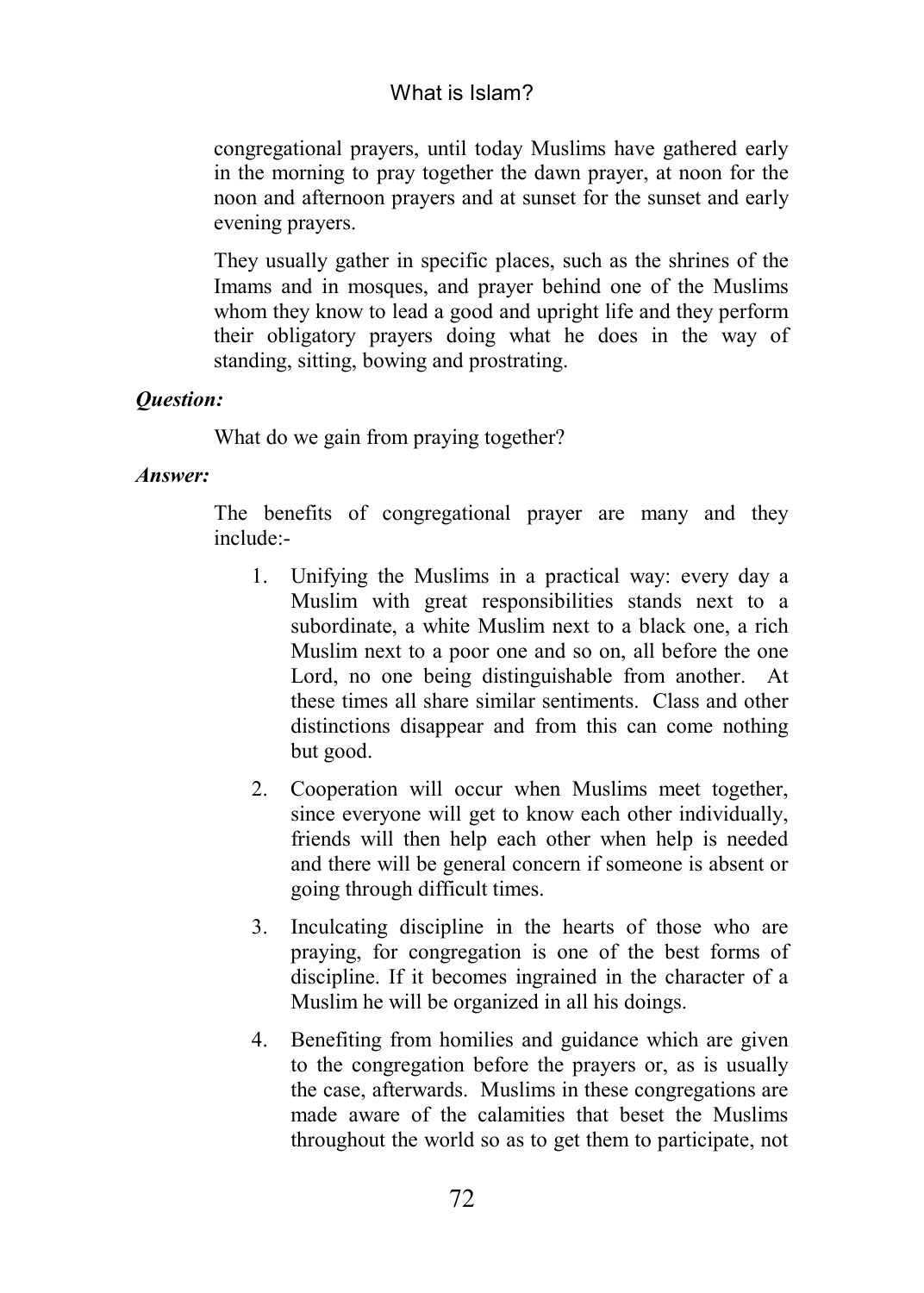### Aspects of the *Shari'a*

only with their hearts in the grief of those who have been afflicted, but also to participate by doing something practically. Therefore we notice that those who are in the habit of praying together are highly informed about religion and we also notice that, as a consequence of the sermons and homilies which are delivered on these occasions, those who pray congregational prayers are more upright and scrupulous than others in the various fields of life. The benefits accruing from praying in congregation continue to this day.

### **ENJOINING WHAT IS GOOD and FORBIDDING WHAT IS REPREHENSIBLE**

#### *Question:*

What does this mean?

#### *Answer:*

Islam enjoins what is good, whether it is to make something obligatory or to cause something to be recommended. The good which Islam enjoins is called *ma'ruf*.

Similarly, it also forbids what is reprehensible, either by causing certain things to be absolutely forbidden or by saying that certain actions are best kept away from. Bad things are called *munkar*.

Consequently Islam has ordered Muslims to enjoin what is *ma'ruf* (good things) and forbid *munkar* (bad actions). Thus, with this law the deviations in any community are set straight, people are guided towards correct Islamic behaviour and they are saved from evil things and crimes.

In the Qur'an, God says: "You are the best of peoples ever raised up for mankind, you enjoin what is good and you forbid what is reprehensible"[*3*: 110].

The Prophet Muhammad (God's blessings and peace be upon him and his progeny) likened enjoining good and forbidding what is reprehensible to a person in a boat who, while at sea, starts making a hole in it. If the other passengers grab hold of him, he and they will be saved but if they leave him to carry on, both he and they will perish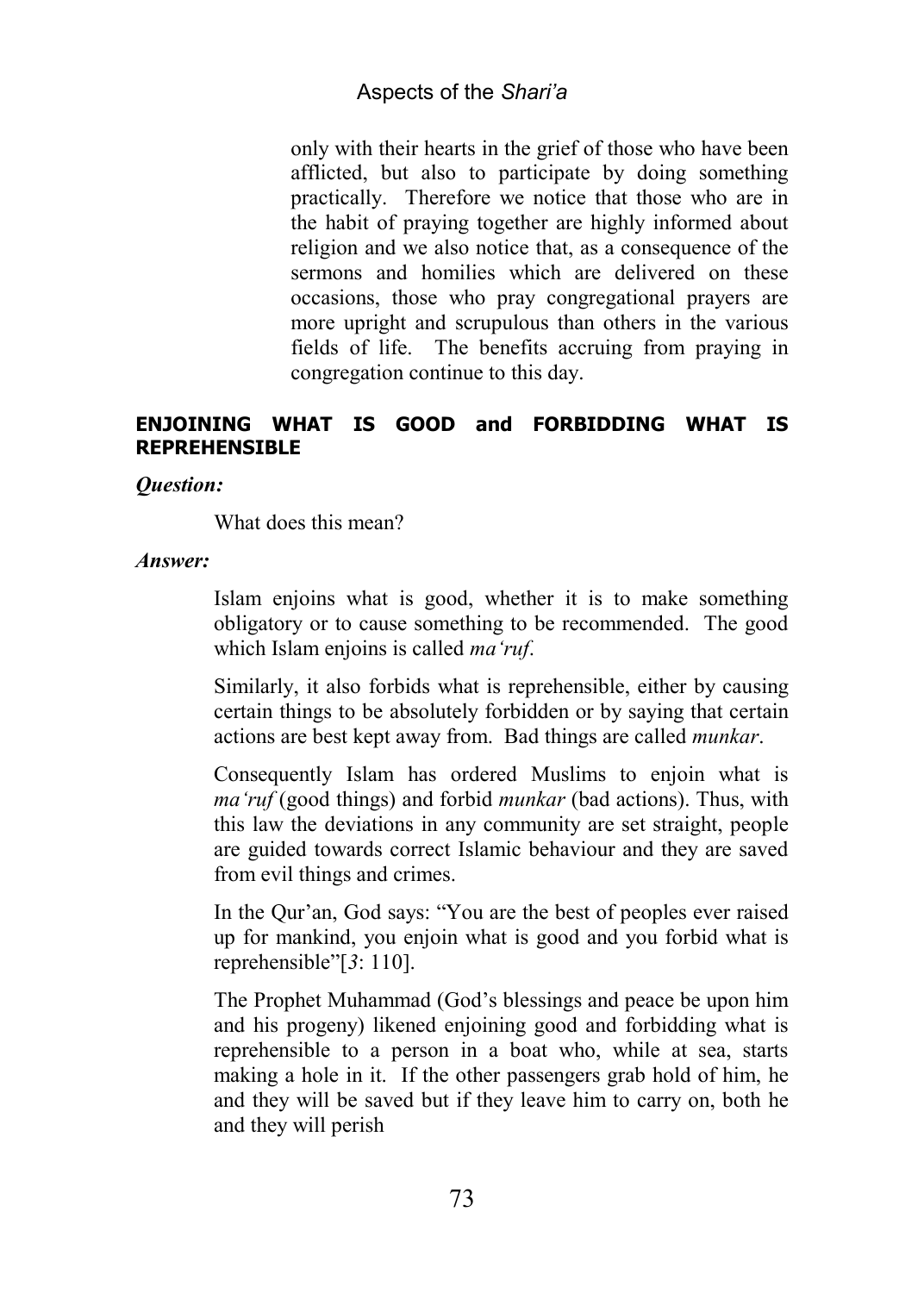Imam Amir al-Mu'minin (peace be upon him) said: "See to it that you command what is good (*ma'ruf*) and forbid what is reprehensible (*munkar*) otherwise the evil amongst you will surely gain the upper hand, whereupon you will ask God to help you but your prayers will not be granted"<sup>1</sup>.

### **I'TIKAF**

#### *Question:*

What is *i'tikaf*?

#### *Answer:*

*I'tikaf* consists of staying in the mosque for a period of three days or more during which the Muslim fasts in the daytime and refrains from doing many things which would be incompatible with achieving nearness to God, and also does not leave the mosque except for the performance of necessities.

### *Question:*

What is the benefit of *i'tikaf*?

#### *Answer:*

 $\overline{a}$ 

Its benefit is to raise the soul upwards to spiritual things and to break the individual from those physical attachments which smear clear thinking. It is a time of recuperation and rest so as to cleanse the body and purify the soul.

At the present day we see that people, even the heads of governments, withdraw from their work for a period of recuperation, so that they may have an opportunity for relaxing and reflecting. They go to a house in the country or to the seaside and elsewhere in order to regain their energy and think about their problems away from the hubbub of life. *I'tikaf* is better than doing this because:

1. While doing *i'tikaf* you are fasting, some of the benefits of which have already been mentioned.

<sup>&</sup>lt;sup>1</sup> A similar exhortation is in Nahj al-balagha p. 362, but with a slight difference at the beginning viz. "Do not abandon the commanding of what is good and the forbidding of what is reprehensible …………..".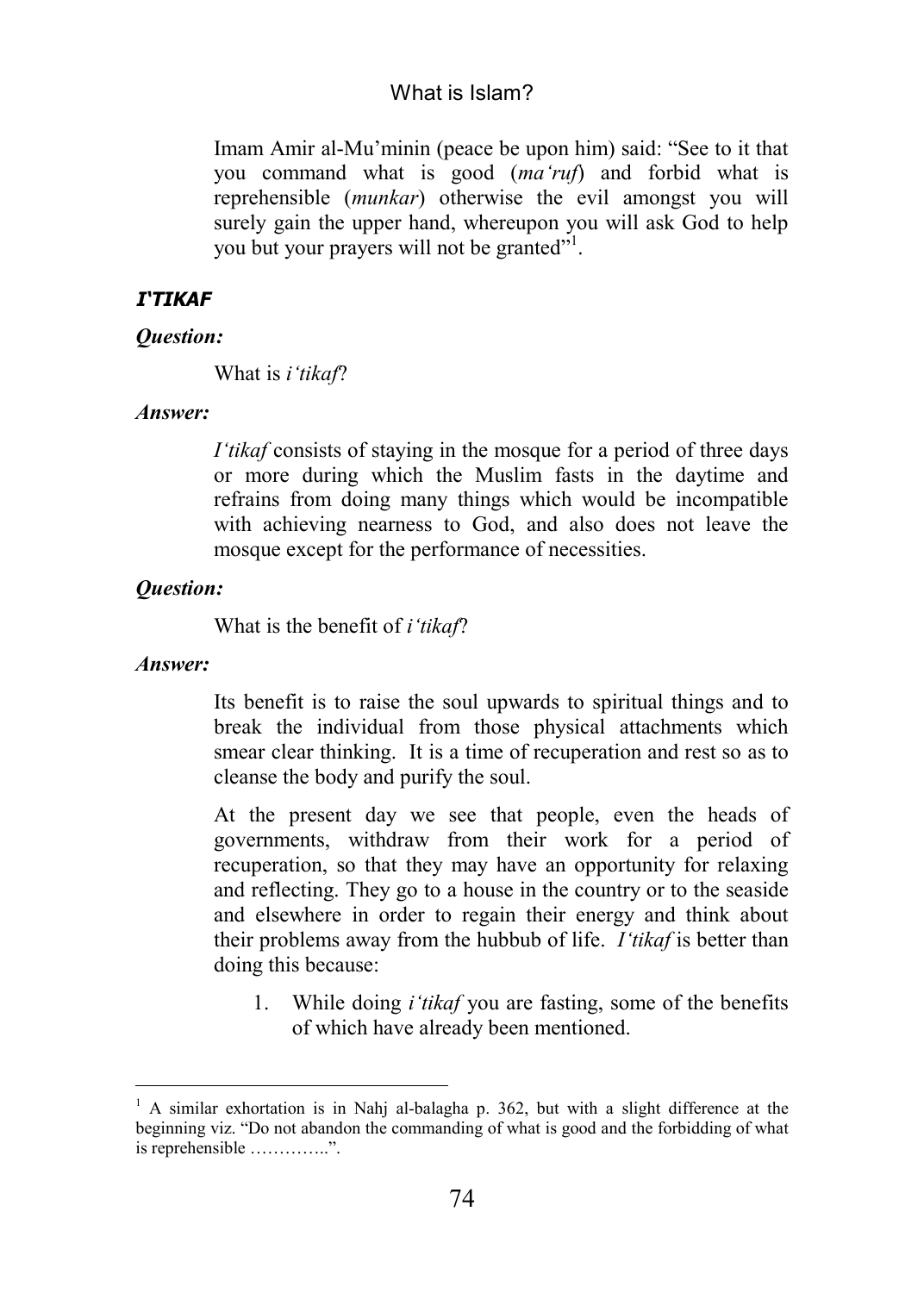## Aspects of the *Shari'a*

- 2. *I'tikaf* involves focusing oneself on God who is the source of every good and the inspiration of every serenity and inner peace.
- 3. *I'tikaf* is carried out in a mosque which is in itself a place of obedience, worship, truthfulness and purity, free from transgressions and evil acts.

It has been scientifically demonstrated that place influences the human spirit and can, according to what sort of place it is, be a positive influence for good or for evil.

## **PROPAGATING GOOD**

### *Question:*

What is meant by propagating good?

### *Answer:*

 Islam has named every noble action "good" (*khayr*) and has enjoined people to invite others towards goodness. God Almighty says, "Let there arise out of you a group of people inviting to all that is good"[*3*: 104], just as He enjoined people to do good things themselves.

Indeed in Islam, in addition to this, there is a reward for someone who guides to what is good exactly as there is for one who actually performs that act himself for as the Prophet (God's blessings and peace be upon him and his progeny) says, "He who points the way to something that is good is as if he performs [the good action himself]".

Good action are divided into two categories:

- 1. Good deeds that Islam has specifically designated such as prayers, coming to the aid of the needy and feeding the hungry.
- 2. Good works which are covered by the general principles laid out by Islam, even if Islam has not made a specific stipulation for them, such as building schools and hospitals, establishing charities for providing clothes and

 1 See *Kanz al-'ummal*, vol. 16, p. 359, *hadith* 16052 and *Bihar al-anwar*, vol. 71, p. 409.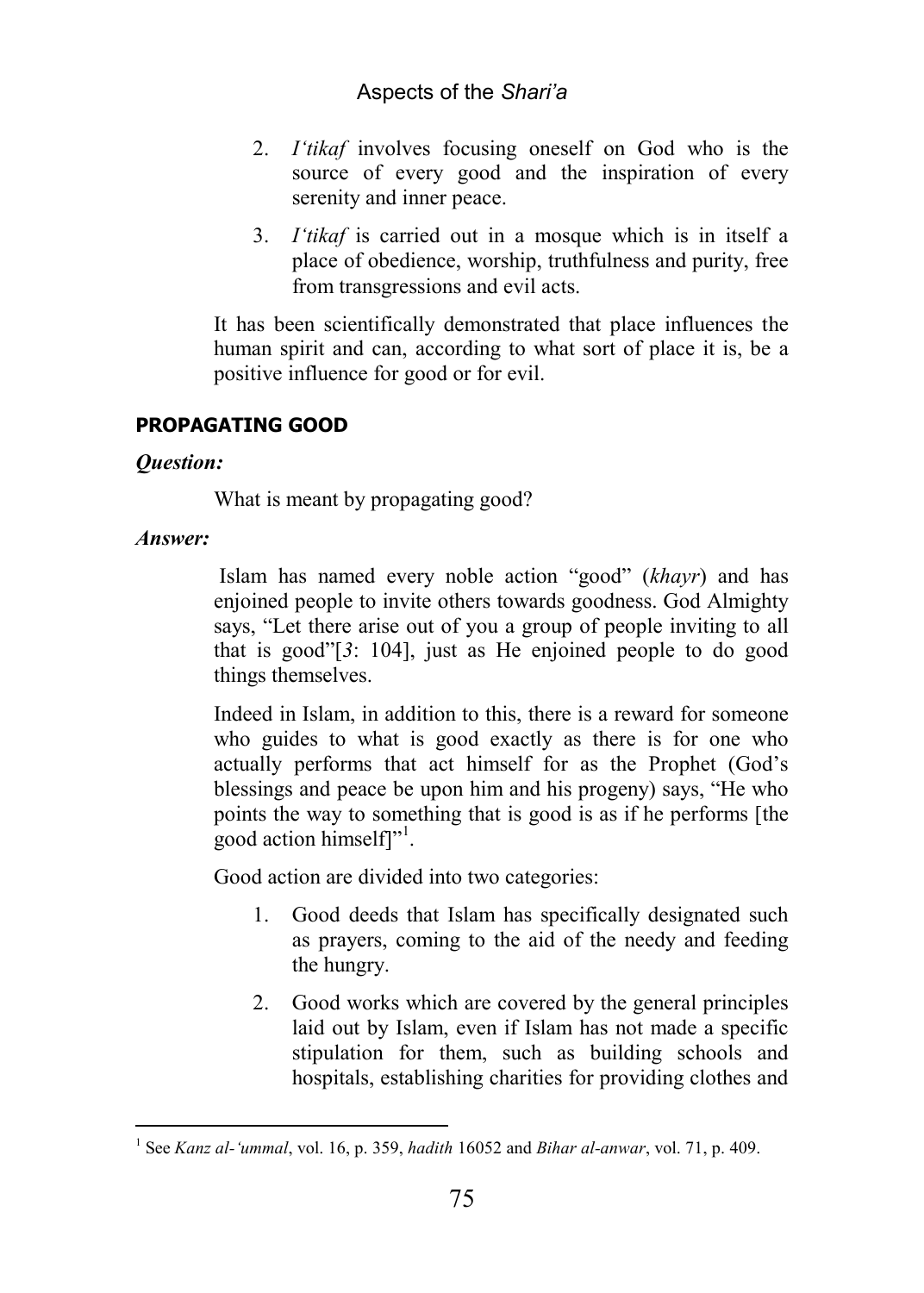food for the needy, facilitating marriage contracts and so on.

Therefore in the view of Islam, a Muslim is a person who does good and at the same enjoins good to the extent that the Prophet (God's blessings and peace be upon him and his progeny) says: "Removing something from the road that might cause injury is a good deed"<sup>1</sup>.

Surely if human beings would act upon the directions of Islam in doing good and propagating what is good, no one would be in need and the world would be changed into a paradise of wellbeing where goodness, prosperity and friendship would prevail throughout the earth.

### **COMMEMORATIONS**

#### *Question:*

What is meant by commemorations?

### *Answer:*

Islam has made the holding of celebrations and commemorations in memory of the Prophet and the impeccable Imams, whether it is for happy events, like their birthdays, or for sad ones, like the days on which they died, something that is recommended and highly desirable. In a *hadith* it is related that, "Our followers are from us, they are joyful in our joy and are grieved in our grief $r^2$ 

### *Question:*

What benefit do these commemorations have?

### *Answer:*

The many benefits they have include:

<sup>&</sup>lt;sup>1</sup> See *Bihar al-Anwar*, vol. 72, p. 50.<br><sup>2</sup> See *Ghumn al hikam wa dunar al* 

<sup>&</sup>lt;sup>2</sup> See *Ghurur al-hikam wa-durar al-kalim*, 'Abd al-Wahid al-Amidi (fl.  $5/11<sup>th</sup>$  century),  $1<sup>st</sup>$ print., Beirut, 1987, part 1, p. 227, *hadith* no 178: " Almighty God looked upon the Earth and chose us and selected for us followers (*shi'a*) who will come to our aid and will be joyful when we are joyful, will grieve when we are grieved and will expend of themselves and their possessions for our sake. Those [people] are from us and will return to us and they will be with us in Paradise".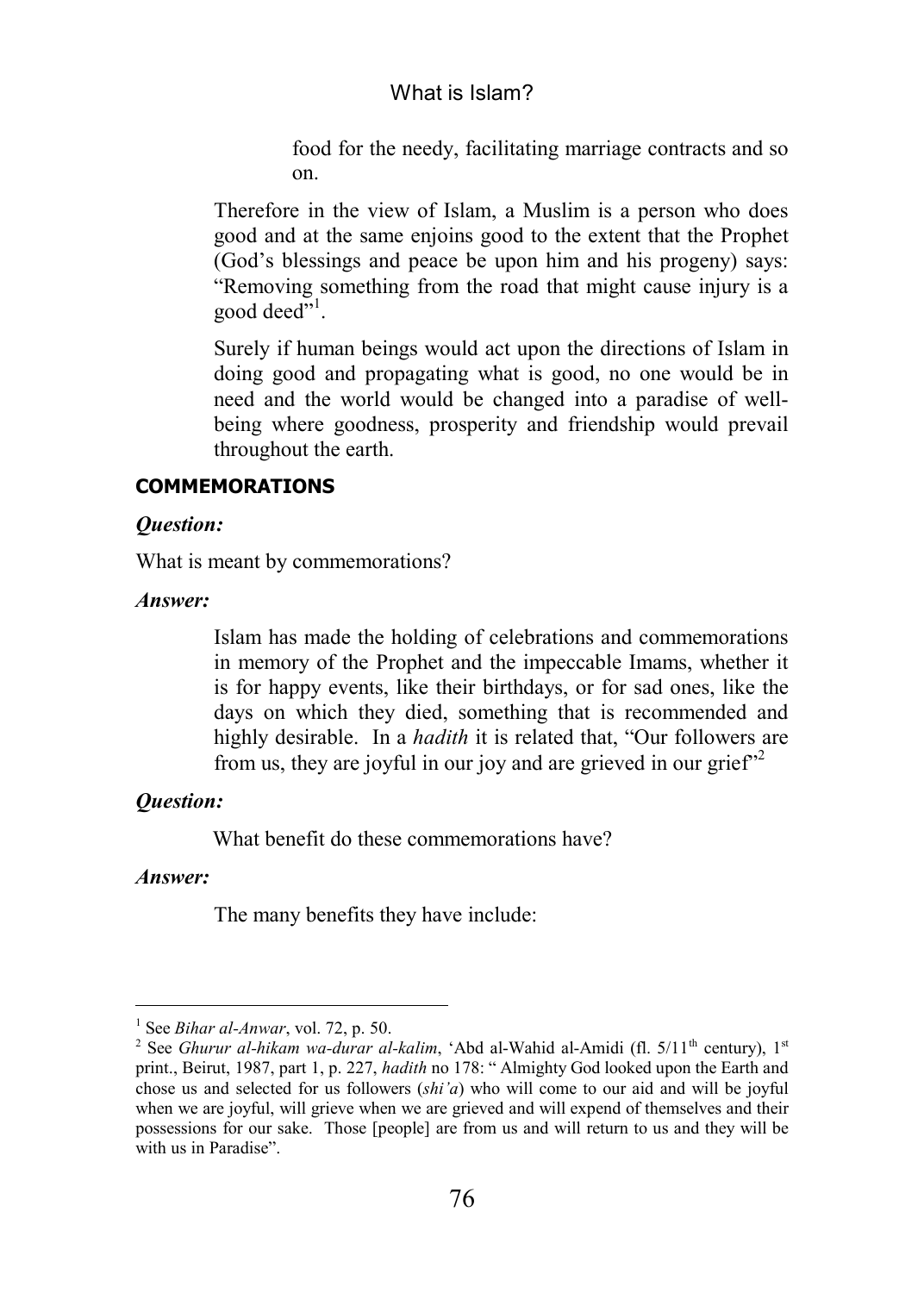## Aspects of the *Shari'a*

- 1. Encouraging the good. If people see that the good and upright are the object of respect then their souls are inclined towards good, so that they in turn may also generate respect. Just as these commemorations are an encouragement towards good and laudable deeds so they also arouse an aversion to what is bad and reprehensible
- 2. Creating role models. If man has a personal esteem for someone, he will take him as a role model and will try to make his own life conform to the qualities of whom he is in awe. This is because in man's character there is a tendency towards spiritual advancement and the raising of oneself towards the ranks of those who are at the peaks of humanity and at the highest level of nobility and virtue.
- 3. Appreciating those who are concerned with the betterment of society. Such people are by right the object of respect, be it during their lifetime or after their demise.
- 4. In addition, these commemorations usually involve people gathering together and the holding of seminars and lectures and so there accrue from them benefits for the community, some of which we have already mentioned with regard to the Pilgrimage to Makka and praying in congregation. Moreover these gatherings are usually not simply commemorations but also contain aspects of guidance and admonition so that the benefit is two-fold: the benefit from the actual event and the benefit obtained from spiritual instruction.
- 5. If such a gathering is accompanied by colourful decorations when celebrating a joyful occasion and by black ones for sorrowful commemorations, this will have a greater impact because then the eye participates with the ear in the quest for understanding and inspiration and so the response to what is good and the aversion to what is bad will be stronger.

#### *Question:*

Can you give some examples of commemorations?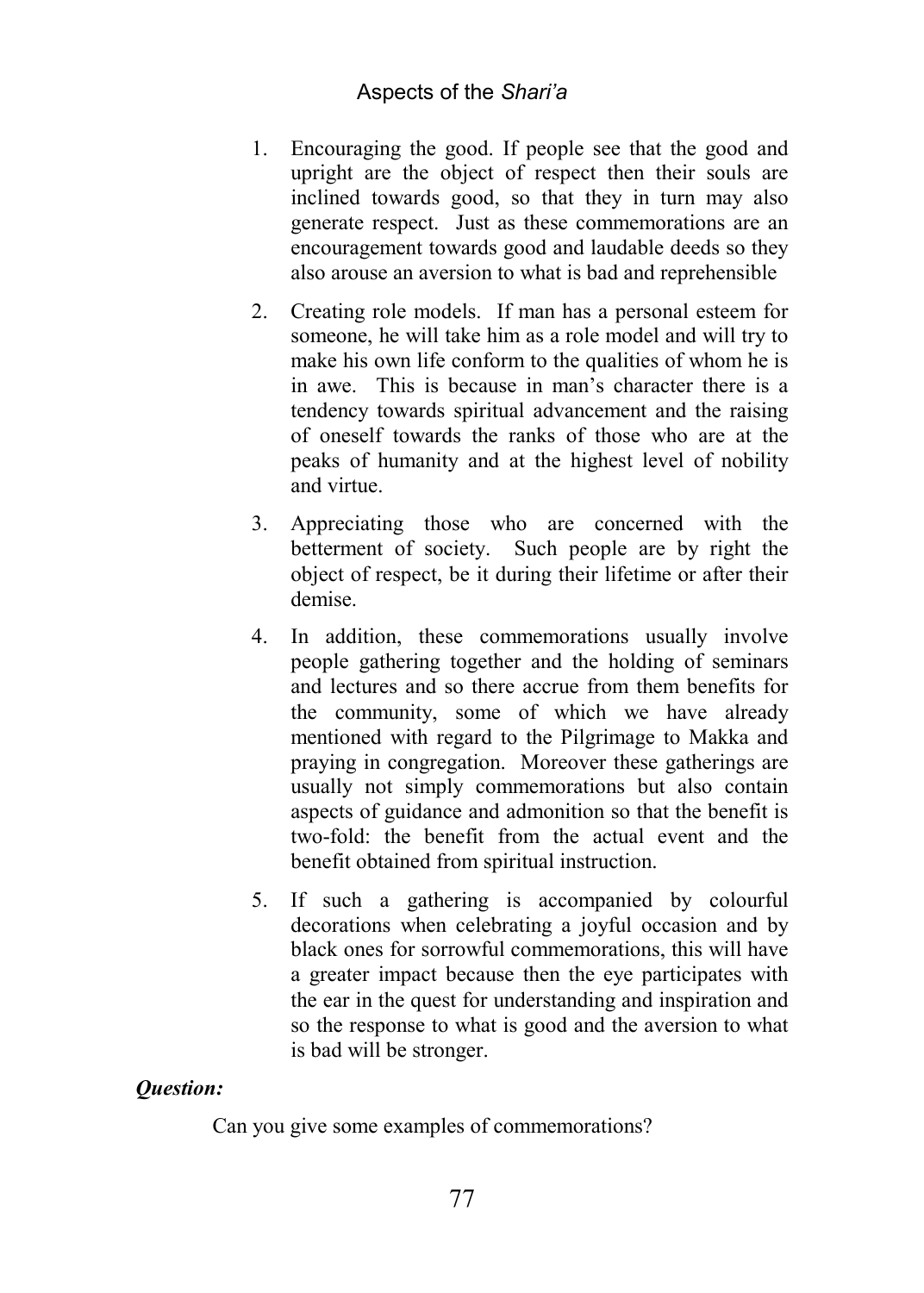### *Answer:*

For instance:

- 1. The Birthday of the Holy Prophet, of Fatima al-Zahra' and the 12 Imams (peace and blessings be upon them all).
- 2. The Festival  $(\hat{i}d)$  of al-Mab'ath<sup>1</sup> when the Prophet (God's blessings and peace be upon him and his progeny) was told by God to commence his Prophetic Mission to the people - on  $27<sup>th</sup>$  Rajab<sup>2</sup>.
- 3. The demise of the Prophet, Fatima al-Zahra', and 11 of the impeccable Imams (peace and blessings be upon them all).
- 4. The Festival of Ghadir ('Id al-Ghadir) when at a place called Ghadir Khumm the Prophet (God's blessings and peace be upon him and his progeny) appointed 'Ali ibn Abi Talib as his *khalifa* (successor) over the Muslims on  $18^{th}$  Dhu 'l-Hijja<sup>3</sup>.
- 5. The Islamic festivals of 'Id al-Fitr (breaking of the fast) on 1<sup>st</sup> Shawwal<sup>4</sup> and 'Id al-Adha (the festival of Sacrifice) on  $10^{th}$  Dhu 'l-Hijja.
- 6. One of the days of grief is the Arba'in, the fortieth day of mourning for Imam al-Husayn, on the  $20<sup>th</sup>$  Safar<sup>5</sup>.

 $\overline{a}$ 

 $1$  13 years before the Hijra (when the Prophet Muhammad moved from Makka to al-Madina). <sup>2</sup> This was in Makka.

<sup>&</sup>lt;sup>3</sup> Ghadir Khumm is the name of a pool between Makka and al-Madina. The event took place in the year 10/632 when the Holy Prophet was on his way back to al-Madina, having performed his Farewell Hajj.

The day after the fasting month of Ramadan.

<sup>&</sup>lt;sup>5</sup> The fortieth day after the martyrdom of Imam al-Husayn at Karbala' on  $10<sup>th</sup>$  Muharram 61/680, the 1<sup>st</sup> month of the Muslim calendar, (Safar is the  $2<sup>nd</sup>$ ).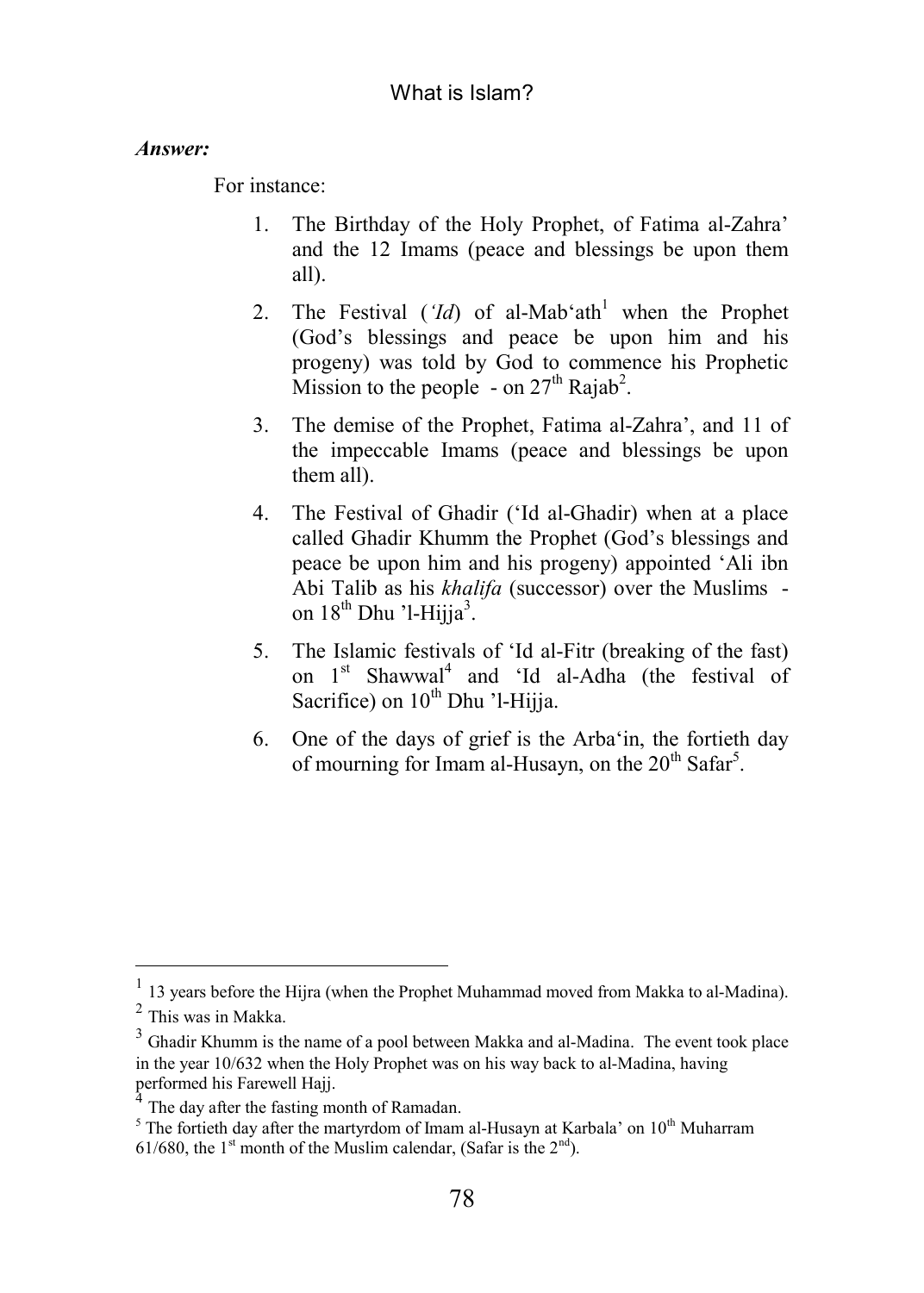### Aspects of the *Shari'a*

### **TAWALLI and TABARRI**

#### *Question:*

What is the meaning of *tawalli* and *tabarri.*

#### *Answer:*

If a person loves someone he will become close to him, and when he becomes close to someone then he will follow his example in his deeds and words. Similarly if he hates someone he will keep away from him and when he shuns him he will also oppose and be different from him in what he does and says. Thus love and taking someone as an example to be followed are called *tawalli* (amity), and dislike and keeping distant from someone are called *tabarri* (hostility).

### *Question:*

To whom should we display real friendship and to whom should we display hostility?

#### *Answer:*

We ought to show amity towards God, His Prophets, the Imams and the God-fearing, and hostility towards the enemies of God, of His Prophets, the Imams and those closest to Him. We should do this because one who truly loves God will become nearer in his heart and in his actions to the pious, will obey them, and in so doing will gain well-being in this world and success in the hereafter.

Similarly, if one displays hostility towards the enemies of the God-fearing he will also keep himself away from them, have nothing to do with them and contradict them in his actions and in all his doings. Consequently he will not be made wretched like those people. Moreover, man must satisfy inevitably his inner instincts which include love and aversion, for there are three categories of people:

- 1. Those among God's servants who truly fear Him.
- 2. The enemies of God and the enemies of the God-fearing.
- 3. Those who are neither with God or with His enemies, like the ignorant who are incapable of distinguishing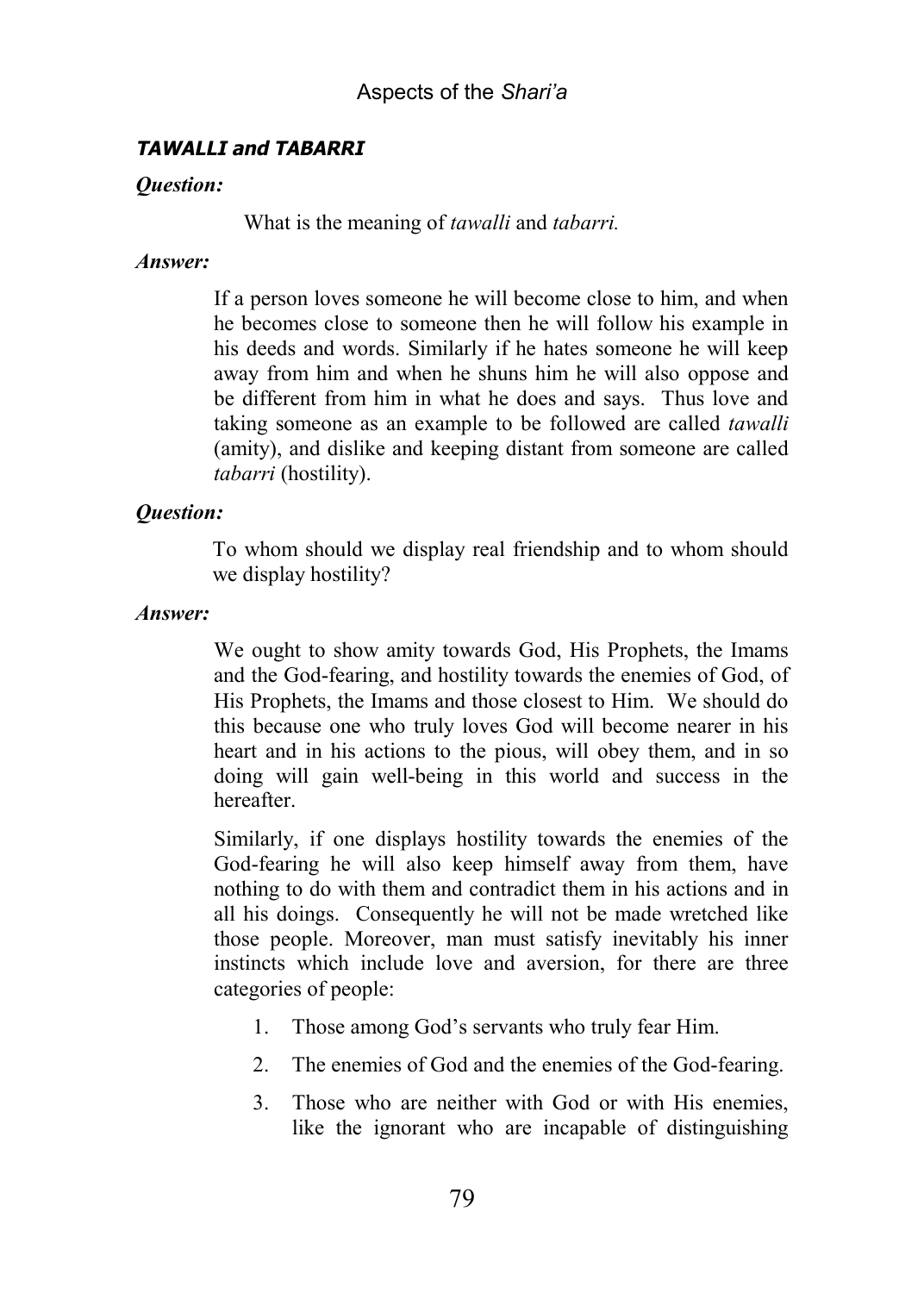truth or some of those who live in remote villages or desert places.

If man wants to fulfil his instinct for love he should channel it towards someone who is of beautiful character, whose friendship is beneficial, and if he wants to fulfil his instinct for enmity he should direct that towards someone who is of ugly nature with whom to make friendship would be dangerous and harmful.

Therefore, as we have outlined, adopting amity and hostility is, firstly, the way to satisfy these instincts which have to be expressed and, secondly, one will obtain benefit from such a stance in this world and in the hereafter

#### *Question:*

Can instincts be fulfilled?

#### *Answer:*

Any instinct be it love, hate, grief, joy, courage and so on has, like the stomach, to be satisfied. Islam has made clear what is the best nourishment for these instincts so that man will be aware of what makes him happy and what causes him distress and thus he will follow what is beneficial and discard what is harmful.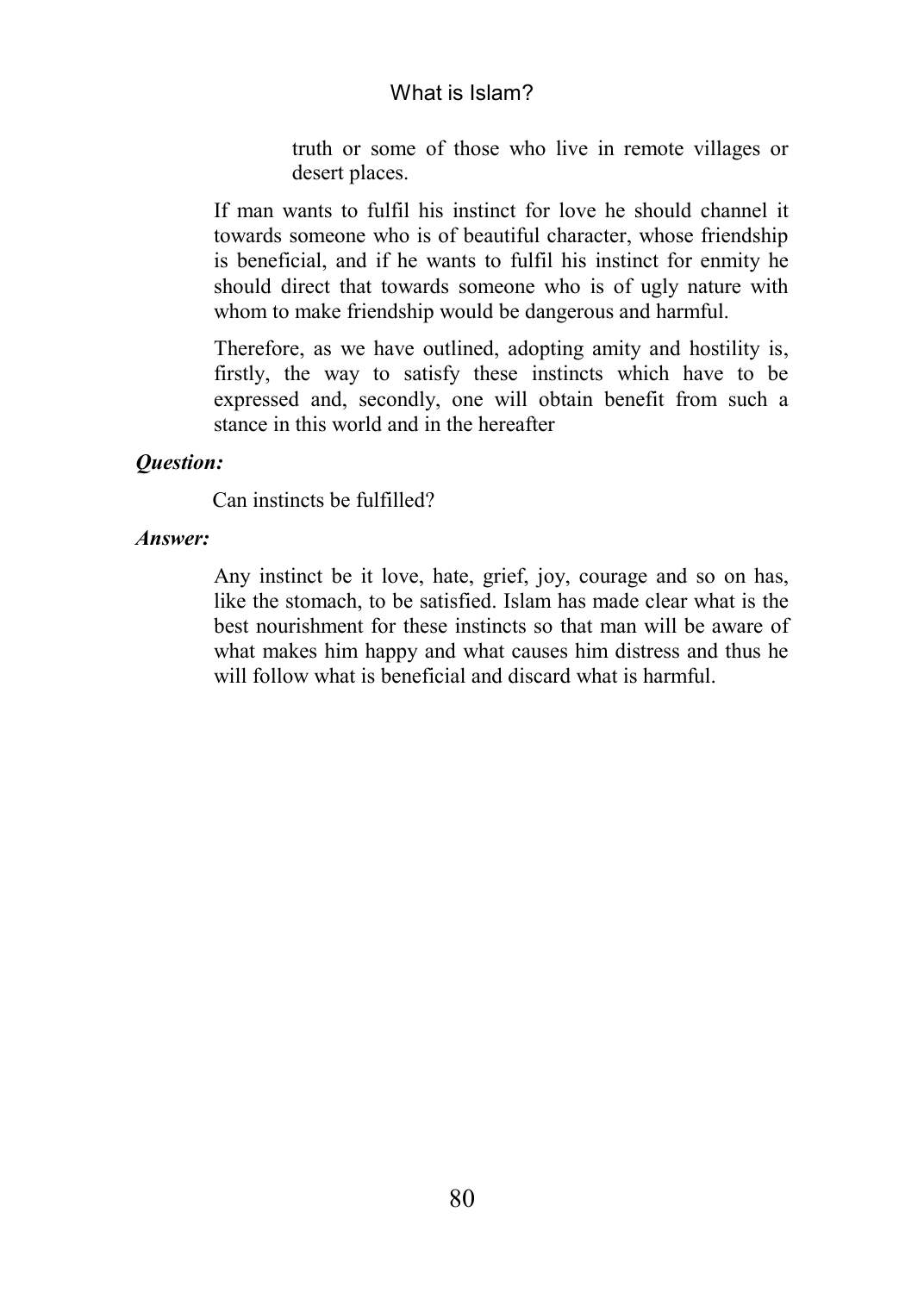# **8-Freedom in Islam**

### *Question:*

Does freedom exist in Islam?

### *Answer:*

Of all the concepts of freedom that exist within the various religions and legal systems, the most extensive are found in Islam.

Islam indeed is a religion of freedom in every sense of the word.

### *Question:*

Is there proof of this claim from the Qur'an and the *sunna*?

### *Answer:*

Yes, indeed. With regard to the Qur'an it describes the Prophet of Islam as he who, "Makes lawful for them the good things and makes forbidden for them what is bad and he removes from them their burdens and the fetters that were upon them" [*7*: 157].

The encumbrances and social shackles that lay upon the necks of the people and had stifled their freedom were removed by the Prophet who thus liberated them and gave them their freedom after restrictions and ignorance had made them slaves.

## **THE LIMITS TO FREEDOM**

As for the pure *sunna*, the famous rule in the books of jurisprudence, extracted from the Qur'an and the *hadith* is: "People are given charge over themselves and what they own"<sup>1</sup>. Therefore anyone can do as he wishes with regard to his own body or his own possessions but on the condition that what he does is not forbidden by the Islamic *Shari'a*.

### *Question:*

 $\overline{a}$ 

Give examples of actions which are forbidden in the *Shari'a*.

<sup>1</sup> See also *al-'Awali al-la'ali,* part 1, p. 222, *hadith* 99.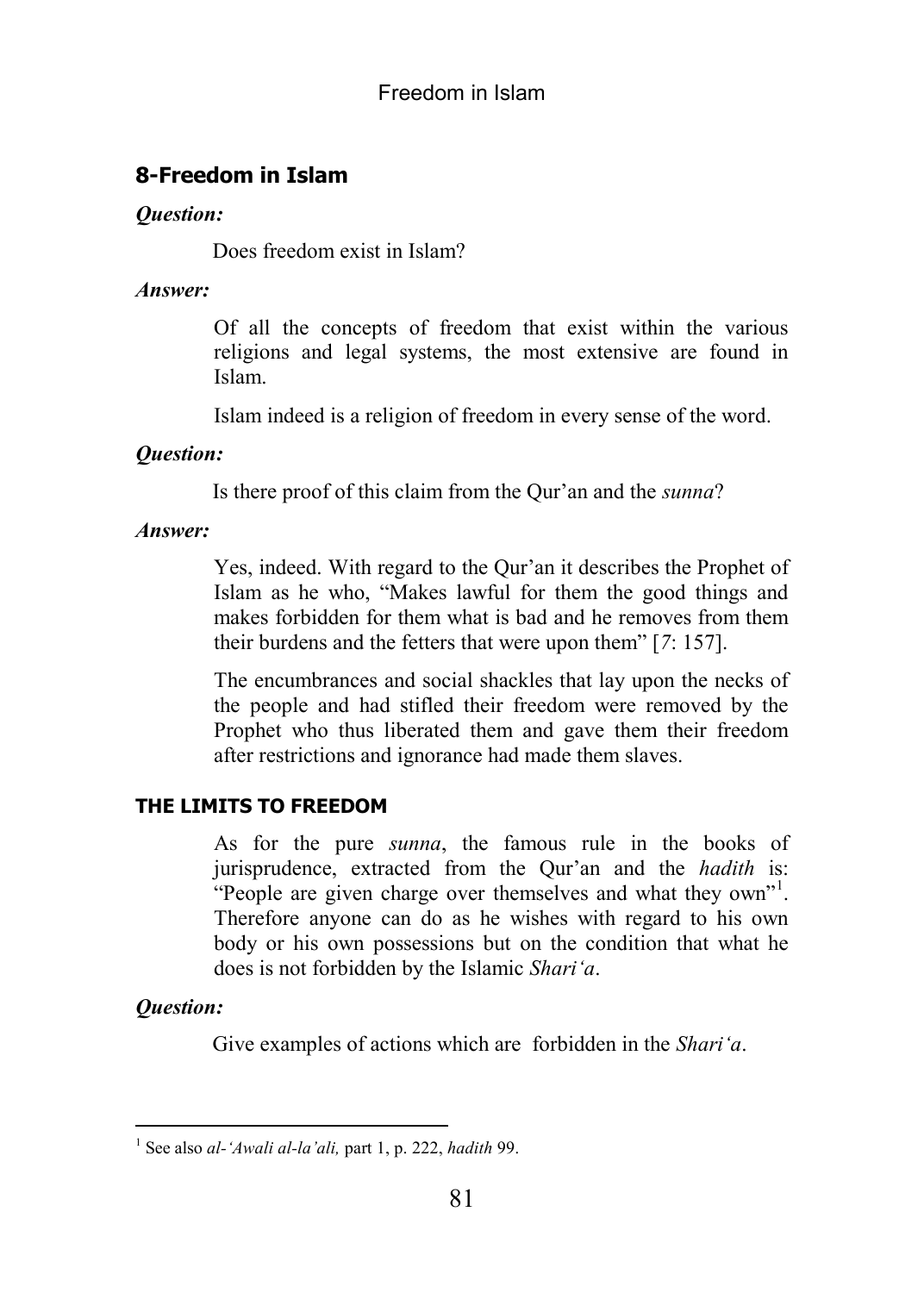#### *Answer:*

Forbidden actions regarding one's own body include killing oneself (that is to commit suicide), cutting off a limb like one's own arm, or destroying a faculty like blinding oneself or making oneself deaf.

Forbidden action with regard to one's possessions is as if someone destroys his wealth by throwing it into the sea or burning the banknotes he has, and so on. It is also forbidden to spend one's money on something unlawful such as alcoholic drinks or on unlawful sex or gambling. Since the actions which are forbidden by the *Shari'a* are very few indeed, each one of them having been made unlawful for the good of the individual or society, the things that one is permitted to do with one's own body or one's wealth and possessions are consequently numerous, to an extent never found in any other religious system or code of laws.

## **KINDS OF FREEDOM**

### *Question:*

What kinds of freedom exist in Islam?

#### *Answer:*

The kinds of freedom that exist in Islam are so numerous that it would be difficult to list them all. We will, however, enumerate here ten of them since they cover in some way most of the other kinds.

### **1-Freedom of Trade:**

Any person can trade with any commodity he wishes, except unlawful commodities such as alcoholic beverages and pork, whenever he wishes. He can export goods to anywhere he wants and similarly import them without paying any customs dues and without any border restrictions.

### **2-Freedom of Agriculture:**

This law permits any person to cultivate as much as he wants and over as much land as he wishes, with complete freedom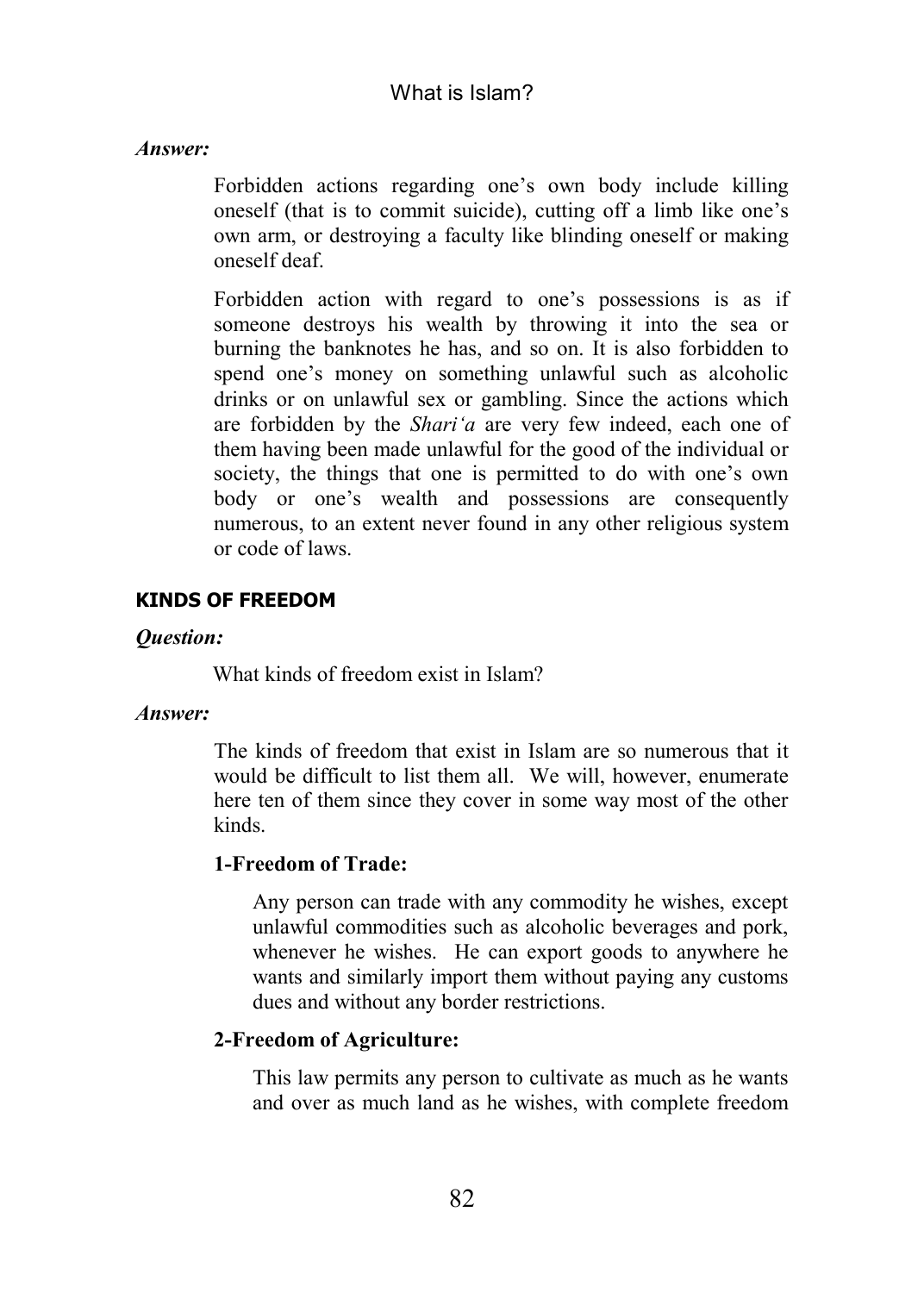## Freedom in Islam

and without any taxes or limitations for the *hadith* says, "The Earth belongs to God and to whoever utilizes it".

#### **3-Freedom of Industry:**

A person can import or export, establish a factory or import and export factories of any kind and can manufacture things without any taxes, conditions or limitations.

#### **4-The Freedom to Possess Common Resources:**

Land, water and air all belong to God, and man is permitted to extract from them the resources they contain, be they fish from the sea, mineral deposits, treasures in the earth, woods of the forests, atoms in space and any other resources that have been placed in the universe.

#### **5-Freedom of Development:**

Anyone can develop the land by building on it, constructing canals, digging wells, or any other beneficial enterprise on the basis of the principle mentioned above, "The Earth belongs to God and to whoever utilizes it".

#### **6-Freedom of Travel:**

A person is free to travel to any place that he wishes without a visa, or the need to obtain permission, or the payment of any tax, and no one has the right to prevent him from travelling to such a place.

Similarly, man is free to travel for as long as he likes, with no limitation on the period of travel for Islam does not believe in frontiers since the Earth belongs to God and man can travel in it how he wishes.

More than that, Islam has established a special account for travellers who cannot journey further because they have run out of money, and so forth, and this is to encourage people to travel.

#### **7-Freedom of Residence:**

Man is free to reside wherever he wishes without any conditions or limitations since passports, identity cards and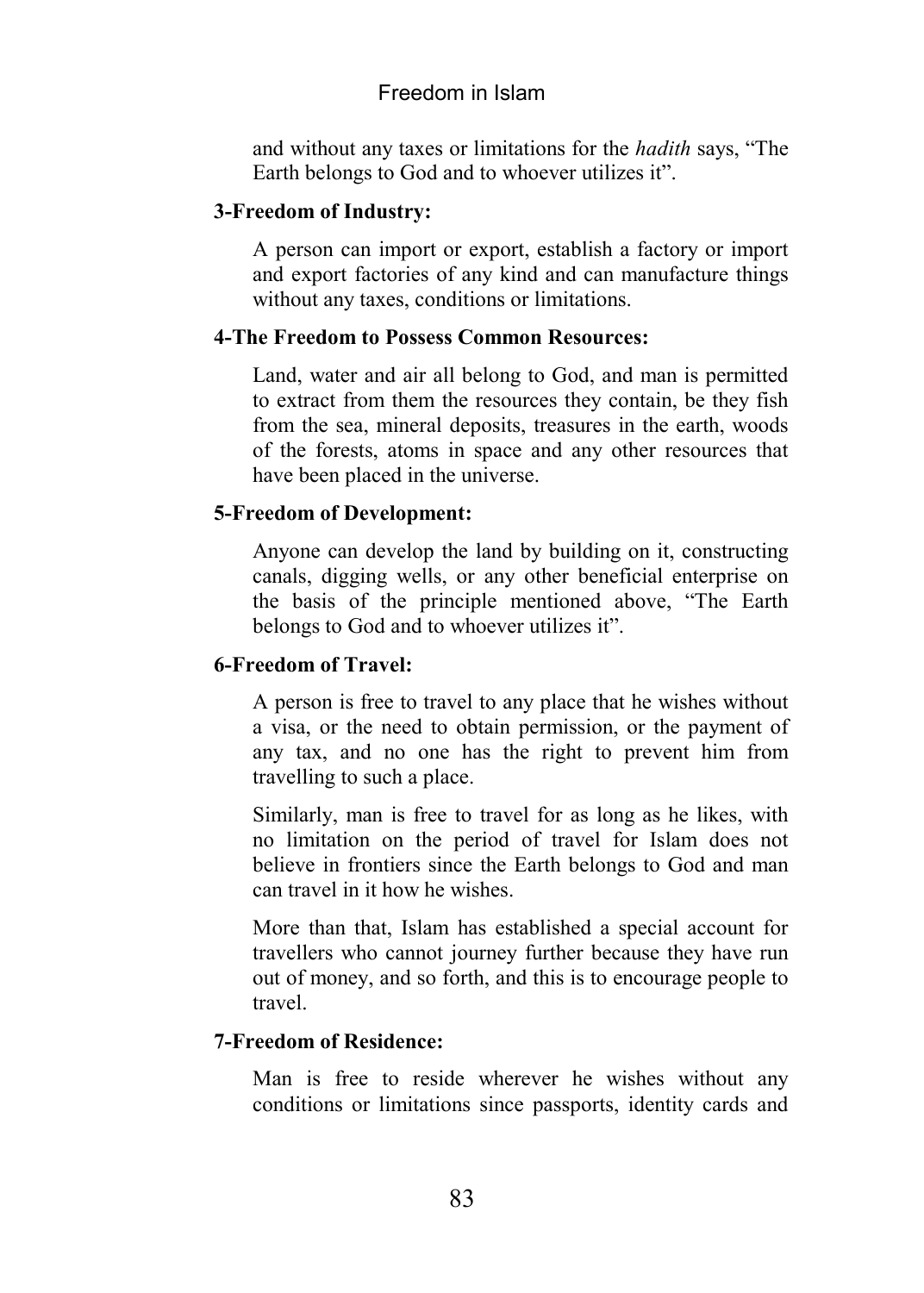the concept of nationality are entirely irrelevant in Islam and all people have a right to unrestricted freedom of movement.

### **8-Freedom of Speech:**

Everyone has the right to say and disseminate what he wishes, without any restriction or condition being imposed upon him, except that what he says must not be forbidden in itself like abusive language, backbiting and slandering.

#### **9-Freedom of Writing and Publishing:**

Anyone is free to write, print and publish and propagate whatever he wishes but on the condition that there is nothing in it which is forbidden in the *Shari'a*, just as has been mentioned regarding freedom of speech.

### **10-Freedom to have Several Jobs at the Same Time:**

If a man wants to do particular work different from the job or profession he is currently engaged in, this should not be disallowed, as is the case in certain countries where the law forbids pursuing two careers at the same time: being a government employee and also a merchant, for instance.

### *Question:*

Did Muslims enjoy all this freedom before the collapse of Islamic governments?

#### *Answer:*

Yes, Muslims and non-Muslims alike under Islamic rule enjoyed this freedom except for certain untypical periods when part of this freedom was suppressed due to tyranny and the like, not as the result of a law or decree. However, suppression and the stifling of freedom actually being enshrined in laws ratified by governments, and tolls and dues being imposed upon liberty and freedom as if these were crimes, are all phenomena which did not exist except after the collapse of Islamic governments.

The West has now seized the leadership of the world and has brought a thousand restrictions and has perpetuated a thousand repressions. What is truly amazing is that the West after all this, claims that she is the bestower of freedom upon humanity and the one who is releasing mankind from its fetters.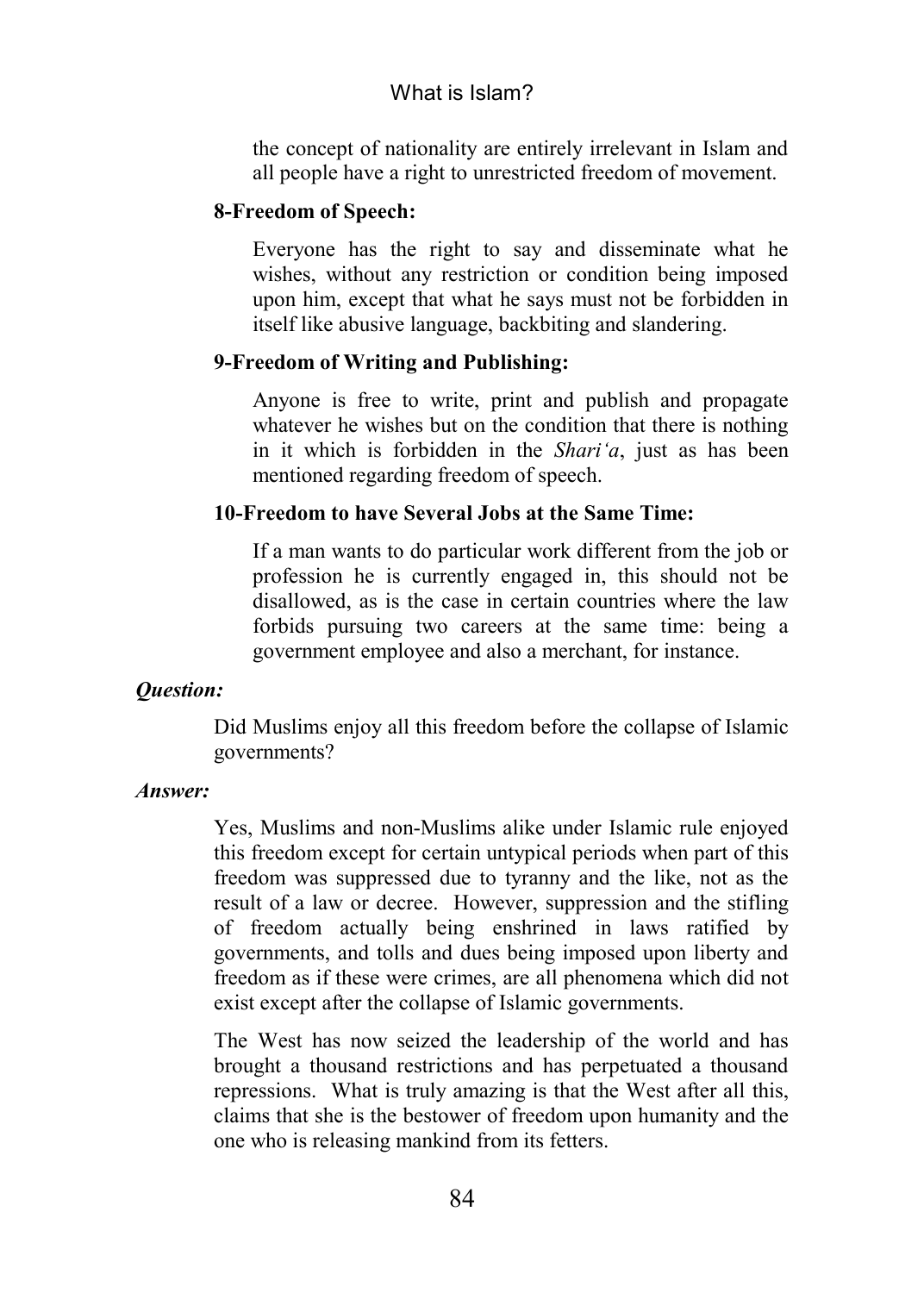# **9- ISLAMIC ECONOMICS**

#### *Question:*

Has Islam a special economic system?

### *Answer:*

A healthy and free economic system exists only in Islam whereas the economic systems dominant in today's world are not healthy due to one of these factors:

- 1. Either the system is corrupt in that it enables some to acquire millions beyond imagination, while others are dragged down to the lowest level of poverty and die in their thousands every day from hunger and nakedness.
- 2. Or the system is stifling and repressive since it does away with private ownership with the result that an individual lives in dire poverty.

## *Question:*

What is an Islamic economic system like?

### *Answer:*

The description of an Islamic economy requires several large volumes, so we will simply outline here the general basic principles that Islam has set out for dispelling poverty and need from society and raising the standard of living, which are as follows:

### **1-The broadening of freedom in all aspects of life:**

Since people enjoyed freedom under an Islamic government, as was pointed out in the previous chapter, they would work hard and with sincerity and the road to prosperity was open to them. So they would enrich themselves and rarely would there be found among them anyone in need. This is because, as is well-known, the basic methods of acquiring wealth were permitted in every respect and no taxes or tolls were imposed upon them, nor restrictions or conditions.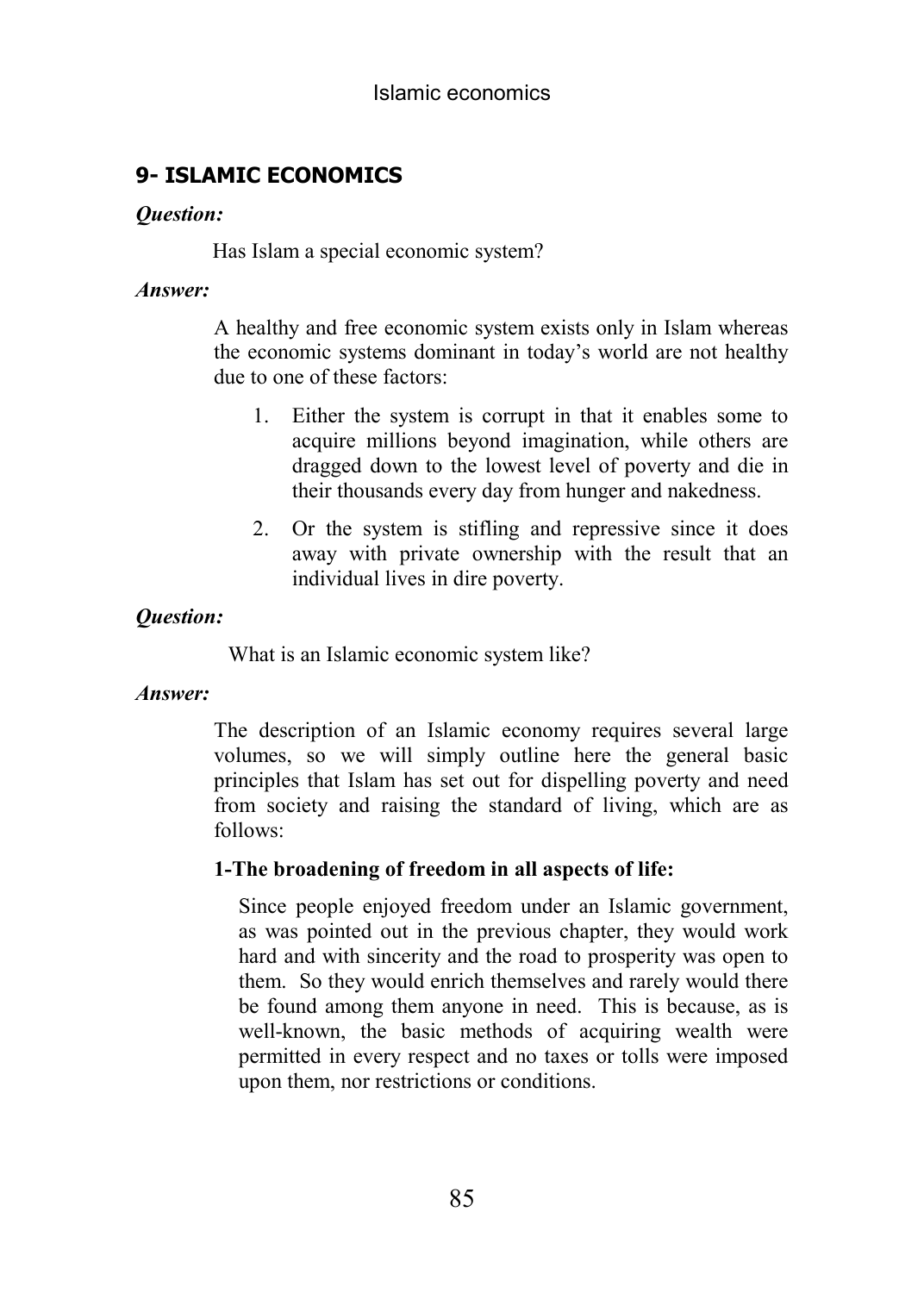So everyone would be busy and be working and his work would be his means of sustenance and his income would exceed what he needed. However under secular legal-systems:

- 1. The sources of wealth are restricted and profiting from them is not open to all.
- 2. What is allowed to be profited from is subject to taxes and other dues.
- 3. The mere making of a profit is bound up with restrictions and conditions. Rarely, therefore, is one able to benefit from the basic sources of wealth and even if one can, conditions and taxes are imposed upon any gain one might make. Indeed if we say that these restrictions have reduced the level of the creation of wealth to 20% of what it should be, we have not exaggerated.

Take the example of Iraq. Under Islamic governments it was flourishing with agriculture and development projects but now under non-Islamic rule only a small part of Iraq is prosperous and the rest of it is in ruin. Whereas under Islamic governments 40 million people were living off its resources, its population today barely reaches  $8 \text{ million}^1$ .

### **2-The Structural Simplicity of Islamic Government:**

A fine example of this simplicity can be seen at the time Iraq came under Islamic rule when only three people went there from Medina to govern the country.

The secret of this simplicity is that the apparatus of government is there in the first instance to ensure that there is justice among the people, secondly to protect the country from its enemies and thirdly to bring about greater prosperity throughout the land.

Moreover, Islamic government is :

 $\overline{a}$ 

1. Popular government to the highest degree.

<sup>&</sup>lt;sup>1</sup> This is, of course, an out of date statistic (the book was compiled in the mid-1960s) and the present population of Iraq is estimated to be around 22 million.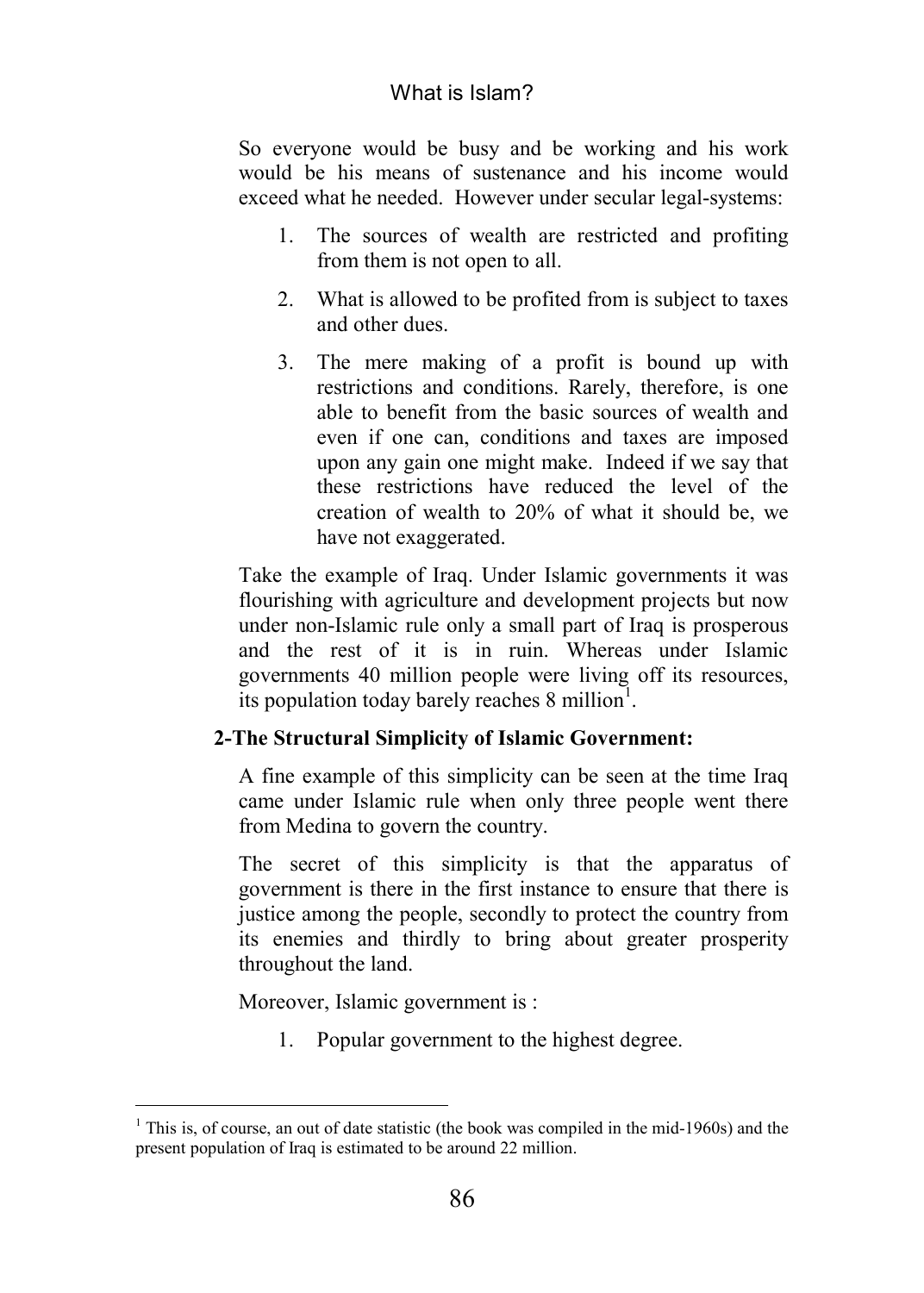#### Islamic economics

- 2. Does not recognize the restrictions which only lead to a plethora of departments.
- 3. Opposes bureaucracy and strives to solve problems speedily.
- 4. Creates a climate of trust among the people by demonstrating what having faith and a conscience should entail.

In this manner, Islamic government does not need numerous departments and so its employees are few in number which means that the wealth at its disposal is considerable. This in turn brings about a growth in the economy for two reasons:

- 1. The government employee generally does not generate his own income but instead is dependent in the long run on the labour of others. Therefore if the number of employees is reduced the money that otherwise would have to be spent on paying salaries can be saved, and the government will consequently have more money at its disposal and can direct its attention to other vital projects.
- 2. Those who are not employed by the state work for themselves and generate wealth, whereas if they were employed by the state they become, in effect, consumers.

For example: If there are 10 people in a house and each one earns 1 dinar and then the government employs 5 of them, the money being generated will be 5 dinars to be shared among 10 people, whereas if there were only 1 employed among them, the income generated would be 9 dinars to be shared among 10 people.

#### **3- The Treasury:**

*Khums*, *zakat*, *jizya* and *kharaj* were collected for the treasury, the first three categories having already been explained.

*Kharaj* is the yield from those lands which are in the possession of the state or which have been acquired by the Muslims by virtue of war and so forth.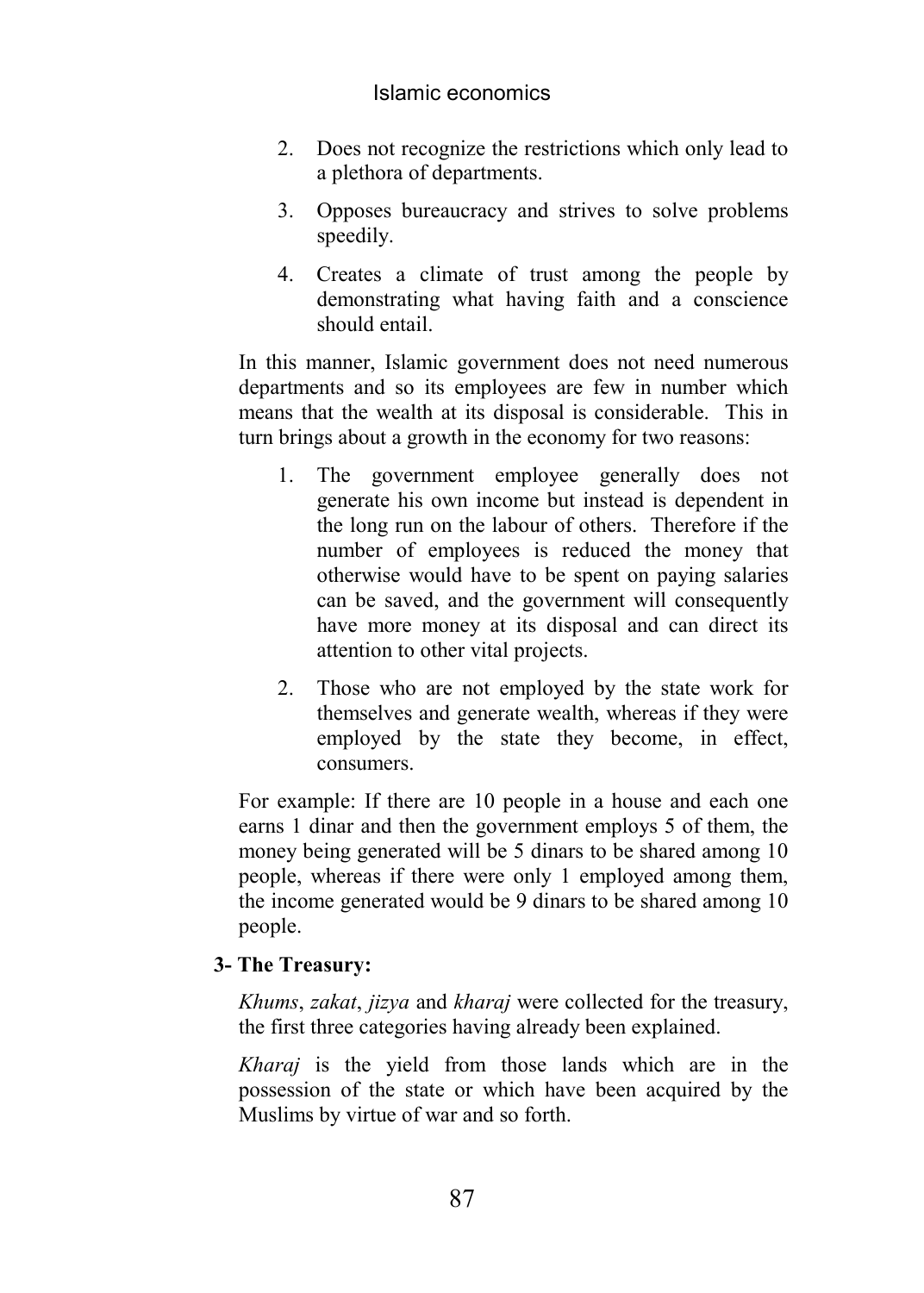The duty of the treasury is twofold:

- 1. To meet all the needs of the people.
- 2. To look after every aspect of the welfare of the people.

For example, the treasury gives money to a poor man so that he can be free of want; to a traveller in need so that he can return home; to an unmarried man so that he can get married; to someone who is sick who cannot afford treatment so that he can get well; to someone who does not have any capital to start a project so that he can make a living; to someone who needs a house to live in, in order that he might build one; to someone who wants to embark upon a course of study but has not got enough money so that he is able to do so - and so on and so on.

In short, every person in need approaches the treasury which is then obliged to help him out of duty and so this help is not like a donation or act of piety. From another aspect, it is incumbent upon the treasury to look after the welfare of the Muslim community as a whole by, for example, building roads and illuminating them efficiently, establishing hospitals, opening schools and building mosques.

As a result no one will remain in need nor will there be any aspect of the public good inadequately funded.

With these three things to which we have alluded: the extension of freedom, the simplicity of the machinery of government and the institution of the treasury, Islam is able to make society more prosperous and so the Islamic economic system is the best system and differs from capitalism, wherein the distribution of wealth is unbalanced, and from a communist economy which does not attend to the priorities and real needs of the people.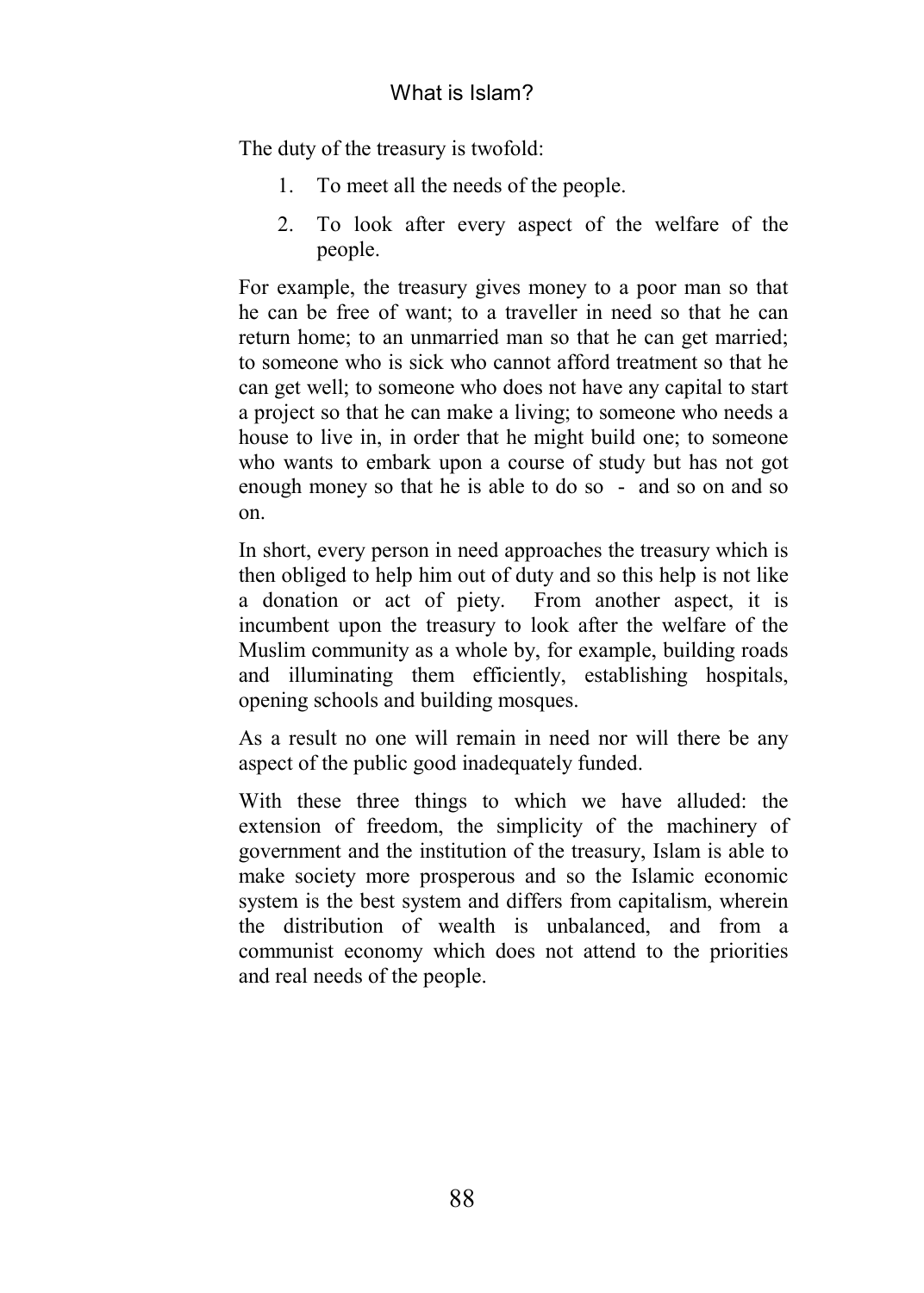#### Peace in Islam

### **10-PEACE IN ISLAM**

#### *Question:*

Is Islam a religion of peace or a religion of war?

#### *Answer:*

Islam is a religion of peace and not of war and the proof of this are God's words in the Qur'an: "O you who believe, enter all of you into peace"[*2*: 208], also "And if they are disposed towards peace, you, also, be so disposed"[*8*: 61].

#### *Question:*

So does Islam say you must submit when confronted with an oppressor or aggressor?

#### *Answer:*

Certainly not, for Islam is a religion of reason and justice and therefore submission and capitulation are not permissible and thus God says: "... whoever then acts aggressively against you, inflict aggression upon him in the same way that he had inflicted it upon you"[*2*: 194]; and says:

"Permission [to retaliate] is given to those upon whom war is made because they are oppressed, and most surely God is able to grant them victory"[*22*: 39]; God also says:

"And if you retaliate, then do so in the same way that you were treated"[*16*: 126].

#### *Question:*

If Islam is the religion of peace, then why did it consider fighting non-Muslims to be permissible and why did the Prophet of Islam fight them?

#### *Answer:*

All the battles of the Prophet (God's blessings and peace be upon him and his progeny) are characterized by their having been defensive battles and not battles of aggression. He did not fight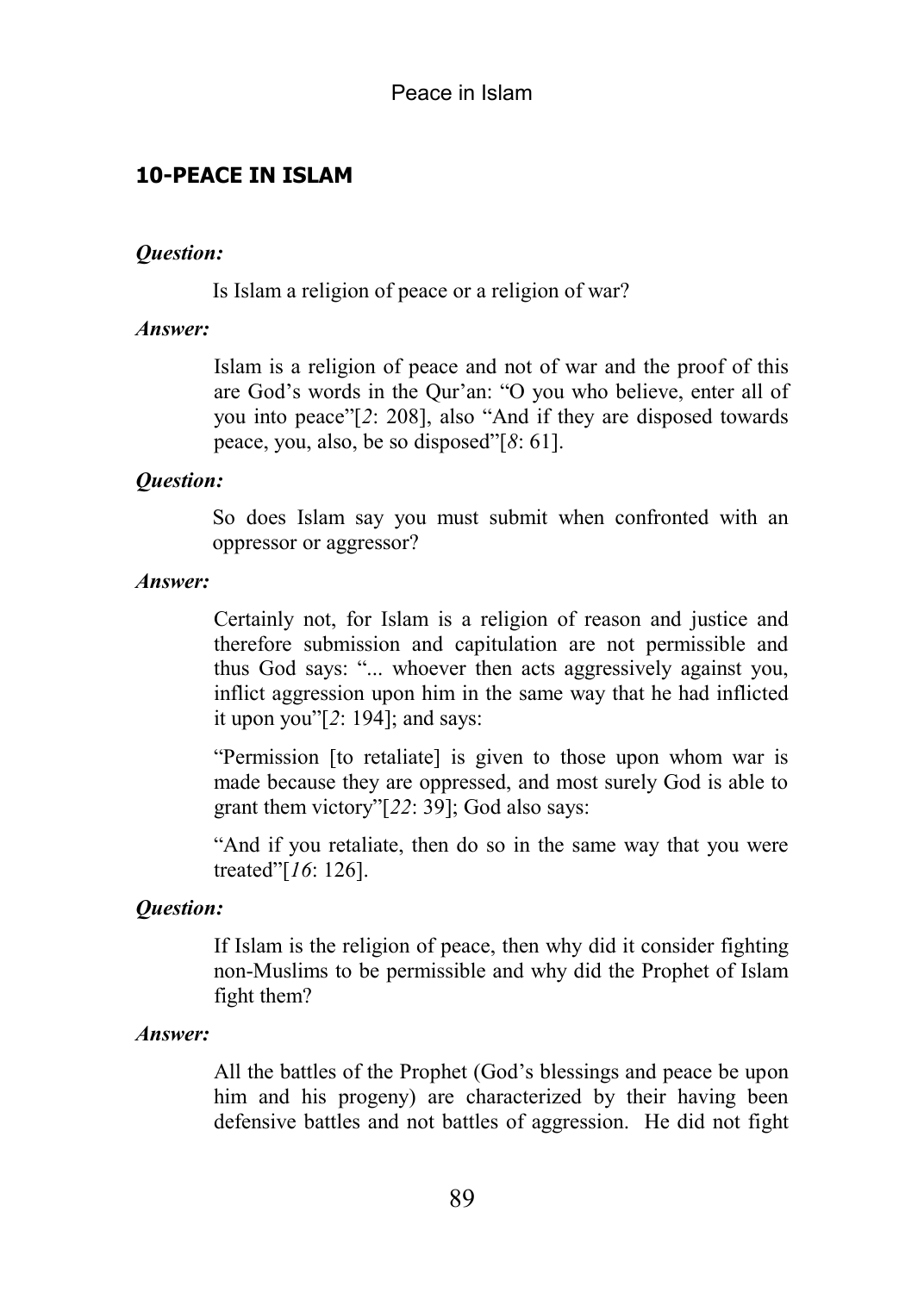because he loved power for its own sake or because he wanted to acquire territory and colonize it.

### *Question:*

Does Islam ever consider starting fighting to be lawful?

### *Answer:*

Yes, but only under two conditions:

- 1. If the fighting is for the sake of God in order to deliver people from harmful beliefs and defiled social and moral practices.
- 2. If it is for the sake of the downtrodden: to deliver people who are suffering from suppression and tyranny at the hands of tyrants and oppressors.

These two principles have been enunciated in the Holy Qur'an thus:

"And what prevents you from fighting for the sake of God and for the oppressed men, women, and children?"[*4*: 75].

### *Question:*

In brief, what are the differences between an Islamic war and a non- Islamic one?

### *Answer:*

They can be summed up as follows:

### **1-Islam fights only for the deliverance of human beings:**

- a) Delivering men from superstitious, dangerous beliefs, corrupt behaviour and saving the oppressed from those who exploit them
- b) To ward off attack, be it from abroad or from a rebellion against Islam from within.

### **2-Islam, if it engages in conflict observes the strictest ethical conduct:**

a) It does not harm women, children, those who are not involved in the conflict, old men, and similar categories of non-combatants.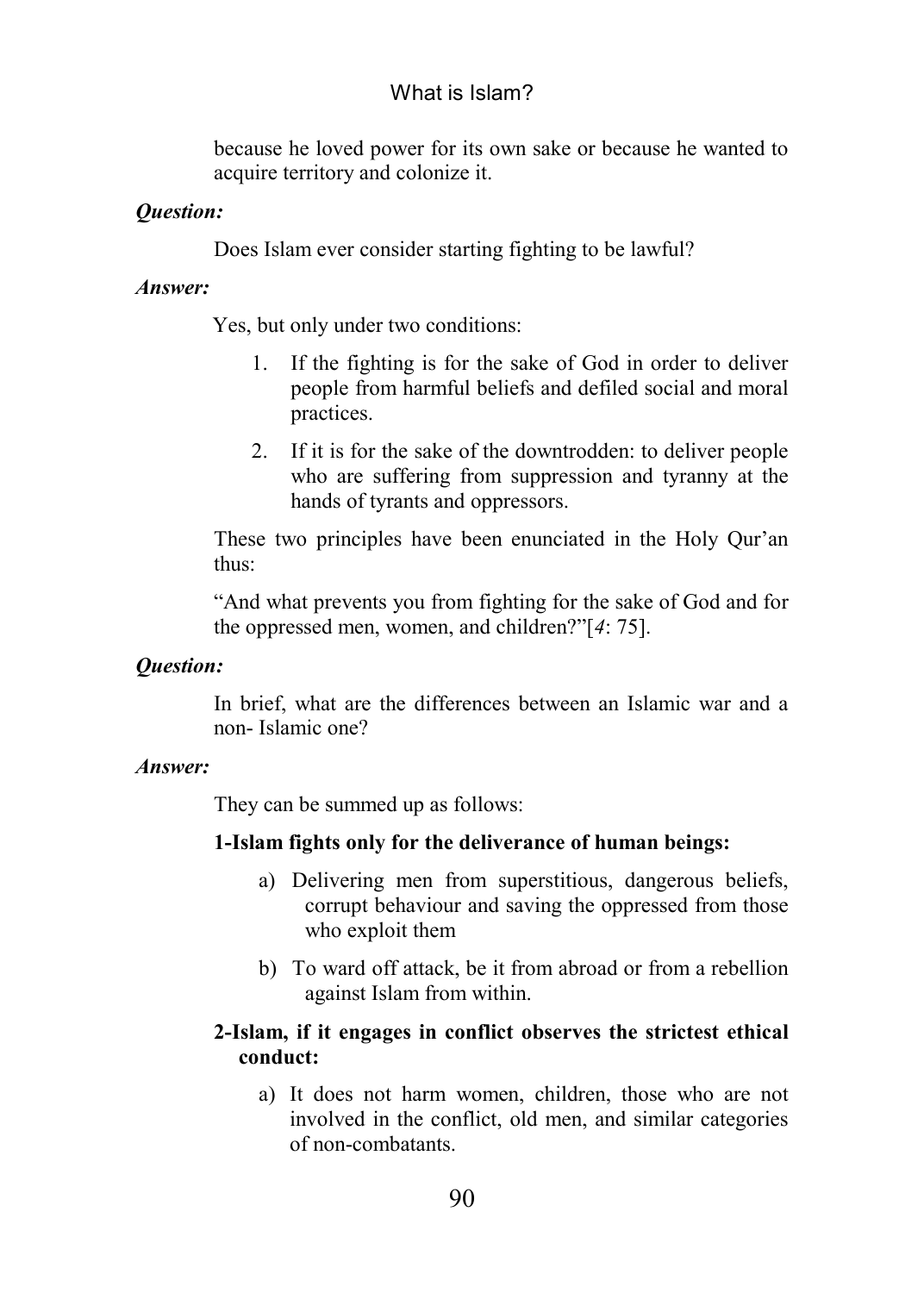### Peace in Islam

- b) It does not cut off the supply of water or poison it, cut down trees, and so on.
- c) As far as possible, it refrains from killing.
- d) After gaining the upper-hand it grants a general amnesty, just as the Holy Prophet (God's blessings and peace be upon him and his progeny) did in the case of the people of Makka and 'Ali (peace be upon him) did with the inhabitants of Basra.

### **3-Exemplary behaviour after victory:**

- a) Applying justice everywhere scrupulously.
- b) Islam does not exploit the country but enables the inhabitants to benefit from its resources.
- c) Does not impose from outside a ruler over the people but instead enables someone from the indigenous populace to rule the country if he possesses the necessary qualities.
- d) Gives complete freedom and equality to the people, as has already been indicated.

As for non-Islamic conflicts, they are not waged to save people from their plight but rather to gain control over them. The victors after gaining power are set on a policy of killing, exploitation and oppression.

What we have said regarding wars waged in the name of Islam and non-Islamic conflicts is not mere propaganda but is substantiated by history. We should add that those wars and battles carried out in the name of Islam but which, however, do not conform to the Islamic principles outlined above, are to be considered aberrations.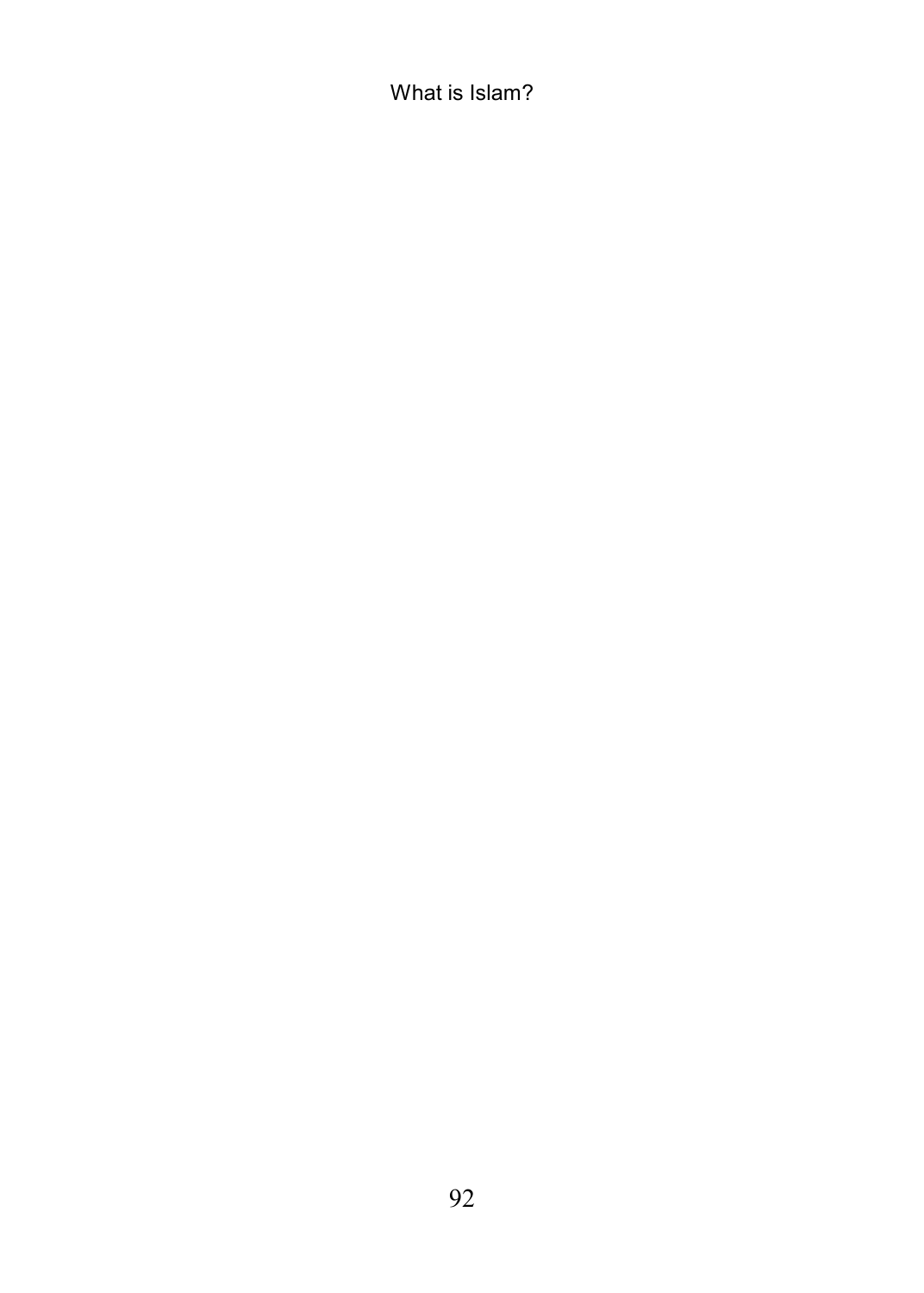# **11-POLITICS IN ISLAM**

### *Question:*

Does Islam have a political system?

## *Answer:*

Yes, since Islam, as we have seen, is concerned both with the spiritual affairs of man and also with the life in this world. Islam has something to say about all man's needs and adopts a clear position regarding every issue.

# *Question*:

What do you mean by Islamic politics?

# **Answer**:

To go into detail about Islamic government would require a large volume so here we shall summarize the main principles involved, addressing the following questions:

- 1. Who should lead an Islamic state?
- 2. How should government in Islam be carried out?
- 3. What is the system of government?

# *Question:*

Who then should lead an Islamic state?

# *Answer*:

The head of state is someone who fulfils these conditions:

- 1. He must have reached the age of legal maturity, is sane, is a freeman, a male, legitimate in birth and a man of faith.
- 2. He must be knowledgeable about worldly and spiritual affairs.
- 3. He must be scrupulously just.

Many jurists also stipulate that he should be the most knowledgeable of the religious scholars of his day.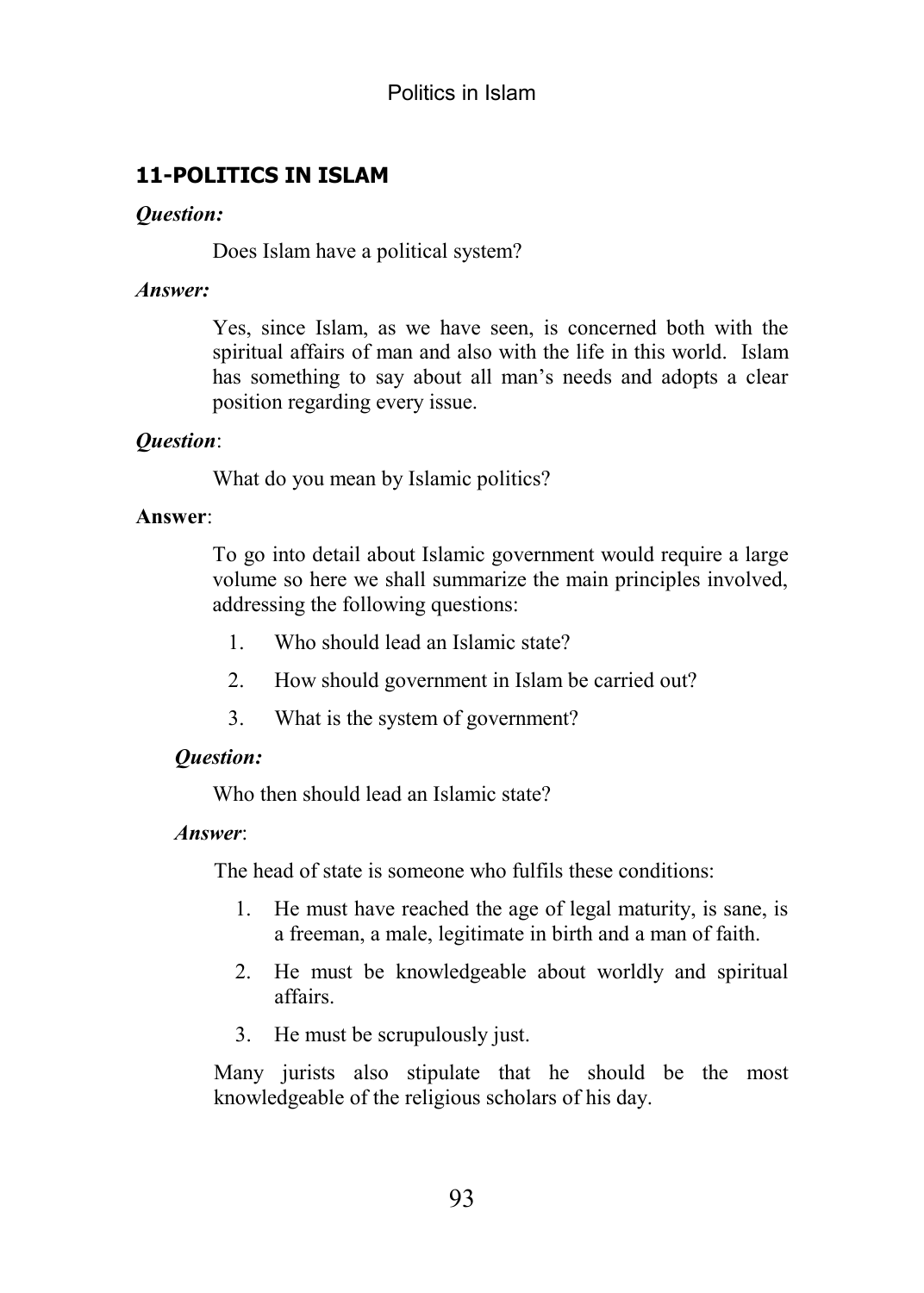## *Question*:

What does Islamic government entail?

### *Answer*:

An Islamic government is concerned with spiritual and material affairs equally, which means that an Islamic ruler rules in the name of God, not in his own right or in the name of any aristocracy. The advantage of such a government lies in the following:

- 1. It fills the spiritual vacuum in society since rule is not distributed between a "spiritual authority" and a "worldly authority" but is, rather, one authority representing both aspects of government together.
- 2. It is not possible for the ruler to become corrupt since if he does he will be exposed immediately, for religion has its own laws which cannot be changed nor be substituted nor be adjusted.
- 3. It strengthens the relationship between the people and the government, which results in complete cooperation since people have a spiritual side to their nature. Even if someone proclaims that he is not religious he means that he is not committed to God's laws not that he has absolutely no religion or spirituality, for the meaning of religion is that particular ethical path which an individual chooses to follow in life. Therefore if a government can itself unite both religious and worldly authority, everyone should feel some empathy with it.
- 4. Following from the above, such a government will last longer since a government based upon spiritual principles has greater staying power and lasts longer than a secular one.

## *Question*:

Describe an Islamic system of government.

### *Answer*:

This question needs ideally a detailed survey of the various institutions which appertain to such a government but suffice it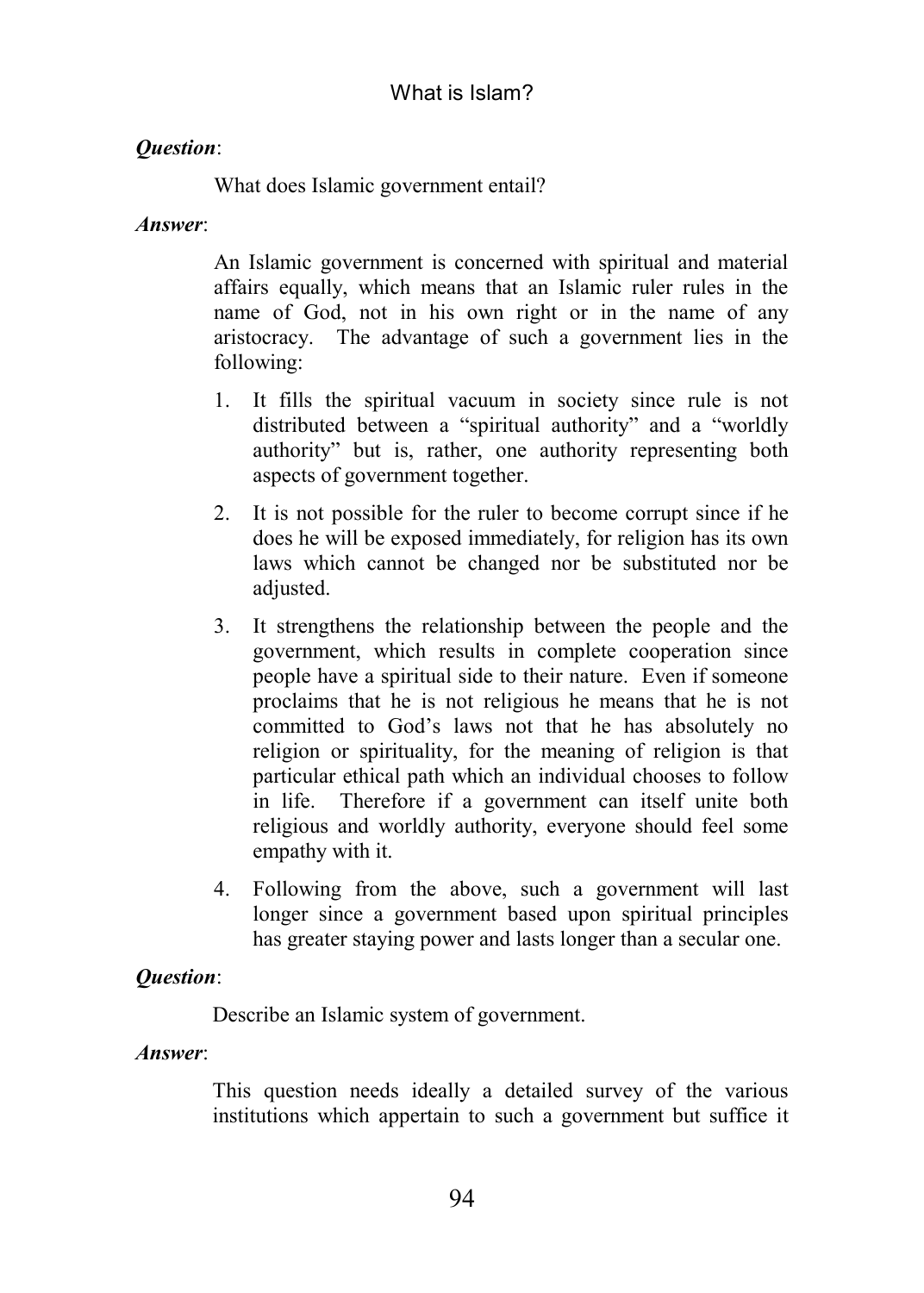### Politics in Islam

here to outline some of them and some of the factors that will take priority in a system founded upon Islam:

- 1. The judiciary.
- 2. The army.
- 3. The treasury.
- 4. Freedom in its various forms.
- 5. Solving disputes and problems.
- 6. The prosperity of the nation.

Of these six items, the first three are among the basic constituents of any nation since the law exists to enforce justice within the country, the army to repel an enemy and the like and a treasury is required to provide for the judiciary, the army and other institutions. The last three concern the welfare of the nation and its progress.

### *Question*:

How does Islam regard the judiciary?

#### *Answer*:

The judiciary in Islam is uncomplicated, speedy and free of charge. One judge is sufficient to deal with the litigations of a large town in the simplest fashion by people merely having to report to him for a ruling and, moreover, without paying any legal charges. The plaintiff is asked if he has evidence for what he alleges. If he has, then judgement is given accordingly and if he cannot produce evidence, then judgement will be in favour of the defendant. Once the judgement has been announced this is the end of the case. In this way one judge was sufficient for the needs of a large city like al-Kufa for a period of almost half a century.

### *Question:*

What about the army in Islam?

#### *Answer*:

The army in Islam as we gather from various authorities is open to all and you join it by choice and it is not a great burden on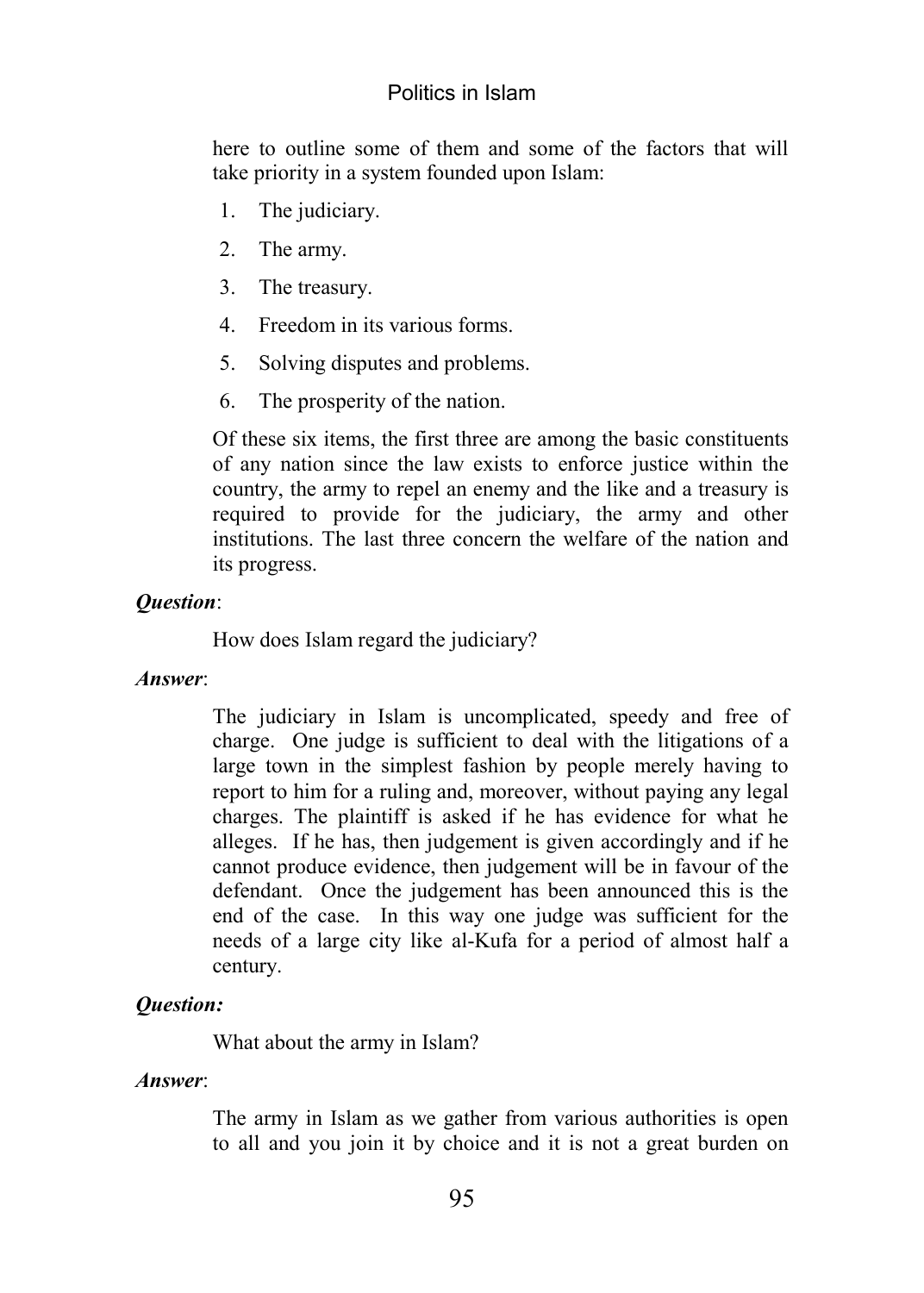those who join. The ruler establishes camps outside the cities, sets up the necessary facilities and commends the idea of military training to the people. It is clear that the kind of training envisaged will be popular and there will be great response seeing that a man will only be required to give up a portion of each day for military service, whereas for the remaining hours he is free to busy himself as he chooses. Also military expenditure will not overburden the government since all it will have to provide are the essential requirements. The concept of the army in Islam even in a modern context can be likened to a sports team.

#### *Question*:

Describe the treasury in an Islamic state.

#### *Answer*:

As has already been noted, taxes in Islam are restricted to *khums*, *zakat*, *jizya* and *kharaj* which are all sent to the Treasury and from this money the various organs of an Islamic state are funded. Seeing that the administration of the state is run so simply, it does not need that much money and therefore the people under an Islamic government are happy since they do not have to pay tax and the government is content because the burden of expenditure is not heavy.

#### *Question:*

What do you mean when you speak of freedom within Islam?

#### *Answer:*

Since the apparatus of an Islamic government is uncomplicated, the people correspondingly enjoy the maximum freedom and thus they have a free unrestricted rein when it comes to farming, trading, industry, travelling, building, where to live, the possession of anything that is permissible (from the standpoint of the *Shari'a*) and so forth. For all this freedom there are no taxes to pay and similarly there is no obligatory work to do such as military service. Man's needs are met simply and in the same way the judiciary is run on uncomplicated lines and so are trade transactions and those involving pawning and renting and the like. For instance, buying and selling is carried out speedily and can be summed up by the seller saying, "I sell (something or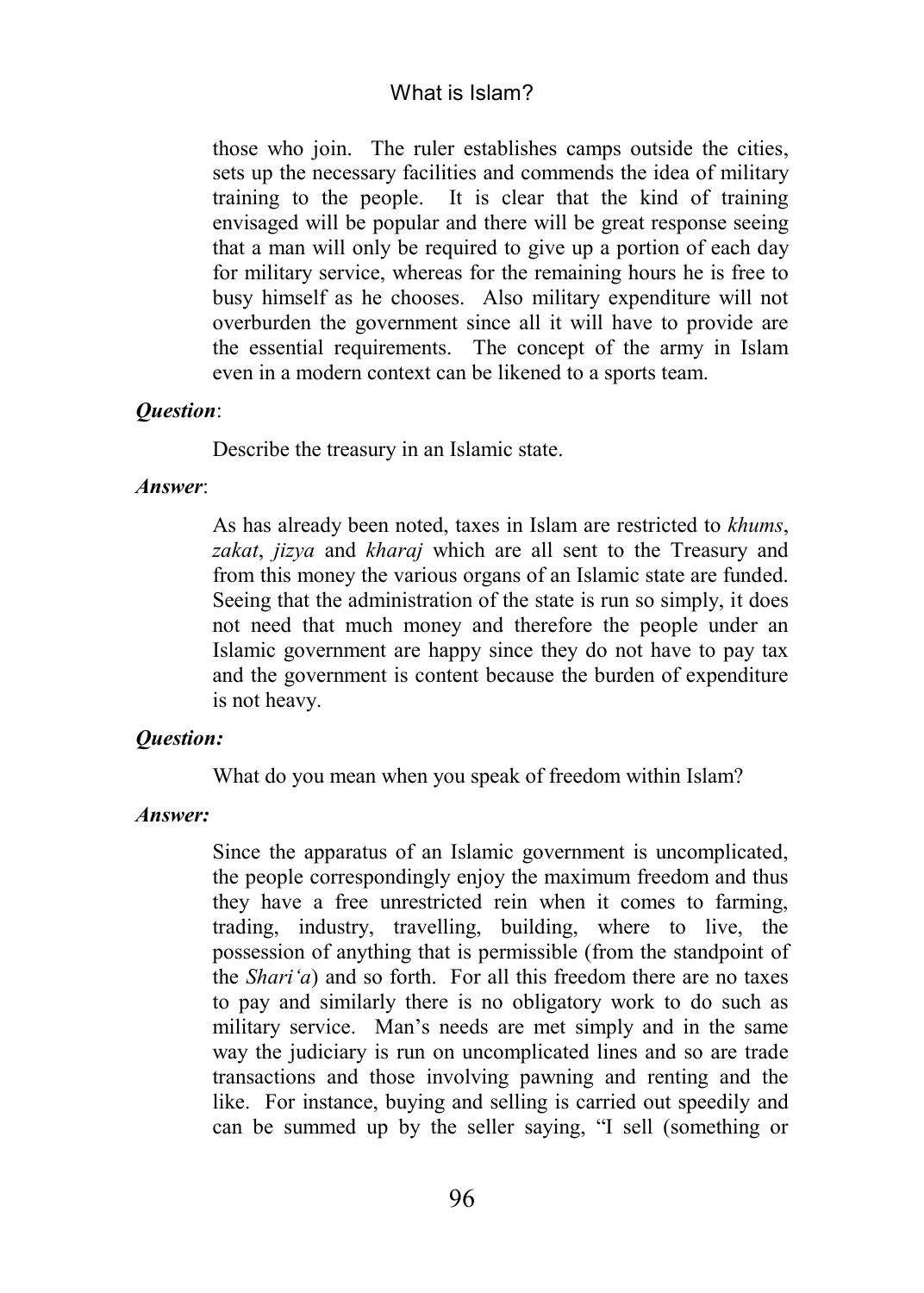### Politics in Islam

other)", or to that effect, and the reply of the purchaser, "I accept" and then writing down on an ordinary piece of paper what has been transacted with the signature of two witnesses. This simplicity is a common feature of life in an Islamic state.

#### *Question:*

How does Islam deal with the problems of the people?

#### *Answer:*

Because Islam only recognizes the existence of crucial problems, does not impose any taxes upon commodities or work and also the fact that the apparatus of government is kept to a minimum, the problems you see today in the nations around the world would not exist under Islamic rule. Only issues of prime significance will remain, such as judicial proceedings, criminal offences and, thirdly, actions which are contrary to Islamic law such as building a house that overlooks another and the like, theft, murder, drinking alcohol and so on. These three categories are dealt with speedily by Islam to the extent that they should no longer be regarded as problems at all. Consequently one judge is enough for a whole town. His responsibility is to make a judgement in legal disputes, look after money belonging to orphans, oversee the *awqaf* (religious estates) and witness trade transactions and business agreements and appoint an official to carry out judicial punishments. Another factor is that the number of prisons in an Islamic state is very small and so it is true to say that the people under Islamic rule have no intractable problems to confront and consequently they can busy themselves with their own affairs with a sense of serenity and peace of mind.

#### *Question:*

How can Islam make a nation progress?

#### *Answer:*

There are several factors for Islam being able to do this which can be summarized in the following basic principles:

- 1. The simplicity of the government apparatus.
- 2. Encouragement.
- 3. Mutual cooperation.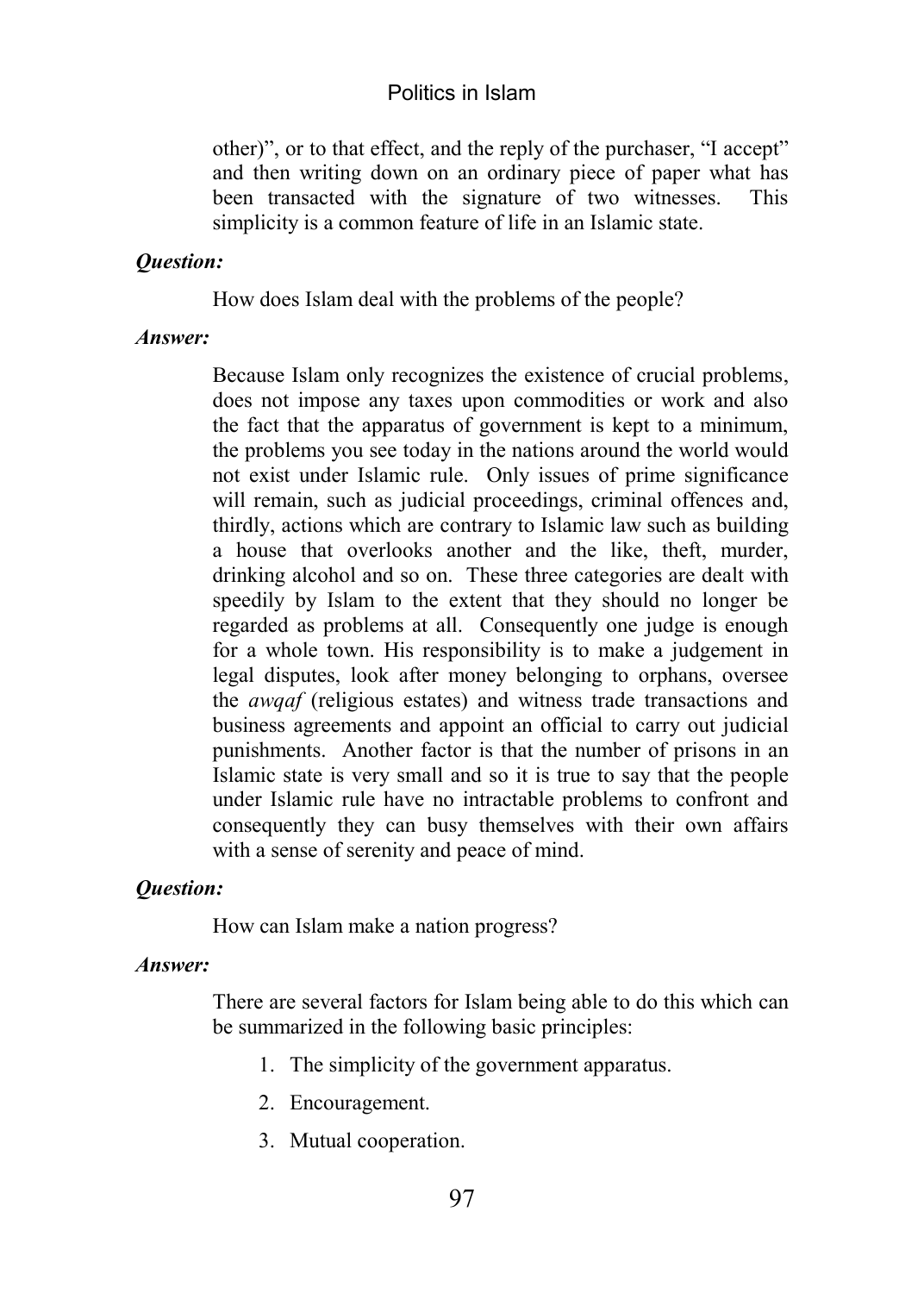Concerning the apparatus of government in Islam, I have already pointed out some of its aspects. Historians have mentioned that the number of top officials sufficient to rule an Islamic state need not exceed 50 for every million or so inhabitants. Islam does not see the necessity for the existence of many of the departments considered as being essential by the governments of the nations of today, because it prefers to have things done in an uncomplicated fashion.

Thus an Islamic state does not unduly make issues intricate nor protract them so that it has to have numerous officials and similarly it delegates many tasks to the people themselves. These tasks therefore are not monopolized by the government causing it, in turn, to create more departments which would not only be a considerable burden upon it but would also mean having to take people away from the private sector.

 As for encouragement, Islam encourages knowledge and work to an extent not found in any other religion or legal system. It makes "seeking knowledge an obligation for every Muslim" and both for the scholar and the manual worker it promises an astonishing amount of merit in the hereafter.

So those who are religious possess two forces that will lead to the advance of human affairs: a worldly potential which is also present in non-Muslim societies and a religious, spiritual power which others do not possess and this truth is indicated in the words of the Almighty, "And you hope from God what they do not hope"[*4*: 104].

Thirdly, concerning mutual cooperation: an Islamic government cooperates with the people in order to bring about a thriving society and a more prosperous nation just as Imam Amir al-Mu'minin (peace be upon him) directed Malik al-Ashtar when he appointed him his governor over Egypt [*ca.* 37/658] during his glorious period of rule, and there are many other examples.

Since an Islamic government is sure to pursue the policies outlined above, the state cannot help but achieve a remarkable degree of advancement. We have thus summed up what we mean by politics seen from an Islamic perspective. A detailed survey is not possible here but we have allocated a special work to this topic.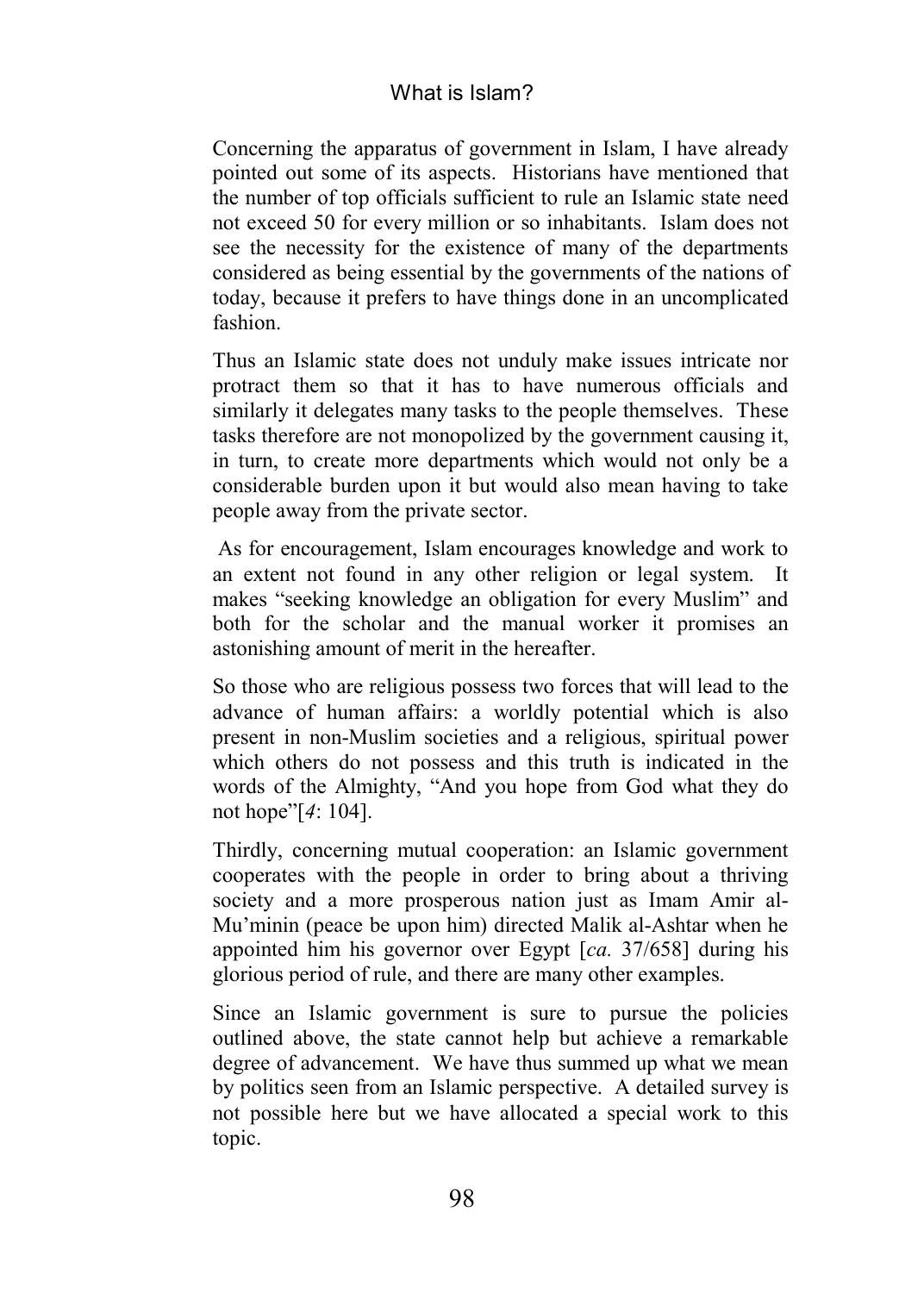#### Society in Islam

## **12-SOCIETY IN ISLAM**

#### *Question:*

Does Islamic society have a specific structure?

#### *Answer:*

The various units of society adapt themselves to each other according to how a particular society is governed. Sometimes those governing society make allowances for the basic instincts of man and at other times they ignore them.

Since Islam is the religion which responds to the innate nature of man, it takes into account this inherent disposition in all its laws and so promotes what is good and forbids what is bad. If we look at society at the present time, we notice the following elements and phenomena:

- 1. The family.
- 2. People who work in trade or business.
- 3. The school and education.
- 4. Worship.
- 5. Religious festivals.
- 6. Government employment.
- 7. Social gatherings like the meeting together of friends, weddings, travelling together, funeral gatherings and so on.
- 8. The army.
- 9. Relations between the government and the people.
- 10. Temporary sharecropping.

#### **1-The family:**

Each member of a family has his or her particular responsibilities, so a husband has his responsibilities and a wife hers and both of them have responsibilities towards the children, just as the children have towards their parents. Taking the word family to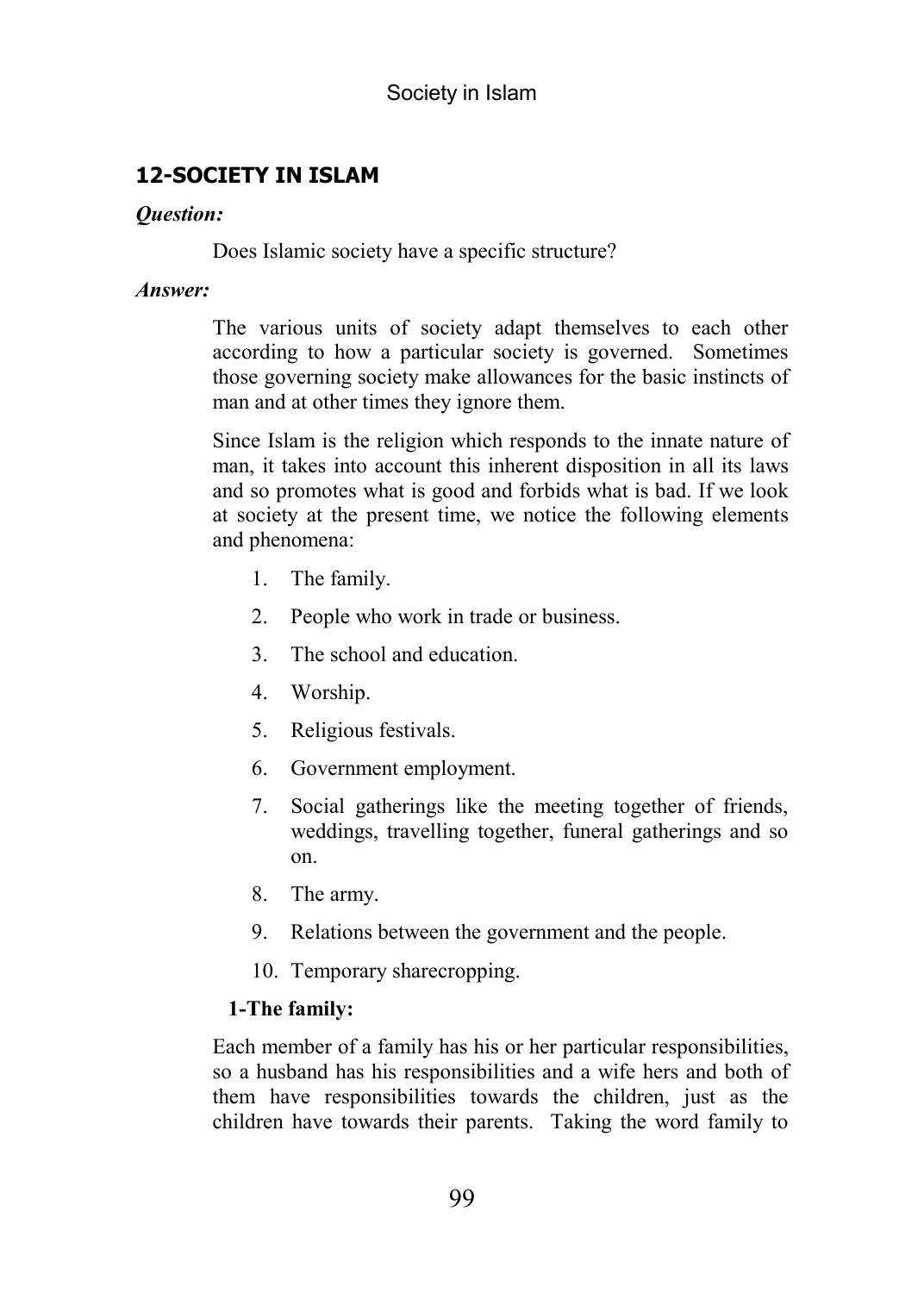comprise also relatives, then they all have responsibilities and duties towards one another which are not confined to particular circumstances or occasions but are general in application.

Some matters regarding the family (according to the five principles into which human actions fall) are obligatory, some recommended, some forbidden and some are disapproved of and some permitted. For example Islam has set out rules regarding getting married: the obligation on the husband to provide for his family, the duty of the wife to obey her husband, correct behaviour within the house, the way to bring up children, what names to give them and other matters concerning them.

#### **2- Business and trade:**

Islam has clarified the conditions and rules relating to running a business whether it is a matter concerning the customer, or between two parties regarding a purchase, mortgage, making out a contract for renting and so on.

#### **3-Education:**

Islam has a particular view regarding education, culture, the conditions for becoming a teacher, how a student should behave, the characteristics of an Islamic education and what should be its aims. Evidence for Islam's concern for education is that the "Second Martyr"<sup>1</sup> (al-Shahid al-Thani), may God be pleased with him, wrote a book on this subject entitled, "*Munyat al-murid fi*  adab al-mufid wa-'l-mustafid'<sup>, 2</sup>.

#### **4-Worship:**

 $\overline{a}$ 

Islam has set out specific laws regarding worship, has clarified how prayers in congregation are to be carried out and what kind of place is suitable for such prayers. It has also detailed the characteristics of a mosque and the conditions for being an imam and has stressed the obligation of the believers to interrelate affectionately with one another and with the imam, and so on.

<sup>&</sup>lt;sup>1</sup> The author is referring to Shaykh Zayn al-Din b. Nur al-Din al-'Amili who was murdered in 966/1559 while travelling to Istanbul. About 80 works are attributed to him. 2

<sup>&</sup>lt;sup>2</sup> "What an aspirant desires concerning the conduct of a teacher and that of his pupil."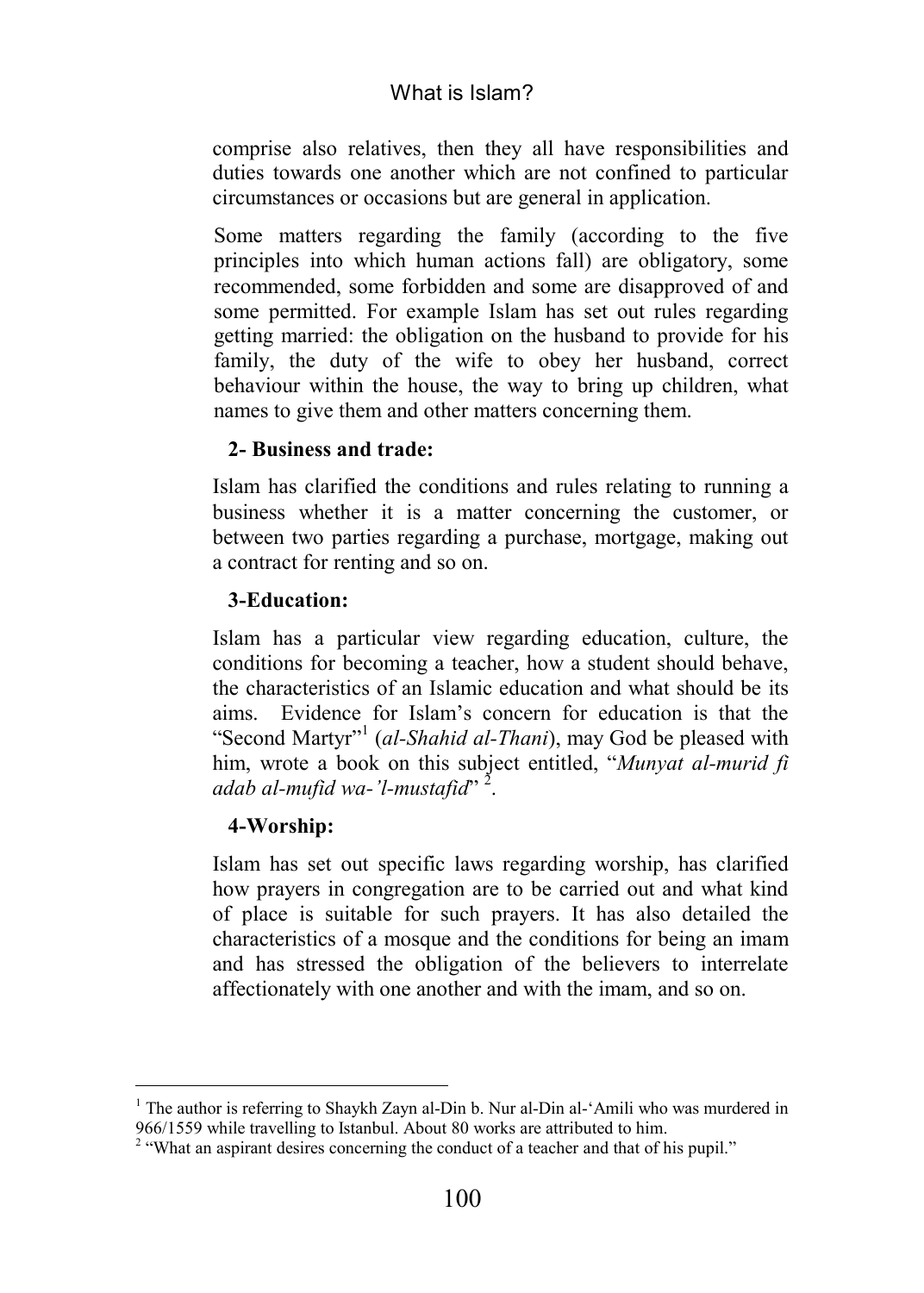## Society in Islam

## **5-Religious festivals:**

Joyful festivals and occasions for grief, the Hajj, visits to the shrines of the Holy Prophet and the impeccable Imams: all have a special place in Islam and each occasion has its particular character, rites and special spiritual benefits for which scholars have compiled numerous works as, for instance, the *Hajj* of the *Jawahir<sup>1</sup>*, *Kamil al-ziyarat*<sup>2</sup> and the *Mazar* of the *Bihar*<sup>3</sup>.

## **6-Employment in government service:**

I am referring here to the social aspects of such employment, that is to say what is entailed in holding a post close to the government and also the qualities that a judge should possess and those who work under him as well as any specific employment that directly affects the well-being of society.

#### **7-Social gatherings:**

Islam gives great importance to these from the point of view of correct procedure: how best these should be conducted and everything appertaining to them. One of the scholars has even written a specific treatise about this called, "The book of social relations" (*Kitab al-'Ishra*) 4 .

#### **8-Army:**

From the social aspects, both when in camp and on the move: how the army should conduct itself, what is involved in the army's obeying its commander-in chief and how such a commander must treat his men. Islam deals with all these points and a special section in jurisprudence has been allocated to them called "The Book of Jihad"<sup>5</sup>.

 $\overline{a}$ 

<sup>&</sup>lt;sup>1</sup> A reference to pp. 80-110 of vol.20 of *Jawahir al-kalam fi sharh shara'i' al-Islam* by Muhammad Hasan al-Najafi (d. 1266/1850), Beirut, 1981, (43 volumes). 2

 $2$  By Ja'far ibn Quluye al-Qummi (d. 369/979), Najaf, 1356/1937-8.

The *Kitab al-mazar* of *Bihar al-anwar* by 'Allama al-Majlisi, which embraces vol. 97 (pp.

<sup>101</sup> to end) and vols. 98 and 99.

<sup>4</sup> Vols. 109 and 110 of the author's "Encyclopaedia of Jurisprudence" (*Mawsu'a al-fiqh*) are entitled *Kitab al-ijtima'.*

<sup>5</sup> Vols. 47 and 48 of the author's *mawsu'a* are devoted to this topic.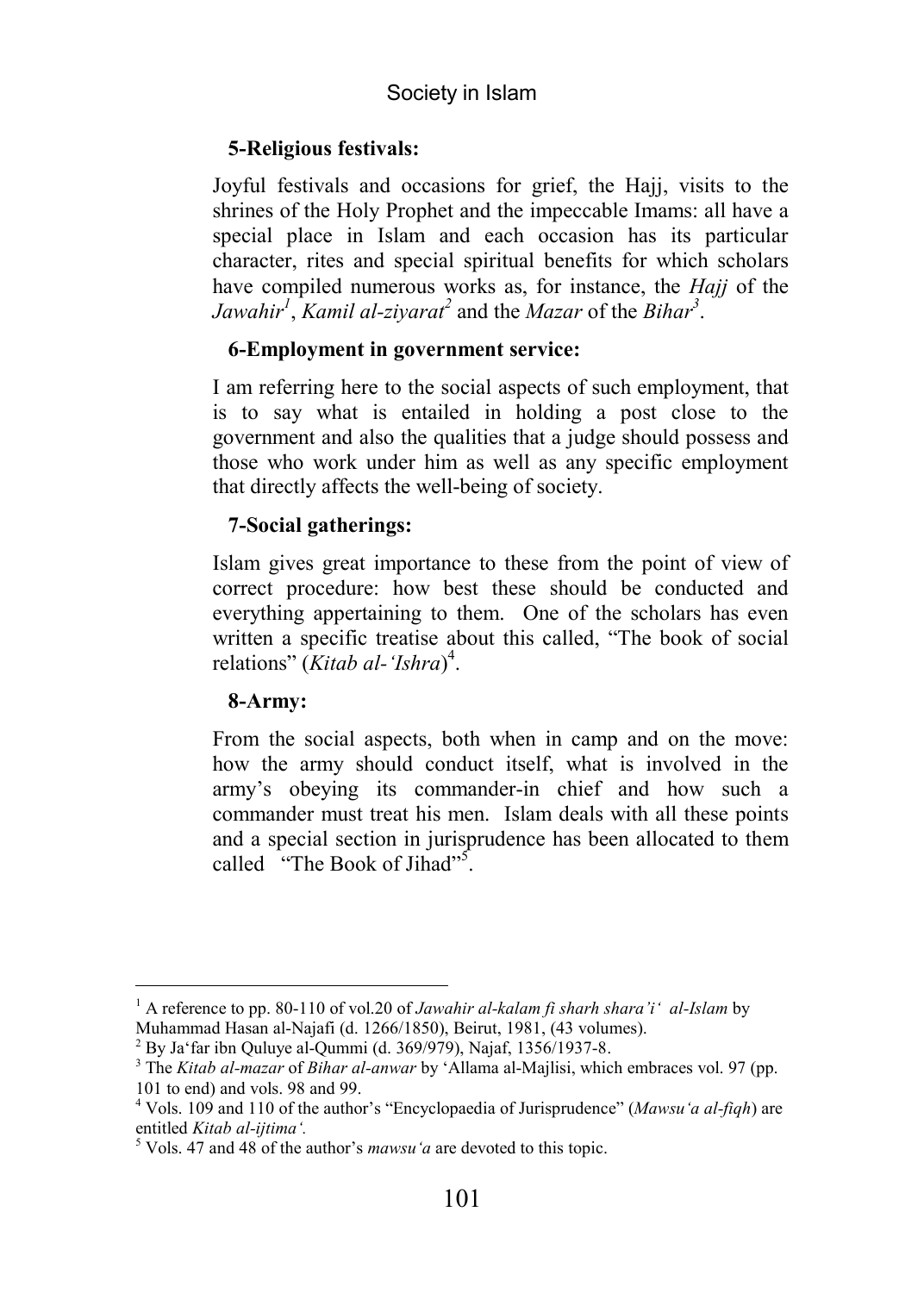#### **9-Temporary sharecropping:**

This has its own procedures, conditions and characteristics such as how contracts between the sharecroppers are retained, the forms of the sharecropping contract, the share of the cultivator in the farm produce, how he is employed, his rights and the rights of the owner of the farm, and so on.

**10-**Finally, Islam has clarified the rights of the ruler with regard to the people, the rights of the people with regard to the ruler and the relationship which should exist between both of them.

In short, what is called today "Sociology" has already received exhaustive treatment in Islam. Society according to Islam should be characterized by the following features:-

- 1. The promotion of a healthy state of affairs in every aspect of life.
- 2. Total mutual trust throughout society.
- 3. The greatest degree of tranquillity and calm.

This is thanks to the vitality and reasonableness of the programme which Islam has drawn up in detail for human society and which has to be put into practice if what is desired is a life of well-being and happiness.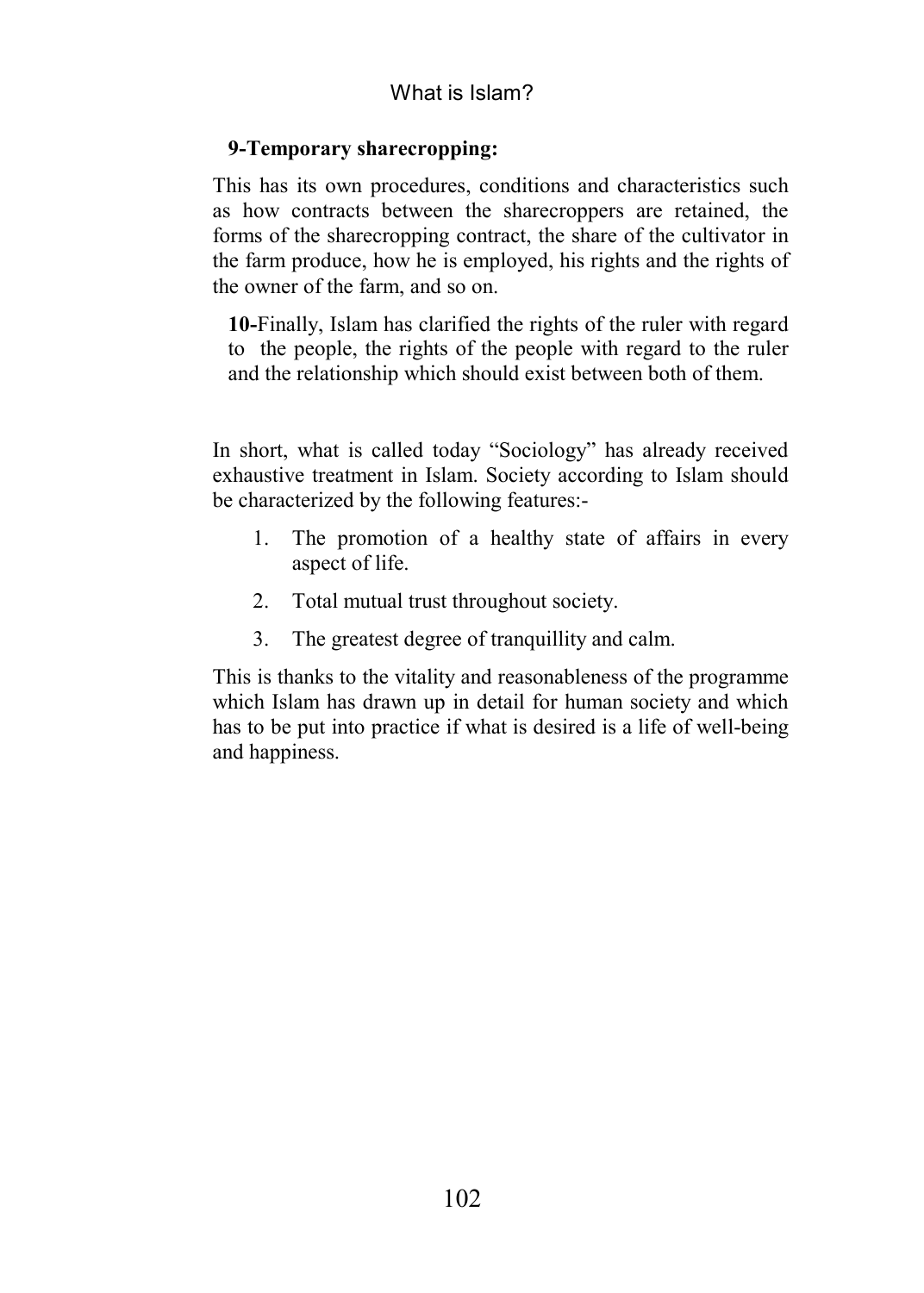# **13-ISLAMIC RULINGS**

#### *Question:*

Has Islam designed special laws for the people with regard to the diverse aspects of their lives?

#### *Answer:*

Yes, for every situation Islam has designed a law which is precise, succinct and appropriate to the highest degree. So Islam abounds in laws which have a direct bearing on the various stages of a person's life. To prove this you only have to peruse the *Jawahir al-kalam* in jurisprudence*<sup>1</sup>* which contains almost 60,000 edicts, all accompanied by the evidence that they have been extracted from the following sources: the Holy Qur'an, the *sunna*, the consensus of the religious scholars and man's reason.

## *Question:*

Please give examples of some of the principle sections under which Islamic laws are classified with regard to different aspects of life.

## *Answer:*

They are numerous, for example laws relating to:

- 1. Transactions between people such as selling, buying, giving a security, renting out and letting.
- 2. Farming matters relating to the land itself, agriculture and irrigation channels.
- 3. Legal matters such as those concerning judges, witnesses, advocacy, reconciliation and an individual's rights.
- 4. Personal affairs like marriage, divorce, separation, inheritance and making a will.
- 5. Criminal offences like punishment, the death penalty (judicial retaliation) and the payment of blood money.

 $\overline{a}$ 

 $1$  See fn. 1, p. 101.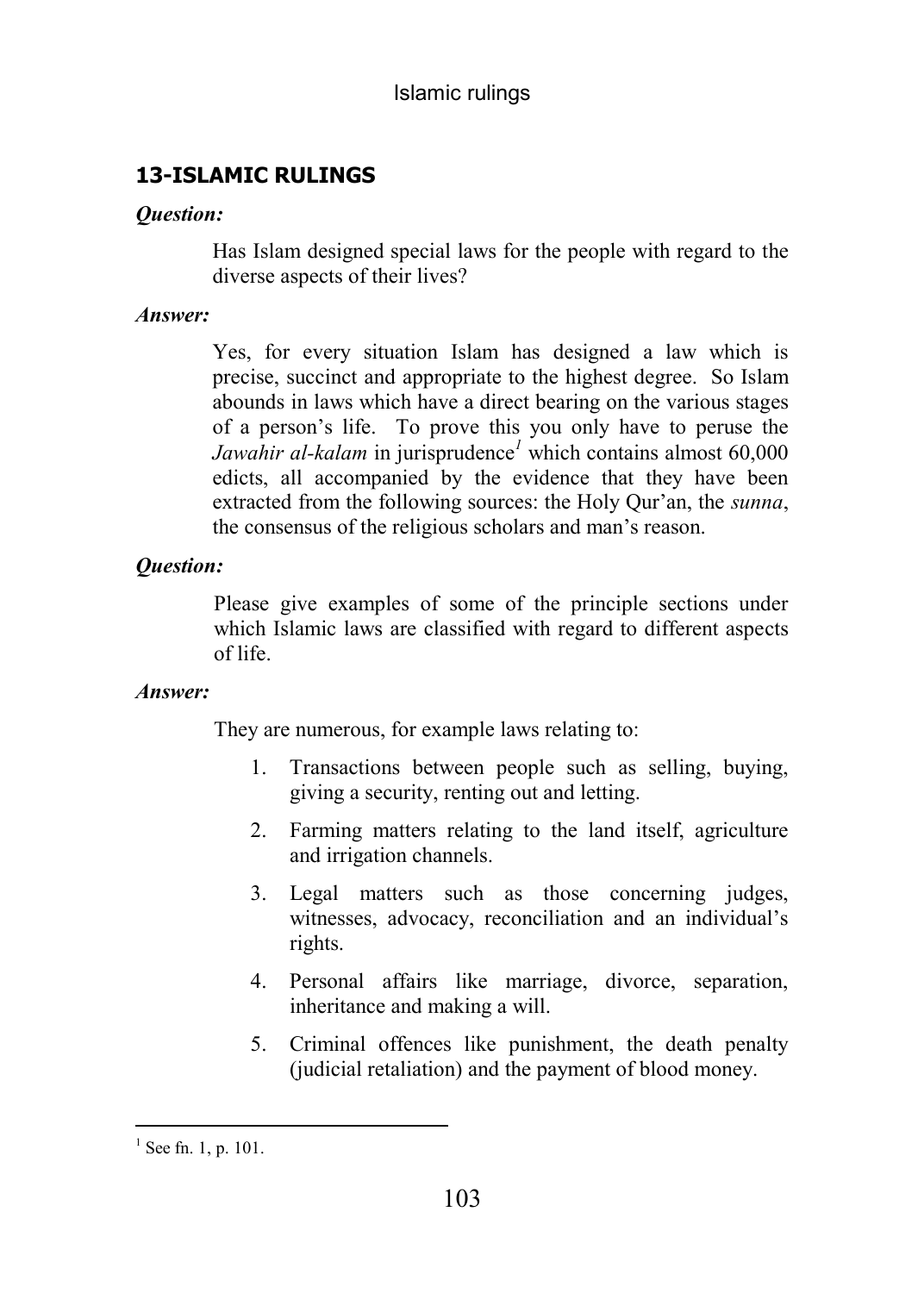- 6. Surety, getting a loan, deposits, bank drafts and so on.
- 7. Peace and war, treaties and all that concerns the affairs of the state.
- 8. Several categories not mentioned above but which have a direct bearing on the life of an individual.

#### *Question:*

How is it possible that these laws which were formulated more than fourteen centuries ago meet the needs and problems of today?

#### *Answer:*

We have already said that Islam is the religion that the God of the Universe has sent down so that it may be for all time the religion of mankind and the way man should live his life. God is omniscient and if man-made legal systems take into account the development of the human race, its progress and possible requirements in the future, then is it not more fitting for God to do the same with regard to His laws?

In addition to what has already been said, laws are of two kinds: laws of a specific nature and which are never ever subject to change, such as "alcoholic drink is forbidden"; laws which set out a general principle which can be applied at any time or in any place such as the law that "anything which is capable of producing intoxication is forbidden".

Any development or problem we encounter in today's world, if not covered by a specific law, undoubtedly will fall within the scope of a law which enunciates a general principle, which is then applied to the issue in question either sanctioning it or disallowing it.

## *Question:*

Can you give proof of what you have just said with regard to banks, insurance and arming a country with nuclear weapons?

#### *Answer:*

Anyone who has a thorough grounding in the bases of Islamic jurisprudence (*usul al-fiqh*) could answer this question.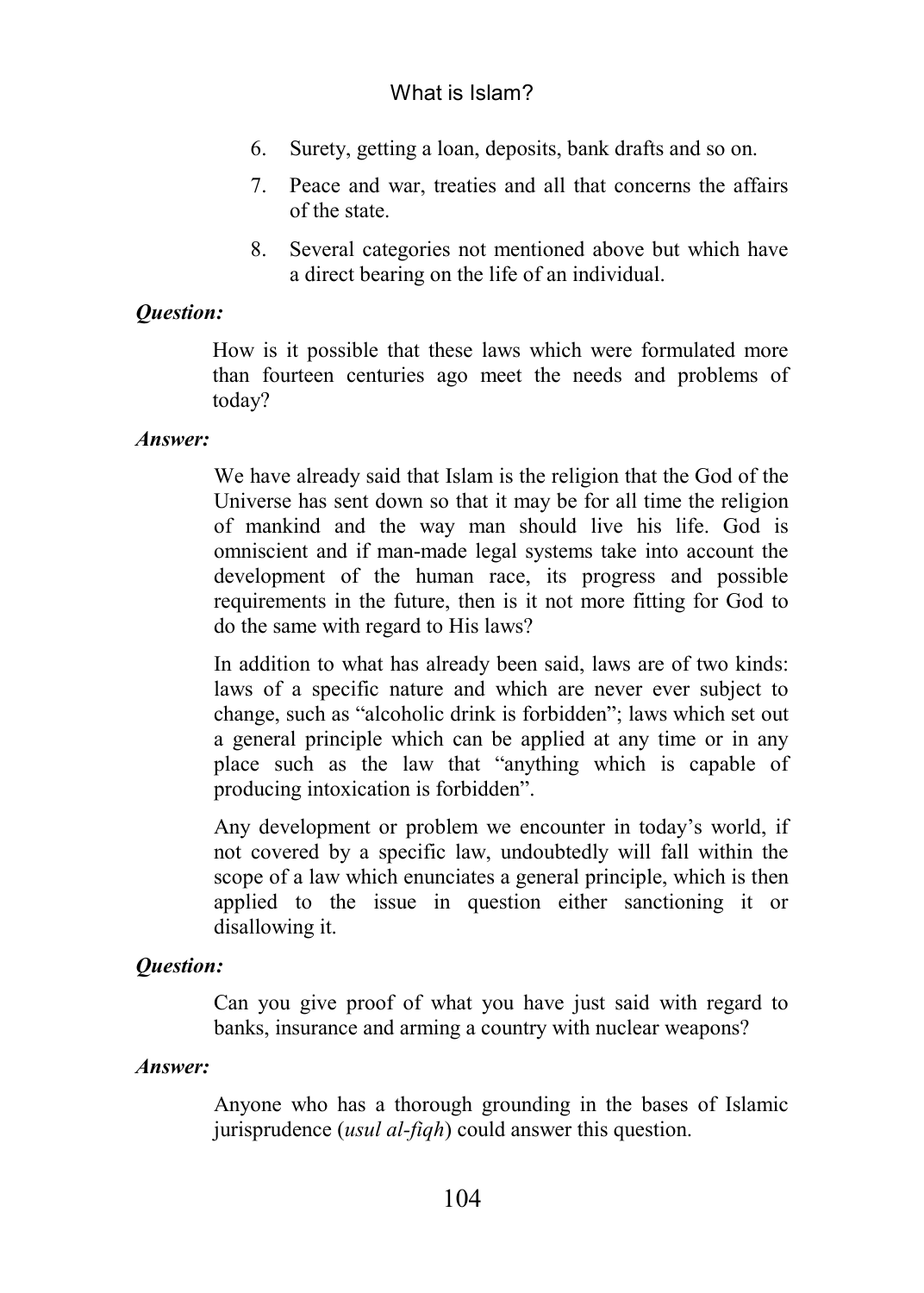## Islamic rulings

- 1. A bank is tantamount to a place where a number of separate activities take place concerning which, Islam has clarified its own position and for each of which it has set out a specific law. Such activities include bank drafts, loans, business transactions, deposits and usury.
- 2. Insurance is covered by God's words in the Holy Qur'an, "O you who believe, fulfill [your] contracts"[*5*: 1] and because insurance does not have any forbidden element, it will be covered accordingly by this principle.
- 3. An Islamic state arming itself with nuclear weapons, on condition that they are for defence, is covered by God's words, "And make ready against them what force you can [muster]"[*8*: 60].

Numerous other examples can be given where Islamic jurisprudence can be applied to modern developments and phenomena.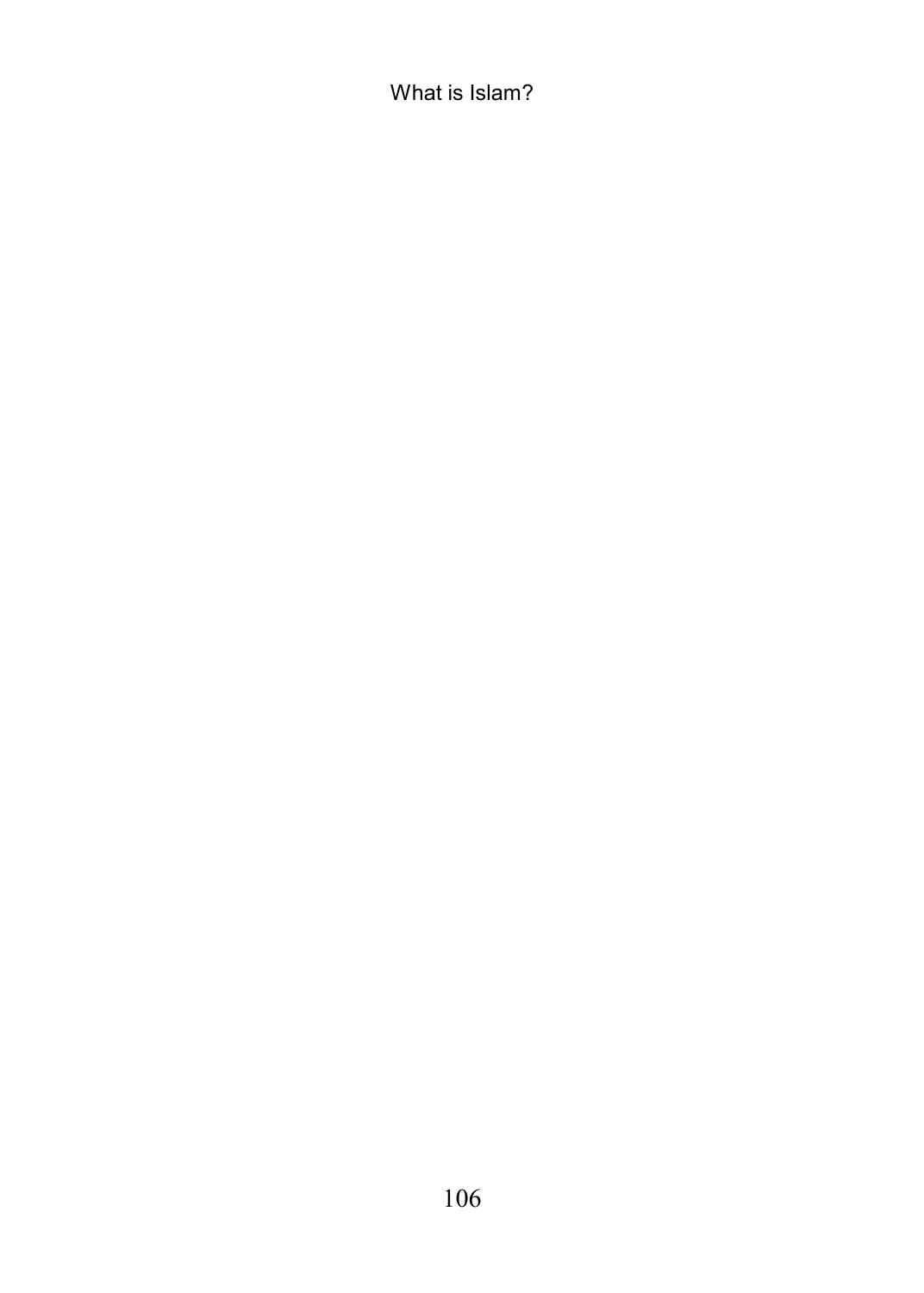# **14-A LIFE OF HAPPINESS UNDER THE BANNER OF ISLAM**

#### *Question:*

How can a happy life be found best within Islam?

#### *Answer:*

This is clear from the previous chapters of this book but suffice it here to summarize what Islam can provide if Islam is actually applied:

- 1. A faith devoid of superstition, humbug, exaggeration and aberration and which is consistent with man's innate disposition and capable of clear demonstration.
- 2. A spirit which is free from malice, spite, enmity and other unpleasant traits and which possesses the qualities of equilibrium, serenity, inner composure and justice.
- 3. A society which benefits from the world's resources whether they be in the earth, the sea or the air and where such resources are distributed fairly without prejudice, without enriching one race at the expense of another.
- 4. Knowledge and good health, material well-being, work, civilized development and the promotion of virtue, as a result of which ignorance, illness, poverty, vice, crime, unemployment and decadence will cease to exist.
- 5. Abundant freedom and giving mankind a sense of dignity and in this context we mention the words of the Almighty in the Holy Qur'an: "And indeed We have honoured the children of Adam, and We have carried them on land and sea, and have nourished them with [all] good things and have preferred them over much We have created, with a marked preference"[*17*: 70].

And in numerous verses in the Holy Qur'an we read that God has made the universe subservient to mankind. As regards the value of man from the Islamic perspective, suffice it to mention here the Qur'anic verse: "If anyone kills a person not in retaliation for murder or for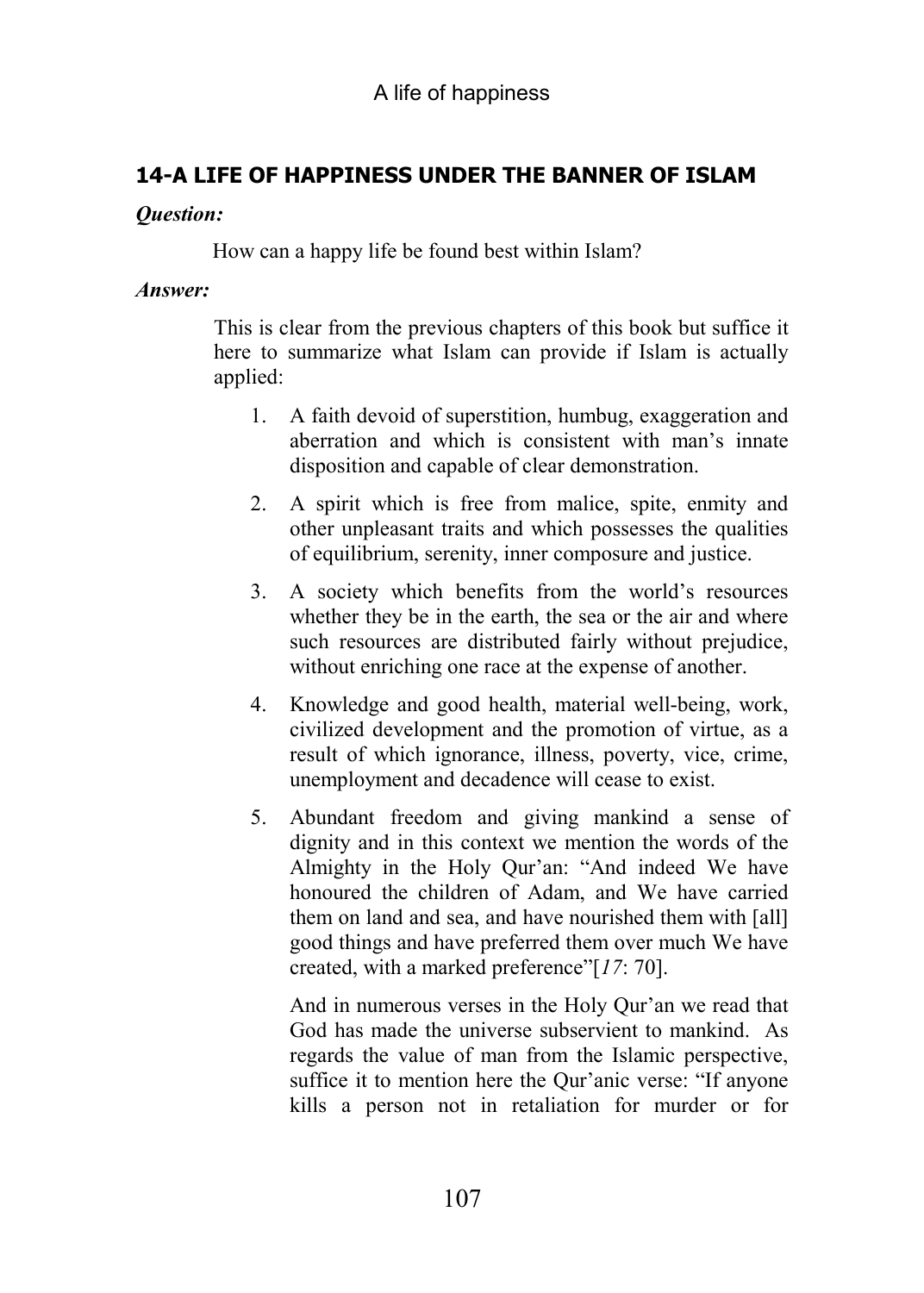spreading turmoil in the land it is as if he has killed all mankind"[*5*: 32].

- 6. Peace throughout the world and security for all people.
- 7. Progress for mankind in all the vital fields of human activity.
- 8. Social justice, whether it be in the affairs of state or among the populace.
- 9. The faithful discharge by each individual of his duties and the giving to each person what is his due in a straightforward, uncomplicated and honourable fashion.
- 10. The solution to every kind of problem.

This is a summary of the basic things to which Islam aspires for the fulfilment of a happy life, the likes of which cannot be conceived as existing outside Islam. In addition to this, that which is the source of joy to a person in this life is the good news of a glorious future which will thus make any disaster that may now befall him or her easy to bear.

Consequently, we do not find even among those people who are the most fervent nationalists and patriots, but who do not believe in the hereafter, half the vitality, courage, intrepidity, happiness and equanimity that we find among those who believe in God and the resurrection, and history is the best witness to this.

Finally, we ask God to guide us all so that we may please Him and to Him alone do we turn for help.

 $-0-0-0-$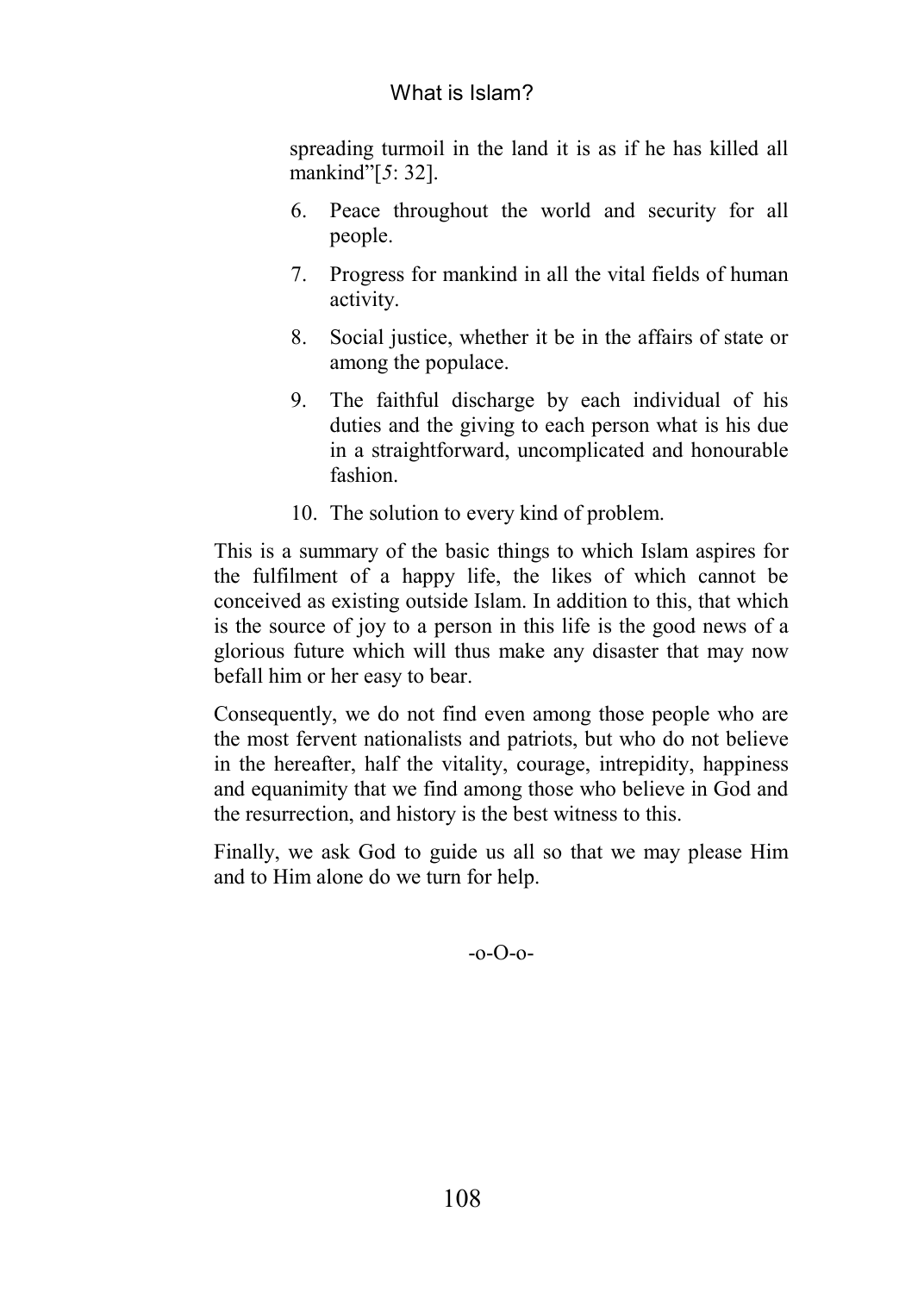# **Other Publications by fountain books**

#### www.fountaingroup.org

#### *1. Fundamentals of Islam*

In this book the author outlines the five fundamental principles of Islam, namely Tawheed (the Indivisible Oneness of God), Adl (Divine Justice), Nubowwah (Prophethood), Imamah (Leadership of mankind), and Me'ad (Resurrection). For each principle, the author presents a brief, and to the point, discussion on the significance of the issue concerned. The book could serve as a good introduction to Islamic beliefs.

#### *2. The Family*

In this book the author highlights the problems he sees both in Islamic societies and in west societies today that arise from the phenomenon of unmarried young men and women, through to birth control and contraception. He surveys the idea of marriage in various religions and schools of thought, and discusses polygamy from the Islamic perspective. As well as being a call to the Muslim world to revert to the true teachings of Islam, this book can also be of use as an introduction to others who seek some answers to the social problems of today. This is because Islam provides detailed teachings that promise success in every area of human life on individual and societal levels, and furthermore the practicality and success of those teachings have been proven in the course of history.

## *3. The Qur'an: When was it compiled?*

In this book the author addresses the issues of when the Holy Qur'an was compiled, on what and whose instructions was this task carried out, and who accomplished its compilation in the form that it is available today. In this work the author presents undisputable evidence as to address these crucial questions. Through historical, methodical and logical analyses, the author establishes how and when the compilation of the Holy Qur'an was achieved. In the latter half of the book the author cites many Prophetic traditions (hadith) on the significance of the learning and recitation of Holy Qur'an. It is a must read for every Muslim, and any non-Muslim who follows Islamic issues.

## *4. The Bible and Christianity: an Islamic view*

In this work the author carries out a brief investigation into the Bible and presents his findings. They show that some of the most noble men, i.e. the Prophets, who have been chosen by God Almighty as His messengers to mankind, are accused in the Bible to have committed some of the most vile and immoral conducts known to man. Prophets are accused of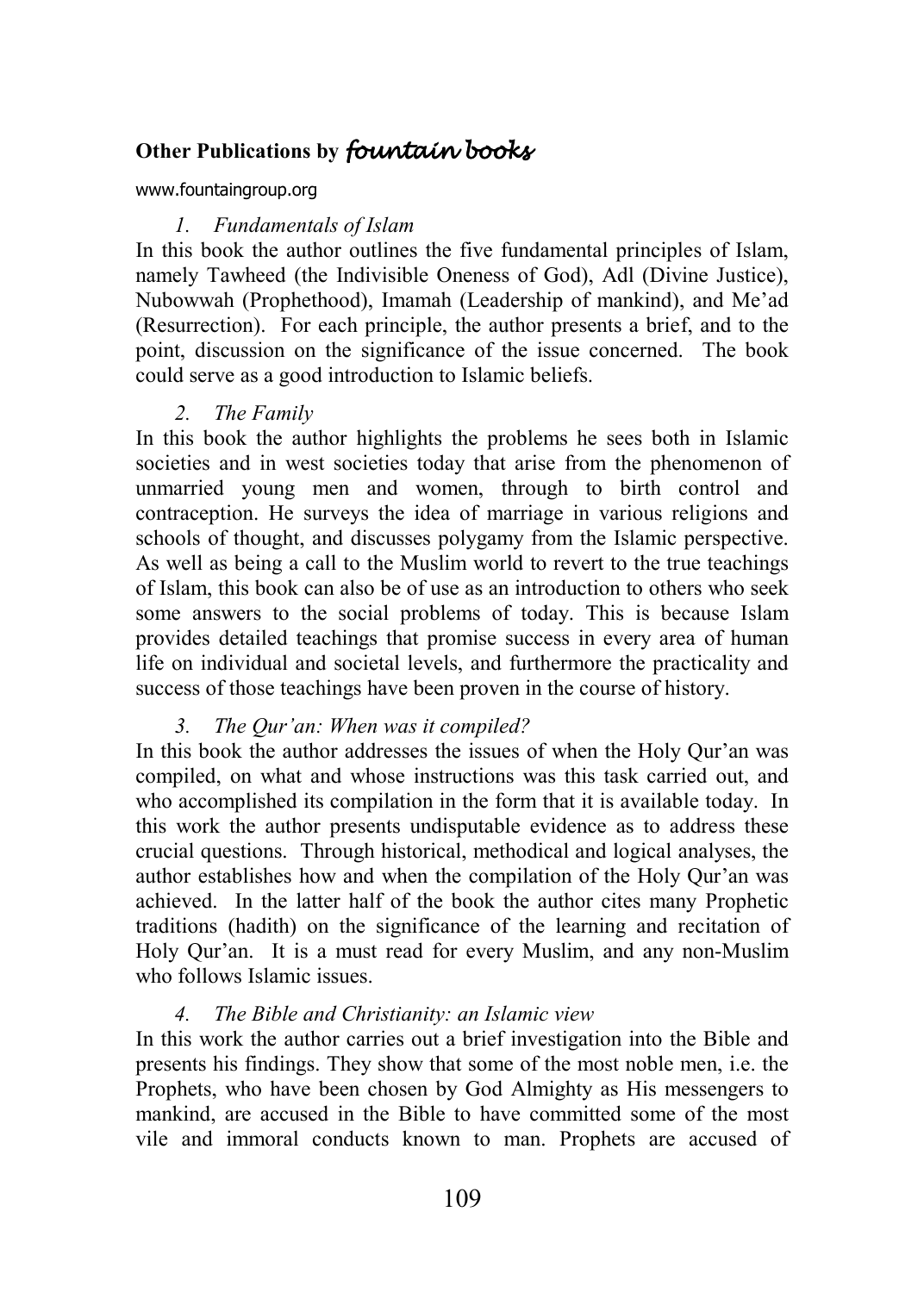deception, lying, fornication, rape, incest, murder, and the list goes on. Even God does not escape unscathed in the Bible . . . false characteristics are attributed to Him, or He is accused of making His messengers to commit foul and disgusting acts.

In the second part of this work the author presents some of the debates he had with the Christians who visited him in his residence in Karbala, Iraq. The debates concerned their impression of Islam and its doctrine as well as their own religious beliefs. In this presentation the author shows how he invited non-Muslims to Islam through calm but rational and intellectual debates with them. The book makes an interesting read, especially when the reader can see the simple arguments put forward in these debates.

## *5. If Islam were to be established*

This book can serve as the Muslim's guide to the Islamic government. If an Islamist opposition group has a plan for an Islamic government, this book would help to check various aspects of the plan. In the absence of such a plan, this book would present one. To the non-Muslims, the book presents a glimpse of a typical Islamic system of government. The book would also serve as a yardstick for anyone to check the practices of any government that claims to have implemented an Islamic system of government.

## *6. War, Peace and Non-violence: An Islamic Perspective*

In this work the author addresses three controversial issues, which have come to be associated with Islam. Through his extensive knowledge of the teachings of Islam, the author presents the Islamic stand on war, peace and non-violence, as found in the traditions and teachings of the Prophet of Islam, which could serve as exemplary models for the Mankind. Detailed accounts of the traditions of Prophet in his dealings with his foes during war or peace times are presented in this book, which gives the reader a clear insight into the way and the basis upon which the Prophet of Islam used to conduct his affairs in this respect.

## *7. The Islamic System of Government*

In this introductory book the author outlines the basic principles of a government based on the teachings of Islam. The author begins with the aim and objectives of the government according to Islam and the extent of its authority in that framework. He then addresses, from the Islamic viewpoint, the significance and fundamental nature of such issues as consultative system of government, judicial system, freedoms, party political pluralism, social justice, human rights, foreign policy, etc. The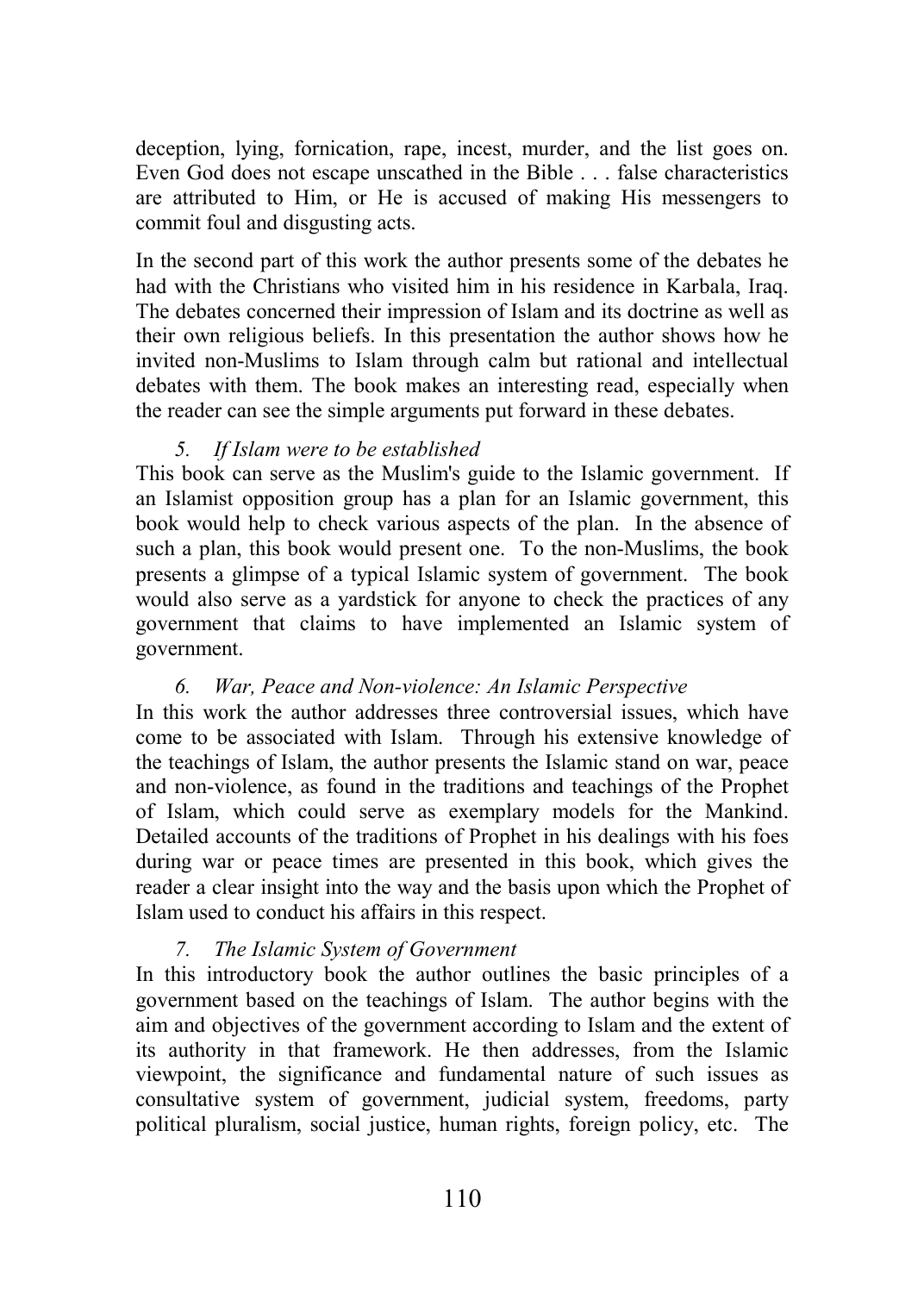author also outlines the policies of a government on issues such as education, welfare, health, crime, services, etc. as well as such matters as the government's income, and authority.

## *8. Islamic Beliefs for All*

In this book the author discusses the five fundamental principles of Islam. These principles are Tawheed or the Indivisible Oneness of God, Adl or Divine Justice, Prophethood, Imamah or the Leadership of mankind after the prophet, and Resurrection. What distinguish this book are the author's subtle approach in addressing the issues concerned and the simple examples given to illustrate the discussion. This authoritative work is not only important to Muslims, but it would also be of interest to those non-Muslims who seek to explore Islam and its doctrine. This easy to read book would be a valuable reference for Religious Education.

## *9. Husayn - The Sacrifice for Mankind*

This is a collection of articles about a totally unique individual who, through his remarkable sacrifices, managed to change the course of history and the direction that mankind was heading for. He is none other than Husayn, the grandson of the Prophet of Islam, Muhammad, and the second son of Fatima and Ali, peace be upon them. Imam Husayn peace be upon him stood up to tyranny and oppression and gave everything he had, including his life and the lives of his most beloved sons and brothers as well as those of his closest allies, in order to awaken the masses, reform society and rectify the distortion that has been inflicted on Islam.

The articles in this work cover some aspects of the aims and objectives of Imam Husayn's movement, the difference between his strategy and that of his brother Imam Hasan in facing tyranny and despotism, the examples he set, and the lessons that are learnt from the events that lead up to Karbala fourteen centuries ago. Besides the benefits of his movement, the personality of Imam Husayn peace be upon him as reflected by the many hadith and teachings of Prophet Muhammad is also discussed. Also included in this work are a number of questions and answers about the commemoration ceremonies observed by the Muslims around the world on the occasion of Ashura.

## *10. The rights of prisoners according to Islamic teachings*

In general, Islam considers imprisonment as a case of last resort in many circumstances, however, according to Islamic teachings there are only a few offences that would lead to imprisonment. Under non-Islamic system, of course the offender should be reprimanded, but any chastisement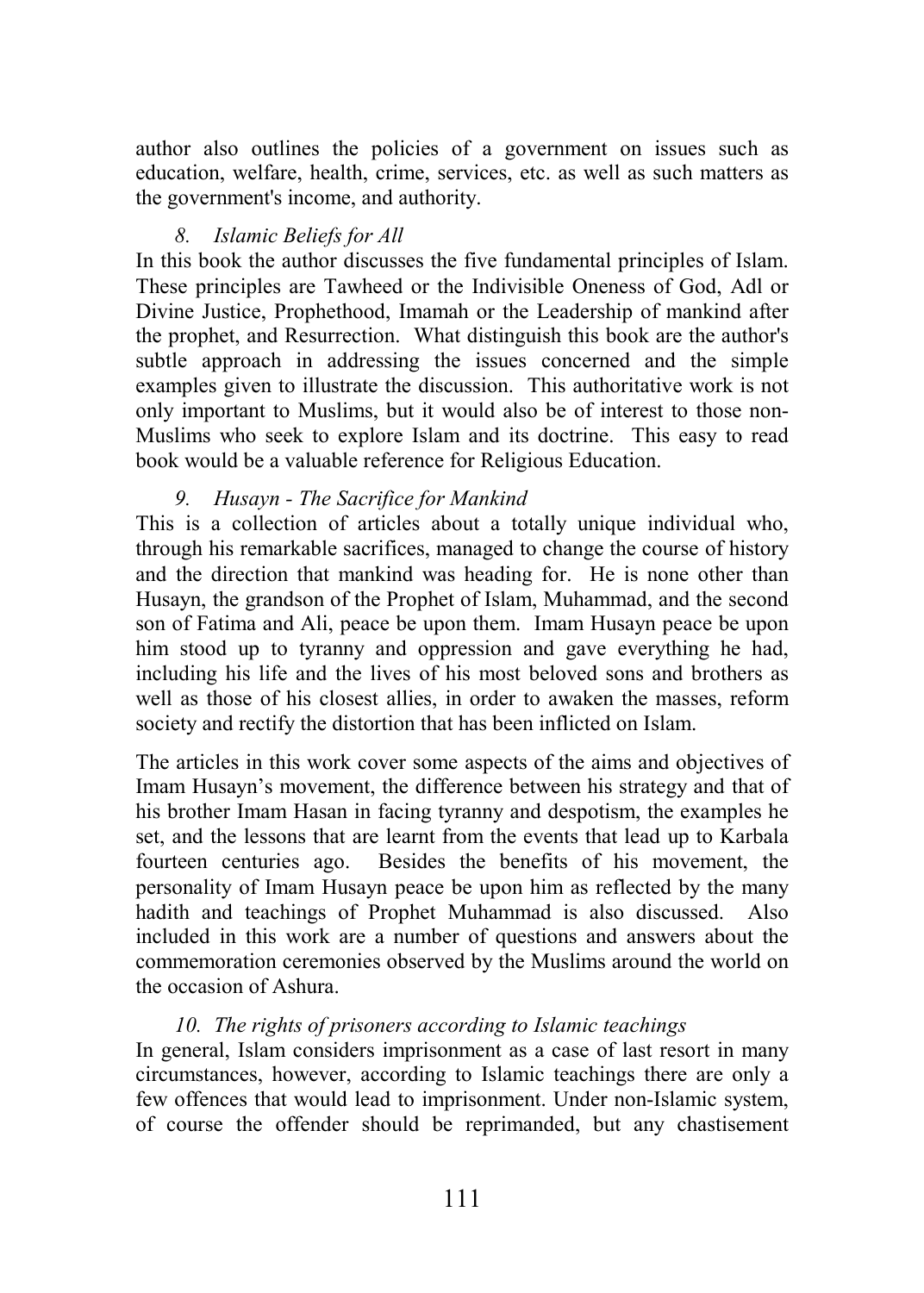prescribed by Islamic teachings may only be implemented if all the relevant criteria and the preconditions prescribed are also met. If the criteria are not met, then the prescribed punishment may not be executed.

In this book the author addresses such issues as the fundamental nature of freedom, the rights of prisoner, and the harmful effects of imprisonment on the individual concerned as well as on society, and the kind of offences that would lead to imprisonment under an Islamic system. The author also cites a few cases to demonstrate the attitude the Islamic ruler should take towards offence; to try to find reasons to waive the punishments in any particular case. The author also addresses the issue of torture in general, and mental and physical ill treatment that is carried out under the guise of interrogation and extracting confession from a detainee or a suspect.

## *11. Aspects of the political theory of Imam Shirazi*

Muhammad G. Ayub is a well-known Islamist political activist within the Iraqi circle who has established a long history of political struggle over the past three decades. He was attracted by the views of the Imam Muhammad Shirazi in the fields of social and political sciences. This prompted the author to write this book to introduce the reader to these views that have remained relatively unknown amongst Muslim activists and reformists. It covers such aspects on politics as freedom of expression, party-political pluralism and organisation, social justice, peace and non-violence, human rights, consultation system of government, etc.

\* \* \* \* \* \* \* \* \*